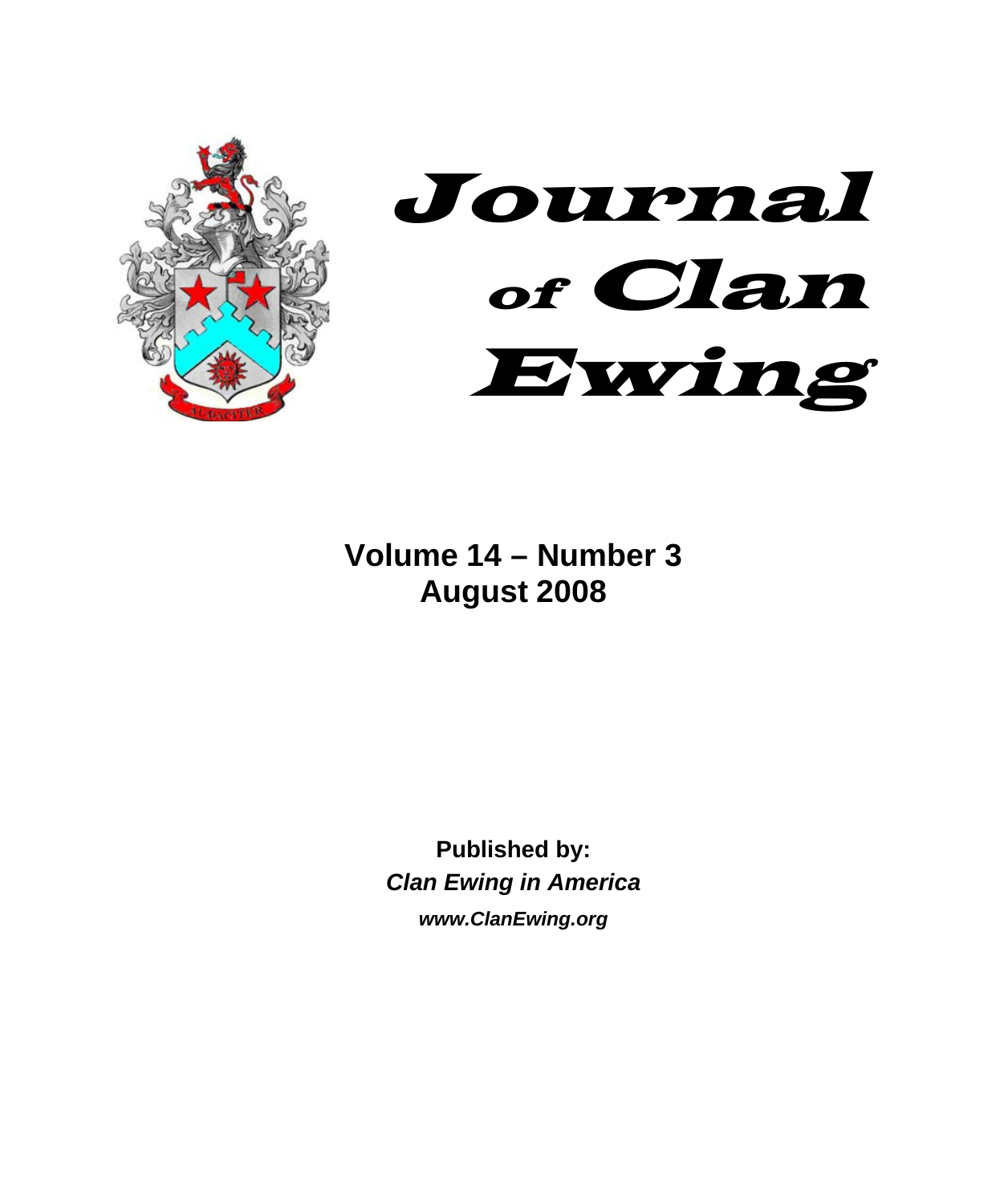# *Clan Ewing in America*

17721 RD 123 Cecil, Ohio 45821

#### *www.ClanEwing.org*

**CHANCELLOR** David Neal Ewing*DavidEwing93 at gmail dot com*

### **PAST CHANCELLORS**

 2004 - 2006 George William Ewing *GeoEwing at aol dot com* 1998 - 2004 Joseph Neff Ewing Jr. *JoeNEwing at aol dot com* 1995 - 1998 Margaret Ewing Fife 1993 - 1995 Rev. Ellsworth Samuel Ewing

### **OFFICERS**

*Mary at Gosline dot net ClanEwing at verizon dot net louruton at futura dot net* 

#### **Chair** Treasurer Secretary

Mary Ewing Gosline Jane Ewing Weippert Eleanor Ewing Swineford

## **BOARD OF DIRECTORS**

 *DavidEwing93 at gmail dot com GeoEwing at aol dot com JoeNEwing at aol dot com* 

David Neal Ewing George William Ewing Joseph Neff Ewing Jr.

Mary Ewing Gosline **Robert Hunter Johnson**  *Mary at Gosline dot net ClanEwing at verizon dot net* 

*JimMcMcl at gmail dot com* 

James R. McMichael Milliam Ewing Riddle Jill Ewing Spitler<br>JimMcMcl at gmail dot com Riddle at WmERiddle dot com JEwing Spit at aol dot com

Eleanor Ewing Swineford Beth Ewing Toscos

 *louruton at futura dot net 1lyngarden at verizon dot net* 

### **ACTIVITY COORDINATORS**

Betty Ewing Whitmer James R. McMichael William Ewing Riddle<br>
Reservations at hotmail dot com JimMcMcI at gmail dot com Riddle at WmERiddle dot com AirReservations at hotmail dot com

### **Membership Merchandise Web Master**

Jill Ewing Spitler **John C. Ewin** William Ewing Riddle<br>John C. Ewin William Ewing Riddle at Van Example Association of two United Sections *JEwingSpit at aol dot com JCEwin2004 at yahoo dot com* 

#### **Archivist Genealogist** *Journal* **Editor**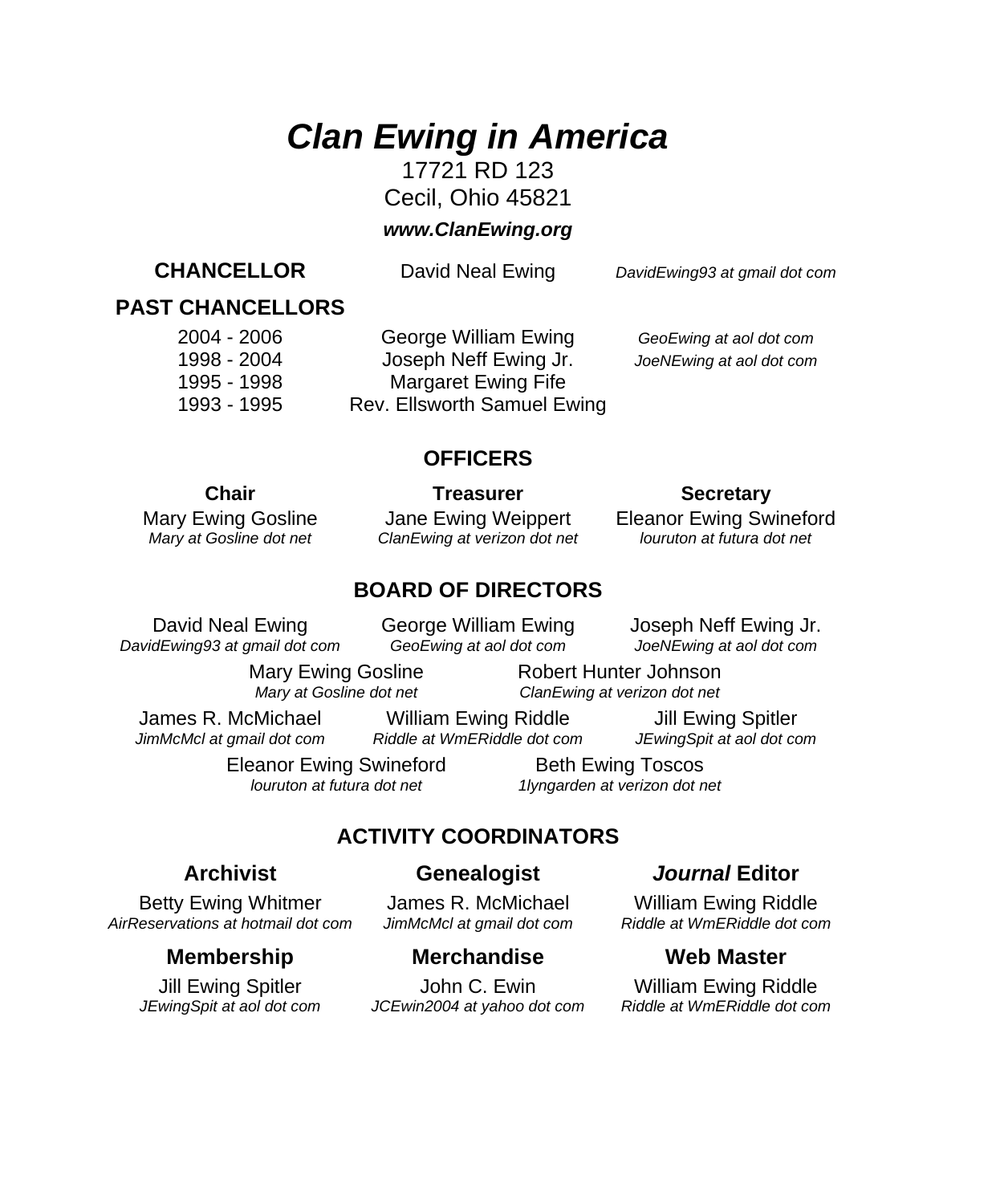



Volume 14 **Number 3** August 2008

Published by:

*Clan Ewing in America*, 17721 RD 123, Cecil, Ohio 45821. Web Site: *www.ClanEwing.org*.

The *Journal of Clan Ewing* is published quarterly. Members of *Clan Ewing in America* receive the *Journal* as part of their membership. Copies of previous issues are \$5.00 each, and copies of previous volumes are \$20.00 (\$25.00 for overseas mailings). For copies of previous issues or volumes, contact William E. Riddle (+1 505.988.1092, *Riddle at WmERiddle dot com*).

All contributions are subject to editing. *Clan Ewing in America* does not assume liability for statements of fact or opinion made by contributors but proven errors will be corrected. In addition, the opinions of contributors are not necessarily those of *Clan Ewing in America* or its officers, board members or activity coordinators.

© 2008, *Clan Ewing in America*. All rights reserved.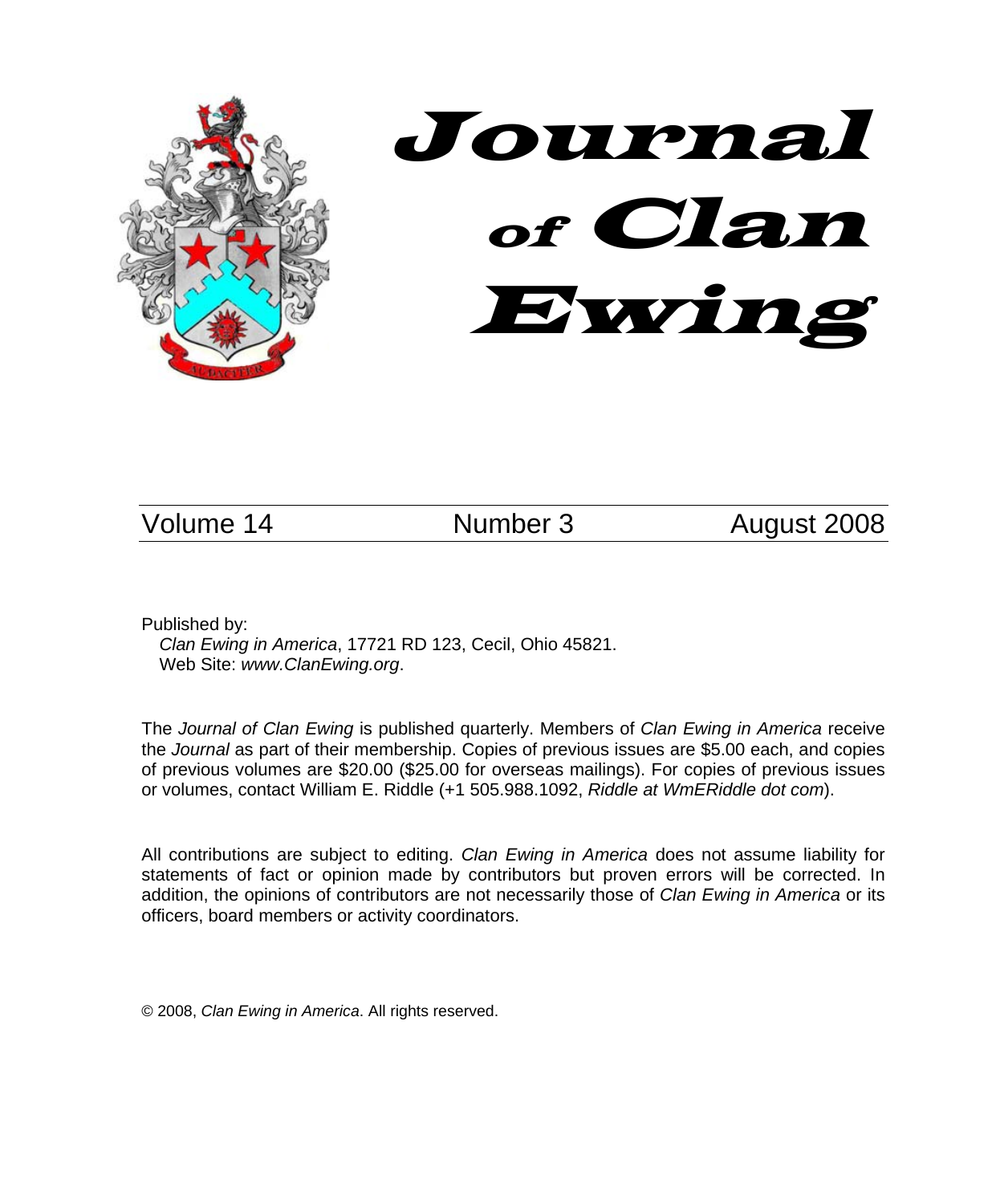# *From the Editor*

#### **William E. Riddle,** *Journal* **Editor (+1 505.988.1092,** *Riddle at WmERiddle dot com***)**

*The optimist proclaims that we live in the best of all possible worlds; and the pessimist fears this is true.* 

James Branch Cabell (1879 - 1958), U.S. Essayist and Novelist

## **Best in the Nation!**

In the last issue, *Clan Ewing* Chancellor David Neal Ewing announced that the *Journal of Clan Ewing* had won the National Genealogical Society's (NGS's) competition for the best Family Association Newsletter in 2008! At the NGS Conference in Kansas City on May  $14<sup>th</sup>$ , Jim McMichael accepted the award from Janet A. Alpert, President, NGS, on our behalf (see photo to the right).

It was quite appropriate for Jim to accept the award since he initiated the *Journal* and was its Editor for its first eight years. After Jim, Jill Spitler served as Editor for four years and expanded the *Journal's* content in several directions. I became Editor in 2006. Because I continue to receive many high-quality contributions, I do not have to worry all that much about the *Journal's* content — although I have persistently 'noodled' (a.k.a. 'edited') the articles to improve their contribution, understandability and style. Rather, I have been able to use my skills as a computer geek to create a professional-journal 'look' which makes the *Journal of Clan Ewing* heads-and-tails better than what is produced by other family associations and equal to what is published by various genealogical societies. My thanks go to Jim and Jill for getting us to the point that it was a simple-matter-of-programming to make our *Journal* be the Best in the Nation!



## **In This Issue**

This issue continues to provide both genealogical data and sociological information regarding the 'life and times' of our Ewing ancestors. In addition, William R. Smith's and George W. Ewing's articles introduce a new focus for *Journal's* articles: Reports detailing the travels/travails genealogists make when tracking down their ancestors. Finally, this issue announces various happenings during the upcoming gathering and provides materials related to these happenings. Please enjoy!

## **How Are We Doing?**

Now that we are the Best, how can we become better? What would you like to see in future issues? And what balance should we strike between information in the *Journal* versus what is posted on the *Clan Ewing* web site? Please send your observations and suggestions to me at *Riddle at WmERiddle dot com*. Many thanks in advance for any and all of your help in making the *Journal* be truly the Best in the Nation.

*Wm E. Riddle*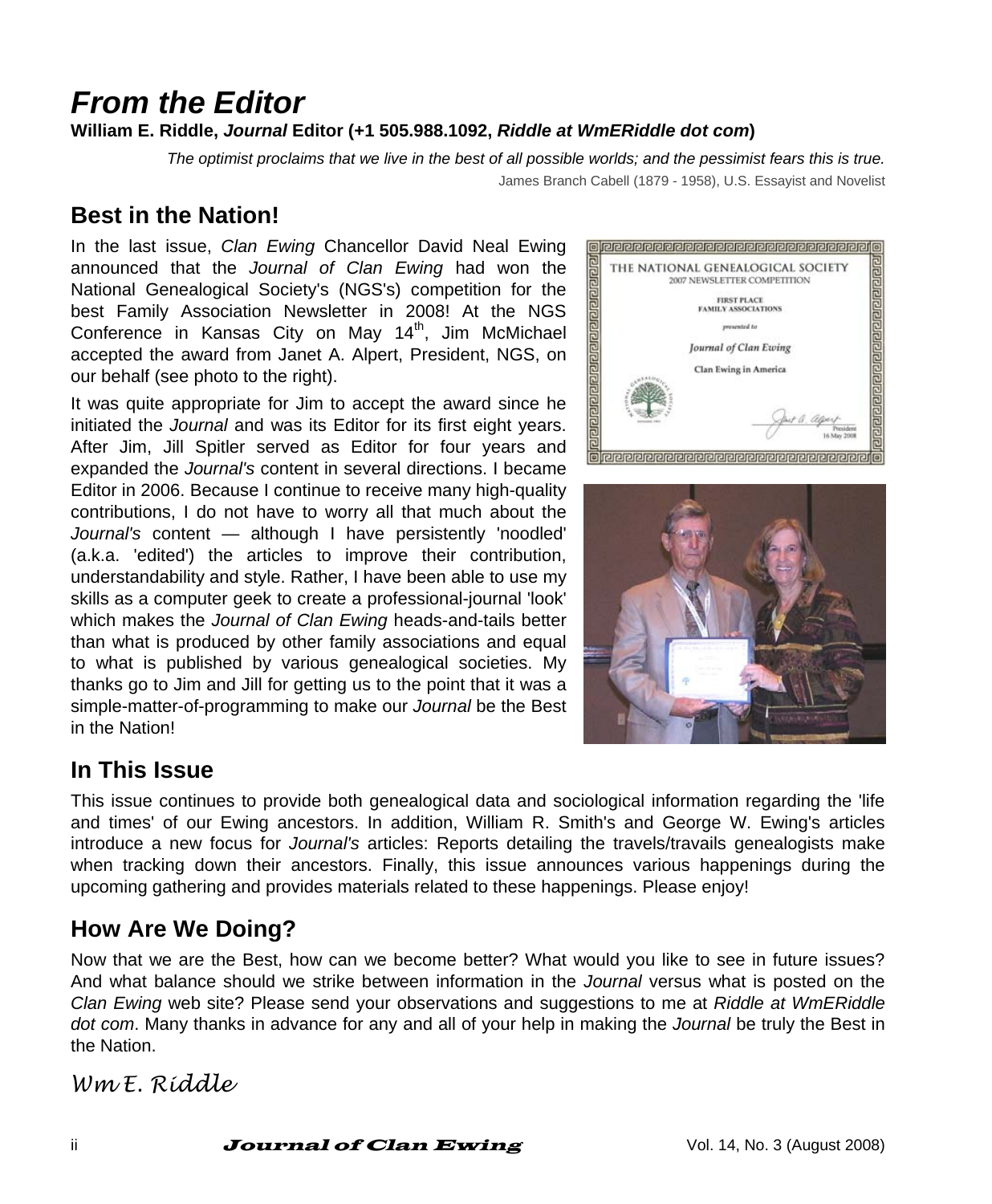# **Journal of Clan Ewing**

| Volume 14 |  |  |
|-----------|--|--|
|-----------|--|--|

## **CONTRIBUTIONS**

| The Blue Ridge Parkway and the Skyline Drive in the Mountains of the Shenandoah Valley 15 |  |
|-------------------------------------------------------------------------------------------|--|
|                                                                                           |  |
|                                                                                           |  |
|                                                                                           |  |
|                                                                                           |  |
|                                                                                           |  |
|                                                                                           |  |
|                                                                                           |  |
|                                                                                           |  |
|                                                                                           |  |
|                                                                                           |  |
|                                                                                           |  |
|                                                                                           |  |
|                                                                                           |  |
|                                                                                           |  |
|                                                                                           |  |
|                                                                                           |  |
|                                                                                           |  |
|                                                                                           |  |
|                                                                                           |  |
|                                                                                           |  |
|                                                                                           |  |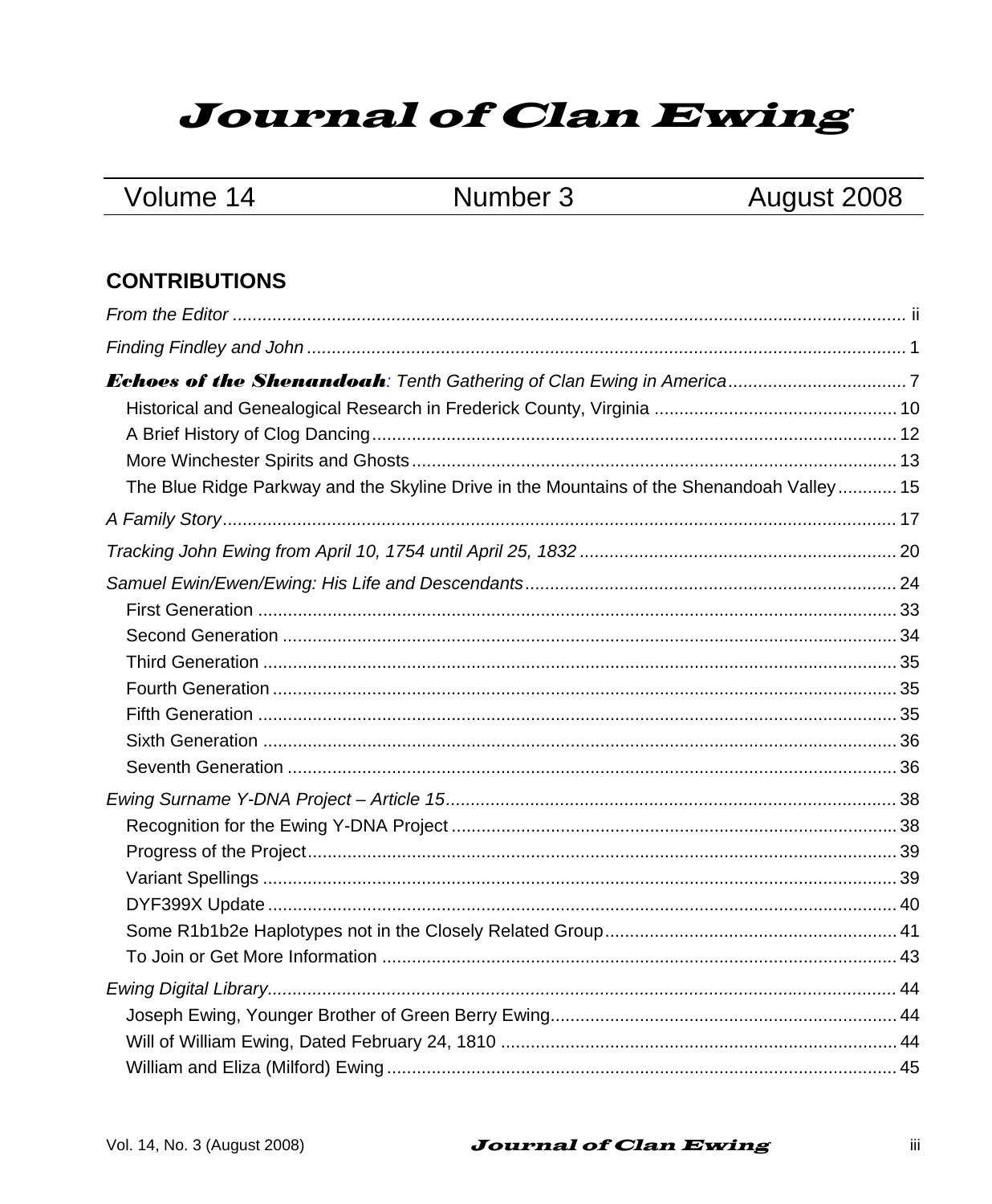## **CHANCELLOR / OFFICER / COORDINATOR MESSAGES**

## **ANNOUNCEMENTS**

## **NEWS AND NOTES**

## **INDICES**

|--|

## **ON THE LIGHTER SIDE ...**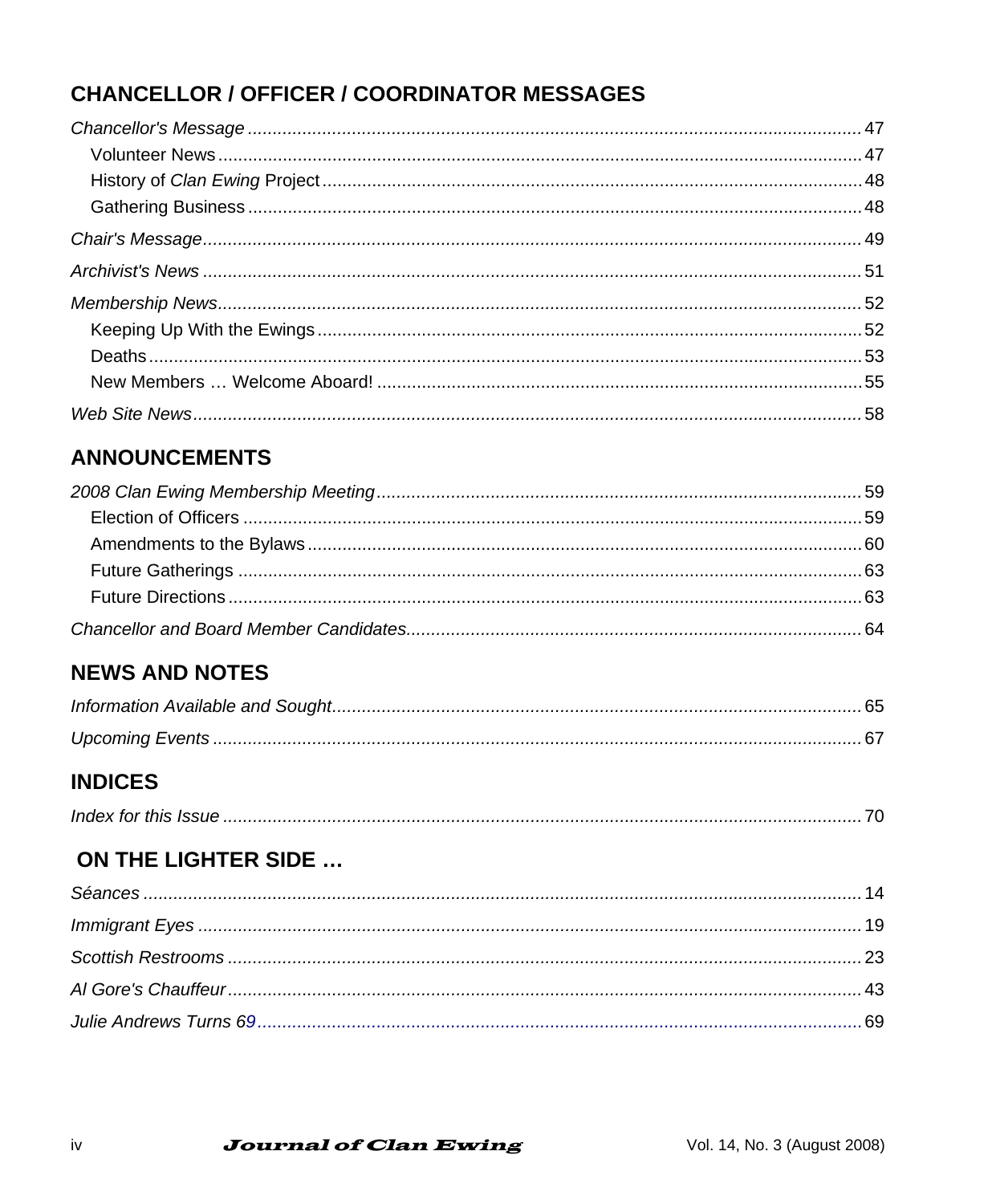# *Finding Findley and John*

**James R. McMichael (+1 281.367.2908,** *JimMcMcl at gmail dot com***)** 

In the Ireland Research Report of 1995 for *Clan Ewing in America*,<sup>1</sup> we find the following information and comment:

MUSTER ROLL, 1631, LONDONDERRY & DONEGAL (D1759/3c/2) 'being the names of all the men between 16 and 60 years and fit to bear arms'

Raphoe Barony; lands of the Duke of Lenox

Patrick Porter - no arms

lands of the lady Conningham, widow of Sir Jas C., undertaker of 2,000 acres -

ffyndlay Ewing - sword & snaphance

Patrick Porter - no arms

Patrick Porter - sword & snaphance

*Findley<sup>2</sup> or ffyndlay is found on the lands of the widow of Sir James Conningham, in the Barony of Raphoe. The obvious next step was to check up on Sir James. After a search of several books on the Plantation Period, it appeared that his full title was Sir James Cunningham of Glengarnock, Dacostrosse and Portlough. The latter was the name given at the time to the portion of Donegal he had been assigned by King James I to maintain and populate. It comprised the northern part of Raphoe, between the Foyle and the Swilly, bounded on the north part by Innishowen. That narrows ffyndllay's likely home to the parishes of Templemore, which at the time took in Burt, Fahan, which at the time included Inch, or Desertegney. This is a relative small area. It was good, arable land with some bogs and woods. Sir James had 2,000 acres in all, later obtaining some from the nearby Duke of Lenox. He was heir to his father in 1601 and received his patent in 1610, 20<sup>th</sup> July, being one of the* few sought as an undertaker by the King himself. His own lands were in north Ayrshire, the *estate being at Braidstane and all were quite profitable, though by the start of his patent finances were quite precarious and he sold and mortgaged land in Ayrshire, Stirlingshire, Dunbartonshire and Perthshire to be able to take his Ulster lands. By 1623 he was dead ....* 

The above information gives us a clue as to where the earliest Ewings in Ireland lived and possibly the area where they came from in Scotland. Assume you are one of these undertakers in the early 1600s. Where do you go to recruit people to move to your acreage? Remember, they do not want the Irish. From what I have I read, the undertakers recruited people to move from the area where the undertaker had lived before moving to Ireland.

Let's look closer at the above information. First, the researcher indicates the area is in the Barony of Raphoe. And that barony is south of Inishowen<sup>3</sup> but has a boundary with the Barony of Inishowen. With it being south of Inishowen, it falls in the parish that is currently called All Saints. Based on the area

<sup>&</sup>lt;sup>1</sup> See the full report at *www.ClanEwing.org/research/Document\_ReIreland\_Report.html* 

 $2$  Findley is spelled several different ways.

 $3$  This barony of Inishowen is also spelled Enishowen and Innishowen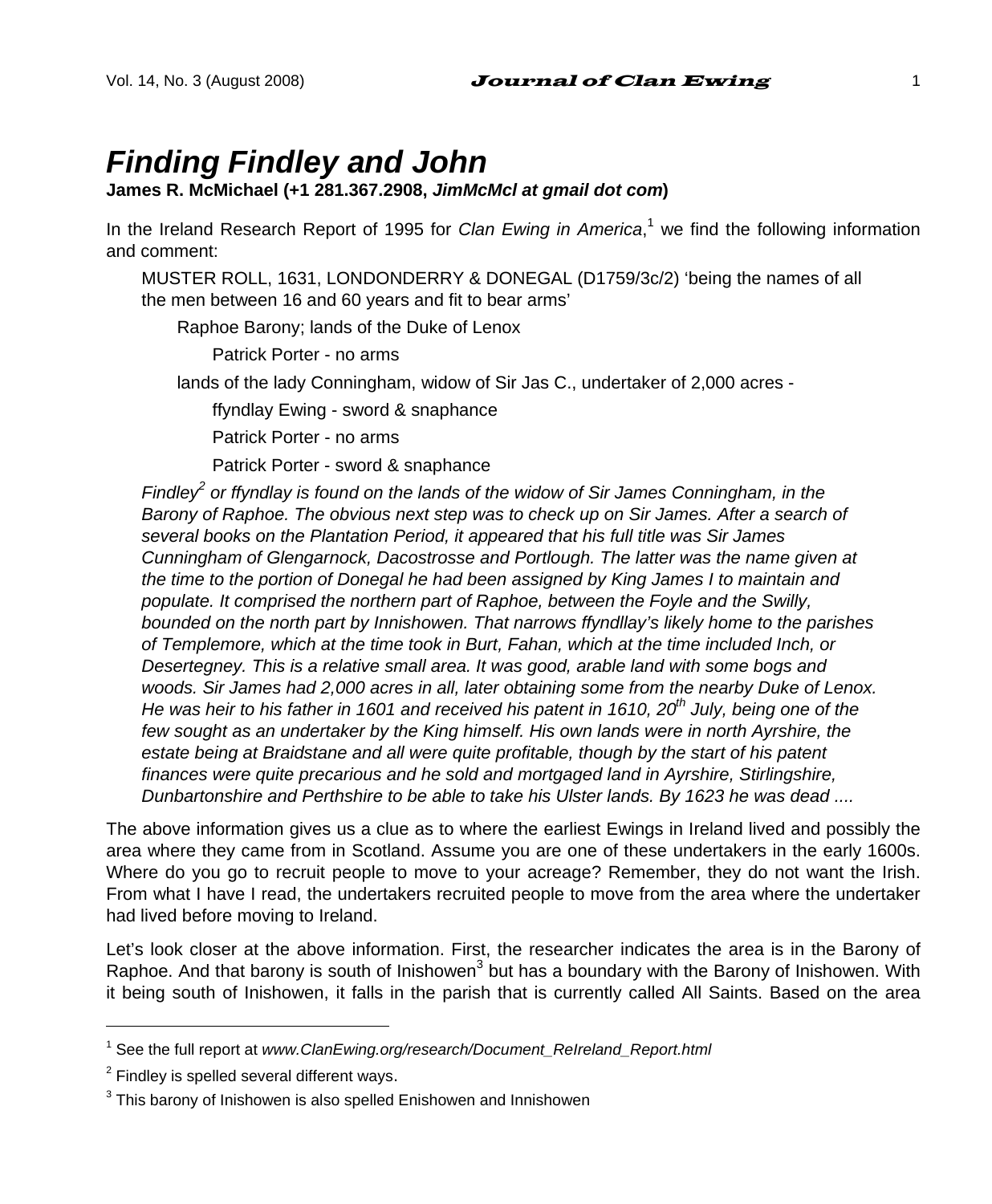#### 2 **Journal of Clan Ewing**  $V$ ol. 14, No. 3 (August 2008)

being in All Saints Parish, and All Saints Parish having not been a part of the Templemore Parish, as far as I can determine, is there a possibility that additional information might be in some church records?

In my February article,<sup>4</sup> we learned about new information for Findley and John Ewing:

Ewing, Findley, of Coole McItean, County Donegal, yeoman, was granted Irish denization on 19 July 1631 (IPR).

Ewing, John, of Letterkenny, County Donegal, merchant, was granted Irish denization on 19 July 1631 (the same day as Finlay).

We can pretty well define the area referred to as Coole McItean by looking at the grants to the undertakers, described below. One of the problems with looking at the records of the early 1600s and trying to locate the townland on the maps of today is that the names have changed in some cases as well as some of the townlands have disappeared.

Many, if not all, of you have used Google to search the Internet. In case you did not know, Google is taking old books that are not protected by copyright (or other constraints), digitizing them and making them available on the Internet at *books.google.com*. I have found some of these books in my searches and they are interesting reading. William Riddle did an article a few issues back<sup>5</sup> about how search the Internet. Try playing with searches and include *Ireland* (which says you are looking for items with your search phrase and *Ireland*). You will get hundreds, thousands, millions of hits. To look at a hundred or so them will take a good bit of time. But, realize that the  $99<sup>th</sup>$  hit may just have something that will help you!

I invite those readers who have Internet access to do a Google-based searching exercise. Go to *http://books.google.com* and do a search for *The Plantation in Ulster*. Near the beginning of the results will be: *An Historical Account of the Plantation in Ulster at ...* by George Hill. The book was published by M'Caw, Stevenson & Orr, Ltd., Dublin & Belfast, in 1877.<sup>6</sup>

This is a book you will want to review and read. Actually, I would encourage you to look at the entire book over a period of time. In the right panel on your screen, you can scroll down a couple of inches or so. Then, you will see where you can search the book. At this point, I want you to look at pages 293-296 and 505-513. The easiest way to get to those pages is search the book for McAula and you should get a couple of hits. Use those to get you to page 294 and 508. Those pages give the townland names of the land that was given to the undertakers.

On page 295 of the book we find:

l

7. Grant to Cuthbert Cuningham (152) The small proportion of *Coolem<sup>c</sup>ltrien* ... The premises are created the manor of Coolem<sup>c</sup>Itrien....<sup>7</sup>

<sup>4</sup> McMichael, James R. Nailing Down Ewing Facts, *J. Clan Ewing*, Vol. 14, No. 1 (February 2008), pp. 5-9.

<sup>5</sup> Riddle, William E. Web Site News, *J. Clan Ewing*, Vol. 12, No. 4 (November 2006), pp. 5-8.

<sup>&</sup>lt;sup>6</sup> John McLaughlin alerted me to this book by sending me some of its pages concerning the townlands that belonged to James Cunningham.

 $\mathrm{^{7}}$  Coolem $\mathrm{^{6}}$ Itrien is found spelled several different ways.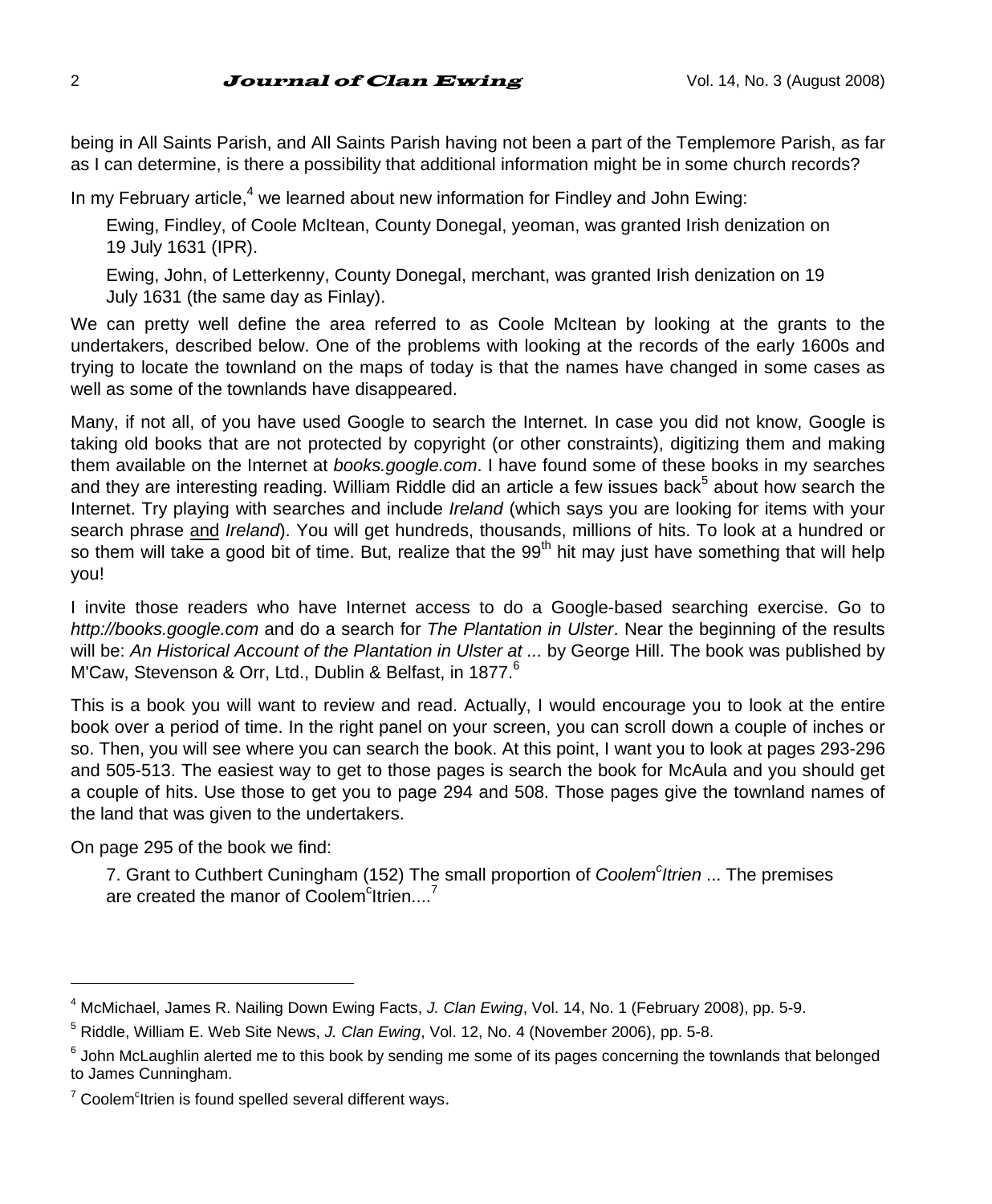Some of the townland names have changed and you can not find them on a parish map. To pinpoint where I believe Findley lived, I will give you some numbers that you can find on the following All Saints Parish map. 8, 9



**All Saints Parish** 

l

- Undertaker Numbers on Map
- 3. Alexander McAula 2, 3, 40 (light brown) and part of 39
- 4. John Cuningham 1, 29, 30, 32, 36 (blue) and part of 39
- 6. James Cuningham 13, 18, 22, 23, 28, 37 (green)
- 
- 
- 
- 
- 
- 7. Cuthbert Cuningham 5, 19, 24, 38, 44 (orange)

The above is not a complete list since some of the townlands given in the grant could not be found on the map. When we look at the 1659 Census of Ireland Modern Townlands, we find listed under 'Taghboine Parish ... Ballihaskan qr., Col McIltraine qr. land, Ruskie qr. land ...' and that leads us to believe that No. 8 on the map is also part of the land Cuthbert Cuningham received.

It appears that we can safely say that Findley Ewing lived on one of the townlands on the map colored orange or green or one of the townlands that borders those two colors. It appears that it could be No. 8 on the All Saints Parish map. Burt Parish shares the north boundary line for All Saints Parish.

 $8$  Generally, when I refer to a map, I am referring to the Parish maps that be found at: *http://freepages.genealogy.rootsweb.com/~bhilchey* 

Hopefully, you are already familiar with the maps that are available at this site.

<sup>&</sup>lt;sup>9</sup> For those that get the *Journal* electronically, you will be able to see the townland marked in the cited colors.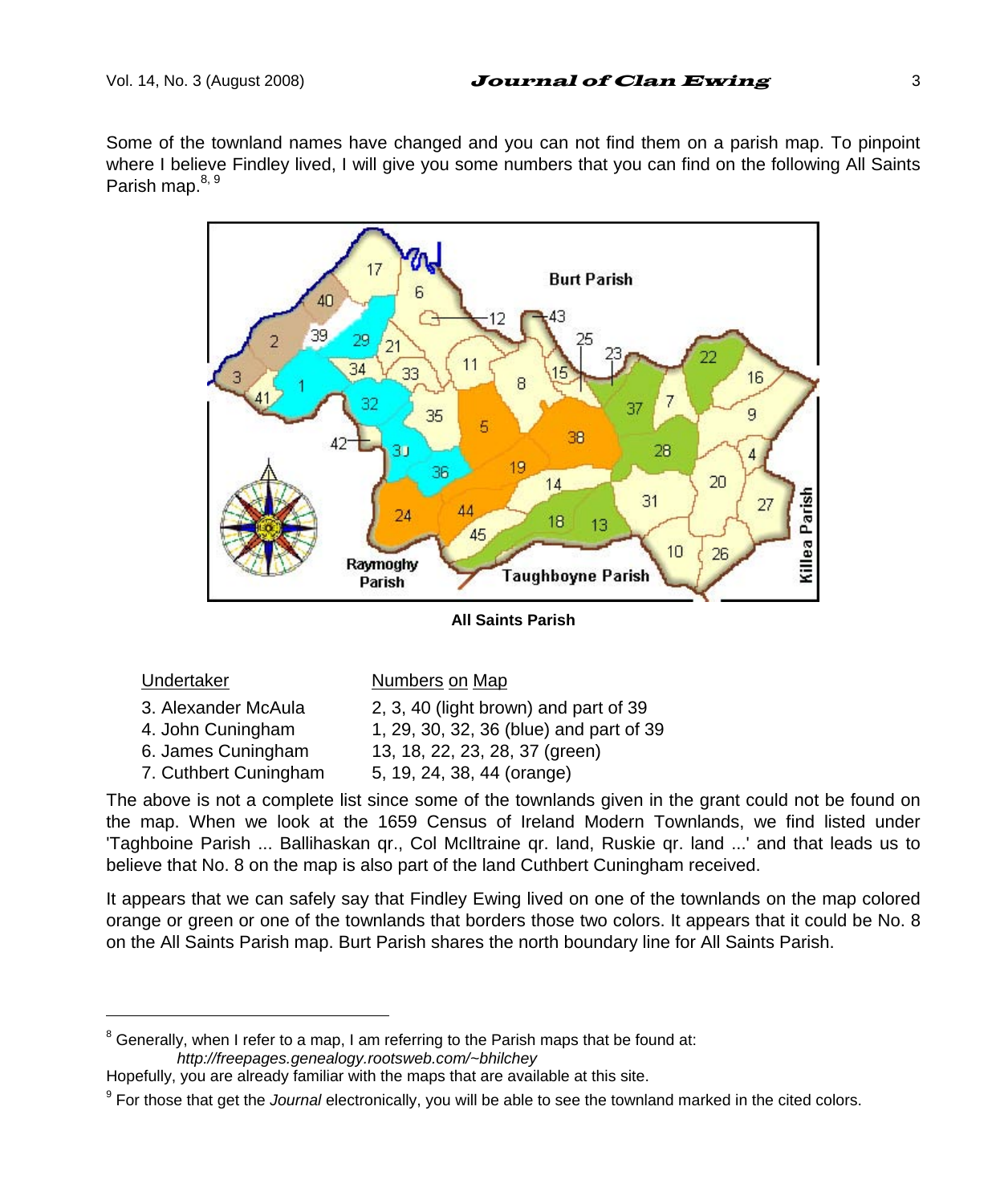#### 4  $Journal$   $of$   $Clan$   $Ewing$   $\qquad \qquad \text{Vol. 14, No. 3 (August 2008)}$

When we look at the Civil Survey for 1654, County Donegal, Barony of Raphoe, Parish of Taboyne, we find the following:

Anna Coningham, the heire of Sr. James Coningham Brittish Protestant

Culmacatraine [8], Gorteree [24], Belliheskie [5], Rusky [38], Drumay [19], Dramillian [ ?], Portlogh [37], Letrum [28], Monglash [31] & Clune [10], Corcamen [13], Drumlocher [18], Tillianan [44]

Anna Coningham holdeth ye prmises by Patent granted in the name of Jas Coningham of Balliachan for the use of the sd Heretrix of Sr. James Coningham of Glengormocke.

Also, we find in the 1654 Civil Survey:

John Ewen claimes the Quartr. land of Gortree by deed of Purchase from Alex. Coningham freeholder thereof.

Gortree is 24 on the All Saints Parish map and that puts John quite close to where Findley lived.

Next, we know that James Cunningham sold land in Ayshire, Stirlingshire, Dunbartonshire and Perthshire so he could take up his lands in Ireland. I would guess that area in Scotland is were James Cunningham tried to recruit people, among them:

Alexander Ewing of Culmcatryan

John Ewing of Gortree (also named in the 1654 Civil Survey). [A John mcEuan is listed in the 1640 muster rolls under Sir James Cunningham at Raphoe Parish. Might be the same person. His name is also spelled McEwen in the Civil Survey.]

Humphrey Ewing of Creighaduff

to move to Ireland  $10$ 

l

From a description<sup>11</sup> of *Volume 3: Londonderry Lands and Families* of Rev. George Hill's An Historical *Account of the Plantation in Ulster*

This book tells the story of the Londoners coming to settle in Ireland. The settlement included the lands of: Loughinsholin, which had previously belonged to Tyrone; the old county of Coleraine which had belonged to OCahane; a small portion of the county of Donegal, including the island on which the city of Derry stood; and a small portion of County Antrim adjoining Coleraine. These were handed over to twelve London companies for plantation ... and united to form the present county of Londonderry (Derry).

In the following quote,<sup>12</sup> we find several families that lived close to a Ewing family in the colonies:

On, one and the same day, namely, the 1<sup>st</sup> of November 1614, John Cuningham, afterwards Sir John, leased several parcels of his lands. James Robbins, Robert Hunter, and John Martin,

<sup>&</sup>lt;sup>10</sup> See the Ireland Research Report 2, page 1, where the researcher identifies where James Cunningham lived in Scotland. The report is available at *www.ClanEwing.org/research/Document\_ReIreland\_Report.html*. In other documents, I have read about the undertakers recruiting people from the area where the undertaker had moved from to Ireland. But, I do not have the sources.

<sup>11</sup> *www.IrishRoots.com/id4055.htm*

<sup>12</sup> Hill, Rev. George. *An Historical Account of the Plantation in Ulster*, M'Caw, Stevenson & Orr, Ltd., Dublin & Belfast, 1877. p. 506 (footnote).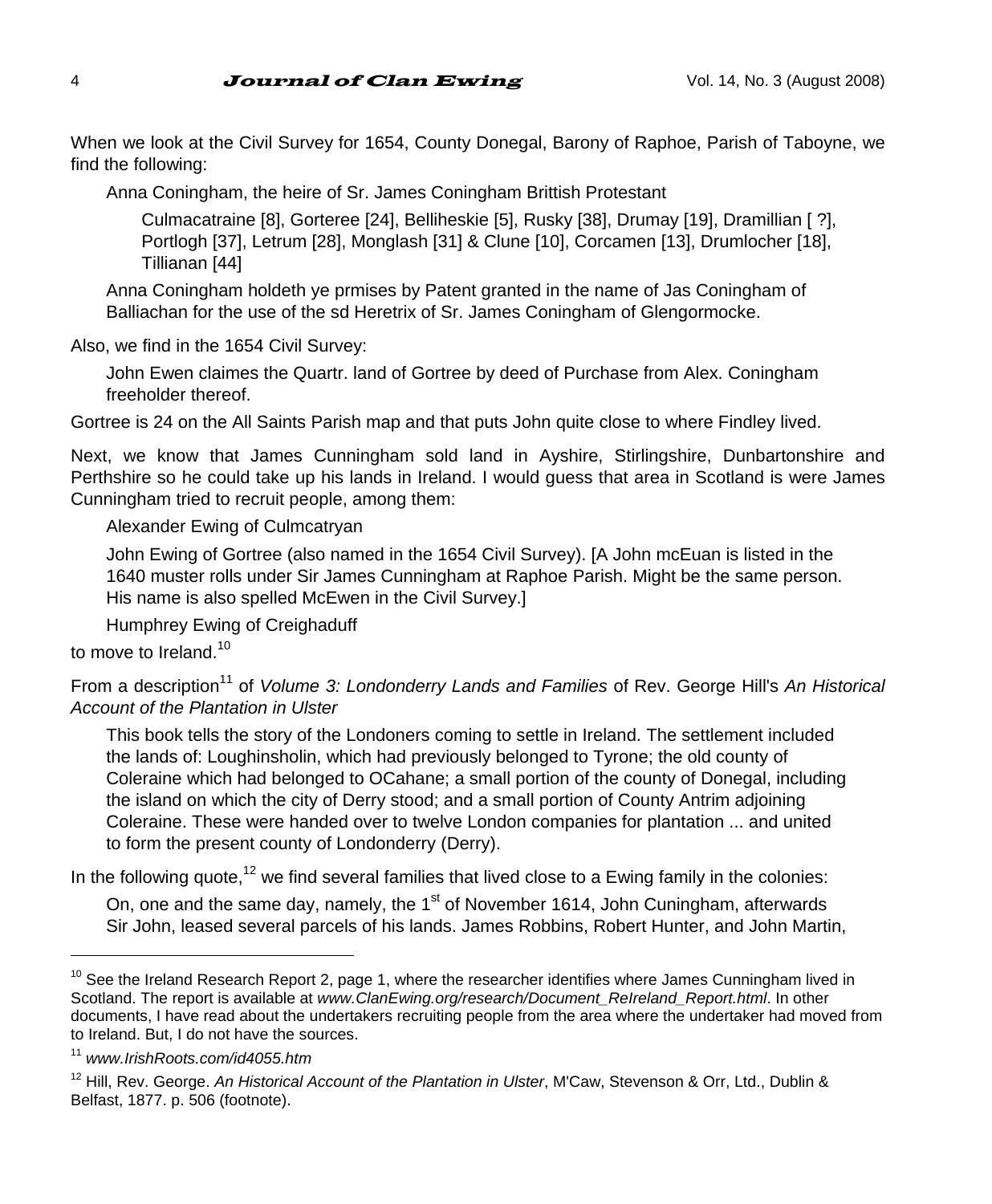rented the quarter called Ardie [no. 1 on the map]; William Boyle, the quarter called Moyle [no. 32]; James Patterson, Alexander McKilchany and John Plowright, the quarter called Monegragane [no. 29]; John Molsed, Robert Allane, John Fyeff, Donnell McKilman, and John Wilson, rented the quarter called Playter [no. 36]; Bernard Coningham , James Boyl, John Bryce, William Sare, Donnell Gillaspick, John Fleminge, Donnell McEvene, William McCassack, Alexander Colewell, John Wigton, John Ramsay, Stephen Woolson, Andrew Calwell and William Coningham, rented the quarter called Moyfadda [no. 30]; Andrew Coningham and Robert Boyl got the quarter called Donboy [no. 17?]; and Donnell Connell, the 5/16 part of Roghan [ no. 39] adjoining Monegragane [no. 29]. [*Inquisitions of Ulster, Donegal*, (5) Car 1), page 506, footnote  $160^{13}$ 

Folks, the above is like driving down a country road in Maryland, Ohio, Pennsylvania or some other state with your grandchildren and describing where your great-great-grandparents lived as well as uncles, aunts, and etc. Remember, the above is in the first few years of the 1600s.

From the above, one name really pops out at me: Alexander McKilchany. Do you remember when you took the trip to Ireland via *maps.google.com* (suggested in one of my previous articles<sup>14</sup>) and on your screen you saw Elaghbeg and to the left you could see Carnashannagh and just above Carnashannagh is the name Kilmackilvenny. John Ewing (1648-1745) married Jennet McElvaney. John is not my ancestor, but, if he was, I would be 'fired up' and ready to dig, dig, dig. There may not be any connection between all of those names but it would be fun trying to determine what they all mean.

How big of an area are we talking about? From where you are, if you went three-and-a-half miles east as well as west and four-to-five miles north as well as south, that would be about seven-by-ten miles. Possibly, most of all of the area in County Donegal we are interested in would fit in this area.

Possibly, a lot of you have seen the following information:

Papers in the court house in Lifford, the assize town of Donegal County, show that in 1603 a license was issued to David Ewing of Cavan, authorizing him to plant trees, as elsewhere seen.

The above is from page 113 in *Clan Ewing of Scotland* by Elbert William R. Ewing, published in 1922.<sup>15</sup> Lifford is not very far from Letterkenny the best that I can determine.

If David Ewing was forty years old in 1603 when he planted the trees, he would have been born about 1563. The year 1603 is before the plantation period started. Therefore, he was not recruited by an undertaker to move. He could be from any place.

As indicated earlier in this article, Findley and John Ewing are identified as being in Ireland in 1631. Assuming they are about forty years of age, they would have been born about 1590. That could easily be a time that David Ewing was having children. Do we assume that Findley and John were recruited

<sup>&</sup>lt;sup>13</sup> This is another book at Google Books.

<sup>14</sup> On page 9 in: McMichael, James R. Nailing Down Ewing Facts, *J. Clan Ewing*, Vol. 14, No. 1 (February 2008), p. 5-9.

<sup>15</sup> Ewing, Elbert William R. *Clan Ewing of Scotland*, Corben Publishing Co., Ballston, Virginia, 1922. Available for purchase from *www.HigginsonBooks.com* and online at *www.ClanEwing.org/books/EwingEWR/index\_ewr.htm.*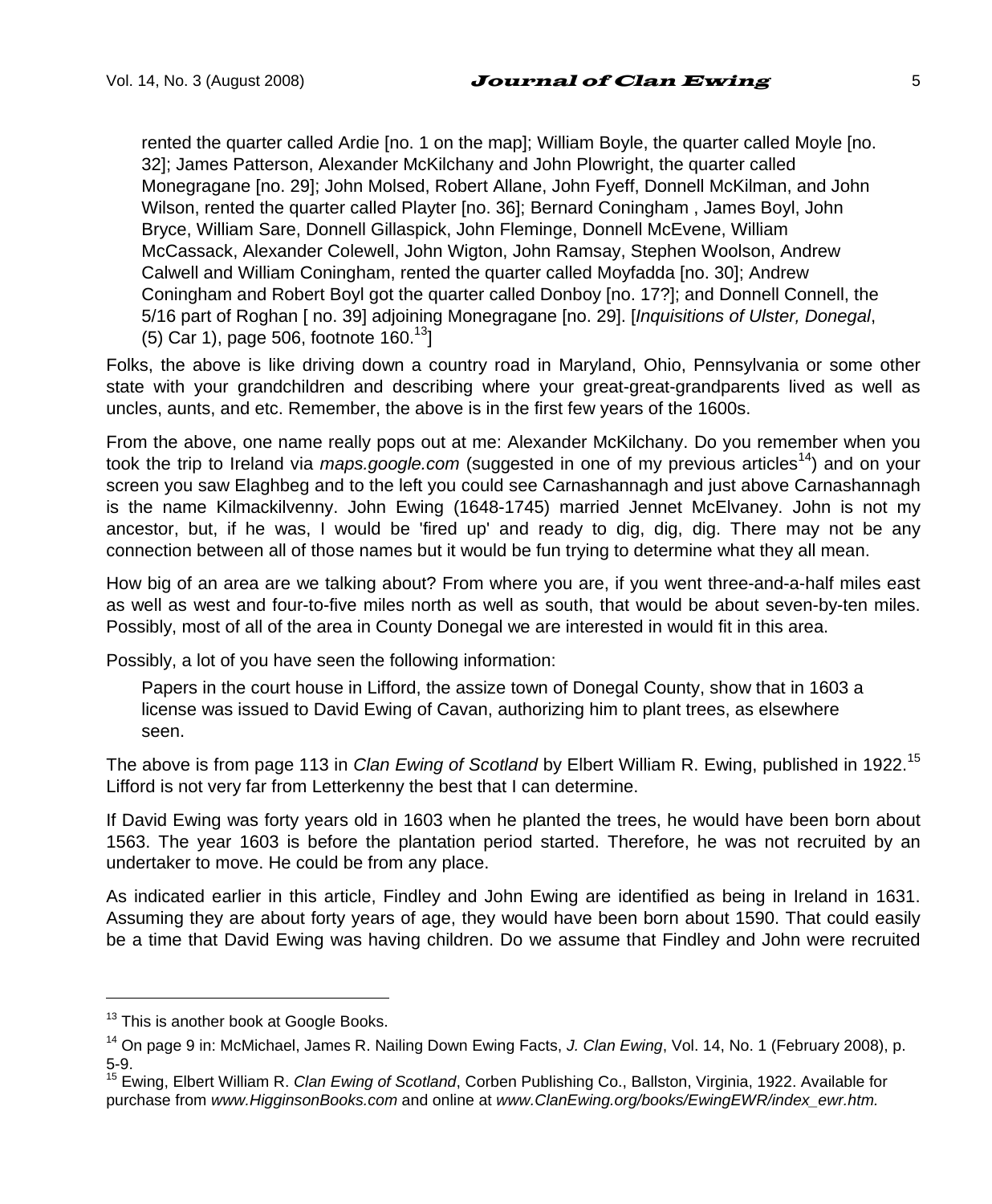and moved during the plantation period? If so, they would have been in Ireland before 1625. If they were married at that time, they could have been born around 1585.

This is probably a good place to end this article. I have no idea if I am making any progress or not, but, I believe as a group we could find some answers. One person can not find an answer for all the questions that we as a group may come up with. It needs to be a team effort. Please send me your contributions, comments, observations and suggestions at *JimMcMcl at gmail dot com*.

James R. 'Jim' McMichael is a fifth great-grandson of Alexander Ewing (1676/77-1738) who emigrated to the *colonies in 1727 with wife, Rebeckah, and their three children. Alexander was a son of Robert Ewing, Townland Elaghbeg, County Donegal, Ireland. Jim published his Ewing history:* Alexander Ewing (1676/7-1738) and Descendants*,* <sup>16</sup> *in 1999. Jim served as Editor of the* Journal *and Treasurer for nine years. Currently, he is the* Clan Ewing *Genealogist. For relaxation, he gets in two-to-three rounds of golf each week. On occasion, he scores his age or better.*

<sup>16</sup> Available online at the *Clan Ewing* web site (*www.ClanEwing.org*).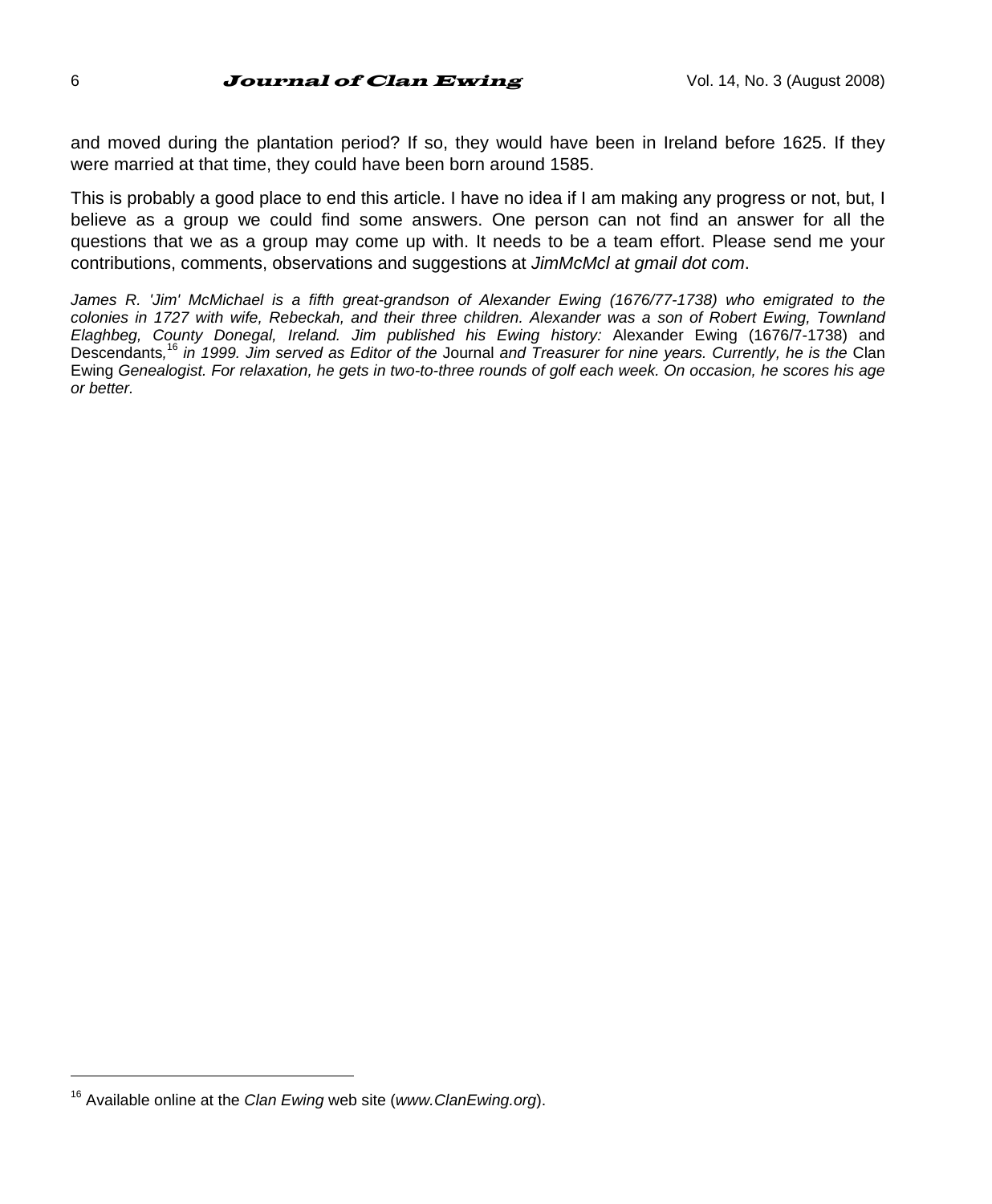# *Echoes of the Shenandoah Tenth Gathering of* **Clan Ewing in America**

Southern hospitality awaits you in Winchester, Virginia! The local cousins as well as the Planning Committee for the 2008 Gathering are looking forward to your visit. We have enjoyed reading the names of those who have registered for September and we are excited to see you! In addition to the states mentioned in the last issue, we now have folks coming from Michigan, Ohio, Indiana, Pennsylvania, Alabama, Kentucky, Iowa and Kansas. Have you sent in your registration? If not, there is a registration form at the back of this issue for your convenience. It is **not** too late to register. While the Early Bird Discount deadline has passed, registrations will be accepted until September 6. Note, however, that the last day for full refunds is August  $31<sup>st</sup>$ , and no refunds will be made after September  $12<sup>th</sup>$ .



We have been working hard to make this a great gathering! The current schedule for *Echoes of the Shenandoah* is printed on the inside back cover of this issue. In this updated schedule, we note and regret that Ron Smith will not be able to join us due to other pressing commitments.

Travel costs are higher than they have been in the past, but we really want you to come! At the back of this issue, the *Things to Know* information includes some travel options which you might not have considered. Other tips are also located there.

An activity has been added to the events: We will explore the possibility of a second trip to Scotland and Ireland. This discussion will be moderated by Barbara McGuinness, who led a previous tour in 2001.

Your family history is what makes the occasion so special! Hopefully you are gathering up photos and stories to share with your Ewing cousins in Winchester. In addition, have you ever wondered about those Ewings who were the inspiration for the television show *Dallas*, broadcast from 1978 to 1991? Polly Ewing Brown, a member of that family, will attend the gathering and give us the inside scoop!

In this issue of the *Journal*, we continue our series of reports providing background information relating to *Echoes of the Shenandoah*. Previously featured in this series are:

## **Historical Context**

- Ewing, Evelyn Jones. Colonial History of the Shenandoah Valley, *J. Clan Ewing*, Vol. 13, No. 2 (May 2007), pp. 11-14. An introduction to the settlement of the Shenandoah Valley by William Ewing and other descendants of John Ewing of Carnashannagh.
- Ewing, Jeannette. A Short History of Stephens City, *J. Clan Ewing*, Vol. 14, No. 2 (May 2008), pp. 16-18. Many towns were settled around the time that Stephens City received its charter in 1758 under the name of Stephensburg. Also known as Newtown and Pantops, it is located in the Shenandoah Valley just south of Winchester. This article reviews the town's early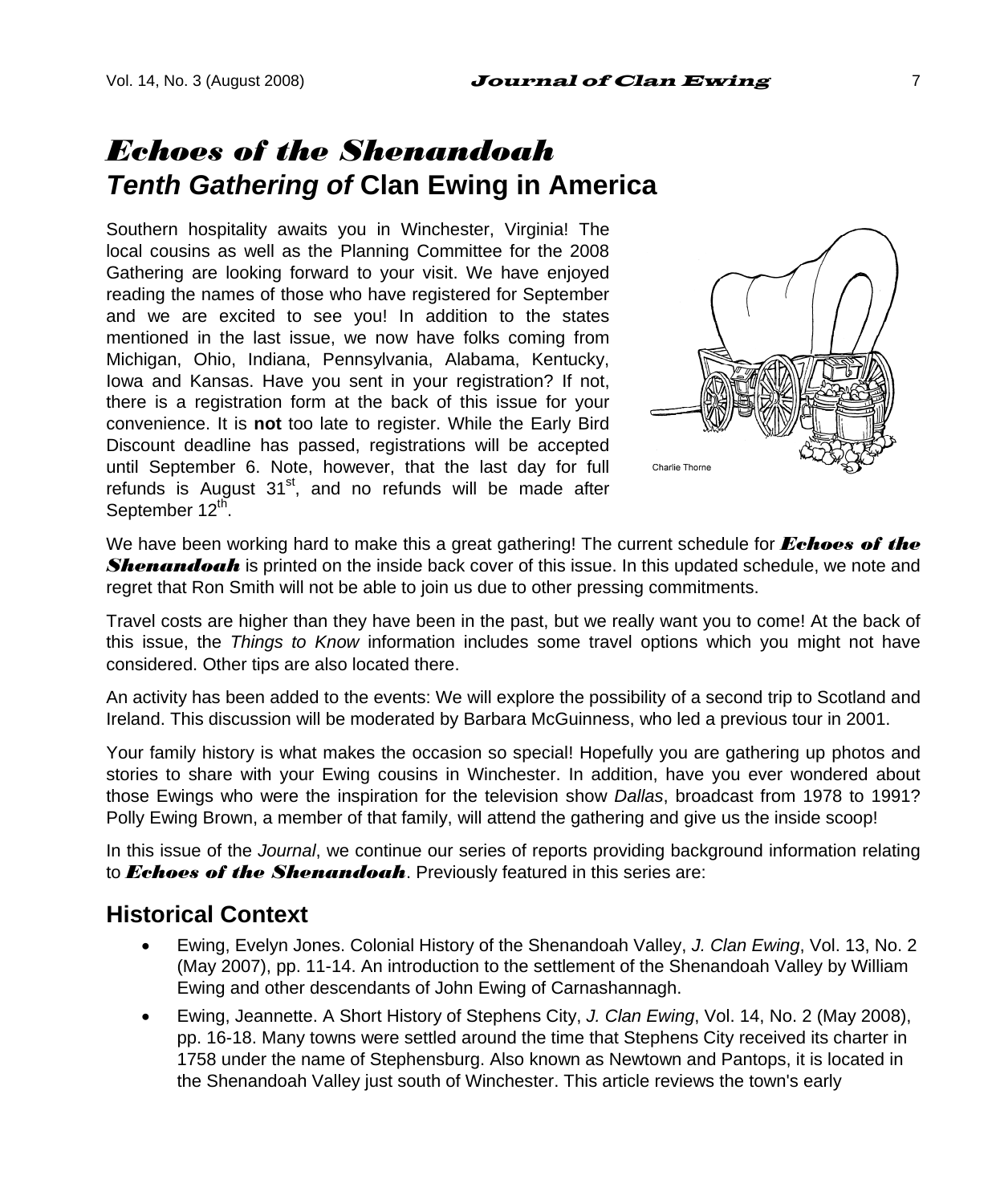settlement and growth, with attention to several early residents who helped establish the city's culture and economic infrastructure.

- McClure, Jean. Great Philadelphia Wagon Road, *J. Clan Ewing*, Vol. 13, No. 3 (August 2007), pp. 15-20. A discussion of the development of the migration path from Philadelphia into and through the Shenandoah Valley, with an emphasis on the use of this migration path by descendants of John Ewing of Carnashannagh who settled the Stephens City, Frederick County, Virginia, area.
- Fravel, Linden. The Newtown Wagon, *J. Clan Ewing*, Vol. 14, No. 1 (February 2008), pp. 13- 18. This report concerns one of the most common and essential tools of early America, the *road wagon*. It complements the information about the Conestoga wagon in Jean McClure's report. Linden describes the Newtown wagon and the wagon industry in Newtown (Stephens City). He also provides information about the history of the Frederick County area up to the Civil War.
- Ridgeway, Trish. Winchester Experiences the Civil War, *J. Clan Ewing*, Vol. 14, No. 2 (May 2008), pp. 13-15. During the Civil War, Winchester was decimated. The area saw huge numbers of soldiers occupying its buildings and consuming everything in sight. Not only that, but soldiers brought typhoid and other virulent diseases that spread through the local population. This article briefly discusses the resulting suffering of civilians and soldiers during this period.

## **Ewing Families**

- Ewing, Evelyn Jones. Ewings of Shenandoah Valley, Virginia (Part 1), *J. Clan Ewing*, Vol. 13, No. 3 (August 2007), pp. 15-20. A genealogy of the descendants of John Ewing of Carnashannagh emphasizing the children of William Ewing, his son.
- Ewing, Evelyn Jones. Ewings of Shenandoah Valley, Virginia (Part 2), *J. Clan Ewing*, Vol. 13, No. 4 (November 2007), pp. 13-25. A continuation of the genealogy of the descendants of John Ewing of Carnashannagh emphasizing the children of William Ewing, his son.
- DaHarb, Darryl Dene. John Ewing, Son of William Ewing, Grandson of John Ewing of Carnashannagh, *J. Clan Ewing*, Vol. 13, No. 4 (November 2007), pp. 26-31. A discussion of the descendants of John Ewing, son of the William Ewing who is the emphasis of the reports by Evelyn Jones Ewing.

## **Local Attractions and Activities**

- Ewing, Jeannette. The Handley Library, Winchester, Virginia, *J. Clan Ewing*, Vol. 13, No. 2 (May 2007), p. 15. A brief introduction to an important place to visit and conduct research while attending the 2008 Gathering.
- York, Ted and Betty (Ewing). The Museum of the Shenandoah Valley and the Historic House and Gardens at Glen Burnie, *J. Clan Ewing*, Vol. 14, No. 1 (February 2008), p. 12. Provides a glimpse of the *Historic House and Gardens at Glen Burnie*, home of the founder of Winchester, Col. James Wood, and the adjacent *Museum of the Shenandoah Valley* which provides visitors with many insights into the founding and evolution of this region of Virginia.
- Ewing, Evelyn Jones. Cedar Creek Presbyterian Church, Marlboro, Virginia, *J. Clan Ewing*, Vol. 14, No. 2 (May 2008), pp. 19-21. The Cedar Creek Presbyterian Church was founded in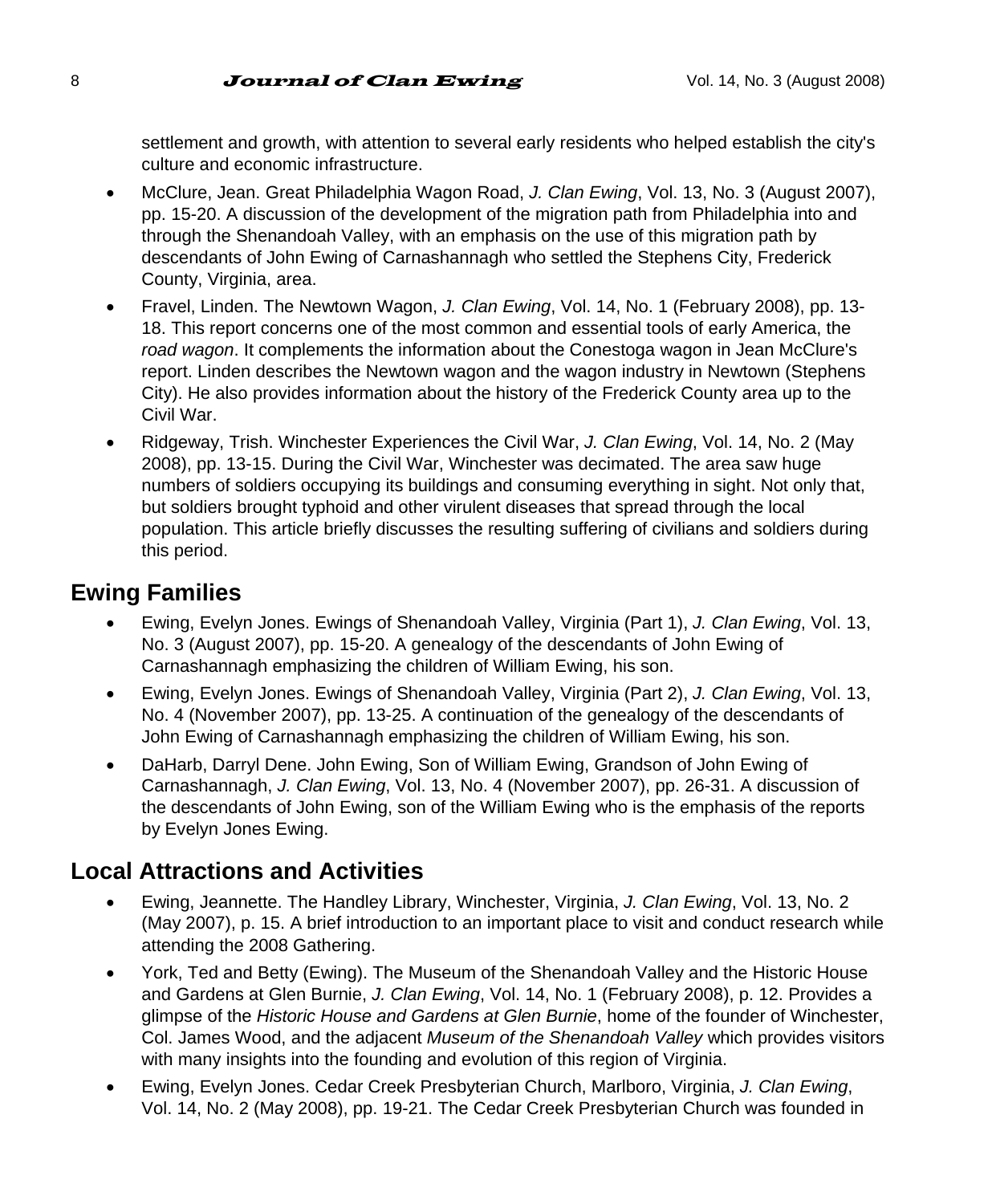1736 on Cedar Creek, an important tributary of the Shenandoah River. Opequon Presbyterian Church, also founded in 1736, is situated on Opequon Creek about three miles southwest of Winchester and four miles north of Stephens City. The congregations of Cedar Creek and Opequon, two of the oldest churches in the Winchester area and only about nine miles apart, have shared pastors and enjoyed a close relationship through the years.

- Ewing, Evelyn Jones. Winchester Home of Spirits and Ghosts, *J. Clan Ewing*, Vol. 14, No. 2 (May 2008), p. 12. Winchester resident Mac Rutherford conducts popular evening Ghost Tours through Winchester and Mt. Hebron Cemetery. During his tours, he weaves fascinating stories about the area's ghosts and spirits. Many of these stories are included in a recent collection of quite amusing one-to-three-page write-ups. Three of the locations he includes on his tours are quite close to each other. Gathering attendees might be interested in visiting them while in Winchester. This article provides synopses of his stories about these three locations.
- n.a. History of the Wayside Inn, *J. Clan Ewing*, Vol. 14, No. 2 (May 2008), p. 11. A short history of the Wayside Inn in Middletown, Virginia, which will be the venue for the Gathering's dinner on Friday, September 19, 2008.
- Avery, Karen. Local Area Attractions, *J. Clan Ewing*, Vol. 14, No. 1 (February 2008), pp. 19-20. A list of attractions in the general area — Washington, D.C., to the north, the Allegheny Mountains to the west and Williamsburg on the south — attendees may want to visit and enjoy during extra days before and after the gathering.

### **New Reports**

Several additional reports appear in this issue:

- For those of you planning to bring your notepads and pens for genealogical digging in the Valley, Rebecca Ebert, Archivist at the Stewart Bell Jr. Archives, has compiled some research tips for Winchester and Frederick County.
- With the help of Stacey Lovett Clark, Mary Gosline has provided a report on Clog Dancing, an Appalachian percussive-dance art form.
- Evelyn Jones Ewing provides some additional sketches of spirits and ghosts said to be in the Winchester area.
- The Blue Ridge Parkway and Skyline Drive, both scenic parkways through the Blue Ridge Mountains, are featured in another report.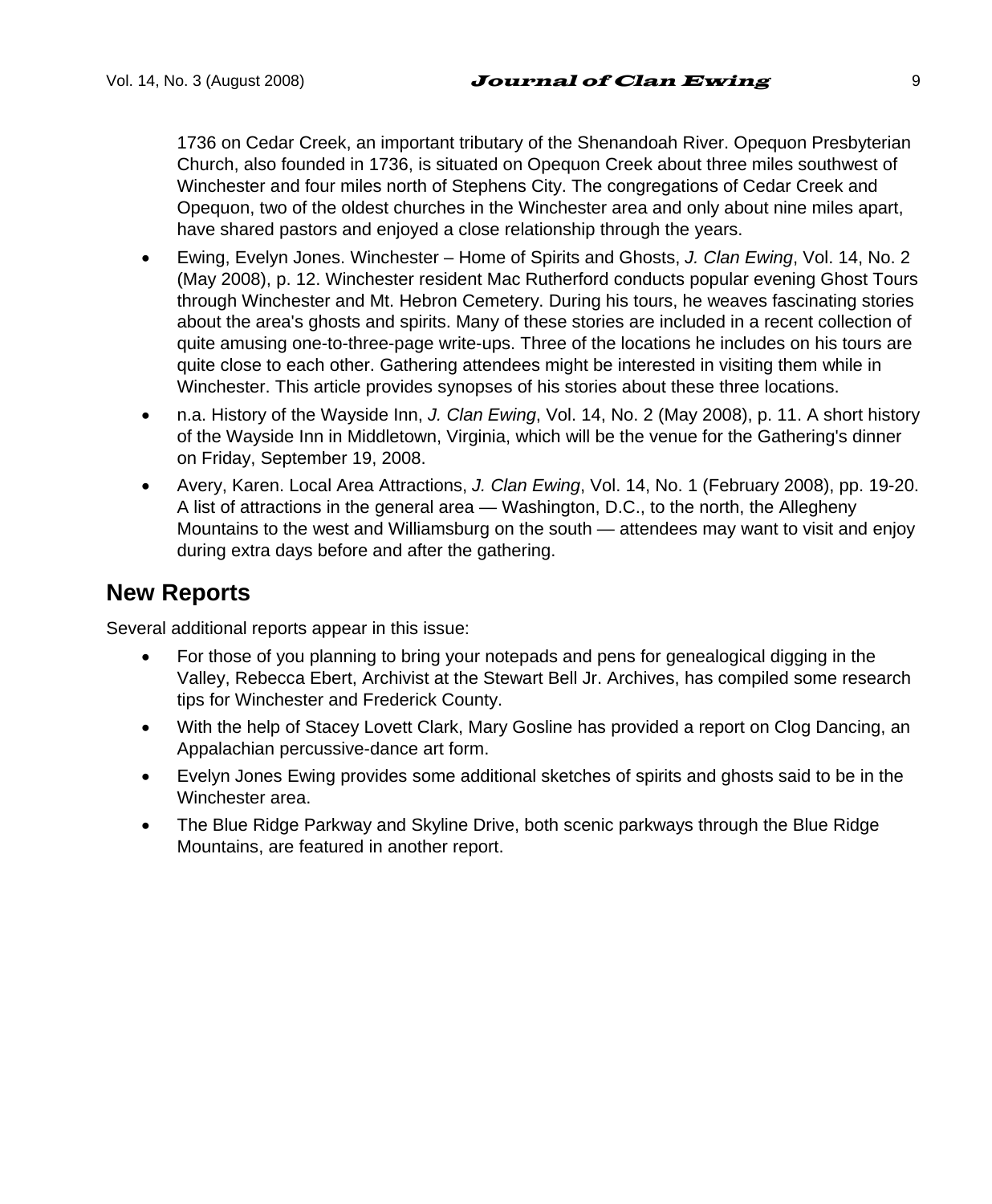### **Historical and Genealogical Research in Frederick County, Virginia Rebecca Ebert (+1 540.662.9041 ext. 23,** *archives at hrl dot lib dot state dot va dot us***)**

While visiting Winchester for the *Clan Ewing* Gathering, you may wish to take the opportunity for some genealogical and historical research. Here is some helpful information to assist you.

Frederick County was formed from Orange County by an act of the Virginia House of Burgesses dated November 1738. Because of the lack of qualified persons to serve, the county court did not function until November 1743. By this time, substantial settlement had occurred in much of the large area which comprised old Frederick County. This area included the present counties of: Frederick, Shenandoah, and Clarke in Virginia; Berkeley, Jefferson, and Morgan in West Virginia; parts of Warren in Virginia; and parts of Hampshire and Hardy in West Virginia. In 1753, the boundary between old Frederick and Augusta Counties was moved southward. Then for a period of nineteen years, most of Shenandoah

County and part of present Page County fell under the jurisdiction of Frederick County. A familiarity with these shifting boundaries is essential to the task of following the Shenandoah settlers through the maze of county formation. Michael F. are malle or equity remainer mention in tracking the boundary changes.

# *Echoes of the Shenandoah*

Since Stephens City was founded in 1758, a journey by way of the Great Wagon Road has improved tremendously. A thirty-mile trip often took six hours. Between 1840 and 1918, travelers were required to stop every five miles to pay a toll or show an annual ticket for the Valley Turnpike Road. The same trail is now known as Route 11.

Winchester, the county seat of Frederick County, is a chartered city and has a separate set of records dating from 1790. The records are in the Joint Judicial Center which is located at 5 North Kent Street, Winchester. The center is open Monday through Friday, 9:00 AM through 5:00 PM. The center's telephone number is +1 540.667.5770 and its web site is *www.winfredclerk.com*. There is limited onstreet, metered parking and a parking garage on the corner of Cameron and Boscawen Streets, next door to the Joint Judicial Center. Staff at the Joint Judicial Center will assist you in making photocopies of approved records; however, they do not have time to do research.

Frederick County Clerk's Office Holdings include:

- Birth Records: 1853 1912
- Death records: 1853 1896
- Marriage Records: Marriage Registers, July 14, 1782 present. (The Marriage Bonds are not open to the public.)
- Land Records: Deed Books, September 11, 1743 present; Superior Court, 2-7, Deed Books
- Wills: 1743 present, indexed; Superior Court Will Book, #1-4, 1791 1858

Winchester Clerk's Office Holdings include:

• Birth Records: 1865 – 1891

l

• Death Records: 1871 – 1891

<sup>&</sup>lt;sup>1</sup> Michael F. Doran. Atlas of County Boundary Changes in Virginia, 1634 -1895, Athens, GA: Iberian Publishing Company, 1987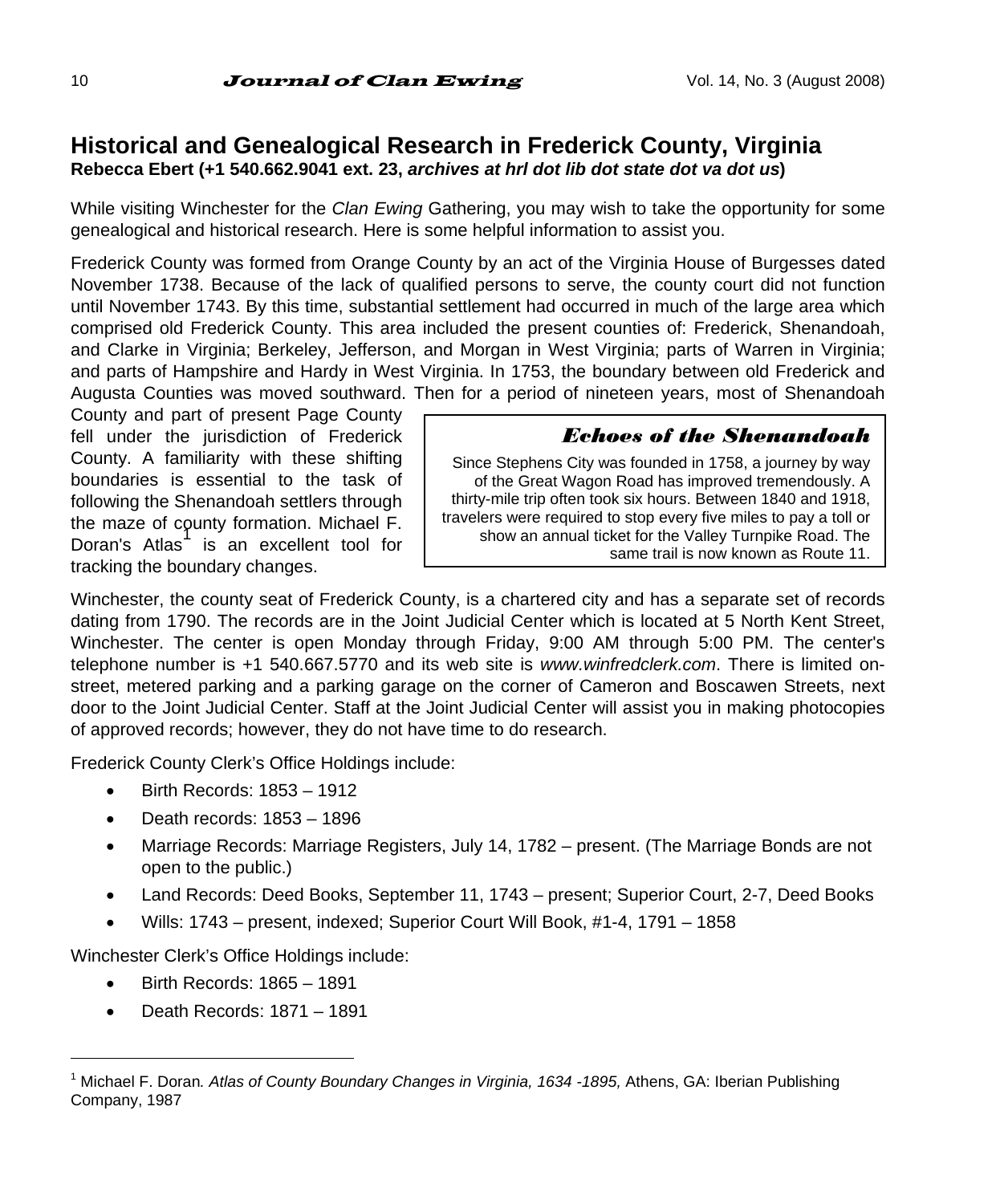- Marriage Records: Index to Marriages, 1790 1931 (microfilm)
- Marriage Records: 1857 present
- Land Records: Deeds, 1790 present (microfilm)
- Wills: 1794 1900 (microfilm)

The Stewart Bell Jr. Archives, located on the lower floor of the Handley Regional Library,<sup>2</sup> is jointly operated by the Winchester – Frederick County Historical Society and the Library. Holdings include manuscripts, printed histories and genealogies, maps and photographs of the Lower Shenandoah Valley and contain items from the 1730s to the present. For example, *Personal Property and Land Tax Records, 1782 – 1850*, may be found on microfilm in the Archives. Other microfilms available for viewing are *Winchester City and Frederick County Court Records,* including *Chancery Court Records*. It is important to search both sets of records, those of the county and those of the city, as well as records of surrounding counties. Archives hours are 1:00 – 8:00 PM on Tuesdays and Wednesdays and 10:00 AM to 5:00 PM on Thursdays, Fridays and Saturdays. A more detailed description of holdings and the research policy may be found at *www.hrl.lib.state.va.us*. The telephone number for the Stewart Bell Jr. Archives is +1 540.662.9041, ext. 22, and its EMail address is *archives at hrl dot lib dot state dot va dot us*. The library's address is 100 W. Piccadilly Street, Winchester, Virginia. There is limited on-street parking around the library; meters are twenty-five cents per hour. A parking garage on Braddock Street is two blocks from the library.

*Rebecca Ebert, Certified Archivist, has served as Archives Librarian of The Handley Library and the Winchester – Frederick County Historical Society since 1979. She has Masters Degrees in History and in Library Science from the University of Maryland. Ms. Ebert is a member of the Society of American Archivists, Mid-Atlantic Regional Archives Conference, the Virginia Caucus of Archivists and the Virginia Genealogical Society. She is also a member of the Winchester – Frederick County Historical Society and in 1995 was named Historian of the Year. In 1988, Ms. Ebert wrote* Frederick County, Virginia: from the Frontier to the Future *with co-author Teresa Lazazzera. Published by The Donning Company in Norfolk, Virginia, the book had its second printing in 1994. Ms. Ebert also wrote* Finding Your People in The Shenandoah Valley *with co-author Rebecca H. Good. The fourth Edition was published in 1993 by*  Heritage Press, Bowie, Maryland. Ms. Ebert may be contacted at archives at hrl dot lib dot state dot va dot us.

### *Echoes of the Shenandoah*

l

Stephens City is celebrating its 250<sup>th</sup> Anniversary in 2008. A variety of activities are planned throughout the year. Presentations on the architecture and the wagons of Stephens City, an antique car cruise-in, the *Route 11 Yard Crawl*, a puppet show, and the introduction of a new book on Stephens City are among the activities. In October there will be a block party, museums will be open, and artisans will be showing their wares.

<sup>2</sup> Ewing, Jeannette. The Handley Library, Winchester, Virginia, *J. Clan Ewing*, Vol. 13, No. 2 (May 2007), p. 15.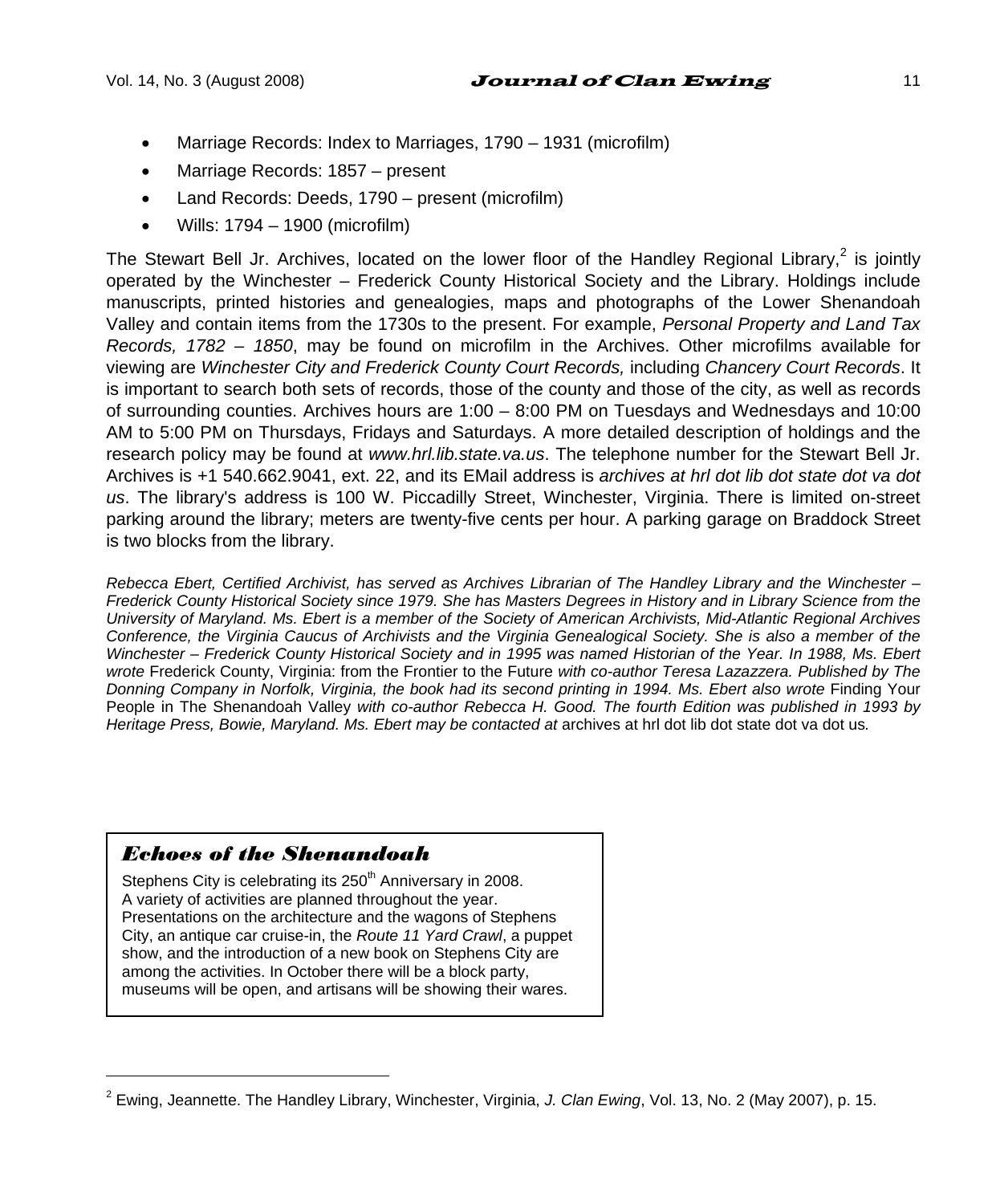#### **A Brief History of Clog Dancing Mary Ewing Gosline, Chair of** *Clan Ewing's* **Board of Directors (+1 410.997.3719,** *Mary at Gosline dot net***)**

Clog dancing, also known as clogging, is an American dance form that was created in the Appalachian Mountains. In the mid-1700s the area was settled by people from Ireland, Scotland, England and Germany. As the pioneers came together, their folk dances were combined to form a new American dance accompanied by fiddle and bluegrass music and known for its foot-tapping style where the heel keeps the beat to the music. Other traditions which influenced clog dancing were those of Cherokee Indians, African Americans, and Russian gypsies.

Originally, this type of step dancing developed as a form of personal expression, with each individual using his or her feet as a percussion instrument to accompany music. Around 1900 it was added to square dancing and was later popularized in the Mountain Dance and Folk Festival of Ashville, North Carolina, during the 1920s. As square dancing evolved, the step dancing footwork was replaced by a

smoother step. Square dancing replaced clogging in popularity, and the purer form of clogging was primarily performed in Appalachia and the Ozarks.

In the 1970s, along with country music, clogging had a resurgence in the line dance. Today clogging is more complicated and less personal than it was in the 1700s. New styles continue to influence the dance and colorful costumes have been added. Teams of clog dancers perform across the country and compete for cash prizes.

The Skyline Country Cloggers, $1$  pictured to the right, will entertain us at the 2008 Gathering. For over twenty years they have been teaching in Crozet, Virginia. Using a wide range of music, the non-profit group performs throughout the state. Stacey Lovett Clark, a member of the Stephens City Ewing family, has danced with the Skyline



**Skyline Country Cloggers (Courtesy of Stacey Lovett Clark)** 

Country Cloggers and contributed to this article. For more information about clog dancing and its history visit *http://en.wikipedia.org/wiki/Clogging* and *www.DoubleToe.com*.

*Mary Ewing Gosline, a member of Clan Ewing's Board of Directors since 2004 and currently its Chair, is coordinating Echoes of the Shenandoah, the 2008 Gathering of Clan Ewing in America. A member of Clan Ewing since 1990, she has been interested in family history since 1970 and is a descendent of John Ewing of Carnashannagh and his son Samuel. In 2005, she wrote a booklet on her great-grandfather's family, Joseph Henry Ewing (1837- 1925) and Ann Louisa McDonald (1841-1918), Coles County and Douglas County, Illinois. Future plans are to extend this work to include ancestors and children of Joseph and Ann. With a B.S. degree from DePauw University, she taught mathematics at the middle school, high school, and community-college levels.* 

<sup>1</sup> *www.CrozetOnline.com/cloggers*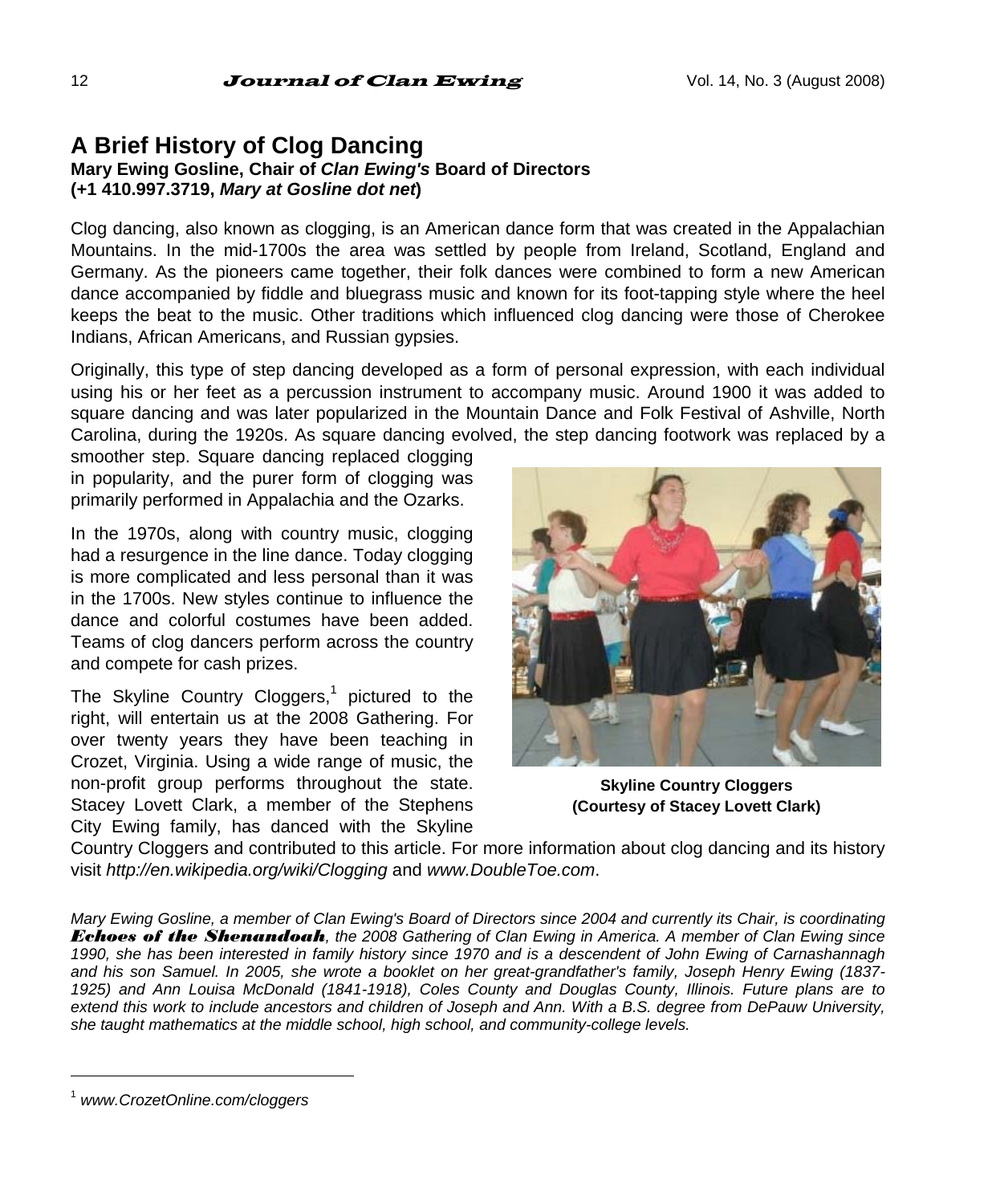## **More Winchester Spirits and Ghosts**

#### **Evelyn Jones Ewing (+1 434.634.9227,** *jeej at telpage dot net***)**

Winchester resident Mac Rutherford conducts popular Ghost Tours through Winchester and Mt. Hebron Cemetery. During the tours, he weaves fascinating stories about the area's ghosts and spirits. Many of these stories are included in a recent collection of quite amusing one-to-three page write-ups.

Gathering attendees might be interested in having lunch or a snack at the Cork Street Tavern, in locating the former Red Lion Tavern, and in visiting the Stone Soup Gallery. The following are synopses of Mac Rutherford's stories about these establishments.

**Cork Street Tavern**. This tavern, at 8 West Cork Street, has several ghosts or spirits. One is a lady they have named Emily who softly calls a man named John. John has appeared walking in the door, through the bar area and disappearing into the wall. Research found that the tall thin man dressed in black may be the spirit of the first owner of the building whose name was John Mann. Some spirits seem to circulate in the tavern both during day and evening hours. Ladies often feel a pat on the arm or back and notice a coldness around them. (Second Edition, March 2005, p. 3)

The Cork Street Tavern is one of Winchester's popular restaurants and is my, and my husband Jim's, favorite in town. While having lunch there in June, we asked if there had been recent sightings of their ghosts. Our waitress replied that there had been a recent scary event. Only a



**Mac Rutherford**  (From: *www.LongHillBB.com/indexmac.htm*)

few weeks before a new waitress who knew little of the history of the building had been greatly alarmed when opening up the tavern early one morning. As she entered, she heard a distinct human cry coming from the older section of the building. Thinking someone had been locked in during the night, she searched but found no one. Soon another worker entered and heard the distinct cry. He had heard of strange happenings there but had never before witnessed an event.

**Red Lion Tavern**. This tavern was originally located on the corner of Cork and Loudoun streets at 204 South Loudoun Street, near the Cork Street Tavern. The tavern is now an office building, but after the Revolution the German owner and other veterans organized the Daniel Morgan Dutch Mess and met there regularly as George Washington and Daniel Morgan had before the War. The present owners have noticed spirits in the building. Every day a young girl's voice coming from the top of the stairs says, in German, 'Danke' (Thank You) when the lights are turned off at the end of the work day. The shadow of a young woman is seen and the presence of a female is felt. The girl spirit may be a daughter of Peter Lauck, the German owner who served with Daniel Morgan. The Lauck family had several daughters and spoke German. (Second Edition, March 2005, p. 7)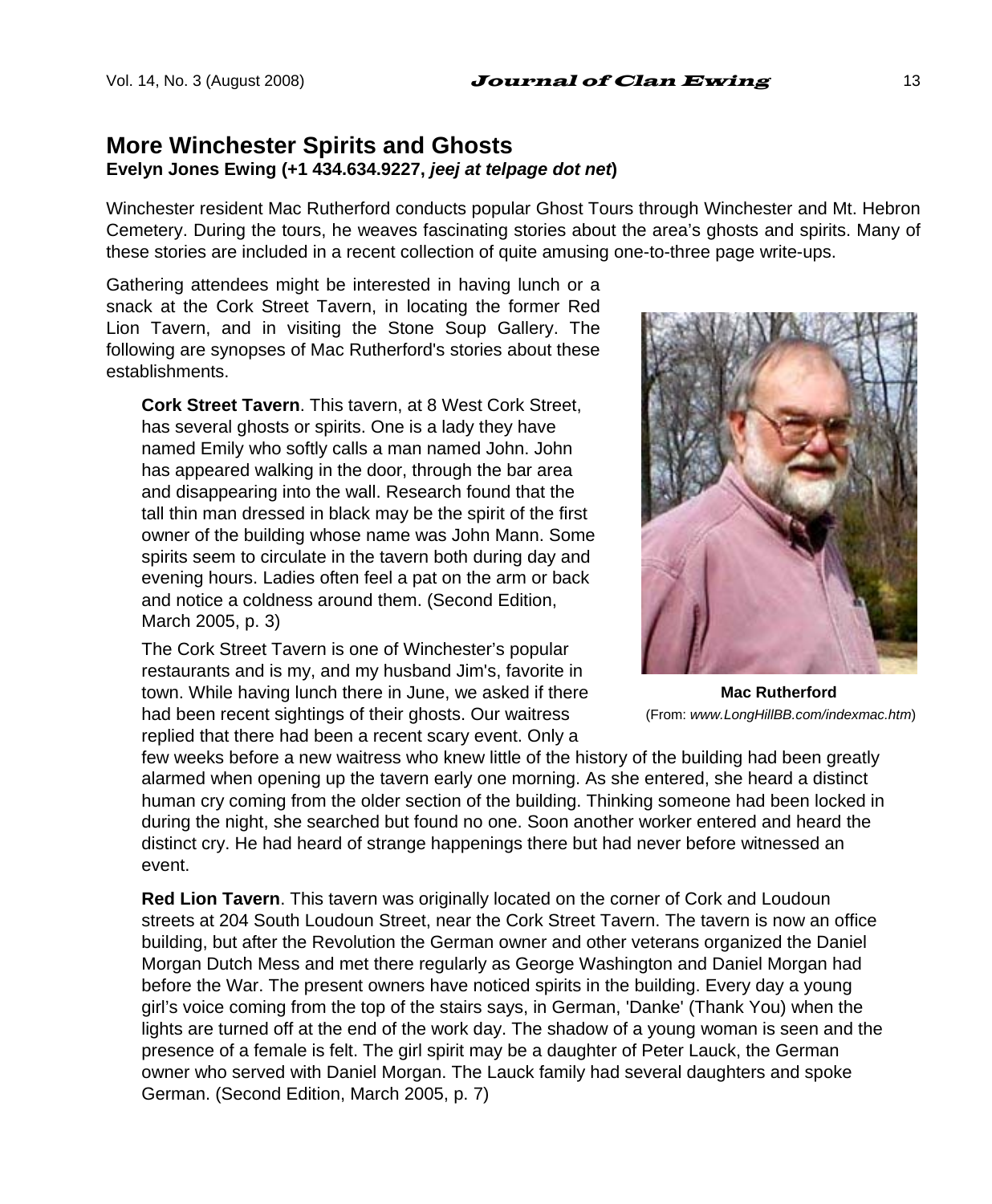**Stone Soup Gallery**. This establishment, at 107 North Loudoun Street, has been renovated as a shop to sell goods past and present. Often a young girl named Jeanette appears in colonial dress. She is believed to be Jeanette Anderson who lived with relatives in this home in the late 1760s. A young African American was lynched from a tree behind Stone Soup and now heavy-booted feet pace the second floor, going in and out of doors. The same sounds hurry up and down the stairs and rush out the back door. These boots are believed to have belonged to members of the 29<sup>th</sup> Pennsylvania Unit as it is a fact that this unit of the Union Army was quartered at 107 North Loudoun Street after the First Battle of Kernstown. Paul Cummings, a young, very ill writer during the Civil War, lived in the attic of 107 North Loudoun with two servants, Millie and Victor. The owners of Stone Soup have seen a man and woman talking or arguing while a sickly man looked out a window. The attic was always icy cold even on warmest summer days. (Second Edition, March 2005, p. 31)

*Evelyn Jones Ewing is a former public elementary school teacher. Evelyn and her husband, James Earl 'Jim' Ewing*  Jr., authored The Ewings of Frederick County, Virginia.<sup>1</sup> As members of the 2008 Gathering Committee, Evelyn and *Jim will be our hosts for Echoes of the Shenandoah*.



**Séances** 

Contributed by William E. Riddle

<sup>&</sup>lt;sup>1</sup> Evelyn and Jim Ewing. *The Ewings of Frederick County, Virginia*, 1986. Available online at: *www.ClanEwing.org/books/Document\_WmofFrederickCo.html*.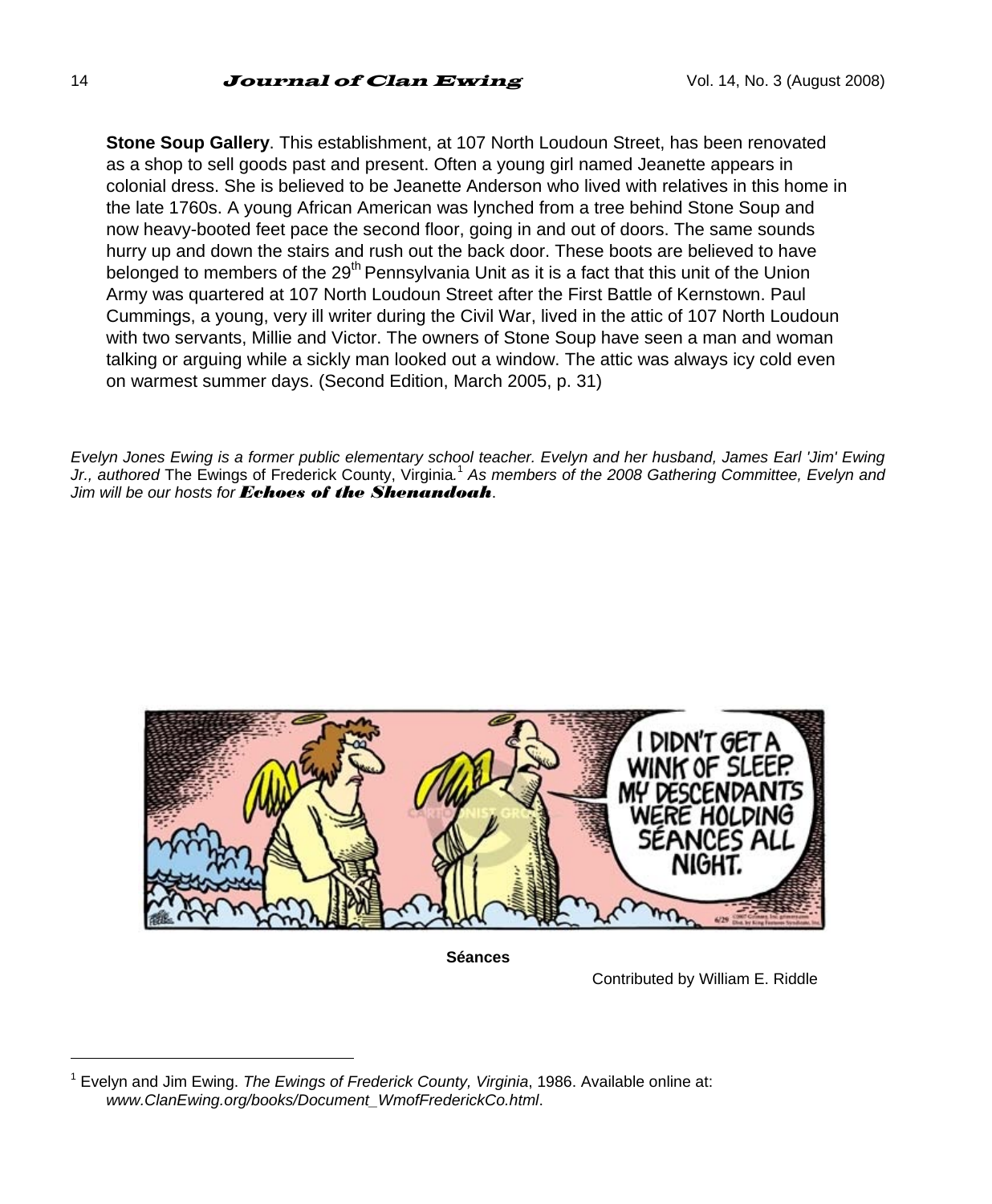l

### **The Blue Ridge Parkway and the Skyline Drive in the Mountains of the Shenandoah Valley Mary Ewing Gosline, Chair of** *Clan Ewing's* **Board of Directors (+1 410.997.3719,** *Mary at Gosline dot net***)**

For those traveling by car to Winchester for the 2008 Gathering of *Clan Ewing in America*, exploring the Shenandoah Valley by way of the Skyline Drive or the Blue Ridge Parkway is something you will not want to miss! Both provide a sense of the scenic, yet rugged wilderness through which our ancestors traveled. The beauty of the land and peace of the mountains are inspiring!



The lovely Shenandoah Valley, composed of three regions, begins in the north at Harpers Ferry, West Virginia, and ends in the south at Salem, Virginia. Bounded on the east by the Blue Ridge Mountains and on the west by the Alleghany Mountains, the valley is linked together by the modern Interstate Route 81 and the older, less hurried, U.S. Route 11.

Skyline Drive curves along the entire length (105 miles) of the Shenandoah National Park.<sup>1</sup> The Appalachian Trail and other hiking trails wind through the park past waterfalls, meadows and rock formations. Fishing, swimming and horseback riding are permitted in designated areas. A descriptive audiotape tour is available to guide your drive from Front Royal, the northernmost entrance of Skyline Drive, to Rockfish Gap near Waynesboro. Two other entry points are located in between. Numerous overlooks provide places to stop along the way. Both natural sites and historical sites are found in the park. *Shenandoah Overlook*, the park visitor guide, is available at any entrance, visitor center or park campground.

The Blue Ridge Parkway, along the edge of the southern section of the valley, connects the Shenandoah National Park with the Great Smoky Mountains National Park.<sup>1</sup> With a length of 469 miles, the parkway spills over into North Carolina and ends at Oconaluftee. Through this region the parkway forms an avenue leading up to 6,000 feet, the highest elevation in the Appalachians. Designed as a recreational motor road, the drive affords visitors a glimpse into Appalachian mountain history. Leisurely driving (45 mph) provides time to relax and enjoy the spectacular views. Split rail fences, old homesteads and historical structures are common sites nestled along side the magnificent mountains. Recreational areas, incorporated along the parkway, offer many overlooks as well as camping and fishing sites and bicycling and hiking trails.

<sup>&</sup>lt;sup>1</sup> A map of Skyline Drive — showing picnic areas and campgrounds as well as visitor centers, scenic viewpoints and various services — may be found at *www.BlueRidgeParkway.org/map1.htm*. A series of similar maps showing various sections of the Blue Ridge Parkway, from north to south, may be found at:

*www. BlueRidgeParkway.org/map2.htm*, *www. BlueRidgeParkway.org/map3.htm*, *www. BlueRidgeParkway.org/map4.htm, www. BlueRidgeParkway.org/map5.htm* and *www. BlueRidgeParkway.org/map6.htm*.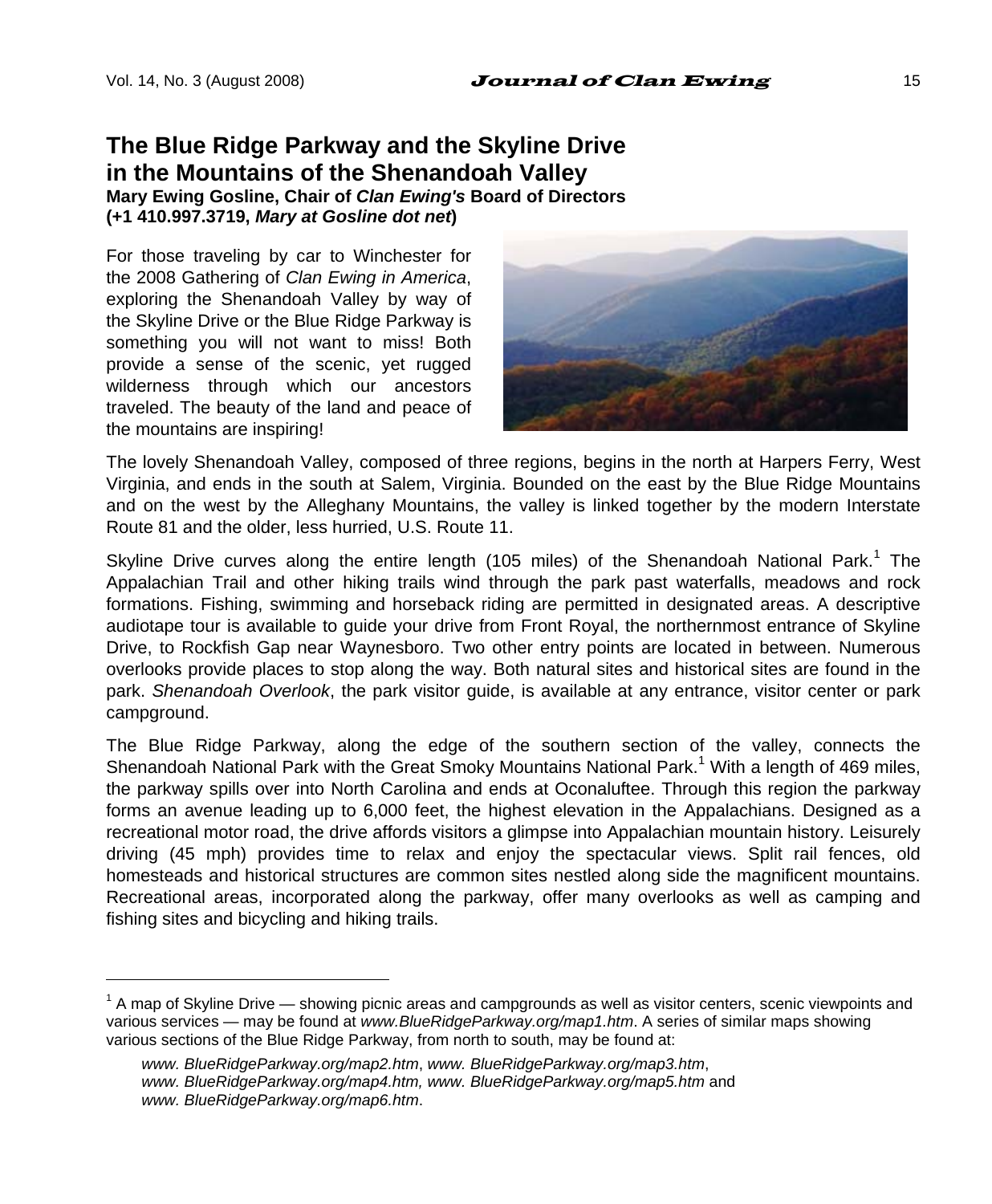#### 16  $Journal$  of Clan Ewing  $Vol.$  14, No. 3 (August 2008)

When we think of early settlers moving long distances with horses and wagons, we appreciate the Shenandoah Valley as a valuable and much easier route through the mountains. Numerous Scots-Irish sites are found in the valley. For example, near Staunton, Virginia, where the two parkways meet, is the Museum of American Frontier Culture, an international living-history museum. Original farm buildings from the  $17<sup>th</sup>$ ,  $18<sup>th</sup>$  and  $19<sup>th</sup>$  Centuries were moved from England, Ireland and Germany as well as from within the Shenandoah Valley. These authentic working farms provide an opportunity to learn about the lives of American settlers before immigration and the lives established after their arrival in the valley.

So plan ahead to spend some extra time exploring the beautiful Shenandoah Valley. You might want to come a day early or have a leisurely drive home.

For more information you may want to visit the following web sites:

- *www.VisitShenandoah.com*,
- *www.BlueRidgeParkway.org*,
- *www.NPS.gov/blri*,
- *www.NPS.gov/shen/planyourvisit/driving-skyline-drive.htm*,
- *www.Frontier.Virginia.gov*,
- *www.Virginia.org/wildernessroad*,
- *www.Virginia.org* [first roll over *Attractions*, then click on *History & Heritage* in the dropdown menu, and then click on *Scottish/Irish* in the menu to the left; alternatively just go to:

*www.Virginia.org/site/content.asp?MGrp=1&MCat=2&MItm=147* ],

- *www.Virginia.org/site/features.asp?FeatureID=225*,
- *www.BlueRidgeSkyline.com*, and
- *http://en.wikipedia.org/wiki/Skyline\_Drive*.

In addition, the *2008 Virginia Is for Lovers* Travel Guide is available in print or by EMail from *www.Virginia.org*.

*Mary Ewing Gosline, a member of* Clan Ewing's *Board of Directors since 2004 and currently its Chair, is coordinating Echoes of the Shenandoah, the 2008 Gathering of* Clan Ewing in America*. A member of* Clan Ewing *since 1990, she has been interested in family history since 1970 and is a descendent of John Ewing of Carnashannagh*  and his son Samuel. In 2005, she wrote a booklet on her great-grandfather's family, Joseph Henry Ewing (1837-1925) and Ann Louisa McDonald (1841-1918), Coles County and Douglas County, Illinois*. Future plans are to extend this work to include ancestors and children of Joseph and Ann. With a B.S. degree from DePauw University, she taught mathematics at the middle school, high school, and community-college levels.*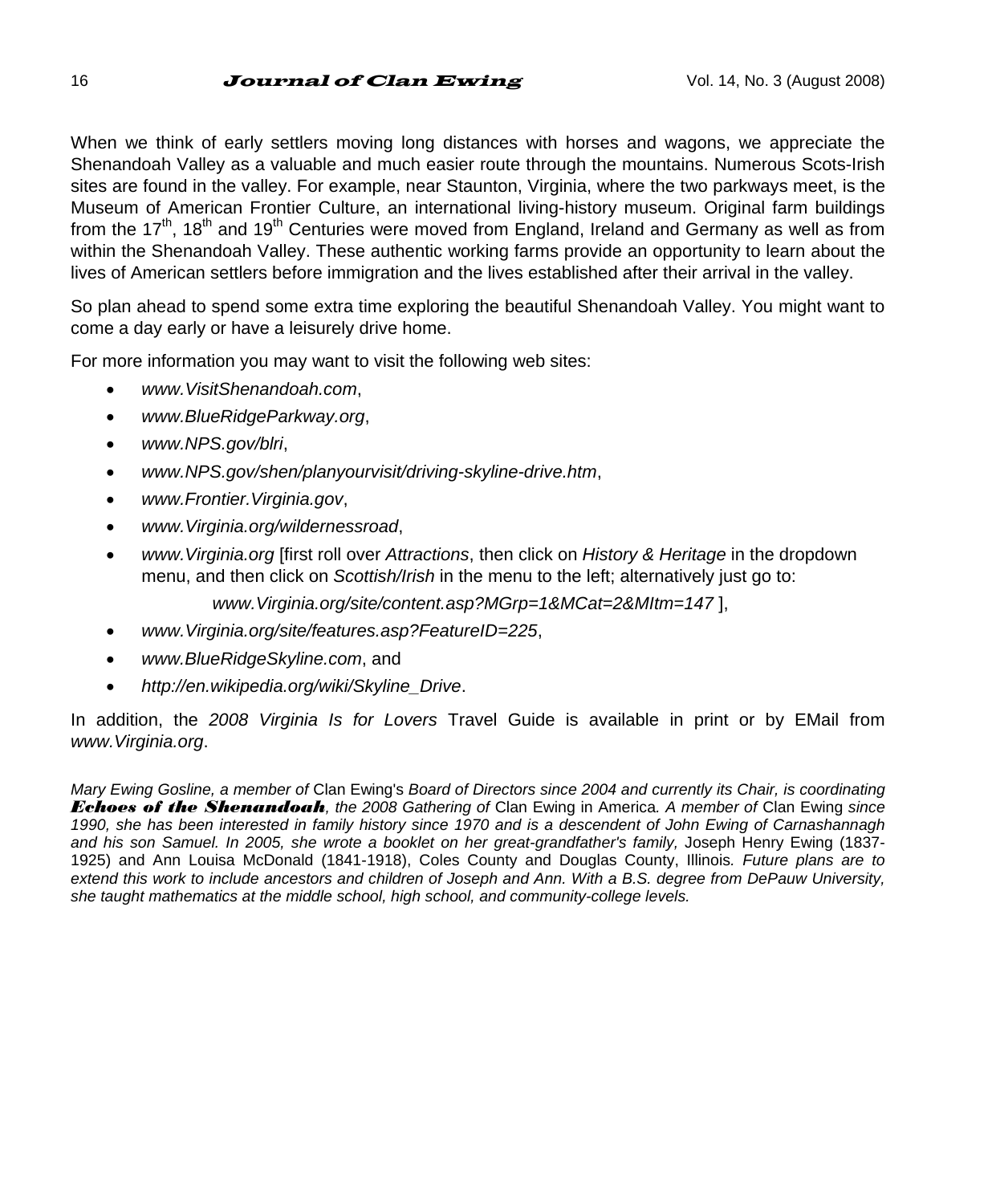# *A Family Story*

#### **William R. Smith (+1 510.913.4096,** *bsmith1401 at bellsouth dot net***)**

This family story concerns the James and Martha Smith family of Gadsden, Etowah County, Alabama. It relates events of many years ago and reveals a potential, intriguing intertwining of Smith and Ewing families as revealed by Y-DNA testing.

Jerome Coleman Smith was born in 1880 in Etowah County, Alabama. He was my grandfather. Jerome was the second child of William Pearce and Olevia L. (Smith) Smith.<sup>1</sup> Jerome was about five foot, eight inches tall, with black hair and brown eyes. He was attractive to women, neat and clean in his dress and carried himself well. He was a very self-centered person and he told many family stories that were not always true.

Many years ago, he told my Aunt Bea (his youngest child) that his grandfather James was impotent and that his father, William Pearce Smith, was fathered by a person by the name of Ewing who was a Doctor. I did not give much credence to the story at the time, and really did not pay much attention to it at all.

In 1970, I began researching the my wife's genealogy first, then my grandmother's family and finally my father's family, the Smiths. I was at the local library one night looking at the 1870 census for Etowah County, and I found both James Smith and William Pearce Smith as well as Dr. Whitley T. Ewing. I thought this might be the doctor that Jerome knew about and had made up a great story to tell. I did nothing about it. I did not have any information on James Smith and his wife Martha except that they were born in Virginia, so I posted a query to people in Etowah County who might have some knowledge of the Smiths there.

I received an answer from a man in Gadsden who said he had tried to look up a marriage for them but all he found was an excerpt from a will of a Dr. Whitley T. Ewing leaving something to Rosa Smith, Jerome C. Smith, Lillian Smith and Ulyses Smith, the four children of William Pearce and Olevia Smith. That did get my attention, so I called the county court house and asked for a copy of the full will. The lady in the Probate Judges' office told me that the courthouse was being renovated, that the old wills were not in the computer, and that they could not get to were the old wills were stored.

I waited for almost two years and then called again. They sent me a copy of the will and it says in paragraph four:

I give, devise and bequeath to Rosa E. Smith, Jerome C. Smith, Olevia L. Smith and Ulyses G. Smith children of William P. Smith my undivided one sixth interest in and to that part of the Southeast quarter of the Southeast quarter of Sec. thirty-six, in township eleven range 5 east and Southwest quarter of the Southwest quarter, sec. 31 township eleven range 6 east in Etowah County Ala not heretofore by me conveyed to R. B. Kyle and also one note for five hundred eighty-six and 67/100 dollars made to me by R. B. Kyle on the twentieth day of May A. D. 1891 and payable on demand after date; and I hereby authorize, instruct and direct the executors hereinafter named immediately upon the grant of letters of executorship to them, to make proper deed and conveyance of said undivided one-sixth interest in said lands and to

<sup>&</sup>lt;sup>1</sup> Olevia's maiden and married names were both 'Smith.'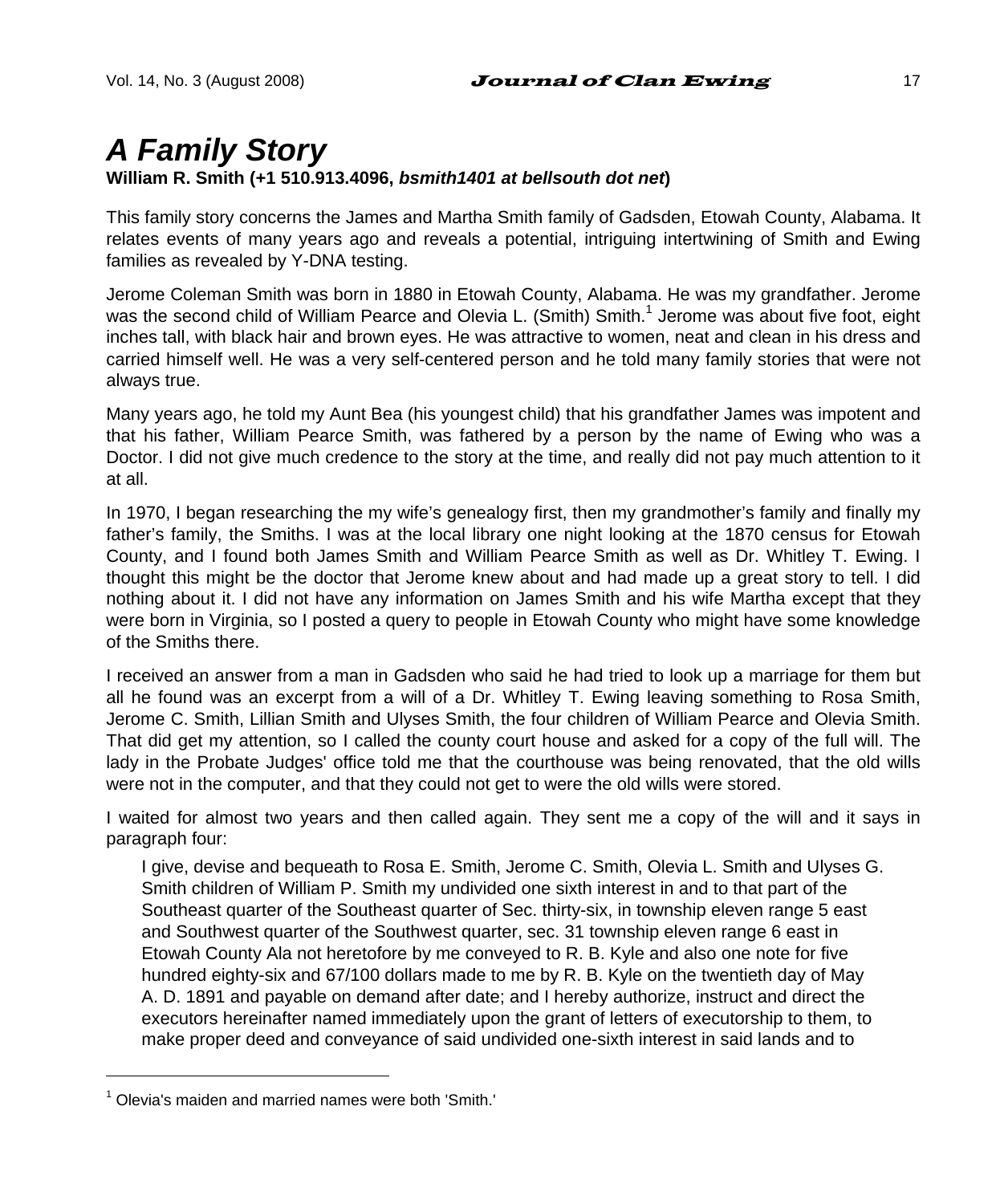deliver said note of said R. B. Kyle to my worthy friend John Thomas Green as trustee of said children of William Pearce Smith, to be held by him, said trustee for said children until someone shall be duly appointed or authorized to receive receipt for the same.

This will is dated 23<sup>rd</sup> July 1891.

On January 26, 1892, in the same court, a petition was filed saying it was time to release the will from probate. In that petition it states that B. L. Bellamy was appointed by the court as Guardian ad litem for Rosa, Jerome, Lillian and Ulyses, minor children of William P. Smith, "who though not of kin are mentioned as beneficiaries in said written instrument."

Well … That is the story as it was told to me. That is the will, verbatim. And thereby hangs a tale.

My son, Tennis, recently participated in several Y-DNA-testing, genealogy-related projects. He initially tested with the National Genographic Project,<sup>2</sup> which is designed to trace migration patterns of early man. Sometime later, Tennis took a look at YSearch<sup>3</sup> for potential matches, and when he saw several Ewings he remembered an old family story about a doctor named Ewing down in Alabama, who supposedly was the 'real' father of Tennis' great-great-grandfather. Tennis ordered-up more extensive DNA testing and checked YSearch again. This time he turned up only Ewings, so he joined *Clan Ewing's* Ewing Surname Y-DNA Project to see what he could find out. The project's administrator, David Neal Ewing, called him and they pretty soon found some other Ewings who are connected to this line.

When I started doing my genealogical research, I learned early on that most family stories are not true or have been distorted in passing by word of mouth. In addition, the U.S. census is not always correct, and occasionally even grave stones are unreliable. From that I decided that the Ewing story needed closer scrutiny than I had given it.

The time line for Whitley T. Ewing is as follows: He was born in Virginia in 1823. When he was fifteen, he left home and traveled west — through Tennessee, Alabama and Arkansas — to Louisiana where he spent some time. His brother, William, was in Illinois, and Whitley joined him there. Whitley spent four years in Marrietta, Ohio, and received his education there. Leaving there, he returned to Quincy, Illinois, and began to study medicine with a Dr. Stahl. He graduated from St. Louis Medical College in 1848. He stayed in St. Louis for a year and, in 1850, probably went overland to California with his brother. In 1855, he returned to St. Louis and was married. In 1856, he and his wife went to Cass County, Georgia, where he remained until 1862. From there he moved to Etowah County, Alabama.

The time line for James and Martha Smith is: James was born in 1808 and Martha was born in 1816, both in Virginia. William Pearce Smith, their son, was born in 1851 and his wife Olevia was born in 1853, both in Alabama. When William Pearce was born, Dr. Whitley T. Ewing was in California. If there had been a liaison between Martha and Dr. Ewing, it would have had to transcend considerable time and distance 'difficulties.' By the time Dr. Ewing came to Alabama, Martha would have been forty-six years old. All of this leads me to believe it was Jerome's mother, Olevia, and not his grandmother, Martha, who had an affair with Dr. Ewing. This would have been an affair between an older man and a younger woman, but that was not unheard of. As of this time we have no proof that any of the children

<sup>2</sup> *www3.nationalgeographic.com/genographic*

<sup>3</sup> *www.YSearch.org*, a free public database of Y-DNA results maintained by FTDNA.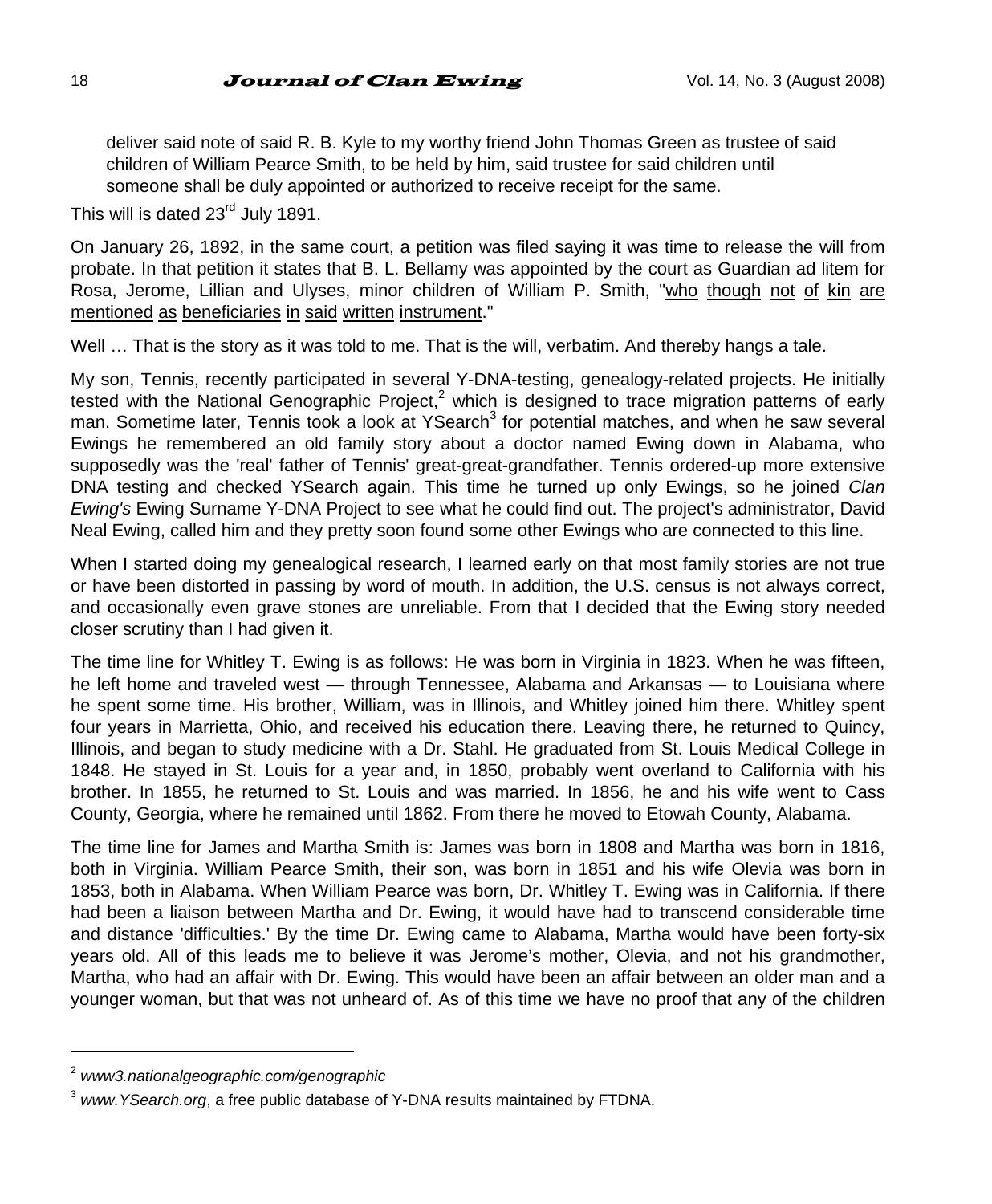other than Jerome is descended from Dr. Ewing. However, there is at least one male descendant (from Ulyses) that we are trying to locate in Mississippi.

There is one final note to this: Shortly after Dr. Whitley T. Ewing's death, William Pearce Smith and three of his children moved to Morgan County, Alabama. Rosa was married at this time; she did not move to Morgan County until later. Was this to avoid a scandal? Did all four children belong to Dr. Ewing? Was this an affair that went on over a period of nine years?

The song of life goes on, year after year, generation after generation. Secrets die with each of us. All we can know about this affair is what the DNA testing suggests.

### **Immigrant Eyes**

lyrics by Guy Clark

Oh Ellis Island was swarming Like a scene from a costume hall Decked out in the colors of Europe And on fire with the hope of it all

There my father's own father stood huddled With the tired and hungry and scared Turn of the century pilgrims Bound by the dream that they shared

They were standing in lines just like cattle Poked and prodded and shoved Some were one desk away from sweet freedom Some were torn from someone they love

Through this sprawling tower of Babel Came a young man confused and alone Determined and bound for America And carryin' everything that he owned

Chorus

Sometimes when I look in my grandfather's Immigrant Eyes I see that day reflected and I can't hold my feelings inside I see starting with nothing and working hard all of his life So don't take it for granted say grandfather's Immigrant Eyes

Now he rocks and stares out the window But his eyes are still just as clear As the day he sailed through the harbor And come ashore on the island of tears

My grandfather's days are numbered But I won' t let his memory die 'Cause he gave me the gift of this country And the look in his Immigrant Eyes

Contributed by William E. Riddle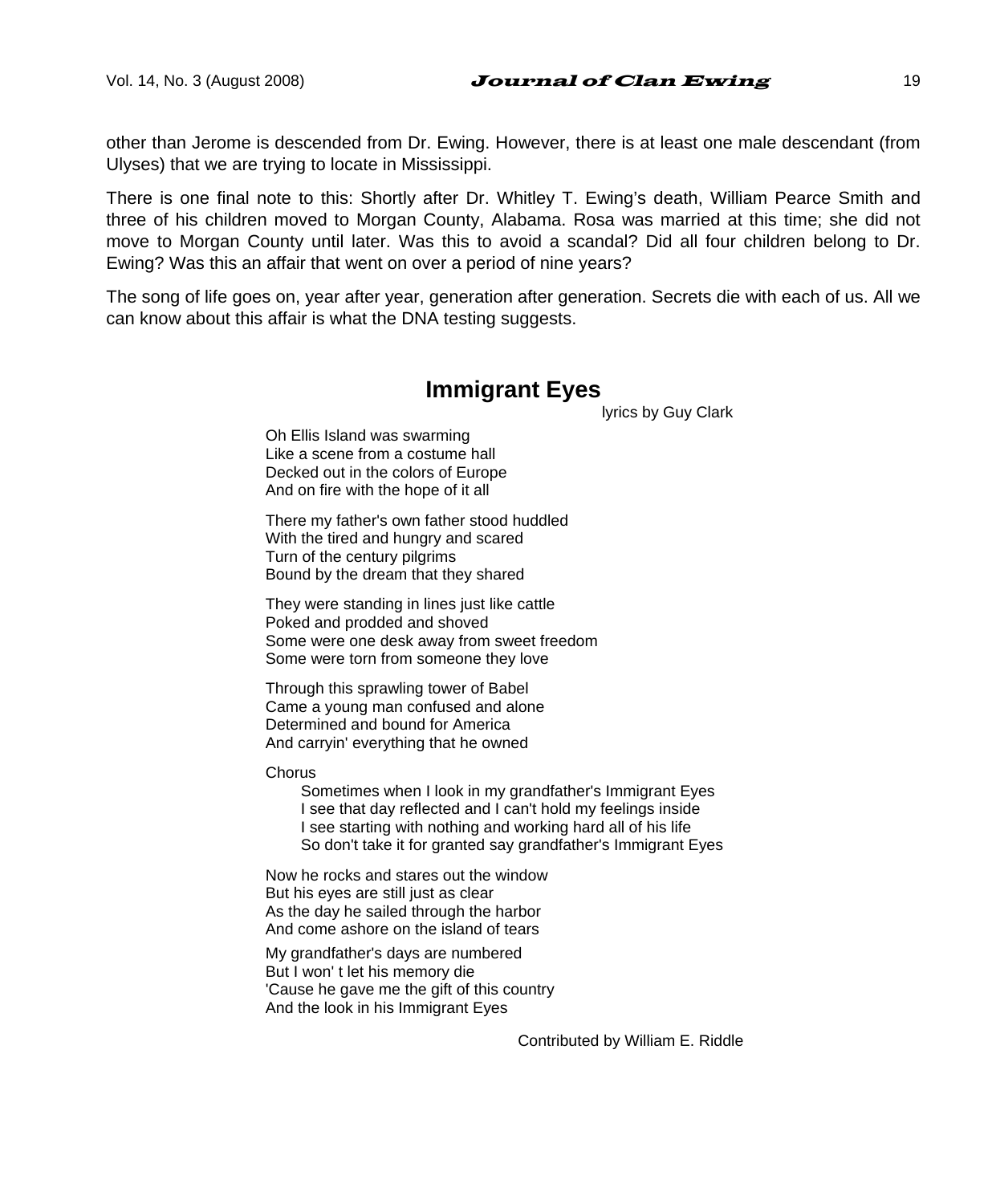## *Tracking John Ewing from April 10, 1754 until April 25, 1832*  **George W. Ewing (+1 269.965.8160,** *GeoEwing at aol dot com***)**

My Ewing family research began about 1988 but did not start in earnest until 1995 when my wife Marilyn and I were searching family history at the Allen County Library in Fort Wayne and delving into anything with the name of Ewing. Snooping through the index cards with the Ewing name I pulled one with the title, *Clan Ewing in America* showing Rev. Ellsworth Samuel Ewing's name, address and phone number in Madison, Indiana. Following our return to Battle Creek, I phoned the Ewing home and sadly was informed by a very pleasant Mrs. Ewing that Ellsworth had recently passed away. After expressing my condolences, Mrs. Ewing and I had a long conversation during which she questioned me about my family line. Then she asked me: Who was your immigrant ancestor? Pleading ignorance, I told her I did not know and that I had very little information on my line beyond my grandfather. She quickly recognized my lack of knowledge in Ewing genealogy and offered to send me the complete series of charts Rev. Ewing had developed over several years. These may not be 100% accurate but did provide a great deal of information helping me with my Ewing family puzzle. Mrs. Ewing suggested I contact James McMichael. Jim was then Treasurer, Editor, Membership Chair, Genealogist and member of the Board of Directors of *Clan Ewing in America*, and she referred to Jim as 'Mr. Clan Ewing.' Needless to say, a phone call to Texas was in order, followed by an incredible amount of correspondence between Jim and me by what we now call SnailMail. This was prior to my owning a computer and using the Internet. Jim was, and still is, a great inspiration in helping me and many others find and confirm our family details.

After finding our way around all the census films in the library, Marilyn and I were fortunate to take our journey on the road. Our first stop was my own hometown — Muncie, Indiana. Then on to Rush County, Indiana, where we found information on my great-grandfather, William T. Ewing, who was born March 8, 1842, and died just short of his 37<sup>th</sup> birthday on February 26, 1879. We then visited the Rush County Clerk and Recorders Office. We were looking for his obituary but found, instead, the obituary of his father, James M. Ewing, who was born April 12, 1799, in Pendleton County, Kentucky, and died June 16, 1881, at the age of 82. This eventually led us to Falmouth, Pendleton County, Kentucky, and the rest of the story.

Getting this far, we were determined to find more about John Ewing's past. I contacted Jim McMichael; he suggested we check the 1880 Census that would show the birthplace of his parents. John did not die until 1881 so he appeared on this census and his record showed his father's birthplace as Virginia and his mother's as Pennsylvania. Digging into the files of the Pendleton County Courthouse and a local library, we found others doing research before us, including the late C. Harold Ewing, a prominent Falmouth attorney and the father of our own Dr. Roger Ewing. Harold had spent years writing and contacting postmasters in any town with the name of Ewing. I have a copy of one such letter, written January 10, 1941, to the postmaster of Ewing, Kentucky. C. Harold Ewing managed to gather some very important information, such as John's service aboard the galley ship *Safeguard* during the Revolutionary War. Harold later passed his most valuable findings on to his son Roger. Even with all this diligent work, he apparently was unable to uncover John's Virginia family background.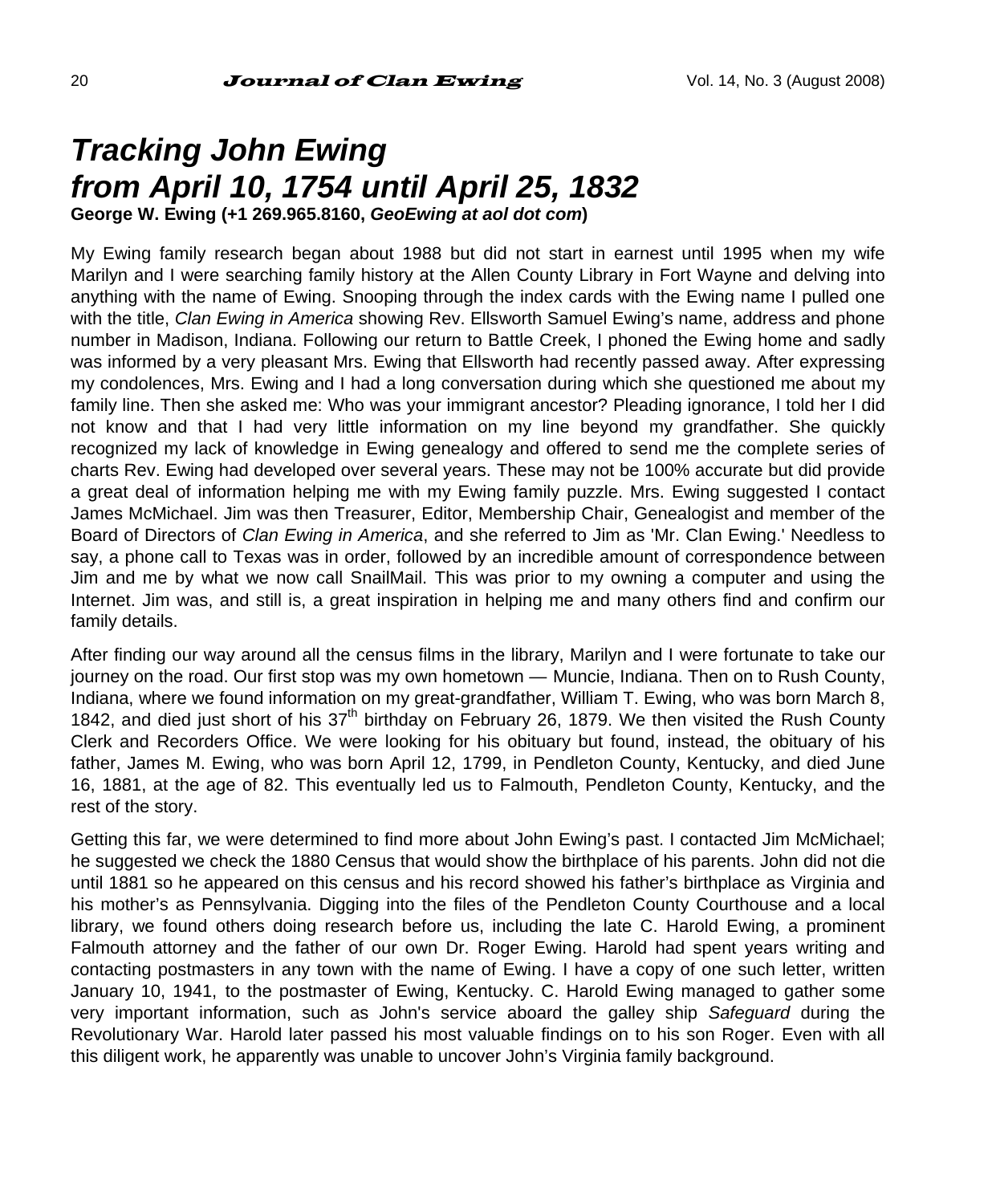l

A different lawyer, family researcher and writer — Ewing O. Cossaboom of Cincinnati — wrote the following in 1975:

The Barton Papers show that the first John Ewing was married twice. The first time was on March 10, 1794 in Bourbon County, Kentucky and he had 10 children, many of whom moved to Missouri. Two sons stayed in Morgan, Taylor and Milton. His second wife was Mary, widow of Lanty McCann. The first and original John Ewing died Apr. 19, 1832 at Morgan. Mr. Coosaboom concluded, "The Barton Papers also indicate service in the American Revolution, however, to the present generation, there is nothing of his life prior to coming to Kentucky which seems to be known. Perhaps some writer will learn more in the distant future." [Apparently, Cossaboom was unaware that John's first marriage in 1778 was to Esther and that Esther left John in 1792.]

A fellow *Clan Ewing* member, active in Pendleton County research, unfortunately had climbed the wrong branch of our family tree and connected us to the New Jersey Ewing line. Sadly, other researchers have documented this information, which went back to Findley of New Jersey; these errors have since been corrected.

We did locate a letter on file in the Pendleton County Courthouse dated January 8, 1830, from the War Department Pension Office rejecting a claim for pension for John Ewing, stating "the Row Galley in which he served, belonged to the State of Virginia and was not on the continental establishment. As the law does not provide such cases, his claim has been rejected." (A copy was sent to Hon. R. M Johnson, House of Representatives.)

Still digging, we hit pay dirt: the application for this pension. In this declaration, it states:

- "John Ewing, aged 75 years, a soldier of the Revolutionary War, filed the following declaration, dated 21 December 1829."
- That John Ewing enlisted for one year in June 1776, in Stauntown, Virginia, in the marine service of Captain George Elliot, commander of a fleet of Rowgallies, in the defense of the coast and capes of Virginia. Further, that he served on the Rowgally named The Safeguard against the enemy but principally against Dunmore's tenders, Dunmore being engaged at the time in committing depredations upon the coast.
- Said Ewing was discharged, after one year, at Yorktown, Virginia.

Up to this time it seemed impossible to find John Ewing's year of birth, but this information made it simple arithmetic and placed it in 1754. The DAR had it listed as 'about 1760,' which we corrected this past year.

Now knowing John was from Virginia and born in 1754, we began searching for a John Ewing of Virginia born in 1754 and found only two. One John Ewing was born in December 1754 in Bedford County, Virginia, and died in Logan County, Kentucky. The other, John Ewing of Frederick County and later of Pendleton County, Kentucky, was born April 10, 1754.

Those researching Frederick County played a valuable part in making this connection. This includes the excellent work of Margaret Ewing Fife,<sup>1</sup> Evelyn Ewing and her husband James Earl 'Jim' Ewing Jr.,,<sup>2</sup>

<sup>1</sup> Fife, Margaret Ewing (ed. James R. McMichael). *Ewing in Early America*, Family History Publishers, Bountiful, Utah, 84101. Available from *www.HigginsonBooks.com* and online at *www.ClanEwing.org*.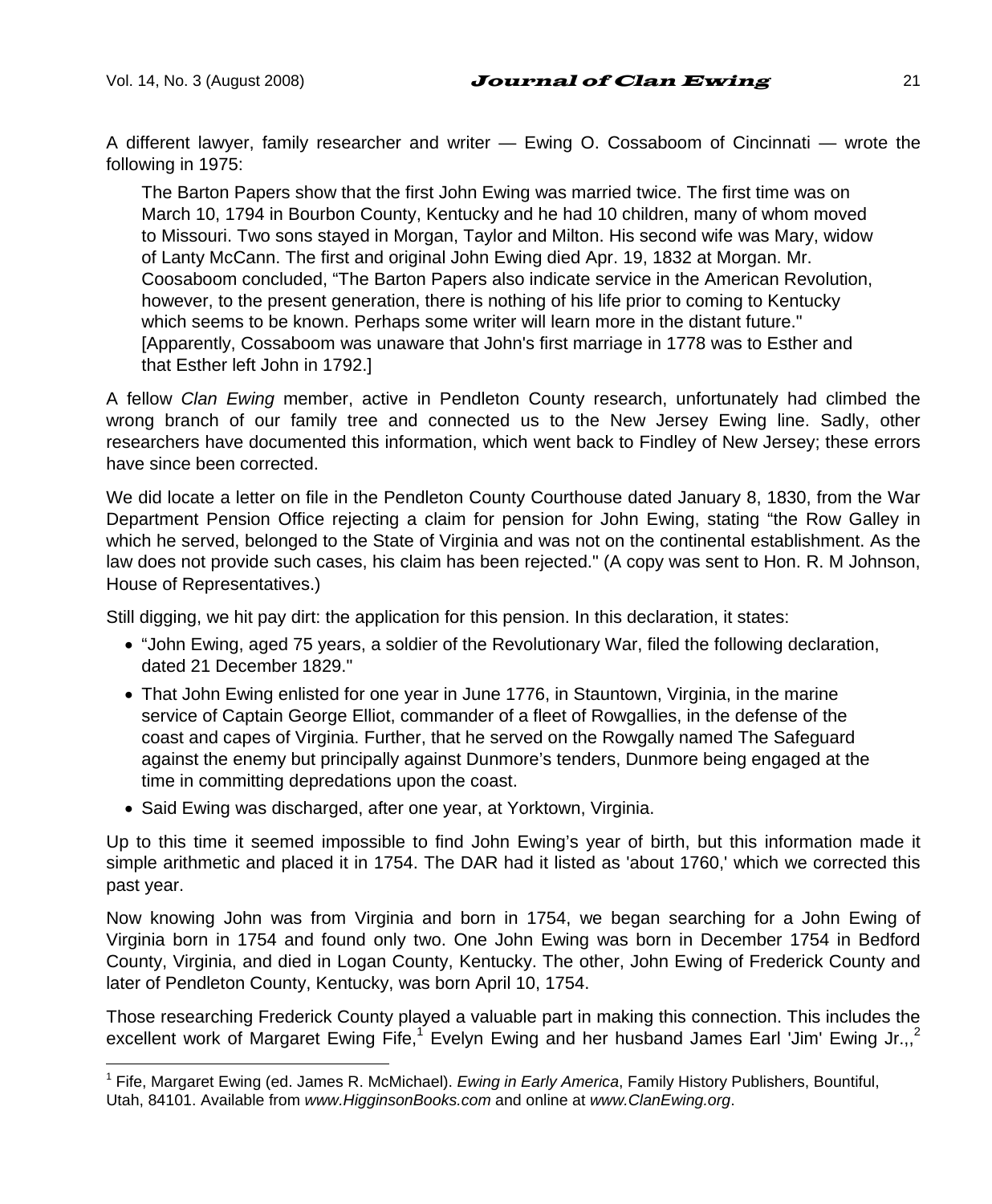#### 22 **Journal of Clan Ewing**  $V$ ol. 14, No. 3 (August 2008)

and also the charts of Ellsworth Ewing. They all indicated John's birth as April 10, 1754, and said that he had gone to Greenbrier County, which was then a part of Virginia, and had removed to Kentucky and married Esther who eloped from him in 1792. Nothing further, but all of this information was important in connecting John Ewing of Pendleton County to be the same John Ewing of Frederick County, Virginia.

There is a marriage bond on file in the County Clerk's office in Bourbon County showing John Ewing posting a fifty-pound bond with the clerk for his marriage to Alice Caswell on March 10, 1794. Alice was a native of Pennsylvania.

Known children of John and Alice Ewing are:

- B. Taylor; married Eleanor Fugate, a daughter of Martin Fugate.
- Elijah; born May 6, 1797; died September 21, 1869 in Missouri; married Elizabeth Makensan and had eight children:
- James M.; born April 12, 1799; died June 16, 1881 in Rush County, Indiana; married Mary McKenny December 24, 1822, and had eight children.
- John, Jr.; died in 1838 in Missouri.
- Mariah; married Henry H. Fugate February 1, 1825. (Henry was a son of Martin Fugate.)
- Milton; married Nancy Brann on March 10, 1834. She was born January 6, 1816, and died July 10, 1884.
- Samuel; died in Missouri; married Mary P. Courtney in 1838.
- William; died in 1834 in Missouri, married Elizabeth \_?\_.

Their birth order is unknown.

After John Ewing's second wife, Alice, died, he married Mary McCann, widow of Lantry McCann on September 3, 1825. They had two children: William and Elizabeth. Mary died October 5, 1838 and is buried near Ewing, Missouri.

John Ewing died April 25, 1832, at age 78. James Ewing was named the administrator of the estate. John's burial location is not known. One letter indicates that he was buried behind a stone house on the property where he died. This would be near Morgan, Kentucky. Others believe he was buried near Ruddels Mills, Kentucky.

A copy of the inventory of his estate at the time of his death shows John owned seven Negro slaves in addition to his household goods, farm animals, tools and land on Fork Lick Creek, all of which had to be sold to settle his estate. A list of his debts includes a bill for whiskey.

On March 21, 1801, John Ewing executed a deed for 10,111 1/2 acres of land but reserved 1,000 acres in a square. From the large size of this holding of land, it may have been that John Ewing received this as a land grant by virtue of being a Revolutionary War soldier, but this was not the case since only those serving three or more years were granted land.

 $\overline{2}$  Evelyn and Jim Ewing. *The Ewings of Frederick County, Virginia*, 1986. Available online at: *www.ClanEwing.org/books/Document\_WmofFrederickCo.html*.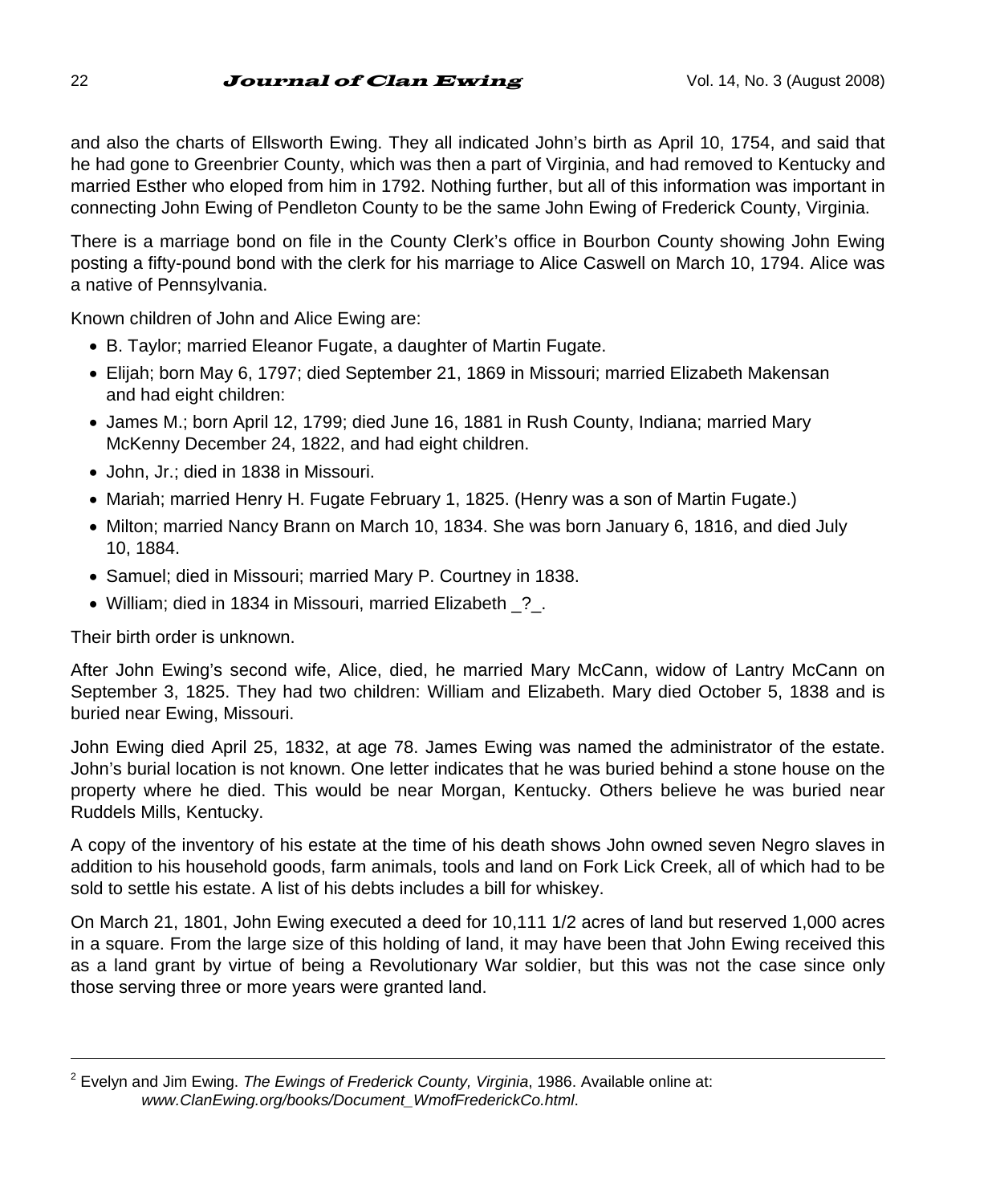John was appointed a trustee for the town of Falmouth, Kentucky, at a meeting of the trustees on April 12, 1794. The name of John Ewing appears in the first deed book of the county as one of the Trustees of Falmouth on June 4, 1799 (Deed Book A, page 22). In April 1805, an excerpt from county court records shows that John Ewing, Esq. produced a Commission from the Governor of the Commonwealth appointing him sheriff of the county. In May of 1811, he entered into a bond for \$333.1/3 and was granted a license for a tavern and later built and operated a gristmill near Morgan.

It is hard for me to imagine John traveling from Yorktown, Virginia, to Greenbrier County, Virginia, and then on to Pendleton County, Kentucky, in the late 1700s. I believe John made his way to Kentucky in either a flat or keel boat on the Ohio River. Ewing O. Cossaboom wrote, "To the pioneer settlers of Pendleton County, General Clark's successful march against the Shawnees in 1782 was all important because it opened up the Ohio River Route which was used by such pioneers as John Ewing."

Much more could be added to *Tracking John Ewing*, but I will leave this for another time.

*George William Ewing — Past Chair and Chancellor of* Clan Ewing in America *and sixth great-grandson of John of Carnashannagh — is a native of Muncie, Indiana, and has been a resident of Battle Creek, Michigan, since 1963. Now retired, he and his wife Marilyn spend the winter months in Boca Raton, Florida.* 



**Scottish Restrooms**  Contributed by David Neal Ewing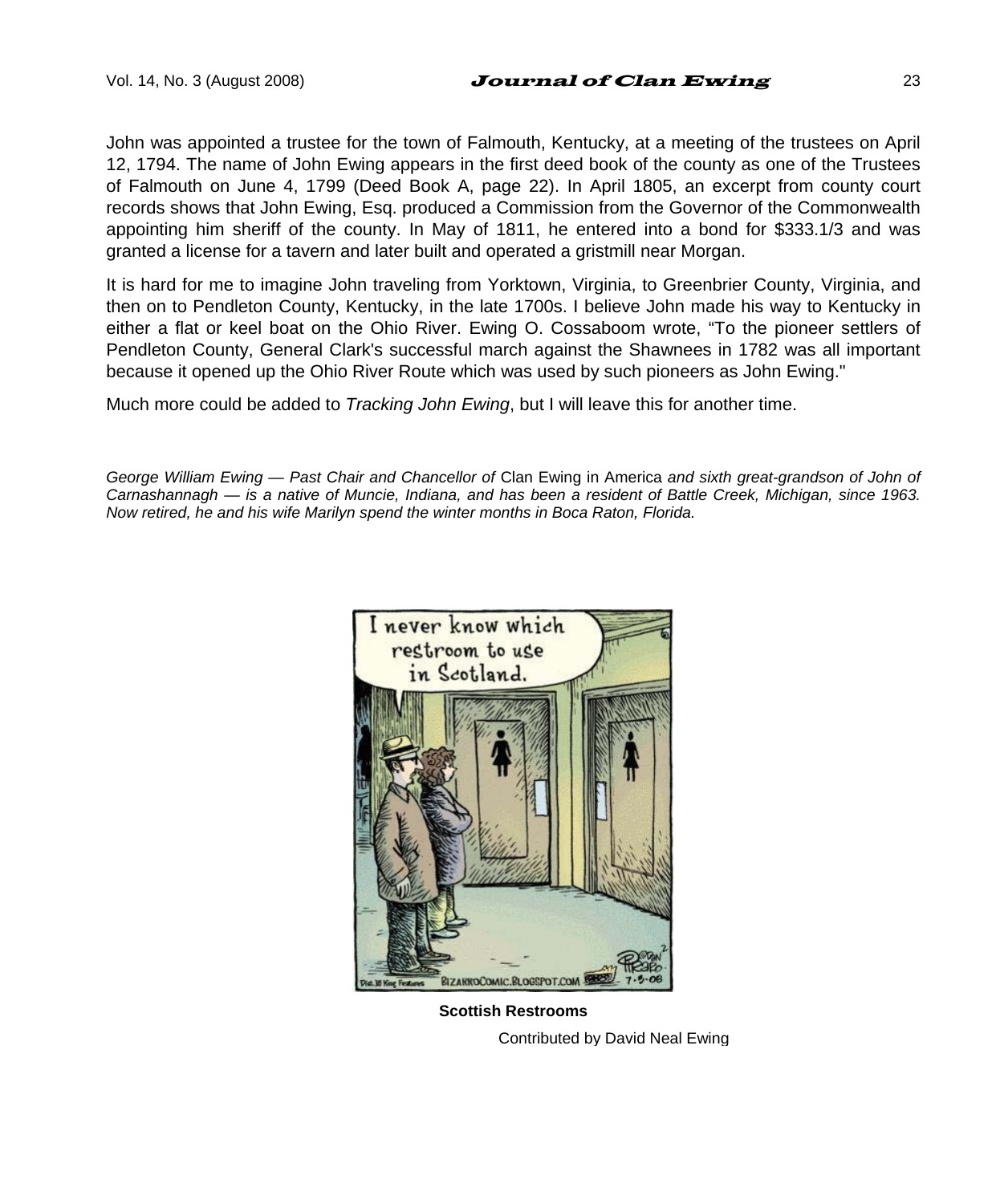# *Samuel Ewin/Ewen/Ewing: His Life and Descendants*

**Richard C. and Cheryl Lee Ewing-Jonsson (+1 540.347.3215,** *jonsson1 at EarthLink dot net***)** 

In 1683, William Penn wrote a letter advertising for colonists for his proprietary colony called 'Pennsylvania.' "[This was] his most effective promotional tract to The Society of Free Traders in London. In it he described the attributes of the proprietary colony. It proved successful; by 1700 Pennsylvania's population reached 21,000." <sup>1</sup>

"William Penn offered 200 acres to any settler able to pay immediate quitrent, with 50 additional acres for every servant he brought over, but the recipient was required to improve his land within three years or have it recovered by the proprietor."<sup>2</sup>

"In March 1777 an Act was passed, which appointed registers and recorders for the new State  $\ldots$ " 3 This Act basically ended the acceptance of subsequent 'tomahawk claims' and 'improvement claims.'

Samuel Ewin/Ewen/Ewing — who was born circa 1743 and died circa 1808 — was one of the colonists attracted by William Penn's advertisement. For forty years he resided on the same property that fell, over the years, in many jurisdictions: at first, the property was in Teboyne/Toboyne Township, Cumberland County; then it was in Barree Township, Bedford County; then in Barree Township, Huntingdon County; and finally it was in West Township, Huntingdon County.

The major intent of this article is to provide the necessary evidence to establish the presence of Samuel Ewing (s. maker<sup>4</sup>), prior to 1777, in the newly acquired territory in Pennsylvania below the West Branch of the Susquehanna that was purchased at the Treaty of Albany in 1754 from the Indian Tribes and specifically in the upper region of Shavers Creek. The article also endeavors to distinguish him from other members of the Ewing Family that lived in the region. This article also provides a continuity of direct family ties to a seventh generation branch of the descendants of Samuel and Sarah Ewin/Ewen/Ewing through their son Samuel Jr.

In 1768, Samuel Ewin/Ewen/Ewing is found in Teboyne/Toboyne/Tyborne Township, Cumberland County, Pennsylvania. Assuming his age to be twenty-five at the time, the year 1743 is a reasonable estimate of his year of birth. It appears that Samuel Ewin/Ewen/Ewing came to Toboyne Township, Cumberland County, from the border region of Pennsylvania and Maryland.

The record shows Samuel Ewen/Ewing (s. maker) having fifty acres, one or two horses and one or two cattle throughout his adult lifetime in the Shavers Creek Manor region.

Samuel Ewing of West Township, Huntingdon County, died in October/November 1808. He died intestate, and on November 9, 1808, his wife, Sarah, and son, Samuel Jr., were served a Letter of Administration, due December 9, 1809. His land was apportioned within the family and in 1812 a onethird portion was sold to the McCormick Family. In 1815, Robert McCormick sold a tract of land that

<sup>1</sup> *http://historymatters.gmu.edu/d/7440* 

<sup>2</sup> *www.Hoover.org/publications/policyreview/3459836.html*

<sup>3</sup> *www.Phila.gov/phils/Doc/Invento/exeml.htm*

<sup>4</sup> The designation 's, maker' appears in several documents. It appears to mean 'shoes/saddles/harness – leather – maker<sup>'</sup>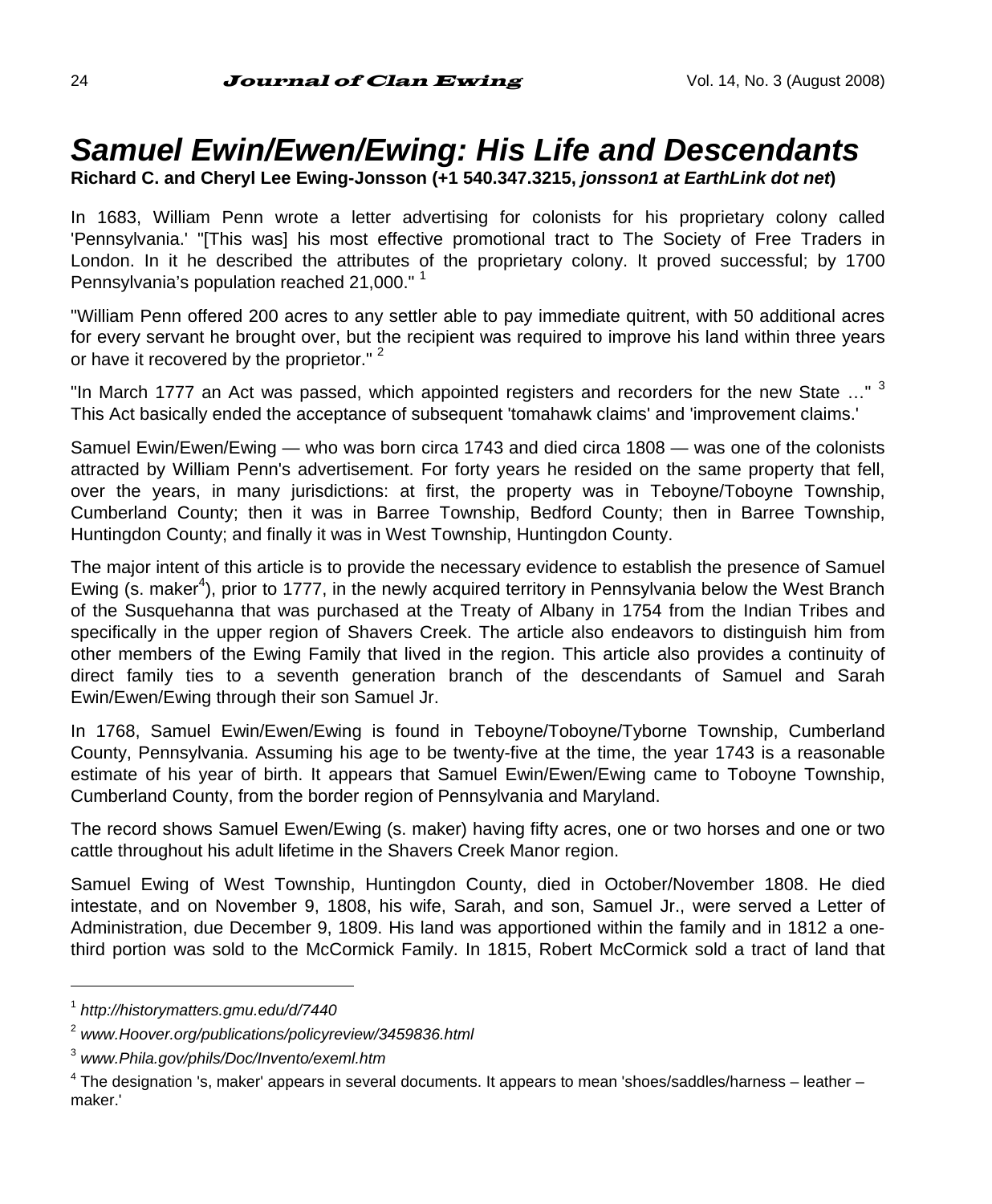l

contained a portion of the Samuel Ewing property purchased in 1812. The resale of this portion was legitimized with a statement:

… part of the same tract of land heretofore mentioned was held by Samuel Ewing by an improvement the said improvement being made according to law previous to the year 1777 and seen in 1800 and divided between the heirs of the said Samuel Ewing since his decease agreeable the intestate laws of the Commonwealth …

Deed: Robert McCormick (and Jane his wife) to Mark McDonnald [sic] 18 May 1815.

Samuel Ewing Sr. (Toboyne) married Sarah 2 and they had two sons, Samuel Jr. and James. Samuel Jr. moved to Muskingum, Ohio. James remained in Huntingdon, Pennsylvania. An 1815 Huntingdon deed of sale provided a listing of issue implying age sequence, making Samuel Jr. the third child of Samuel Sr. and Sarah, preceded by Sarah (Jr.) and Martha, followed by Catherine, James, and Mary.

Samuel Ewing Jr. married Elizabeth \_?\_, and they had two sons, James and Martin R. Ewing. In the 1880 census, Dr. James Ewing of Hebron, Ohio, noted his father was born in Pennsylvania. In the same census, Dr. Martin R. Ewing of Pickerington, Ohio, noted his father was born in Maryland. Both noted that their mother (Elizabeth) was born in Pennsylvania. Of interest for the analysis presented in this article is that the East/West territorial border dispute between Pennsylvania and Maryland was resolved by the Mason and Dixon Line survey between 1765 and 1767 — the period just prior to the arrival of Samuel Ewing Sr. in Teboyne.

The basis for the conclusions reached in our analysis follows. In the following, *\* Ref:* items provide evidentiary support for the analysis. The non-asterisk, *Ref:*, items provide a timeframe, evidence and/or potential familial context. *Notes:* provide commentary to assist readership.

- : Ref: 1728/29 Four men named William Ewing in Chester: one went to Bucks County, one went to Amelia/Prince Edward County, one remained in Chester County and lived in West Nantmel Township, one who is in the East Nottingham Tax Records, Chester County, is believed to be the William Ewing who married Jean Gordon (Fife,  $5$  page 376) and died in Tyrone 1774 (Fife, pages 376 and 368).
	- Ref: 1733 On 6 March 1733, William Ewin requests 200 acres of land in the township adjoining the Barrens of the County of Chester for which he agrees to pay … (Fife, page 376).
	- Ref: 1734 William Ewing is found on the Tax list of East Nottingham Township. (Fife, page 376)
	- Ref: 1737 William Ewing,  $39<sup>th</sup>$  of 63 men signing a road petition to the Court of Common Pleas. (Fife, page 376).
	- Ref: 1739-1749 Tax records nonexistent. (Fife, page 376)
	- Ref: 1750 William Ewing appears on the Tax record of Londonderry County. (Fife, page 376)
	- Ref: 1754 Treaty of Albany; land south of West Branch of Susquehanna was purchased.
	- Ref: 1754 Newly purchased territory called Tyrone Township, Cumberland County.

<sup>5</sup> Fife, Margaret Ewing (ed. James R. McMichael). *Ewing in Early America*, Family History Publishers, Bountiful, Utah, 84101. Available from *www.HigginsonBooks.com* and online at *www.ClanEwing.org*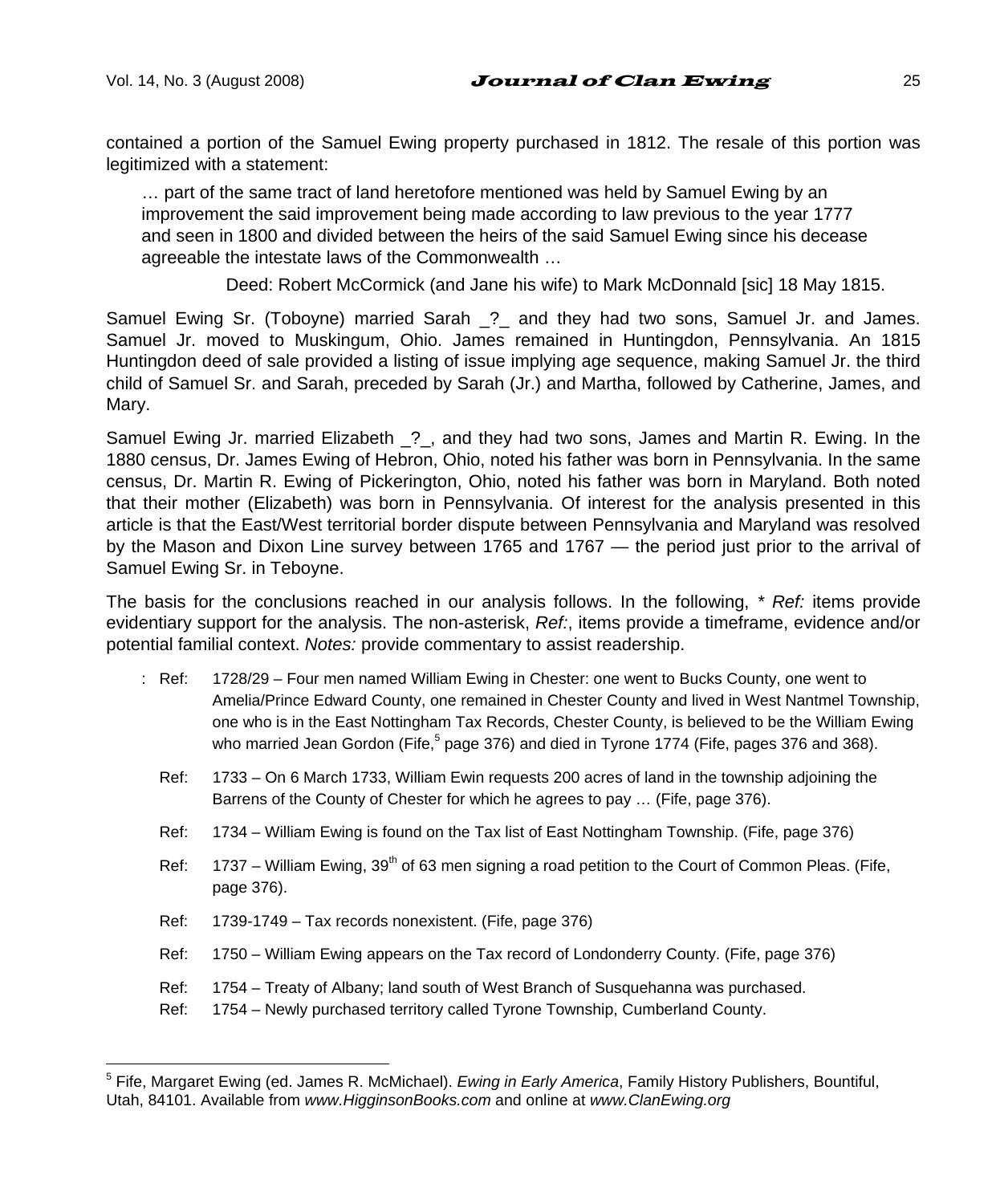#### 26 **Journal of Clan Ewing**  $V$ ol. 14, No. 3 (August 2008)

- Ref: 1760 William Penn 'proprietaries' acquire 2,608 acres "for their own use" on the headwaters of Shavers Creek and called it Shavers Creek Manor. The tract was surveyed for settlers in 1762. *Note: This area ultimately became part of Barree Township. This area is also where we find Samuel, William and Thomas Ewing as well as other familiar names in the overall research, e.g., Chaney, Ricketts, Cotton, McCormick, and Cresswell.*
- Ref: 1761 William Ewing appears in West Pennsboro, Cumberland County, with Thomas Ewing, "… who it seems is a son. It is someone for whom he is responsible." (Fife, page 380).

*Note 1: Margaret Fife concludes Chapter XXXIX with "I believe, most sincerely, he is brother to those other men named Ewing in East Nottingham twp, Chester County, Pennsylvania beginning with 1729" (Fife. page 381).* 

*Note 2: "Those others" (mentioned in Note 1) are: "Esther Ewing m. to James Cowden; Henry Ewing of East Nottingham, Londonderry, and Oxford Townships, Chester; John Ewing of East Nottingham; Samuel Ewing of West Nottingham who married Rebecca George, and twin of Henry (above); Alexander Ewing who died in East Nottingham in 1752 (intestate) and had many children. I believe all these people are children of one James Ewing who lived on INCH ISLAND in Lough Swilley." (Fife, page 381).* 

- Ref: 1763 Teboyne/Toboyne/Tyborne Township created from Tyrone Township, Cumberland.
- Ref: 1763 William Ewing was in Tyrone with Thomas Ewing, the elder, by 1763. Thomas stayed with him through 1771 when he seems to have obtained land in Barree Township, Bedford County (Fife, page 368)
- Ref: 1767 Barree Township created within Cumberland from sections of Toboyne.
- Ref: 1768 "The first reference to Ewing in Tyrone" (Fife, page 368). *Note 1: Fife does not mention any given names. Note 2: Research shows that three Ewin/Ewen/Ewing members were in Tyrone/Toboyne at the same time — William Ewing, Thomas Ewing and Samuel Ewing. The relationship must have been reasonably close.*
- Ref:  $1768 -$  William Ewin 200a W, 15 C (Tax record, Tyrone)<sup>6</sup> *Note: William Ewin/Ewing has now been 'seen' in Pennsylvania since 1728 (40 years) (Fife, page 376).*
- Ref: 1768 Thomas Ewin 150a W, 12 C (Tax Record for Tyrone, Cumberland)
- Ref: 1768 Samuel Ewin with 45a UnW, and 5a C, 1h, 1c (Tax listing for Teboyne Township, Cumberland County, Gillian K. Leach, Pioneer Historical Society, Bedford).<sup>6</sup> *Note 1: Samuel must have been at least twenty-one years of age. Note 2: Samuel was an 's. maker' (1798 West Township Tax List). He had apparently completed his apprenticeship, and was looking for a place to pursue his business interest.* 
	- Ref: 1769 William Ewin/Ewing is in Tyrone with 100a W, 17a C, 1h, 1c also Thomas Ewing (Fife, page 368).

*Note 1: What happened to 100 acres in the lapse of one-year? Was there a transaction?* 

 $^6$  Taxes were dependent on one's holdings: land, dwellings, horses, cattle, etc. Abbreviations — h, c, C, UnW, W etc. — are used in these tax record citations to indicate these influences on the tax. These abbreviations are explained in the table at the end of this article.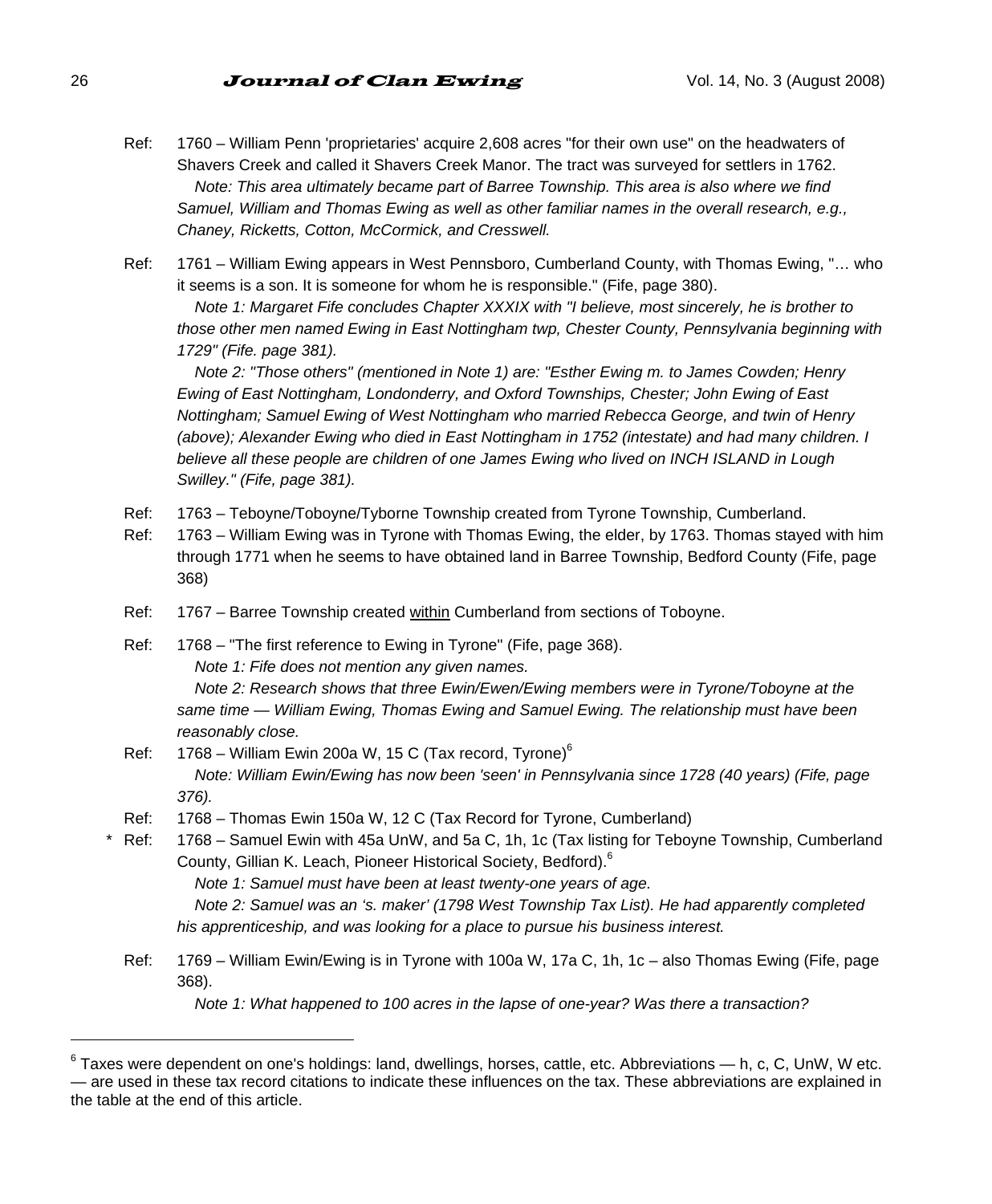- \* Ref: 1769 Samuel Ewin with 50a UnW, 3a C, 1h, 1c (Tax listing for Teboyne, Gillian K. Leach, Pioneer Historical Society, Bedford)
	- Ref: 1771 William Ewing with 100a W, 10a clear, 1h, 1c also Thomas Ewing "Renter" (Fife, pages 368 and 380)
	- Ref: 1771 Thomas Ewing "seems to have obtained land in Barree Township, Bedford Co" (Fife, page 368)
	- Ref: 1771 " Thomas Ewing, however, acquired land in Barree Township, Bedford County, near to the land that William Ewing (died 1774) had purchased" (Fife, page 380)
	- Ref: 1771 Dispute begins between Cumberland and Bedford re: ownership of Barree Township (see Ref: 1779)
	- Ref: 1772 William Ewing with 100a W, 15a clear, 2h, 1c (Fife, page 368)
	- Ref: 1773 William Ewing with 100a W, 20a clear, 1h, 2c (Fife, page 368)
	- Ref: 1773 Samuel Ewing (first son of William), born circa 1751, marries Jean Neal, born circa 1758 (Fife, 370)
	- Ref: 1774 William Ewing of Tyrone writes his Will (Fife, page 368). He refers to his wife, Jean/Jane Gordon, his sons, Samuel, James and Alexander, and his daughters, Martha and Jean/Jane. Leaves his land to sons, Samuel, James and Alexander.

*Note: Thomas Ewing (who traveled with him) is not mentioned in the 1774 Will.* 

- Ref: 1774 Samuel Ewing (only Ewing in Tyrone) probably already married (Fife, page 368)
- Ref: 1775 Samuel Ewing (only Ewing in Tyrone) (Fife, page 368)
- \* Ref: 1776 Samuel Ewing is in Tyrone Township with 50 acres (Fife, page 368). *Note 1: This must be Samuel (s. maker) of 1768 – 1769. See 1777 – Samuel Ewing as Freeholder. Also see 1779 — Fife shows Samuel as only Ewing in Tyrone with no land (Fife, page 368)* 
	- Ref: 1776 James (Ewing) is a 'freeman' (Fife, page 368). *Note: Second son of William Ewing*
- \* Ref: 1777 Freeholders of Barree Township, Bedford County, petition for Justices of the Peace to the Assembly in Philadelphia of the Commonwealth of Pennsylvania, listing seventeen freeholders including Chaney Ricketts, James Cresswell, Alexander McCormick, Thomas Ewing and Samuel Ewing. Bedford County document, October 4, 1777. The document basically states "we did not meet this past April to elect two person to be justices etc." Also refers to the Northwest District of the aforesaid Township. (Reference courtesy of Georgia (Ewing) Morgan, document housed in *www.Footnote.com*)

*Note 1: The freeholders indicated that they were part of Bedford even though the dispute over ownership was not settled until 1779.* 

*Note 2: Samuel Ewing's land bordered on the land of Alexander McCormick so they knew each other (see 1812, 1815, 1826).* 

Ref: 1779 – 1771-1779 Dispute settled. Barree Township assigned to Bedford County.<sup>7</sup>

<sup>7</sup> *www.rootsweb.com/pacumber/towns.html*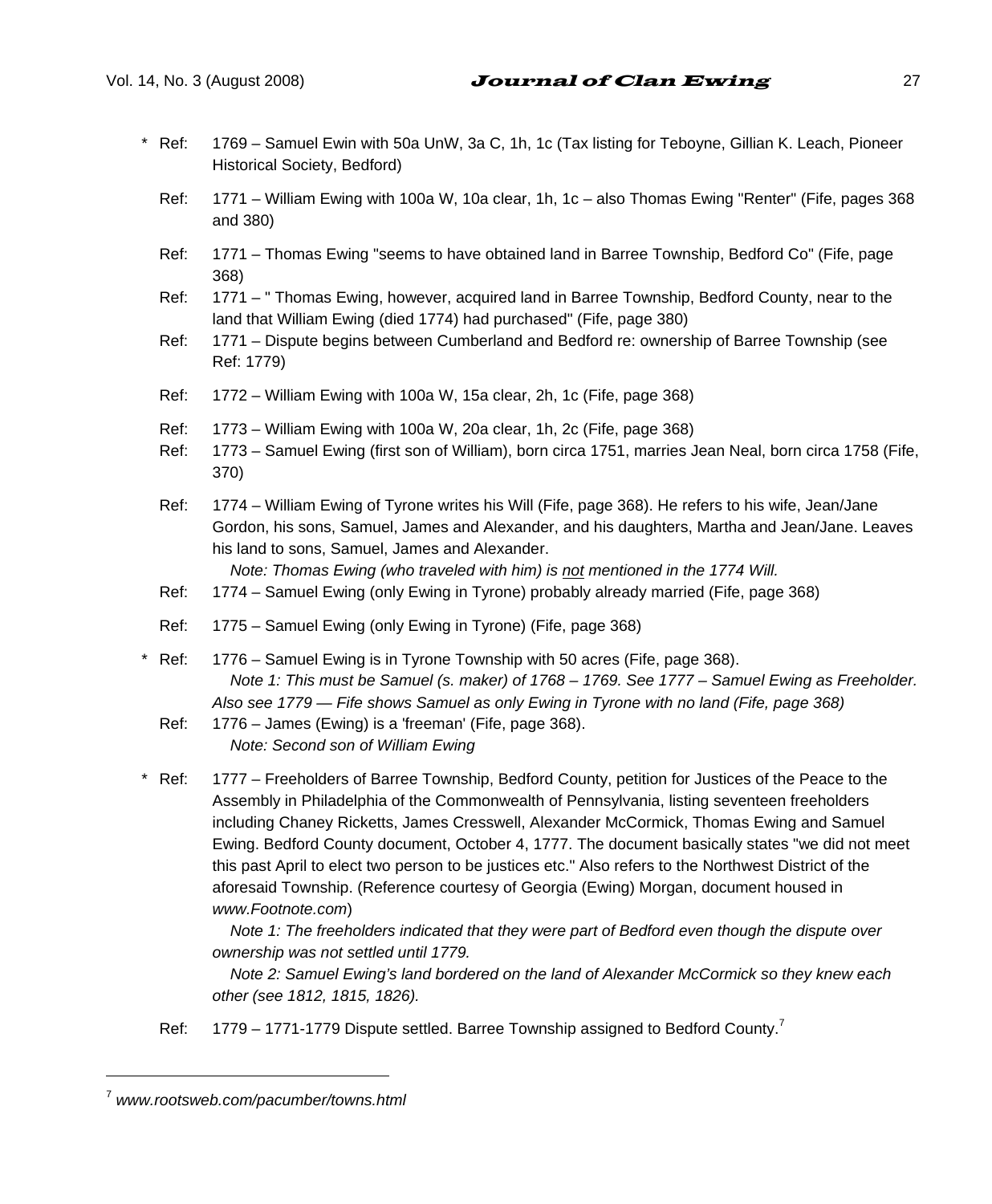#### 28 **Journal of Clan Ewing**  $V$ ol. 14, No. 3 (August 2008)

- Ref: 1779 James Ewing (second son of William Ewing, deceased 1774) purchased his brothers (Samuel's and Alexander's) portions by an indenture dated March 27, 1779 (Fife, pages 368-369).
- Ref: 1779 James Ewing sells land to Jacob Myers on April 6, 1779 (Fife, pages 368 369)
- Ref: 1779 Samuel Ewing is the only Ewing in Tyrone Township with no land (married) (Fife, page 368) *Note: This must be Samuel Ewing son of William Ewing and Jean Gordon.*
- \* Ref: 1779 Samuel Ewen 50a, 2h, 1c, no sheep (Bedford County Tax page 31) (Gillian K. Leach, Pioneer Historical Society, Bedford, Pennsylvania)

*Note: Barree is now officially in Bedford County; see Samuel Ewen in Ref: 1780.* 

- Ref: 1779 Alexander Ewen Single Freeman. Page 31 Barree Township.
- Ref: 1779 Thomas Ewing 200a, 1 dwelling (Bedford County Tax page 46 Barree Gillian K. Leach Pioneer Historical Society, Bedford, Pennsylvania).
- Ref: 1780 Alexander Ewing (third son of William, deceased 1774) only Ewing in Tyrone; no land; listed as 'freeman' (Fife, page 368)
- \* Ref: 1780 Samuel Ewing 50a, 2h, 4c (Tax Record Toboyne, Gillian K. Leach , Pioneer Historical Society, Bedford, Pennsylvania)
- \* Ref: 1780 Samuel Ewen, Barree Township, Bedford County. According to a compilation of tax lists by John 'D' and E. Diane Stemmons. (Gillian K. Leach , Pioneer Historical Society, Bedford, Pennsylvania)
- \* Ref: 1781 Bedford 'Special Tax An Act for raising additional Supplies for the year 1781' For: "Redeeming the Bond of Credit of the United States of America and for Providing Means to bring the present War to a happy Conclusion." Listed, amongst others, is: Samuel Ewings in Barre [sic] Township, Bedford County, with fifty acres being taxed; State - 3.5, State Tax - 4.2, County tax - .8 (Gillian K. Leach – Pioneer Historical Society, Bedford, Pennsylvania)
- \* Ref: 1782 Samuel Ewen/Ewing found in Barree Township, Bedford (Burkholder, Ruth RMB Services, Stouffville, Ontario, Canada – March 21, 2006)
- \* Ref: 1784 Samuel Ewen shown with 50a, 2h, 1c, no sheep (Bedford County Tax, page 31) (Gillian K. Leach, Pioneer Historical Society, Bedford, Pennsylvania)
- \* Ref: 1785 Taxable Citizens in Barree Township included, amongst others: Thomas Erving [sic], Samuel Erving [sic], John Erving (Sr.) [sic], John Erving (Jr.) [sic], James Criswell [sic], John Cotton, Robert Criswell [sic], Alexander McCarmick [sic], John Young [sic], John Erving [sic], Caney Rickets [sic], John Rickets [sic] Edward Rickets [sic]. Single Freeman: John Erving [sic]. (Barree Township Tax Assessment Listing<sup>8</sup>)
	- Ref: 1786 William's sons the three Ewing brothers Samuel, James and Alexander were issued Warrants for land in Washington County, Pennsylvania: Alexander – February 15, 1786; Samuel – February 22, 1786; and James – April 5, 1786 (Fife, page 370).
- Ref: 1787 Huntingdon County is formed out of Bedford, includes Barree Township. (Africa, <sup>9</sup> page 48)

<sup>8</sup> *www.pa-roots.com/bedford/taxlists/tl1785barree.html*

<sup>9</sup> Africa, J. Simpson. *1883 History of Huntingdon and Blair Counties, Pennsylvania*, Louis H. Everts, Philadelphia, 1883.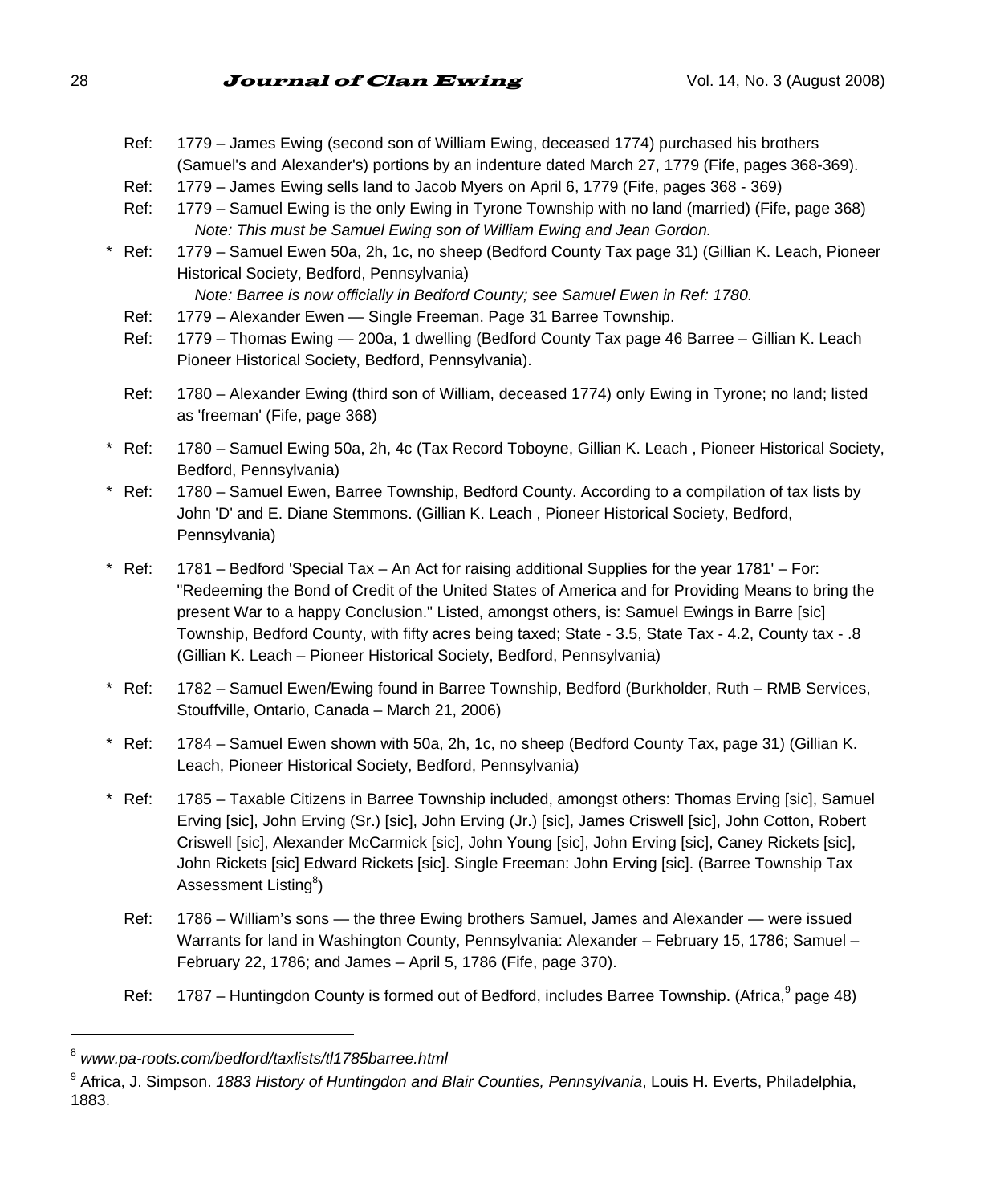- \* Ref: 1788 First Barree Township assessment in Huntingdon included; Thomas Ewing 300 a. L, 2h, 2c, Samuel Ewing 50a. 2h, 2c, John Ewing (Sr.) for Harshaw - 300a. L, 2h, 1c, John Ewing - 50a L, 1h, 1c (Africa, page 210).
- \* Ref: 1789 Barree Township tax list shows Samuel Ewing 50a. 2h, 2c
	- Ref: 1790 Cumberland Census shows a Samuel (Fife, page 370). "Samuel, eldest son of William Ewing, applied for land in Tyrone Township, Cumberland County, and received a warrant (#120) in 1795. By that time he appears to have moved on to Bedford County, Pennsylvania. He is shown on the 1790 Census of Cumberland County but not on the tax records after that; for example, I have not located them." (Fife, page 370).

*Note 1: This entry is most interesting and somewhat confusing. Warrant #120 is for a Samuel Ewing, for survey, 220 acres, Tyrone, 1 June 1795 – Return, 24 Feb 1816 - Patentee, Joseph Musselman (Pennsylvania Archives).* 

*Note 2: Huntingdon is formed from Bedford in 1787 (Africa, page 48) — reducing Bedford County to its present size and location.* 

*Note 3: Samuel, son of William is in Washington County, Pennsylvania, in 1786 as we see in the 4th paragraph of Fife, page 370. Also see the 1786 entry in this study.* 

*Note 4: Coincidentally, Samuel (Jr.), son of Samuel (s. maker) appears with 200 acres in 1795 in Barree, Huntingdon. See 1795 Tax List as well as in 1811,1815 and 1820, Samuel, son of Samuel, is buying land in Muskingum, Ohio.* 

*Note 5: Also, William McClintock, Toboyne, deeded land to a Samuel Ewing in 1813. Deed dated 23 Feb 1813 – Bk V, page 263 (McClintock Chronology - Jack McClintock).* 

- \* Ref: 1790 Barree Township tax list shows Samuel Ewing 50 a, 2h, 2c
- \* Ref: 1790 Census shows Samuel Ewing with one male (+16 head of household), two males (pre-16), and four females.

*Note 1: Samuel Ewing (Sr.) had two sons, Samuel (Jr.) and James who fit the pre-sixteen description.* 

*Note 2: The census shows four females. Samuel had four daughters. Sarah, his wife, is still alive. One of the daughters apparently is not in the home in 1790.* 

- \* Ref: 1792 Samuel Ewing Barree Township tax list 50a, 1h, 2c
- \* Ref: 1793 Samuel Ewing Barree Township tax list 1h, 2c
- \* Ref: 1794 Samuel Ewing Barree Township tax list 50a, 1c
- \* Ref: 1794 Samuel Ewing Junr Barree Township tax list 1h, 1c
- \* Ref: 1795 Samuel Ewing Senr Barree Township tax list 50a, 2h, 2c
- \* Ref: 1795 Samuel Ewing Junr Barree Township tax list 200a, 2h, 1c
	- Ref: 1796 Samuel Ewing was married to Nancy Cotton on May 3, 1796, in Huntingdon, Pennsylvania, at the First Presbyterian Church in Huntingdon, Pennsylvania, by Rev. John Johnston (see *Marriages: Rev. John Johnston, Huntingdon, Pennsylvania* – Huntingdon Historical Society, Huntingdon, Pennsylvania)

Samuel Ewing was born February 2, 1771, in Donegal, Ireland. Nancy Jane Cotton was born March 21, 1775, in Huntingdon, daughter of John Cotton and Mary Ricketts. This Samuel Ewing (of Donegal) subsequently removed to Beaver County with his father-in-law, John Cotton. Samuel Ewing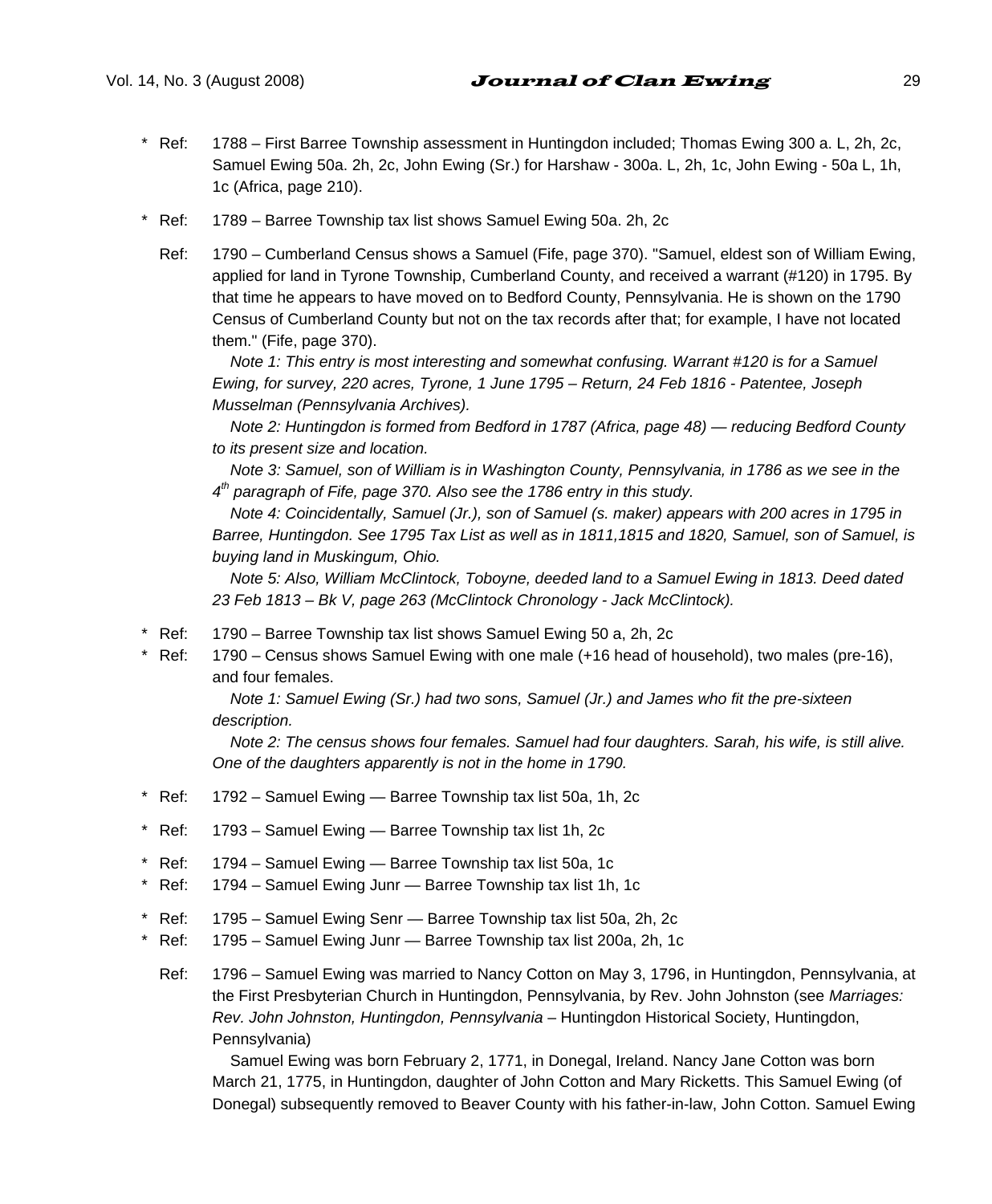#### 30 **Journal of Clan Ewing**  $V$ ol. 14, No. 3 (August 2008)

died in Beaver County, Pennsylvania. Samuel's Will was written January 10, 1827 (Documentation – Judith Warth - 2006)

*Note1: Samuel Ewing (above) indicates he is born in Donegal.* 

*Note 2: Based on later information from a Robert Ewing residing in Stranorlar Parish, County Donegal, Ireland, and dated August 12, 1875, re: his ancestral family descending from a Thomas Ewing residing in Cavan Townland, County Donegal. The genealogical story relates that he, Samuel Ewing (of Donegal), surprised everyone and "left for America as a boy" (1785 Document – Courtesy of Judith Warth - 2006).* 

*Note 3: In the 1875 letter, we find that Samuel "who left as a boy" for America, was the son of a Charles Ewing and a second wife named \_?\_ Ewing. It seems highly coincidental that Samuel Ewing (Donegal) would choose West Township, Huntingdon, Pennsylvania, if there were not already a relative there. Therefore, it would appear that a family member (from Donegal) was already residing in West Township, Pennsylvania. In keeping with 'tradition,' new arrivals frequently stayed with relatives until they 'got their feet on the ground.' Samuel Ewing (Sr.) of West Township may have been a relative of Samuel Ewing (Donegal).* 

*Note 4: A West Township 1798 accounting shows Samuel Ewing as 'Irish' (Africa).* 

- \* Ref: 1797 Samuel Ewing West Township Tax List 50a, 2h, 2c is listed as an 's. maker'
- Ref 1797 Samuel Ewing West Township Tax List (s. maker) \$231
- \* Ref: 1797 Samuel Ewing (Irish) West Township Tax List \$56.67; also paid for landlord *Note 1: Samuel Ewing (Jr.) is not shown?*
- Ref: 1798 West Township is formed from Barree Township (Africa, page 404)
- \* Ref: 1798 West Township, first accounting of people: Samuel Ewing (Sr.) 300 a, Samuel Ewing (Jr.), Samuel Ewing (Irish), Thomas Ewing (Sr.) 300a, Thomas Ewing (Jr.) (Africa, page 404).
	- Ref: 1798 "No West Township Tax list so marked"
- \* Ref: 1799 January Thomas Ewing brings Trespass Suit against Samuel Ewing. Settled and Thomas paid all costs. Samuel signs release as 'Samuel Ewen.'
- \* Ref: 1799 Samuel Ewing 300 acres
- \* Ref: 1799 Samuel Ewing Junr nothing
- $*$  Ref: 1799 Samuel Ewing (Irish) 2h, 2c
- \* Ref: 1799 In March, Samuel Ewing (Jr.) and his wife, Elizabeth, buy a building lot in Petersburg (Burkholder, Ruth – RMB Services, Stouffville, Ontario, Canada – March 21, 2006)
- \* Ref: 1799 In August, Samuel Ewing (Jr.) and wife, Elizabeth, sell the building lot in Petersburg (Burkholder, Ruth – RMB Services, Stouffville, Ontario, Canada – March 21, 2006)

\* Ref: 1800 – Census for West Township, Huntingdon County, shows three entries for Samuel Ewing: Census Page 166 shows Samuel Ewing as age 45+ with wife age 45+, one male aged 10-16 and four females between ages 10 and 26. As we will see in an 1815 land sale document (Robert McCormick), the male would be James and the daughters would be Sarah, Catherine, Martha and Mary.

Census Page 166 shows Samuel Ewing ages 16-26 and wife aged 16-26 with one male child aged 0-10. This child would be James (Dr. James Ewing of Hebron, Ohio), who married 1st Amanda Atkinson, and 2<sup>nd</sup> Julia Weatherwax. A second son born in 1810 was Martin R. (Dr. Martin R. Ewing of Pickerington, Ohio) who married Vashti Ricketts, daughter of 'Col' John Ricketts.

Census Page 163 shows a Samuel Ewing as aged 16-26 with wife aged 16-26 and no children.

\* Ref: 1800 – Samuel Ewing (Irish) — Tax list - crossed out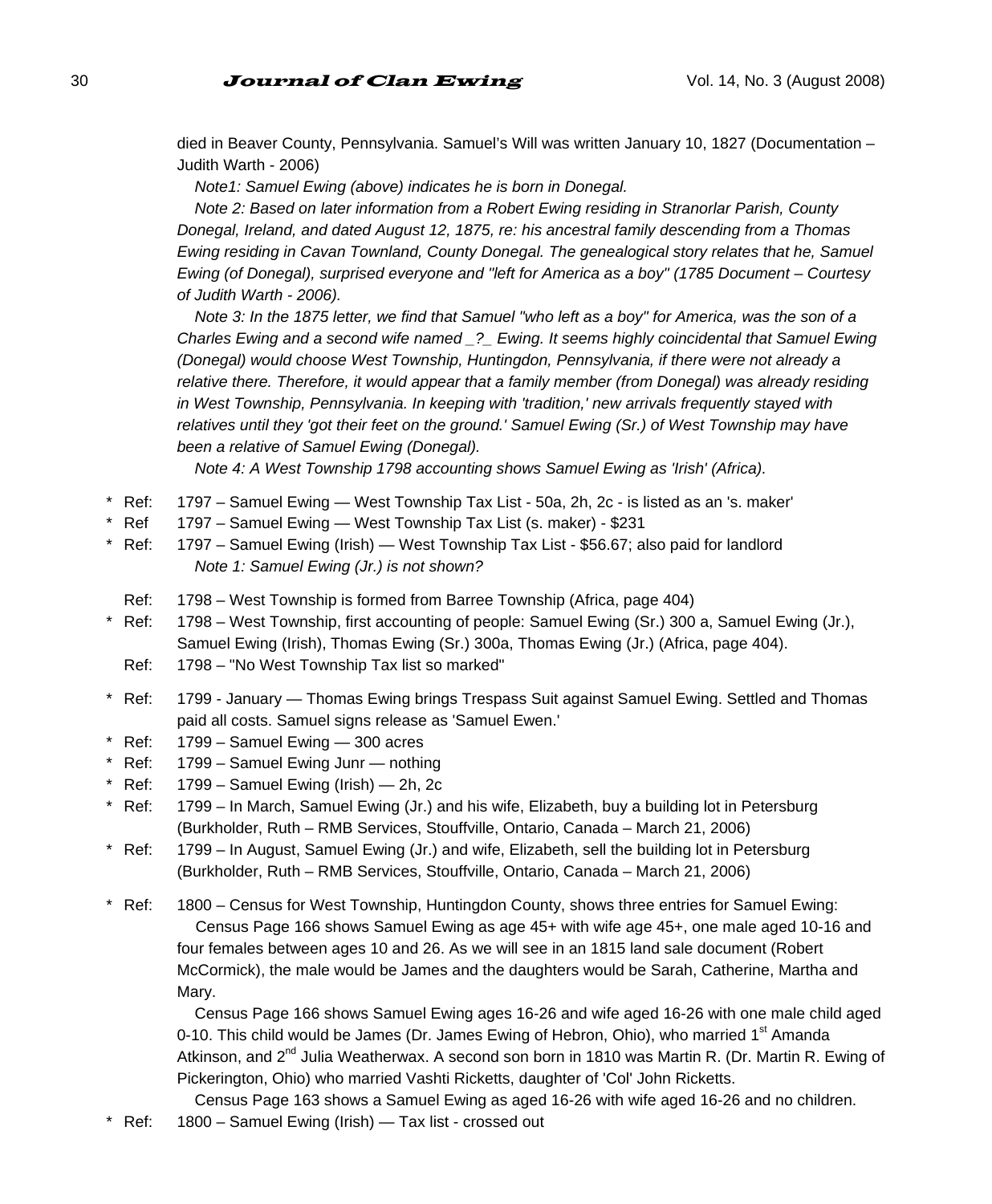| $*$ Ref:<br>$*$ Ref:             | 1800 - Samuel Ewing - West Township Tax List 300a, 2h, 2c<br>1800 - Samuel Ewing Junr - West Township Tax List 1c                                                                                                                                                                                                                                      |
|----------------------------------|--------------------------------------------------------------------------------------------------------------------------------------------------------------------------------------------------------------------------------------------------------------------------------------------------------------------------------------------------------|
| * Ref:<br>$*$ Ref:               | 1801 - Samuel Ewing Senr - West Township Tax List 300a, 2h, 2c<br>1801 - Samuel Ewing Junr - West Township Tax List 1c                                                                                                                                                                                                                                 |
| $*$ Ref:<br>$*$ Ref:             | 1802 - Samuel Ewing Senr - West Township Tax List 300a, 1h, 1c<br>1802 - Samuel Ewing Junr - West Township Tax List 1h                                                                                                                                                                                                                                 |
| * Ref:<br>$*$ Ref:               | 1803 - Samuel Ewing - West Township Tax List 300a, 1h, 1c<br>1803 - Samuel Ewing Junr - West Township Tax List 1c                                                                                                                                                                                                                                      |
| $*$ Ref.<br>$*$ Ref:             | 1804 - Samuel Ewing - West Township Tax List 300a, 11h, 1c<br>1804 - Samuel Ewing Junr - West Township Tax List 1c                                                                                                                                                                                                                                     |
| $*$ Ref:<br>$*$ Ref:             | 1805 - Samuel Ewing - West Township Tax List 300a, 1h, 2c<br>1805 - Samuel Ewing Junr - West Township Tax List "not shown"                                                                                                                                                                                                                             |
| $*$ Ref:<br>$*$ Ref:             | 1806 - Samuel Ewing - West Township Tax List 300a, 1h, 2c<br>1806 - Samuel Ewing Junr - West Township Tax List 1c                                                                                                                                                                                                                                      |
| $*$ Ref:<br>$*$ Ref:             | 1807 - Samuel Ewing - West Township Tax List 300a, 1h, 1c<br>1807 - Samuel Ewing Junr - West Township Tax List 1c                                                                                                                                                                                                                                      |
| $*$ Ref:<br>$*$ Ref:<br>$*$ Ref: | 1808 - Samuel Ewing Sen - West Township Tax List 200a, 1h, 1c<br>1808 - Samuel Ewing Junr - West Township Tax List 100a, 1h, 2c<br>1808 - September-October - Death of Samuel Ewing (Sr.)<br>Note: If his age was about 65 at death then his birth would be circa 1743.                                                                                |
| $*$ Ref:                         | 1808 - November Memorandum: Letter of Administration to Sarah Ewing and Samuel Ewing of the<br>Estate of Samuel Ewing late of Barree. Inventory to be exhibited by 9 December 1809 (Alberta Y,<br>Haught, Huntingdon Historical Society).<br>Note: This would be Sarah Ewen/Ewing (Sr.). In an August 1810 notice (see below), we see the              |
|                                  | death of "an old lady named Ewen."                                                                                                                                                                                                                                                                                                                     |
| $*$ Ref:<br>$*$ Ref:             | 1809 - Samuel Ewing Sr. - West Township Tax List 200a, 1h, 1c<br>1809 - Samuel Ewing - West Township Tax List 100a, 1h, 1c                                                                                                                                                                                                                             |
| $*$ Ref:                         | 1810 - August 23 <sup>rd</sup> Notice in Huntingdon Gazette re: death of "old lady named Ewen" in Shavers<br>Creek. (Alberta Y. Haught - Huntingdon Historical Society).<br>Note 1: Ms. Haught goes on to say "the name Ewen is not known in the area."<br>Note 2: This appears to be our Sarah, wife of Samuel Ewen/Ewing, deceased, as Samuel signed |
| $*$ Ref:                         | his name as 'Ewen' in the conclusion of a 1799 altercation with Thomas Ewing.<br>1810 - Census shows S. Ewing, female, as head of household with two male children (0-10), one<br>male (10-16) and herself (26-45).                                                                                                                                    |

*Note 1: Younger Sarah never married (Also 1838 Orphan's Court document indicates "no issue.") Note 2: It appears that Sarah (Jr.) is 'baby sitting' Samuel Jr.'s two sons (see Ref: 1811) plus one other.* 

\* Ref: 1810 – West Township, Huntingdon County Tax rolls – Samuel Ewing (Jr.) 100a, 1h, 2c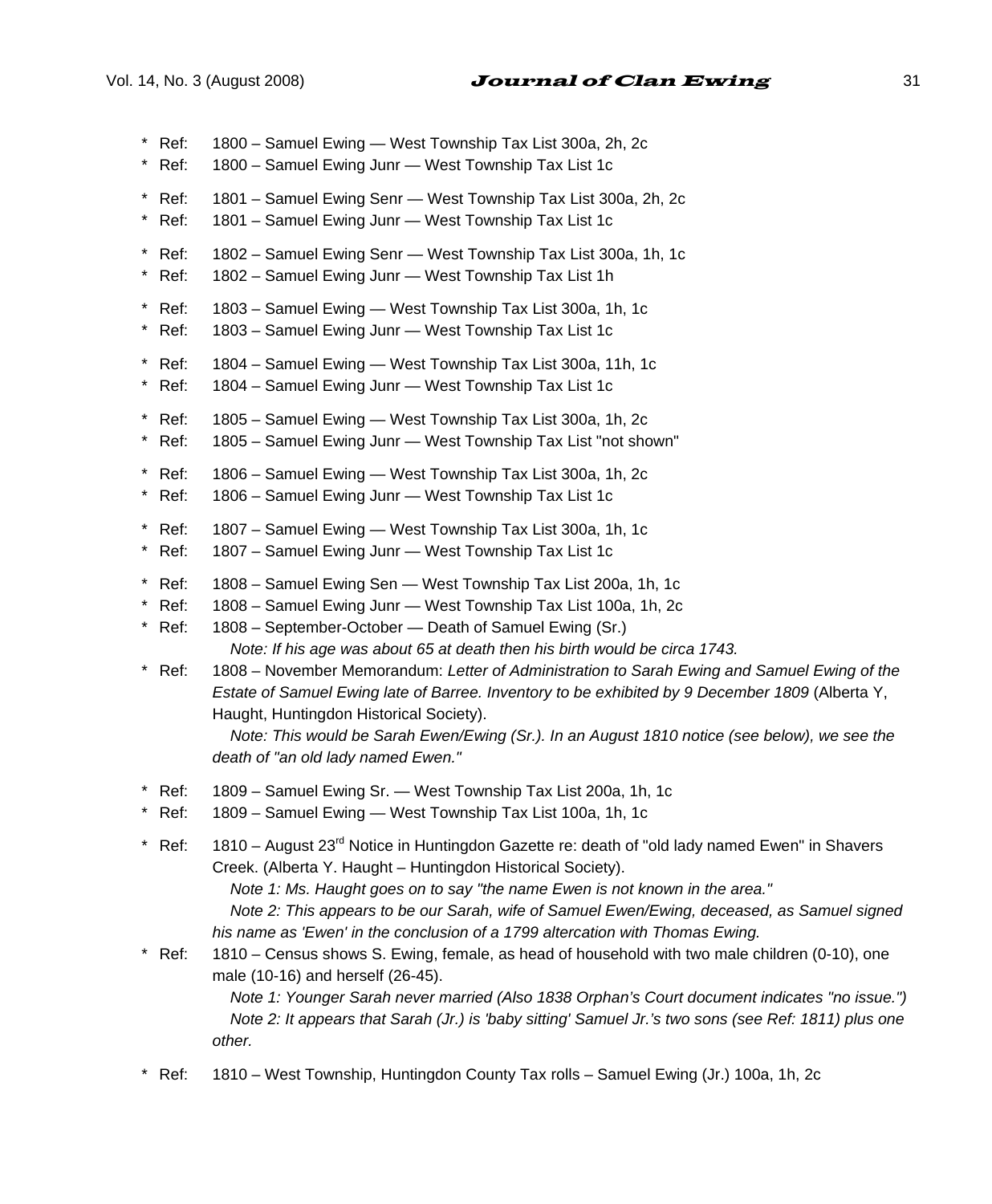### $32$  **Journal of Clan Ewing**  $\sqrt{0}$  Vol. 14, No. 3 (August 2008)

- \* Ref: 1811 Samuel Ewing (Jr.) West Township, Huntingdon County Tax rolls Samuel is no longer on the West Township Tax rolls but we find both Sarah Ewing and Sarah Ewing (Jr.).
- \* Ref: 1811 Sarah Ewing West Township Tax List 1c *Note: There are no other ladies of that age, owning taxable property, called Sarah Ewing in West Township, so this entry for Sarah Ewing is considered as an aberration of the Tax accounting system.*
- \* Ref: 1811 Sarah Ewing Jr. West Township Tax List 50a, 1c
- \* Ref: 1811 Samuel (Jr.) and Elizabeth Ewing, on June 1, 1811, bought two building lots in Springfield, Muskingum County, Ohio (Burkholder, Ruth – RMB Services, Stouffville, Ontario, Canada – March 21, 2006).

Ref: 1812 – West Township, Huntingdon, Tax roll for this year is nonexistent.

Ref: 1812-1815 – A Huntingdon County Bill of Sale dated May 18, 1815, from Robert McCormick, son of Alexander McCormick, to a Mark McDonnald [sic] fortuitously relates the original ownership of a portion of the land sale:

a) "Whereas Samuel Ewing late of the township and County aforesaid was seized and possessed of a tract of land situate in the Township aforesaid and being so seized and possessed died intestate leaving issue Sarah Ewing, Martha Ewing intermarried with Thomas Kinney, Samuel Ewing, Catherine Ewing intermarried with William Jones, James Ewing, and Mary Ewing intermarried with William M. Ramsey. And whereas the aforesaid heirs have mutually agreed to Divide the above mentioned property into three equal shares whereby Sarah Ewing, William Ramsey and Mary his wife became possessed of one third part all of which this have by a conveyance bearing date the sixth of April 1812 granted and sold to Robert McCormick aforesaid…"

b) "part of the same tract of land heretofore mentioned was held by Samuel Ewing by an improvement the said improvement being according to law previous to the year 1777 and seen in 1800 and divided between the heirs of the said Samuel Ewing since his decease agreeable the intestate laws of the Commonwealth the said parcel being the share of the aforesaid tract Bounded and Described …"

 (Burkholder, Ruth – RMB Services, Stouffville, Ontario, Canada) *Note 1: The description of the Samuel Ewing property puts it adjacent to the McCormick property. Note 2: We find a fortuitous listing of the issue of Samuel (and his wife Sarah).* 

- \* Ref:  $1813 -$  Sarah Ewing (Jr.) Sarah (Sr.) is gone from the Tax Rolls
- Ref:  $1814 -$  Sarah Ewing (Jr.) is gone from the tax rolls
- \* Ref: 1817 Samuel and Elizabeth Ewing in Muskingum. They buy 50 acres from Jonathan Carlisle.
- \* Ref: 1820 Samuel Ewing buys a total of 111 acres (which includes the first 50) and he enters the Salt Manufacturing business (Burkholder, Ruth – RMB Services, Stouffville, Ontario, Canada –March 21, 2006).
- \* Ref: 1821 Samuel Ewing enters into a major contract for 1,000 bushels of salt (Burkholder, Ruth RMB Services, Stouffville, Ontario, Canada – March 21, 2006)
- \* Ref: 1826 Samuel and Elizabeth Ewing, on June 15, 1826, sell their holdings in Zanesville (Burkholder, Ruth – RMB Services, Stouffville, Ontario, Canada) *Note: A comment in the Dr. Martin R. Ewing write-up addresses the death of his father, Samuel: "He died when his son (Martin) was only 15 years old." That, arithmetically, would be 1826.*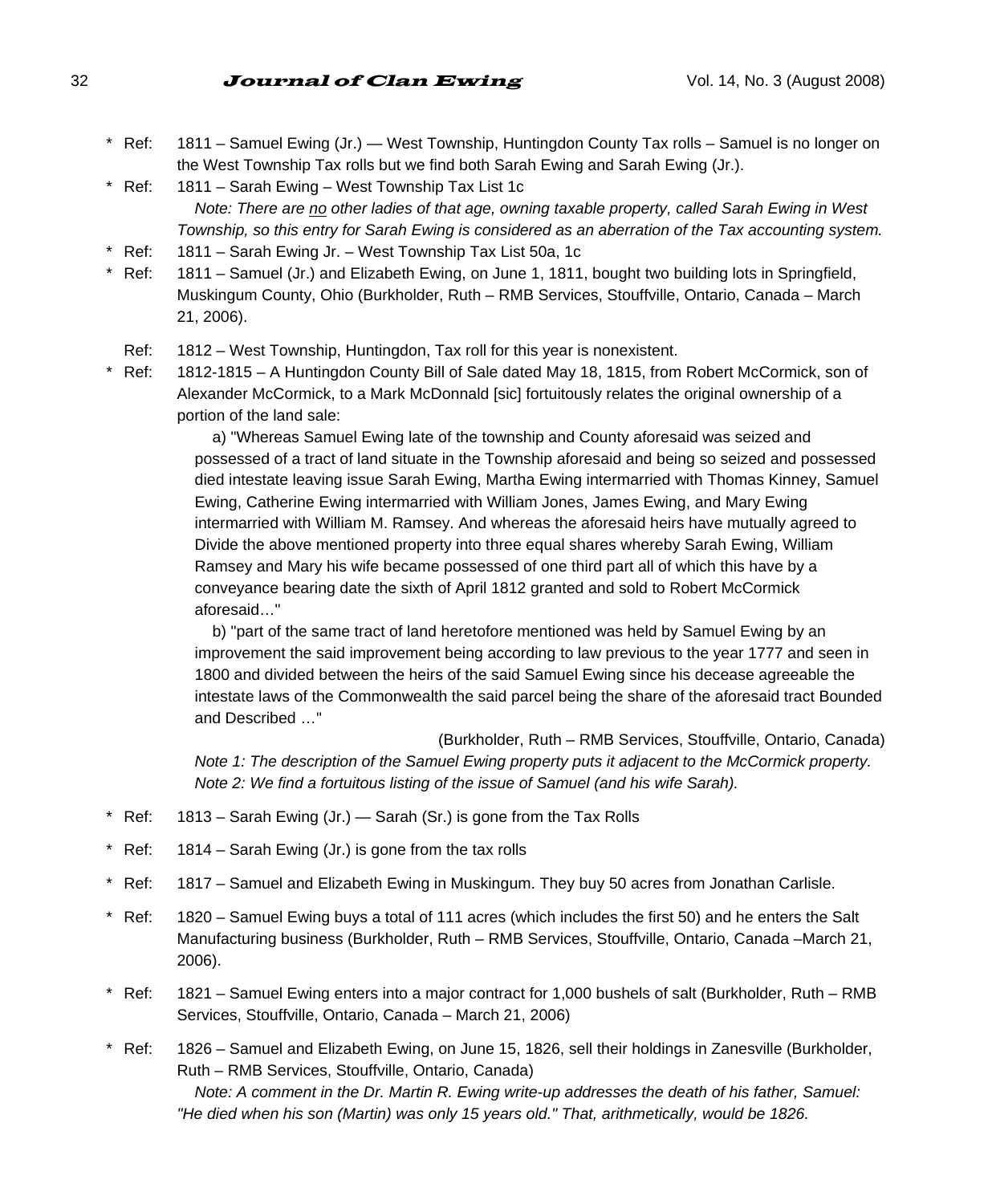\* Ref: 1826 – Sarah Ewing reappears in West Township and buys a small piece of land from Alexander McCormick, son of Alexander McCormick, on June 20, 1826. (Alberta Y. Haught, Huntingdon Historical Society).

*Note: Alexander McCormick refers to her as "Sarah Ewing Jun'r."* 

\* Ref: 1838 – Sarah (Jr.) dies intestate. An Orphan's Court proceeding results in the assignation of James Ewing (brother) of West Township and Martha (sister) as heirs. James, apparently acting for the family, sold the property to Isaac Neff that Sarah had purchased from Alex McCormick in 1826. Sister Catherine's name was struck from the documentation. (Georgia (Ewing) Morgan, document from Alberta Y. Haught, Huntingdon Historical Society).

*Note 1: Neff's Mills was established on the property of Alexander McCormick. Note 2: This is another important document as it substantiates the relationship of three of the children of Samuel Ewen/Ewing and Sarah.* 

The above documentation constitutes the evidence proving the existence of the immigrant ancestor, Samuel Ewin/Ewen/Ewing (s. maker) and his wife, Sarah, in the year 1768 in Teboyne/Toboyne Township, Cumberland County. It appears that he stayed in one place during his lifetime in Pennsylvania, while the politics of location nomenclature swirled around him: Teboyne/Toboyne Township, Cumberland; Barree Township, Cumberland; Barree Township, Bedford; Barree Township, Huntingdon; and West Township, Huntingdon.

## **First Generation**

The above documentation also provides an insight to the first generation of descendants of Samuel and Sarah Ewin/Ewen/Ewing. Samuel and Sarah Ewing had six living children, all identified in a Huntingdon document of land sale (to Robert McCormick) in 1815.

The children, in listed sequence, were:

- Sarah Ewing (Jr.) never married. Died intestate circa 1838. According to the 1838 Huntingdon County Orphans Court proceedings Sarah Ewing "died without issue."
- Martha Ewing intermarried with Thomas Kinney. According to the 1838 Huntingdon County Orphans Court proceedings Martha Ewing (sister) was classified as an heir to Sarah.
- Samuel Ewing (Jr.) married Elizabeth. Samuel (Jr.) died after June 15, 1826, in Muskingum County, Ohio.
- Catherine Ewing intermarried with William Jones. According to the 1838 Huntingdon County Orphans Court proceedings "Cathy died without issue."
- James Ewing married \_?\_ and lived in West Township. According to the 1838 Huntingdon County Orphans Court proceedings James Ewing (brother) was classified as an heir to Sarah.
- Mary Ewing married William Ramsey. She was not mentioned in the 1838 Orphans Court proceeding. She is either 'location unknown,' or dead.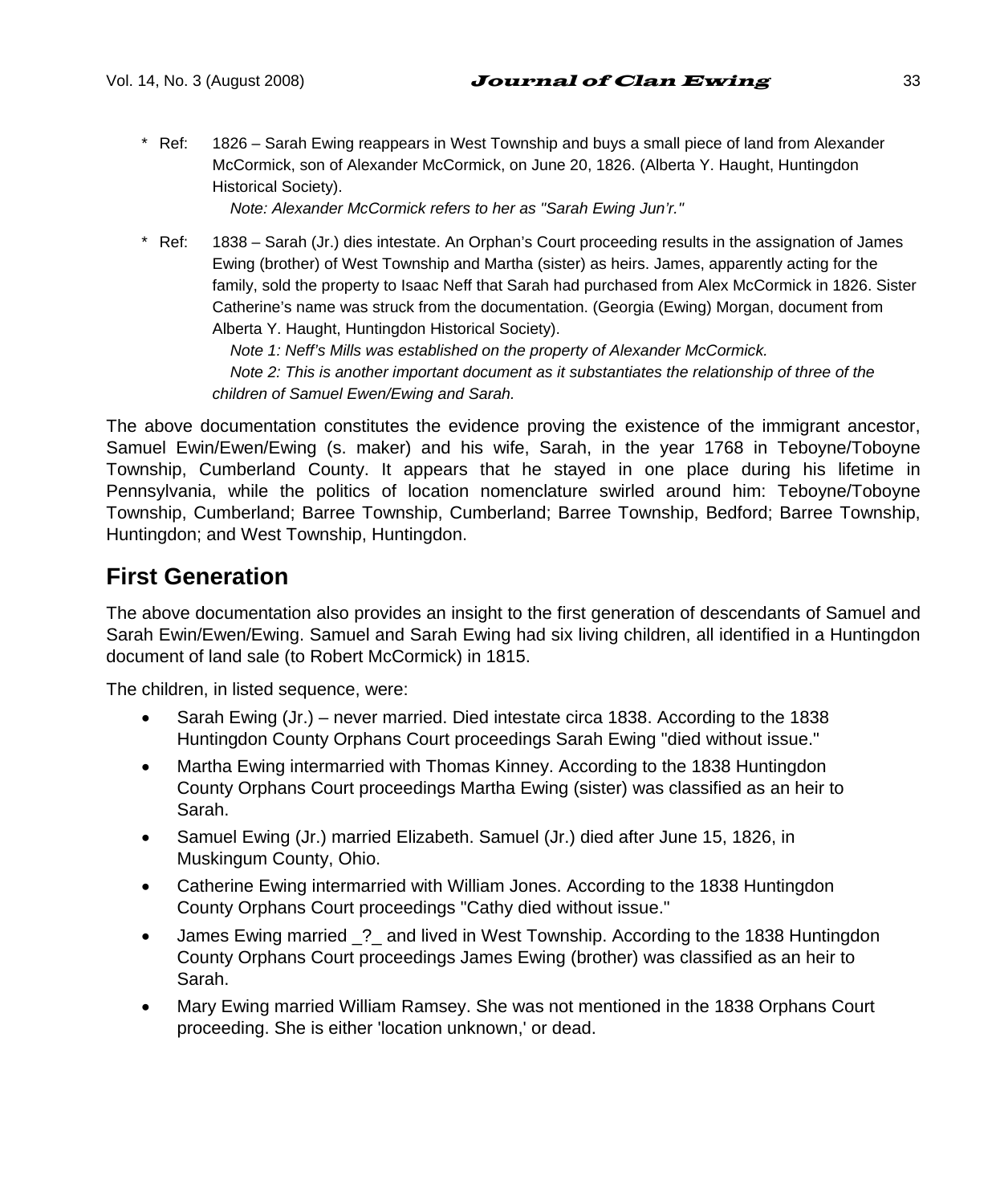## **Second Generation**

The following identifies the second generation of descendents of Samuel and Sarah Ewin/Ewen/Ewing.

The children of Samuel Ewing (Jr.) and Elizabeth \_?\_ were:

- James Ewing was born January 15, 1800, in Huntingdon County, Pennsylvania, and died December 14, 1884 (Pataskala Cemetery), in Pataskala, Ohio. He married (1<sup>st</sup>) Amanda Atkinson who died March 31, 1845 (Hebron Cemetery, Ohio), and  $(2^{nd})$  Julia Weatherwax who died March 8, 1886 (Pataskala Cemetery, Ohio).
- Selections from an article in *The Newark Weekly*, Newark, Ohio:

Dr. James Ewing was born in Huntingdon County, Pennsylvania, on the 15<sup>th</sup> day of January 1800, and died at the residence of his son-in-law Mr. Joseph Atkinson near Pataskala on Sunday last of Paralysis of the brain.

Mr. Ewing came to Ohio from his native state at the age of 14 years. His father purchased a farm near the West bank of the Muskingum River about 5 miles below Zanesville upon which he erected large salt works which he operated for several years.

Till the age of 23 Mr. Ewing began the study of medicine and on the first day of December 1826 received his diploma from the Medical Society of the  $15<sup>th</sup>$  District of Ohio at Zanesville.

(Courtesy of Burkholder, Ruth – RMB Services, Stouffville, Ontario, Canada)

- Martin R. Ewing was born September 13, 1810, in Huntingdon County, Pennsylvania, and died September 5, 1888, in Pickerington, Ohio. Martin R. Ewing married (1st) Natalie  $\frac{1}{2}$ , and married (2<sup>nd</sup>) July 6, 1841, Vashti Ricketts, the second child of Col. John Cotton Ricketts<sup>10</sup> and Mary Long.
- Selections from an article published in *Methodism in Pickerington* (Brill, 1905):

Martin R. Ewing was born in Pennsylvania, September 13, 1810. His parents came to Ohio and settled in the village of Putnam now a part of Zanesville, when he was only six months old. Here his father engaged in the manufacture of salt. [His father] died when [Martin] was only fifteen years old.

Young Ewing, being a very studious boy, prepared himself for teaching. He began teaching at eighteen years of age, studied medicine under an elder brother, Dr. James Ewing of Hebron, attended Cincinnati College of Medicine where he graduated with honors, then began the practice at Somerset. Later he removed to Pickerington, then to Hebron, and finally returned to Pickerington in 1864, where he spent the remainder of his days.

He lost his faithful companion [Vashti Ricketts] June 10, 1885 … Her body rests in Violet Cemetery.

 $10$  John Cotton Ricketts was the son of Lt. Edward Ricketts and Millicent Green. Lt. Edward Ricketts was the eldest son of Cheney Ricketts of Barree Township, Huntingdon County, Pennsylvania. (Courtesy – Doris Rex Schutte, Researcher, Bonita Springs Florida)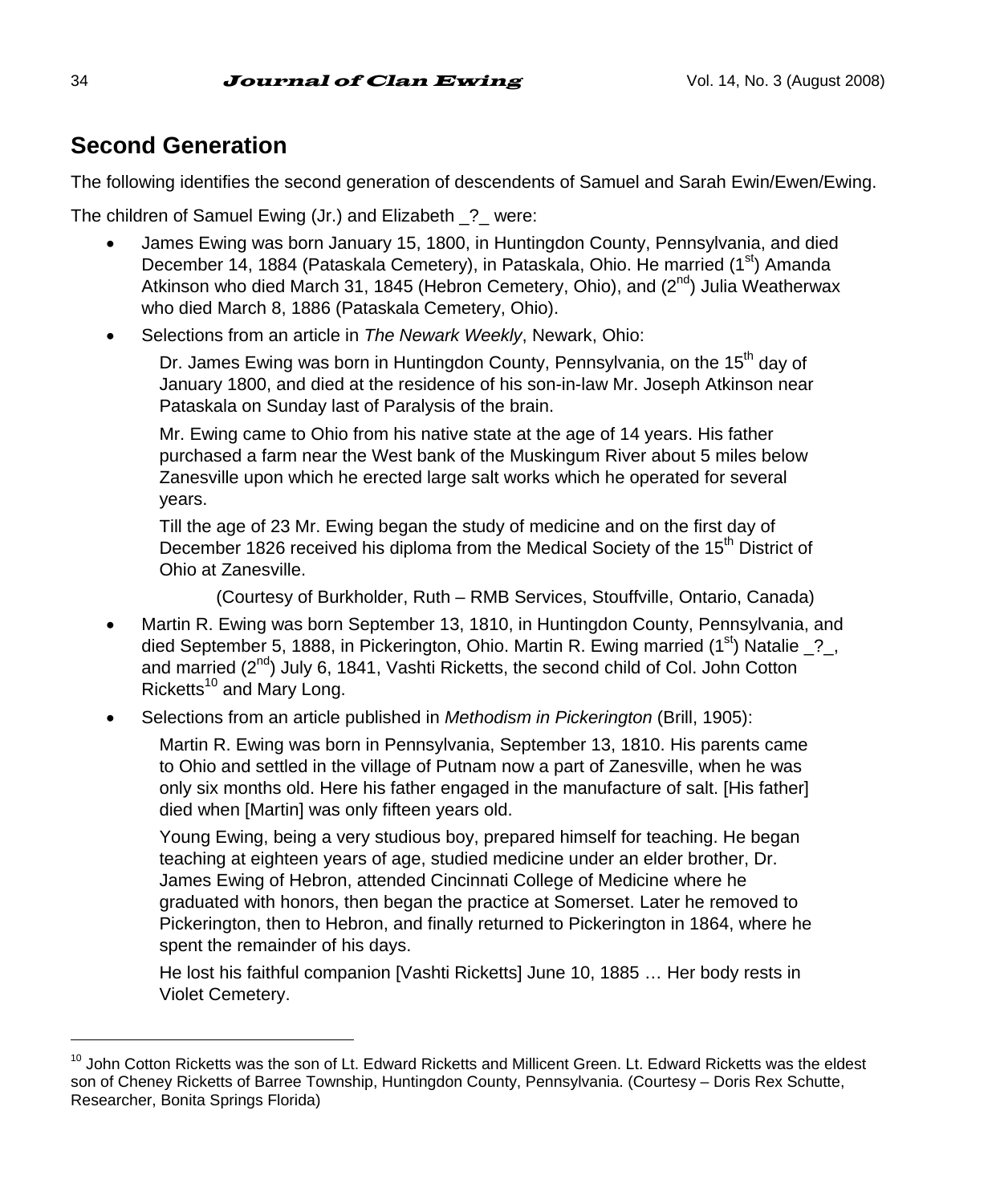He began to fail in health … and on September 5, 1888 he passed to his reward …

(Courtesy of Burkholder, Ruth – RMB Services, Stouffville, Ontario, Canada)

Note: Both Drs. James and Martin R. Ewing participated in the 1880 Ohio Federal Census. Dr. James Ewing noted that his father, Samuel, was born in Pennsylvania and his mother was born in Pennsylvania. Dr. Martin R. (who presumably had been at home at the time of his father's death) noted that his father, Samuel, was born in Maryland and his mother was born in Pennsylvania.

# **Third Generation**

The following identifies the third generation of descendents of Samuel and Sarah Ewin/Ewen/Ewing (from Vashti Ewing's Will dated June 10, 1885).

The only child of Dr. Martin R. Ewing and Natalie \_?\_ was:

• Mary E. Ewing died in infancy.

The children of Dr. Martin R. Ewing and Vashti Ricketts were:

- Margaret F. Ewing married I. T. Fishbaugh,
- John M. Ewing,
- Saluda M. Ewing married John Leef of Columbus,
- Mary E. Ewing married Virgil L. Weakly,
- James D. Ewing died in infancy,
- Olin R. Ewing married Mary Agnes Mason of Piqua,
- Florence V. Ewing married Franklin P. Stout of Columbus, and
- Irvin Ewing of Ypsilanti, Michigan (married and divorced Addie Buckingham).

# **Fourth Generation**

The following identifies the fourth generation of descendents of Samuel and Sarah Ewin/Ewen/Ewing.

The children of Irvin Ewing and Addie Buckingham were:

- Roy Virgil Ewing (Sr.) was born May 7, 1880 in Pickerington, Ohio, died 1936 in Fort Wayne, Indiana, and married Mabel Elizabeth Beibrick on December 7, 1916. Mabel Elizabeth Beibrick was born January 1896, and died in California in 1955.
- Ezra Atruce Ewing was born November 13, 1884 in Pickerington, Ohio, died June 21, 1952, in Pickerington, and married (1<sup>st</sup>) Pearl Friend and ( $2^{nd}$ ) Lolah Holiday.

# **Fifth Generation**

The following identifies the fifth generation of descendents of Samuel and Sarah Ewin/Ewen/Ewing.

The children of Roy Virgil Ewing (Sr.) and Mabel Elizabeth Beibrick are:

• Roy Virgil Ewing (Jr..) was born November 5, 1917, died July 7, 2004, and married  $(1^{st})$ Leila Westphal on June 29, 1941 and married  $(2^{nd})$  Patria Edellyn Talbot on September 1, 1963. Leila — who had a twin brother named Lee Westphal — was born May 29, 1920, and died 1 May 1959. Patria was born January 4, 1919 and died 2003.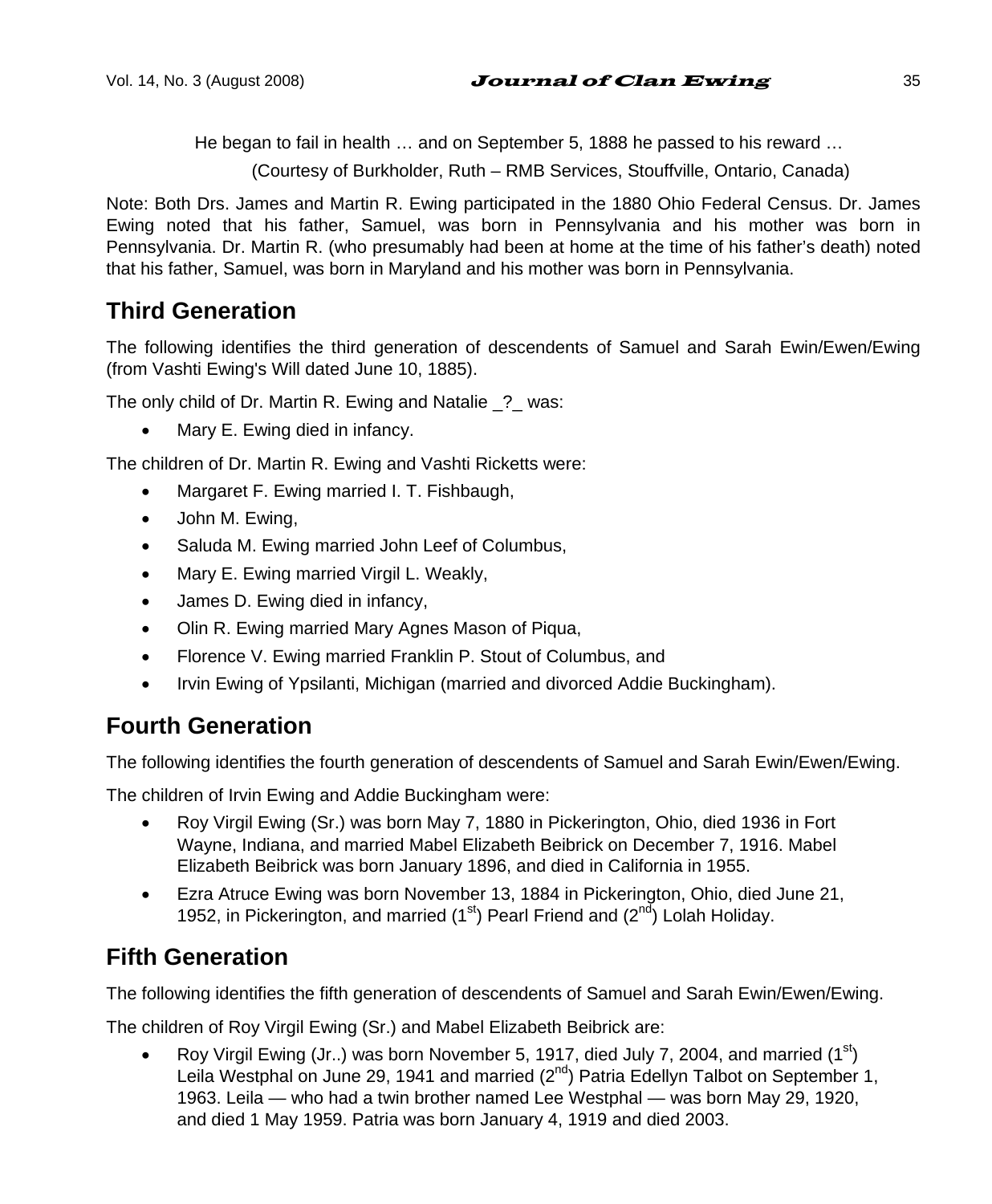36 **Journal of Clan Ewing**  $V$ ol. 14, No. 3 (August 2008)

- Ava Adeline Ewing married Willard Webb.
- Orin Curtis Ewing died as a teen when his shotgun discharged accidentally while hunting.
- Carol Marie Ewing married Lawrence Samuels.

## **Sixth Generation**

The following sixth generation of descendents of Samuel and Sarah Ewin/Ewen/Ewing are still living.

The children of Roy Virgil Ewing (Jr..) and Leila Frances Westphal are:

- Cheryl Lee Ewing married (1<sup>st</sup>) David Henry Russell and (2<sup>nd</sup>) Richard C. Jonsson.
- Nancy Eileen Ewing married Arthur Mark Tiscareno.
- Debra Louise Ewing married Michael Ryan Dickerson.

# **Seventh Generation**

The following seventh generation of descendents of Samuel and Sarah Ewin/Ewen/Ewing are still living.

The descendants of Cheryl Lee Ewing and Lt. Col. David Henry Russell are:

- David William Russell married Ashley (Donna Marie) Sinopoli with issue.
- Scott Colin Russell married  $(1<sup>st</sup>)$  Cheri Hall no issue, liaison with Ashleigh Chastain with issue, and married  $(2^{nd})$  Jacqueline Amanda Price – with issue.

The descendants of Nancy Eileen Ewing and Arthur Mark Tiscareno are:

Jason Mark Tiscareno.

Traci Marie Tiscareno – with issue.

The descendant of Debra Louise Ewing and Michael Ryan Dickerson is:

Nathan Ryan Dickerson married Kristina Marie Shell – with issue.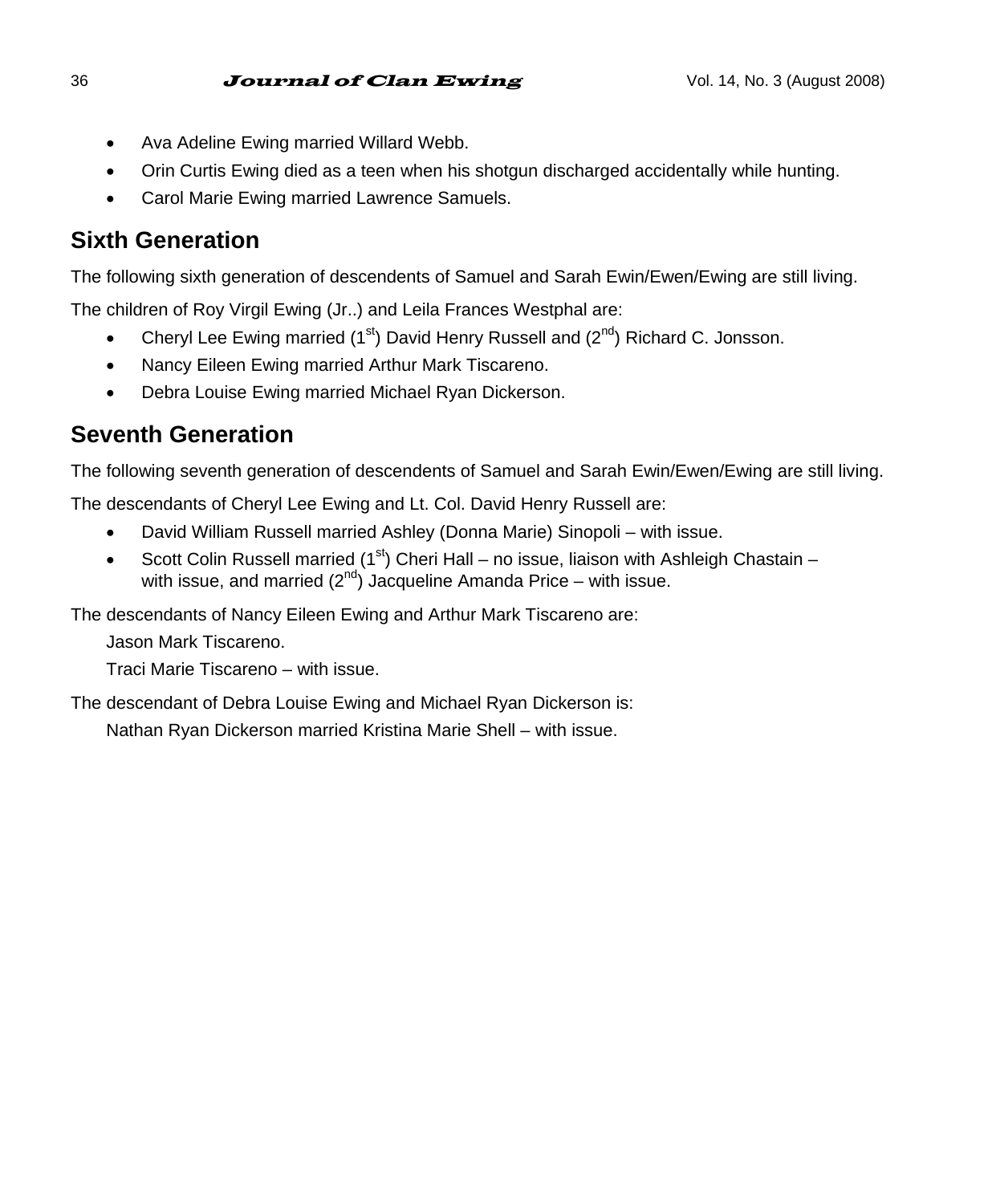### **Tax Record Abbreviations:**

| а        | acres         |
|----------|---------------|
| c        | cattle        |
| C, clear | cleared       |
| h        | horses        |
| hc, h.c. | horned cattle |
|          | improvement   |
| s        | sheep         |
|          | surveyed      |
| UnW      | unwarranted   |
|          | warranted     |

*Cheryl Lee Ewing-Jonsson is a fourth great-granddaughter of Samuel Ewing (c1743-1808) of Eastern and Central Pennsylvania. She received her M.S. in Human Resources and Training from Leicester University, U.K., and teaches personal computer applications to clients at several Departments of Rehabilitation within the Commonwealth of Virginia.* 

*Richard C. Jonsson is an engineer out of Rochester Institute of Technology (RIT)2, Rochester, New York. He was*  born, raised and schooled in northern India. He joined IBM after graduating from RIT and has had management *assignments in the U.S., U.K., France, and India, with short assignments in Australia, Canada, and Japan.* 

*Richard has twice been to Northern Ireland to absorb its history. Both Cheryl and Richard have recently driven the length of Donegal (old Raphoe), Ireland, in order to visualize that portion of Cheryl's heritage.*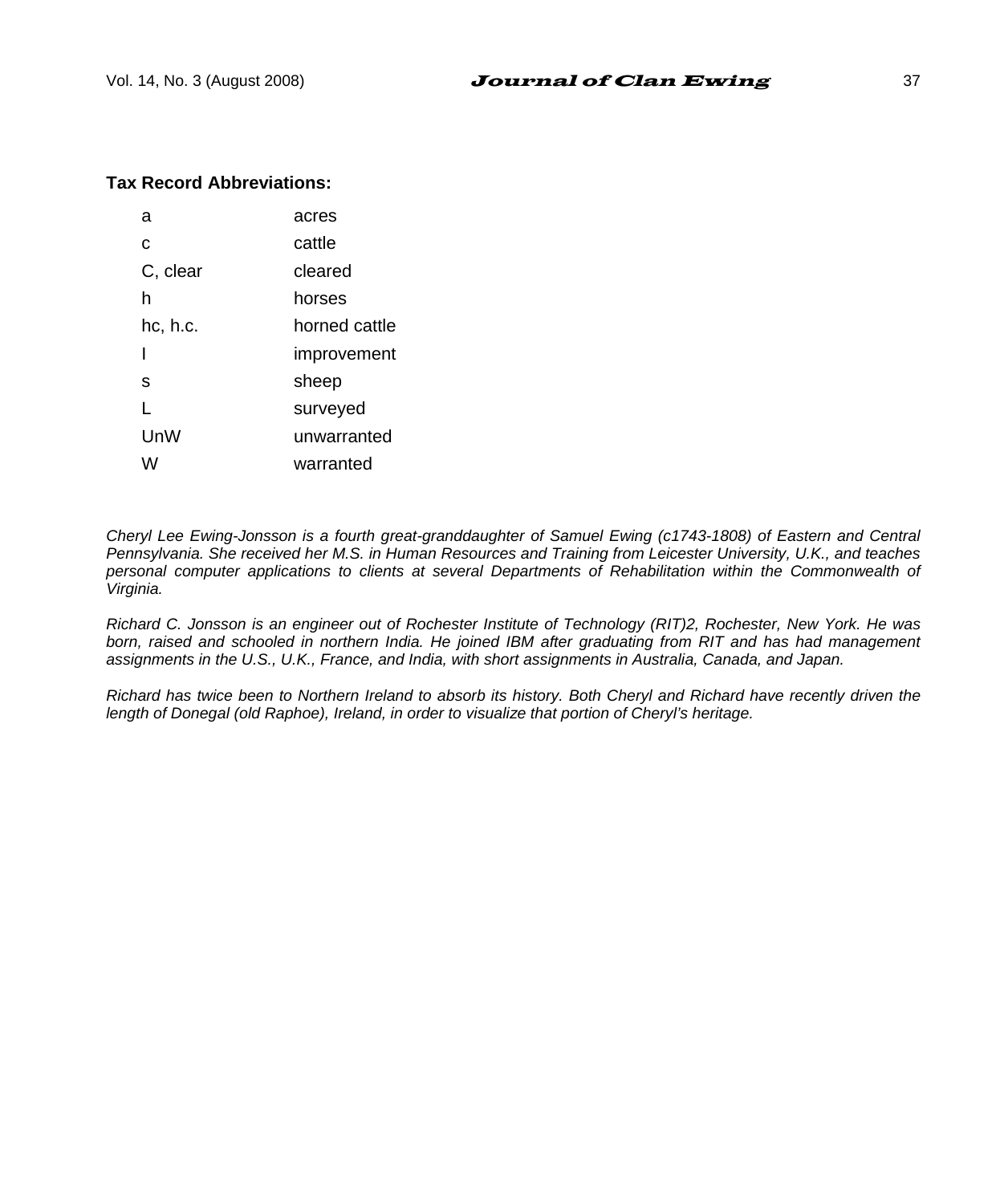# *Ewing Surname Y-DNA Project – Article 15*

**David Neal Ewing (+1 505.764.8704,** *DavidEwing93 at gmail dot com***)** 

This is the fifteenth in a series of articles about the Ewing Surname Y-DNA Project. The previous fourteen articles have appeared in the last fourteen issues of the *Journal of Clan Ewing*. They are also available online through links at the project's web site (*www.ClanEwing.org/DNA\_Project/index\_Y-DNA.html)*. Extensively cross-linked results tables, project participant lineages, group relationship diagrams and results diagrams (network diagrams and a phylogeny) are also available on the project's web site.

## **Recognition for the Ewing Y-DNA Project**

The 5<sup>th</sup> International Conference on Genetic Genealogy for Family Tree DNA (FTDNA) Group Administrators will be held in Houston on November  $8^{th}$  -  $9^{th}$  this year. This two-day convention is attended by a couple of hundred folks who run surname projects like *Clan Ewing's* Y-DNA project. Several of the top scientists in the field will speak, as well as various experts in anthropological genetics, genealogy, computers, ethics and many other areas. Each year, one of the group administrators is invited to present a report on their project. I am very pleased to announce that the Ewing Surname Y-DNA Project has been selected for this honor this year. The project's web site has already been recognized by the International Society of Genetic Genealogy for excellence. We think that the way the project has integrated conventional genealogy and genetic data is unique and especially informative. In addition to this, the project has become a pioneer in exploring the usefulness of DYF399X in genetic genealogy. We think that these are some of the reasons we were selected for this honor.

By now, I have a fair amount of experience giving introductory talks to groups of twenty-to-thirty people who know little about the subject, but you can imagine how intimidating it will be to speak to over a hundred people, many of whom know vastly more about the subject than I do. The conference is more than three months away and already I have a moderate case of the shudders. What I need is a volunteer from *Clan Ewing* to come along for moral support. Seriously, FTDNA allows for up to three representatives for each surname project to attend the convention, but space is limited and we should make plans soon. This is a tremendous opportunity for an interested person to take a huge step forward in his or her understanding of genetic genealogy in general and the Ewing Surname Y-DNA Project in particular. It would be a great advantage to *Clan Ewing* to have some other members to become thoroughly knowledgeable about the Ewing Surname Y-DNA Project. I am not asking for a commitment from anyone to become co-administrator of the project on an on-going basis, though obviously I could use some help and I would like this very much. We will have to ask whoever attends to pay their own expenses, but I would be willing to pay the \$139 registration fee for anyone willing to commit to becoming a co-administrator of the project, and I am willing to spend as much time explaining the project as anyone who attends can stand, regardless of whether or not they want any ongoing involvement. Volunteers will not be expected to speak or answer questions, but it would be very helpful if they bring a couple of dry hankies in case I burst into tears. Please, please, please take me up on this, someone. Contact me soon if you would like to come, as I will need to handle the registration and supply you with more details.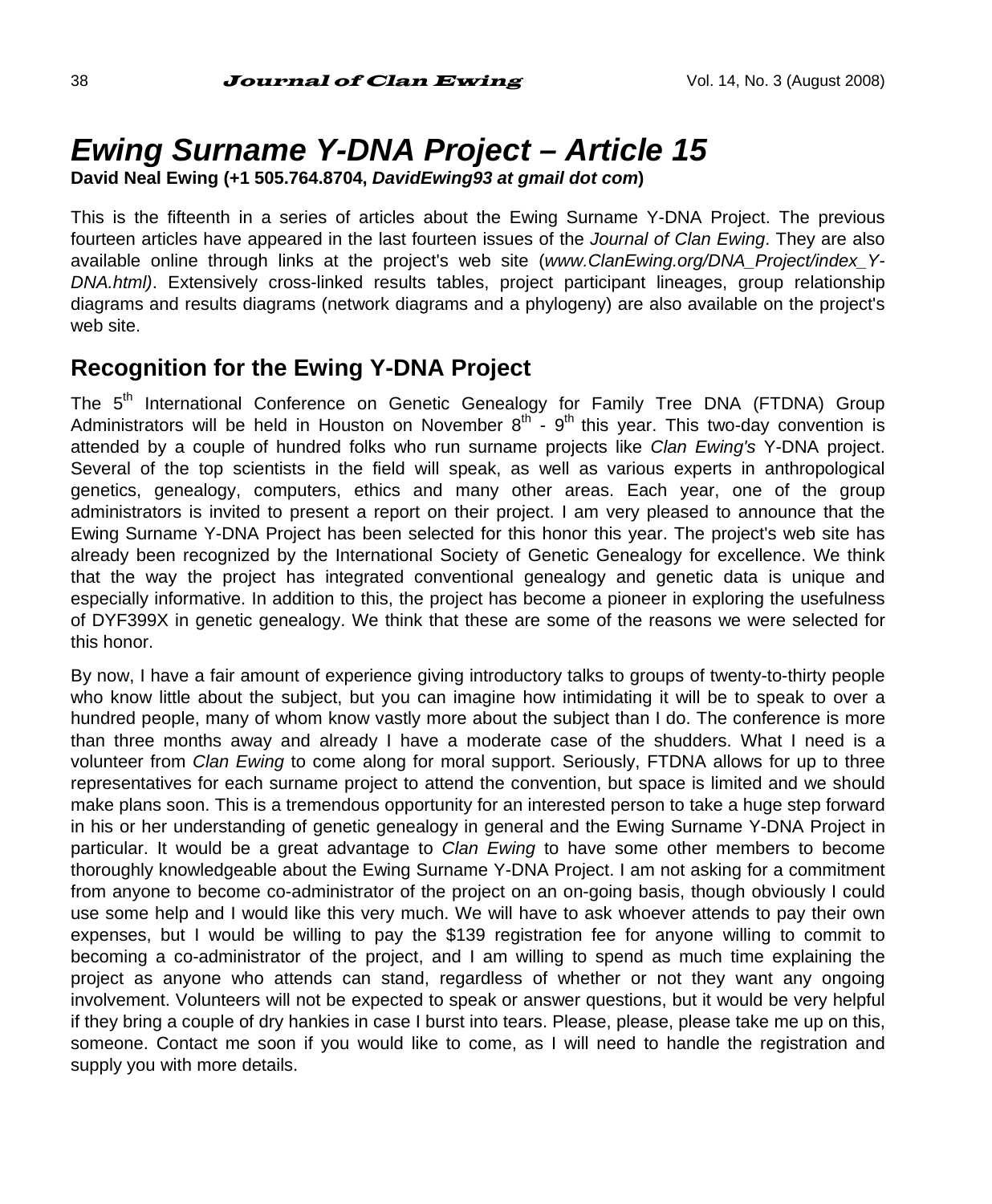# **Progress of the Project**

A number of new participants have joined the project this quarter. We now have results on eighty-two Ewing men, including seven with variant spellings of the name and one named Smith. The lab is in the process of analyzing samples on five other men, and we are waiting for three men to return DNA collection kits that have been sent to them  $-$  if these all come in, we will have 90 participants. Furthermore, we had a tremendous response to the sale FTDNA recently had on upgrades to larger marker panels, and nine men are waiting for results on 67-marker upgrades.<sup>1</sup> As you know, our initial goal for the project was to recruit a hundred participants. It looks like we might just make it in time for *Echoes of the Shenandoah*, though it is doubtful that we will have had time for a full analysis of results for participants who have not joined the project by now. Still, the gathering is not a deadline and we welcome participation by Ewings, Ewins, Ewans, Ewens, McEwans and McEwens everywhere! Information on how to join the project is at the end of this article.

## **Variant Spellings**

l

Since our last article, we have had a couple of men with variant spellings of the name join the DNA project. A McEwen who was already a member of the McKeon project has added his 67-marker results to the Ewing project. I do not have his lineage yet, or permission to publish his name, but his results put him in our Group 8, where he is closest to the cluster containing SL, ME and PA, but not so close as to be considered related to them in a genealogic time frame — he is genetic distance 11 and 12 from SL and ME, respectively, and 16 from PA. This McEwen, SL and ME are definitely in the R1bSTR47-Scot cluster described by John McEwan and PA probably is as well, but McEwen is the closest of these to the cluster modal. This cluster is found at its highest percentage in the Scottish Highlands, and some folks have argued that it originated in the Picts, but nobody knows that for a fact. $2$ 

We have also had a man named Ewen join the project, but his DNA sample is in the lab and results are not expected until about August 1<sup>st</sup>, after the deadline for this issue of the *Journal*.

And speaking of 'variant' spellings, what do you think about 'Smith?' Imagine my surprise a few weeks ago when the 67-marker haplotype of Tennis Smith (TNS) suddenly appeared in our project. I had a look at the results and found that he was only genetic distance 2 from WR in Group 5, Part 1, a descendant of our old friend, 'I think his name was William.' I called Tennis and his dad, William R. 'Bill' Smith, and heard a terrific story. Bill's version of the story appears elsewhere in this issue of the Journal.<sup>3</sup> Tennis initially tested with the National Genographic project.<sup>4</sup> Sometime later he had a look at

<sup>&</sup>lt;sup>1</sup> Among them are two men in Group 9, three in Group 6, one in Group 8 and three in Group 1. These results will undoubtedly help us better understand the significance of the additional markers, so our advice to those of you who have not ordered the upgrade is to wait and see what our new recommendation may be once we have received and completed the analysis of these results. I expect we should have that done by the time of the 2008 Gathering.

<sup>2</sup> You can read a slightly out-of-date discussion of this in a section headed *McEwan's Data* toward the end of *Haplogroups, Haplotypes, and Clusters for the Flustered*, which can be found in the Resources section of the Ewing Surname Y-DNA Project's web site (*www.clanewing.org/DNA\_Project/index\_Y-DNA.html*). Our new McEwen participant would show up on the chart there under R1bSTR43 at genetic distance 4 from the cluster modal.

<sup>3</sup> Smith, William R. A Family Story, *J. Clan Ewing*, Vol. 14, No. 3 (August 2008), pp. 17-19.

<sup>4</sup> *www3.nationalgeographic.com/genographic*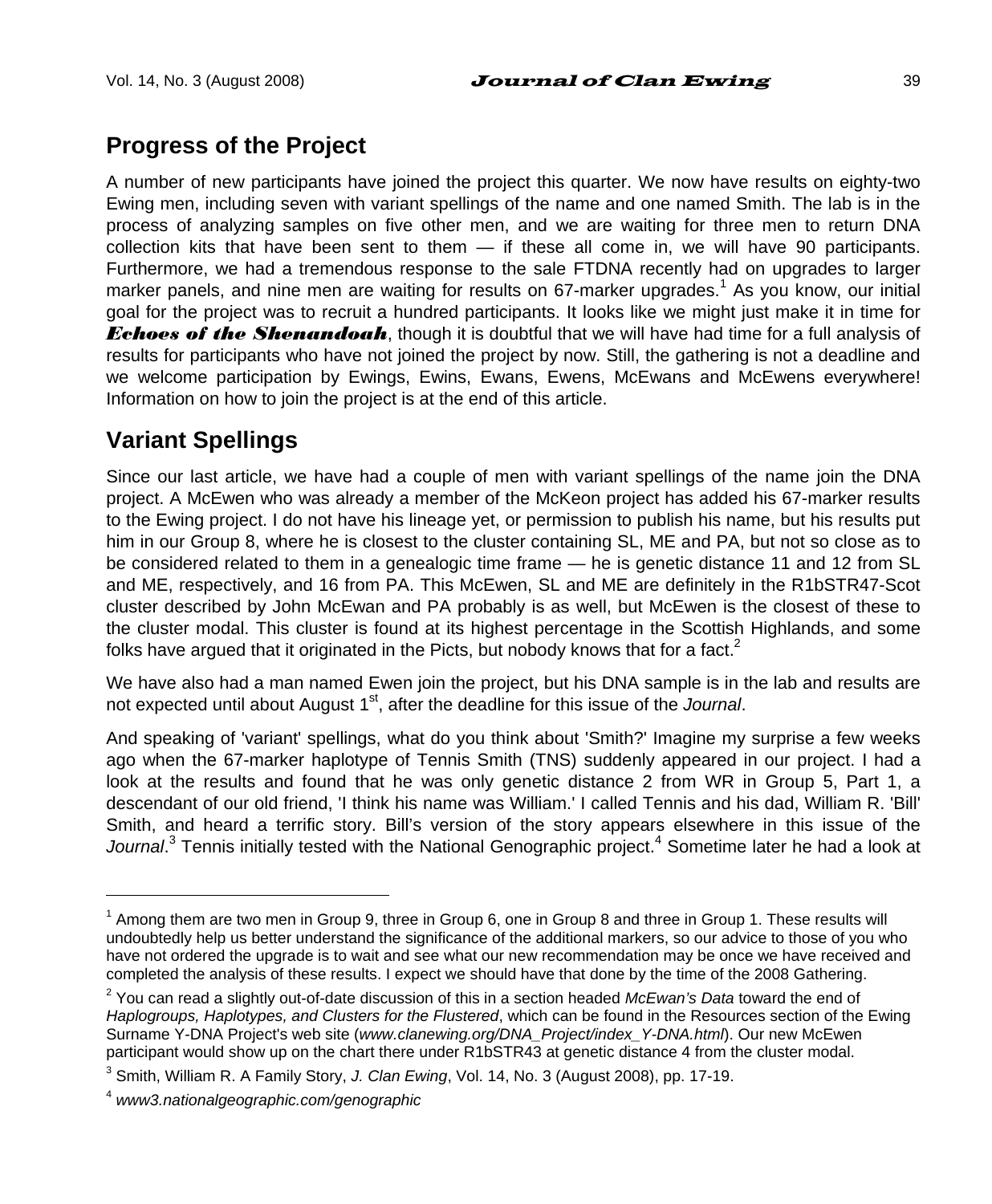### 40 **Journal of Clan Ewing**  $V$ ol. 14, No. 3 (August 2008)

YSearch<sup>5</sup> for potential matches, and when he saw several Ewings he remembered an old family story about a doctor down in Alabama named Whitley T. Ewing, who supposedly was the 'real' father of Tennis' great-great-grandfather. I was able to find Whitley T. Ewing in Fife,<sup>6</sup> and sure enough, he was descended from the same Samuel Ewing, born 1740, that WR is descended from. WR and William R. Smith are fifth cousins, more or less. This got me a little cooked up, and I began to think that Whitley was not such a common given name, so I had a look in the national white pages online and found Whitley W. Ewing in Carlsbad, California. It turns out that he is a former member of *Clan Ewing*, but though he knew he was descended from Joshua Ewing (father of Samuel, born 1740), his family was from Oregon and he did not know of any Whitley T. Ewing in Alabama. I spoke with him again a few days later, after he had spoken with his cousin, Wilma Evoniuk, in Eugene, and she told him that their ancestor who had settled in Oregon, William Ewing (m. Rebecca Brand), was the older brother of Whitley T. Ewing. Excellent! Now Whitley W. Ewing has also joined the DNA project and has rejoined *Clan Ewing*. We should have his results by the middle of August or so. Sometimes this stuff just knocks me out.

## **DYF399X Update**

I have just sent an updated DYF399X Report (as of July 13, 2008) to all of the project participants that have had this test, and it should be posted on the web site<sup>7</sup> by the time you get this issue of the *Journal.* We now have results on twenty-four men in the closely related group, plus JMc in Group 8. $8$  In the last issue of the *Journal*, I discussed the rationale for this test in some detail in *Ewing Surname Y-DNA Project – Article 14*, under the heading *Differentiating Closely Related Families*. 9 Interpretation of the results has not changed too much on consideration of the new results we have received since then, but we had one mildly disappointing finding, which can serve to illustrate a point about this marker.

RA and JC have very similar 37-marker haplotypes, matching one another at DYS 390 = 24, and differing only at the three most rapidly mutating markers in the 37-marker panel. Both are in Group 1, and neither knows their conventional genealogic connection with any other Ewings. Because DYF399X mutates so rapidly, a close match would support a close relationship, particularly if there were a close match at some off-modal values. As it happens, their DYF399X results differ by two steps at each of two alleles:

- RA 23t-26c-28.1t
- JC 21t-26c-26.1t

Though this result does not support a close relationship as we had hoped it might, it does not rule out a close relationship. Remember, the fact that DYF399X mutates so rapidly requires us to treat it somewhat the opposite of the other markers: We can use it to support a hypothesized relationship, but

<sup>5</sup> *www.YSearch.org*, a free public database of Y-DNA results maintained by FTDNA.

<sup>6</sup> Fife, Margaret Ewing, *Ewing in Early America,* Chapter 25, page 210, individual D.6. Fife's book is available from *www.HigginsonBooks.com* and online at *www.ClanEwing.org.* 

 $7$  A detailed DYF399X Report and a table of actual results is available on the project's web site at *www.ClanEwing.org/DNA\_Project/DNA\_Articles/Document\_DYF399XReport.html*.

<sup>&</sup>lt;sup>8</sup> The Ewing Surname Y-DNA Project Groups are defined and described in the Results Introduction page on our web site at *www.ClanEwing.org/DNA\_Project/index\_Y-DNA\_Results.html*.

<sup>9</sup> Ewing, David Neal. Surname Y-DNA Project – Article 14, *J. Clan Ewing*, Vol. 14, No. 2 (May 2008), p. 31.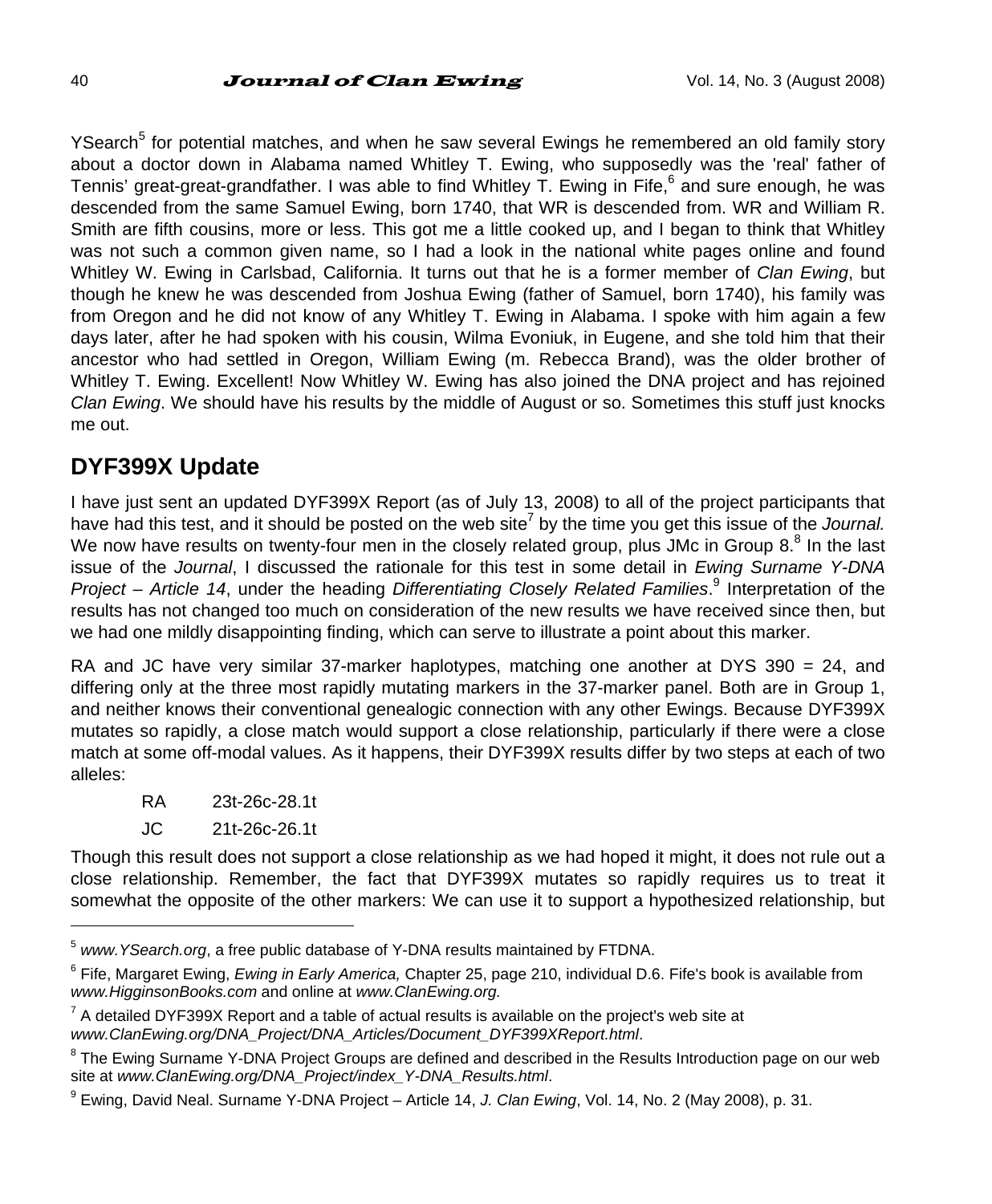we can not use it to rule out a relationship. Another example of this is FI, who had a very confusing result on DYF399X,<sup>10</sup> totally unlike any of the other men in our project (and I daresay, unlike anyone else who has ever been tested), but this cannot be used to argue that he is from Mars.

### **Some R1b1b2e Haplotypes not in the Closely Related Group**

R1b1b2e is the new nomenclature for what used to be called R1b1c7. This is a clade (sub-branch) of Haplogroup R1b that is defined by the SNP M222+, but can also be recognized on the basis of a pattern of STR markers.<sup>11</sup> Based mostly on the fact that this clade has been found at its greatest frequency (about 20%) in Northwest Ireland, some have associated this group with Nial of the Nine Hostages and his descendants, the Ui Niall, whose main stomping grounds were once in this area. The large closely-related group of Ewings is in R1b1b2e, but forms a distinct cluster within the group. To give you some perspective on this, consider that in 37-marker haplotypes, members of completely different Haplogroups, such as R and I, are going to be at genetic distances on the order of 40 or more from one another, while members of R1b are likely to be within genetic distance 20 or so, and members of R1b1b2e are likely to be within genetic distance 10 or so. We have defined the 'closely-related group of Ewings' (let us call this the 'Ewing cluster') on the basis that all are within genetic distance 5 of the Ewing cluster modal. As it happens, genetic distance 5 is about the limit of what we would expect to find in relationships within a genealogic time frame.

Up until a month ago all but one of the R1b1b2e men in the Ewing project were in the Ewing cluster. Lonesome old TD was the only exception. His haplotype is actually a little closer to the R1b1b2e modal than the Ewing modal is, but he is genetic distance 9 from the Ewing modal — too distant to include him in the cluster. I have had a terrible time trying to figure out where to put him, because he is not in any of the kinship groups, he is not in Group 8 because that is defined on the basis of being in R1b but *not* in R1b1b2e, and he should not really be in Group 1 because that is defined on the basis of being within genetic distance 5 of the Ewing modal and not in one of the kinship groups. I have ended up displaying his results with Group 1, but adding footnotes saying that he does not belong there.

A month ago, Eddie Lee Ewing (EL) joined the project, and now TD has some company. EL is also genetic distance 9 from the Ewing modal, and he and TD are at genetic distance 6 from one another. Have a look at these results in the table on the following page.

I have left eleven columns of data out of this table, all at markers where TD, EL, the UiN (R1b1b2e) modal and the Ewing modal are exactly the same. Highlighting is with respect to the Ewing modal. What can we make of this? First of all, notice that the Ewing modal differs from the UiN modal at DYS 19, DYS 439, DYS 449, DYS 456, CDYa/b and DYS 442. At four of these seven markers, both TD and EL match the UiN modal and not the Ewing modal. At one of them, DYS 456, TD and EL are one step from the UiN modal in a different direction than Ewing. TD and EL match the Ewing modal and not the UiN

<sup>&</sup>lt;sup>10</sup> His result is 21t-24c-24t. It is beyond the scope of this article to discuss this in any depth. But, briefly, while the first two alleles are not surprising and match several of the other men in the project, the third allele has a completely different configuration than it usually has. For some correspondence about this with Thomas Krahn, an expert in these matters, see the end of the *DYF399X Report* posted on the project's web site:

*www.clanewing.org/DNA\_Project/index\_Y-DNA.html*.

<sup>&</sup>lt;sup>11</sup> You can read about this in *Haplogroups, Haplotypes, and Clusters for the Flustered* in the Resource section of the project's web site, *www.clanewing.org/DNA\_Project/index\_Y-DNA.html*.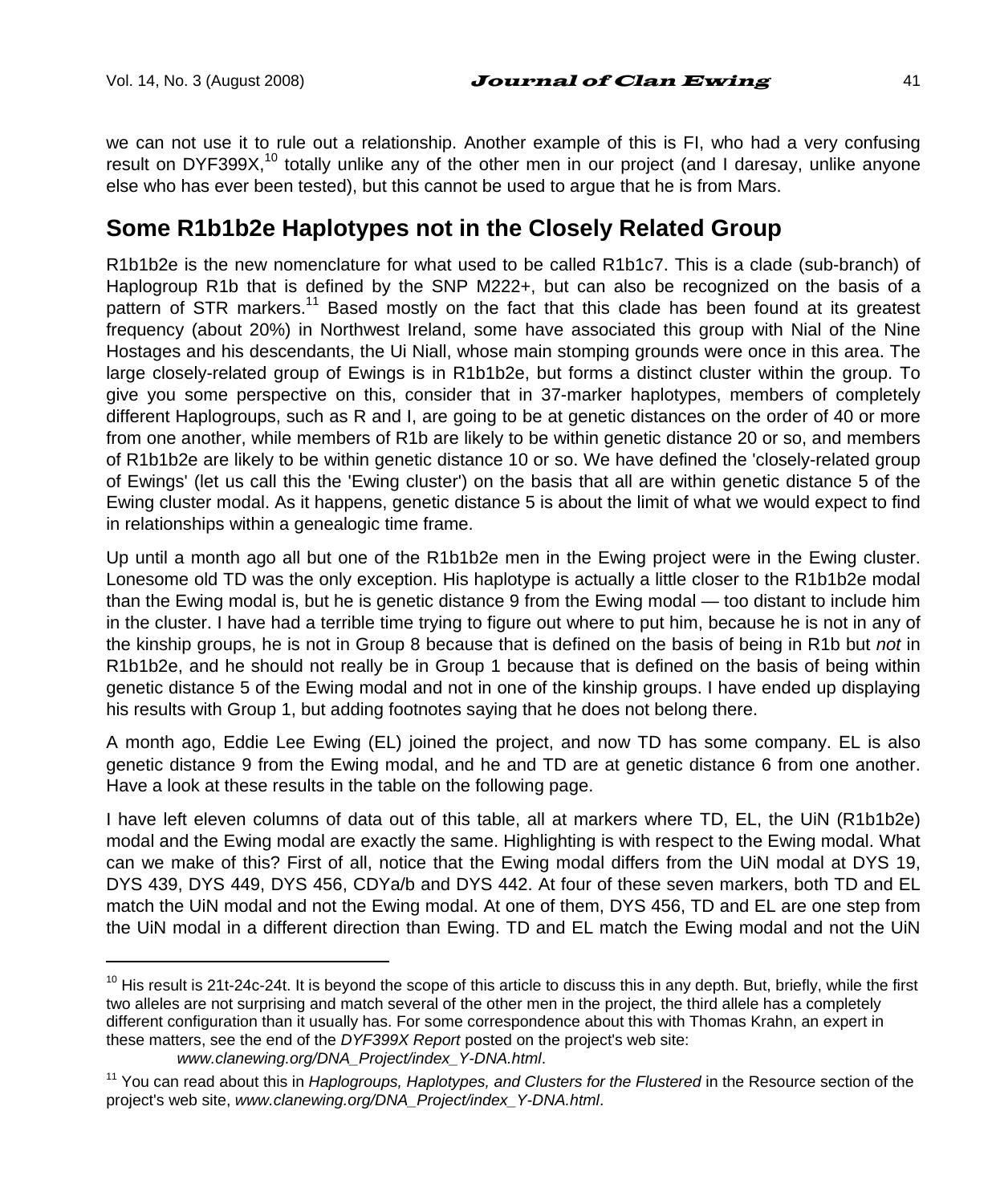modal only at CDYa/b, which as you may know are not markers that we like to hang our hats on, because they are rapidly mutating and subject to a lot of parallel and back mutations. That these two men are genetic distance 9 from the Ewing modal already made us think that they are not related to the other Ewings in a genealogic time frame, and now this pattern of differences confirms it. TD and EL just do not have enough of the markers that distinguish Ewing from the UiN modal to be considered a part of the Ewing cluster.

| ID    | D<br>Y<br>S<br>3<br>9<br>3 | $\checkmark$<br>S<br>3<br>9<br>0 | D<br>$\checkmark$<br>S<br>9<br>3<br>9<br>4 | <br>D<br>v<br>S<br>4<br>3<br>9 | $\checkmark$<br>S<br>3<br>8<br>9 | $\checkmark$<br>S<br>3<br>9<br>2 | $\checkmark$<br>S<br>3<br>8<br>9<br>2 | $\checkmark$<br>S<br>4<br>5<br>8 | v<br>S<br>4<br>5<br>9<br>a | $\checkmark$<br>S<br>4<br>5<br>9<br>b | S<br>5<br>5     | $\checkmark$<br>S<br>4<br>5<br>4 | v<br>S<br>4<br>4<br>7 | S<br>4<br>3<br>7 | $\checkmark$<br>S<br>4<br>4<br>8 | S<br>9 | $\checkmark$<br>S<br>4<br>6<br>4<br>a | $\checkmark$<br>S<br>4<br>6<br>4<br>b | S<br>4<br>6<br>4<br>C | $\cdots$ | D<br>$\checkmark$<br>S<br>4<br>5<br>6 | D<br>$\checkmark$<br>S<br>6<br>0<br>7 | D<br>$\checkmark$<br>S<br>5<br>7<br>6 | <br>C<br>D<br>Υ<br>a | C<br>D<br>b          | D<br>$\checkmark$<br>S<br>4<br>4<br>2 | D<br>S<br>4<br>3<br>8 |
|-------|----------------------------|----------------------------------|--------------------------------------------|--------------------------------|----------------------------------|----------------------------------|---------------------------------------|----------------------------------|----------------------------|---------------------------------------|-----------------|----------------------------------|-----------------------|------------------|----------------------------------|--------|---------------------------------------|---------------------------------------|-----------------------|----------|---------------------------------------|---------------------------------------|---------------------------------------|----------------------|----------------------|---------------------------------------|-----------------------|
| Ewing |                            | 13 25                            | 15                                         | 13 <sup>1</sup>                |                                  |                                  | 13 14 29                              | <b>17</b>                        | 9                          | 10 <sup>1</sup>                       | $11$ 11         |                                  | 25 15                 |                  | 18                               |        | 31 15 16 16                           |                                       |                       |          |                                       | 18 16 18                              |                                       | 37                   |                      | 38 11 12                              |                       |
| UiN   |                            | $13$ 24 14                       |                                            |                                |                                  |                                  | $12$ 13 14 29                         | <b>17</b>                        | 9                          | 10 <sup>1</sup>                       | $11$ 11         |                                  | 25 15                 |                  |                                  |        | 18 30 15 16 16                        |                                       |                       |          | 17 <sup>1</sup>                       |                                       | 16 18                                 | 38                   | $39 \mid 12 \mid 12$ |                                       |                       |
| TD    |                            | $13$ 25 14                       |                                            |                                |                                  |                                  | 12 13 14 29 18 9                      |                                  |                            | 10                                    | 10 11           |                                  | 25 15                 |                  |                                  |        | 18 30 15 16 16                        |                                       |                       |          | 16                                    | 16                                    | 19                                    | 37                   | 38 12 12             |                                       |                       |
| EL    |                            | $13$ 25                          | 14                                         |                                | 12 13                            |                                  | 14 29 17                              |                                  | 9                          | 10                                    | 11 <sup>1</sup> | 11                               | 24 15                 |                  |                                  |        | 18 30 15 16 17                        |                                       |                       |          | 16                                    |                                       | 16 17                                 | 37                   |                      | 38 12 12                              |                       |

But what about whether they are related to one another? They are genetic distance 6 from one another,<sup>12</sup> which is stretching things a bit, and they are both genetic distance 6 from the UiN modal. To make a case for them being related, we would like for them to match at some off-modal markers, as the men in the Ewing cluster do. The strongest argument for a relationship between TD and EL is that they both have DYS 456 = 16, and this is weakly supported by the fact that they also match one another but not UiN at CDYa/b. But as my niece would say: That is some pretty weak sauce, Uncle Dave. Even so, we have some pairs of men within the Ewing cluster we know to be related that are at genetic distance 6 from one another: EG2 and RL in Group 4 are at genetic distance 6 from one another and their conventional genealogy shows that they are sixth cousins, twice removed. JNJN, EG2, TF and TD are all genetic distance 8 from at least a few of the other men in the Ewing cluster, even though none of them is over genetic distance 5 from the modal. If we had data only on a pair of men at genetic distance 8, we would be pretty sure that they are not related in a genealogic time frame. But we have so many men with intermediate haplotypes that we can see how they might very well be related in a genealogic time frame.

I think one of the men on whom we have results pending is a relative of EL, and I think the families of both TD and EL are out beating the bushes for more potential project participants. Who knows what we will discover?

 $12$  If you are only counting four or five, it is probably because DYS 576 is confusing you — notice that TD and EL are two steps apart at that marker, one on either side of the Ewing and UiN modals.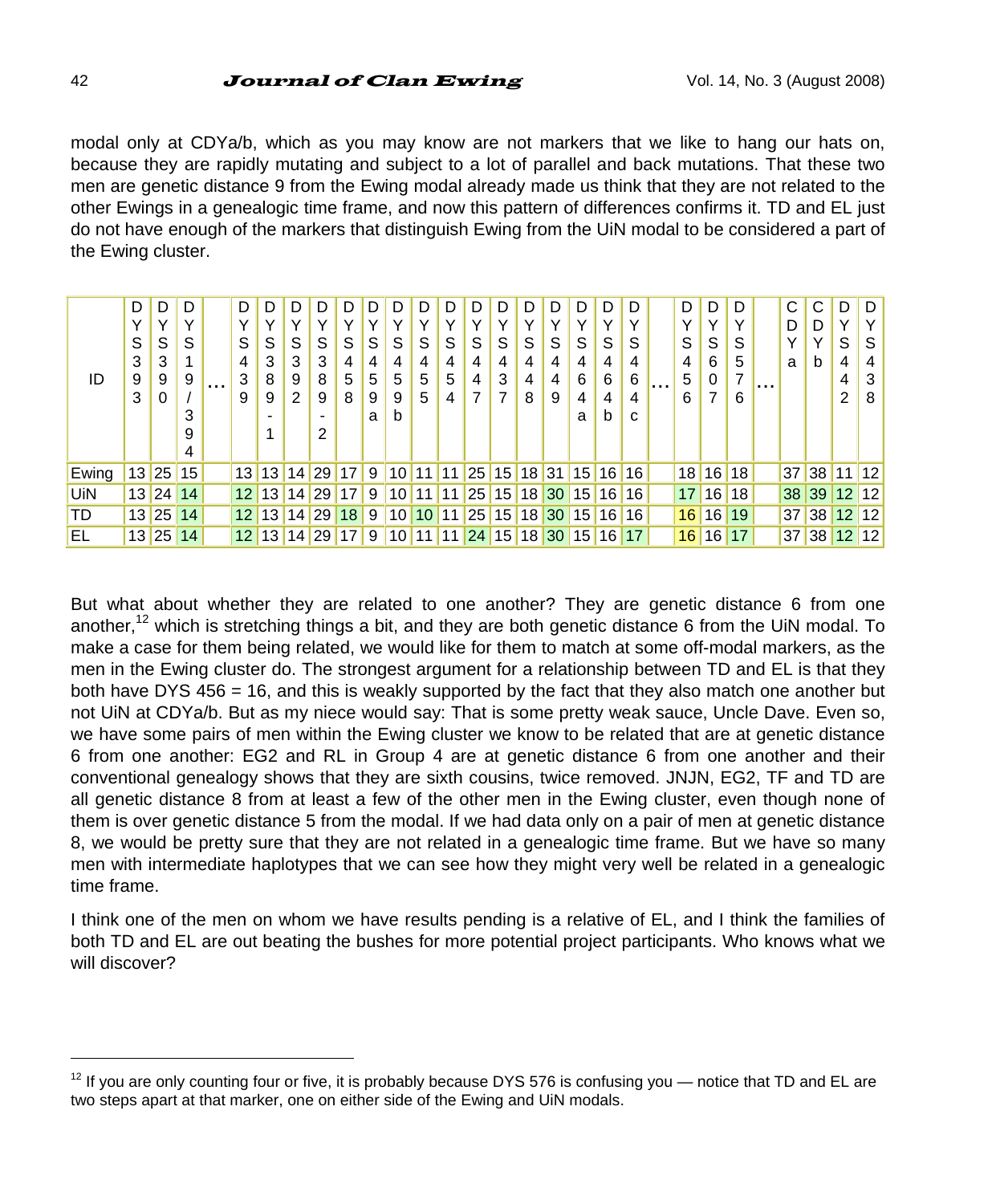## **To Join or Get More Information**

If you are ready to join the project, go to *www.familytreedna.com/surname\_join.aspx?code=M44915*. Participation by Ewing women is welcome; they can get valuable genealogic information by persuading a male relative to submit a specimen. For more information, visit the Ewing Surname Y-DNA Project's web site<sup>13</sup> and the FTDNA web site.<sup>14</sup> If you want to ask questions, call me at +1 505.764.8704 in the evening, or EMail me at *davidewing93 at gmail dot com*.

*David Neal Ewing has been a member of* Clan Ewing in America *since 1996 and has served as its Chancellor since 2006. He previously served as Chair of its Board of Directors from 2004-2006. He is also Administrator of the Ewing Surname Y-DNA Project, which he founded in 2004, and he is a regular contributor to the* Journal of Clan Ewing*. Dr. Ewing has a private practice in clinical geriatric neuropsychiatry in Albuquerque, New Mexico. He received his M.D. degree from the University of New Mexico and did his residency training at the University of Michigan Hospital in Ann Arbor, Michigan.* 

# **Al Gore's Chauffeur**

Al Gore was being chauffeured to the latest of his speeches concerning the environment. He was really tired and not at all looking forward to giving the umpteenth repetition of his standard talk.

He wound down the window between him and his chauffeur and said: Ted. You've been to all of my presentations. I bet you can give my talk. And I'm tired. So please do it for me!

Ted agreed. When they got to the talk's venue, they switched uniforms. Ted became Gore. Gore became Ted. Ted – alias Gore – went to the podium. Gore – alias Ted – sat at the back of the auditorium.

Ted – alias Gore – gave a perfect presentation.

But at the end, a wizened, white-haired, Einstein-visaged attendee arose and said: What you say is eminently logical. But what about the fact that we haven't seen decreases in the protein levels of frozen vertebrates over the past 20,000 years?

Ted – alias Gore – stroked his chin a couple of times, sighed, turned his eyes to the ceiling, and responded: You know, that's a really simple question that shows you haven't really been listening. In fact, it's so simple that I bet my chauffeur, sitting there in the back of the room, can answer it!

<sup>13</sup> *www.ClanEwing.org/DNA\_Project/index\_Y-DNA.html* 

<sup>14</sup> *www.FamilyTreeDNA.com/public/Ewing*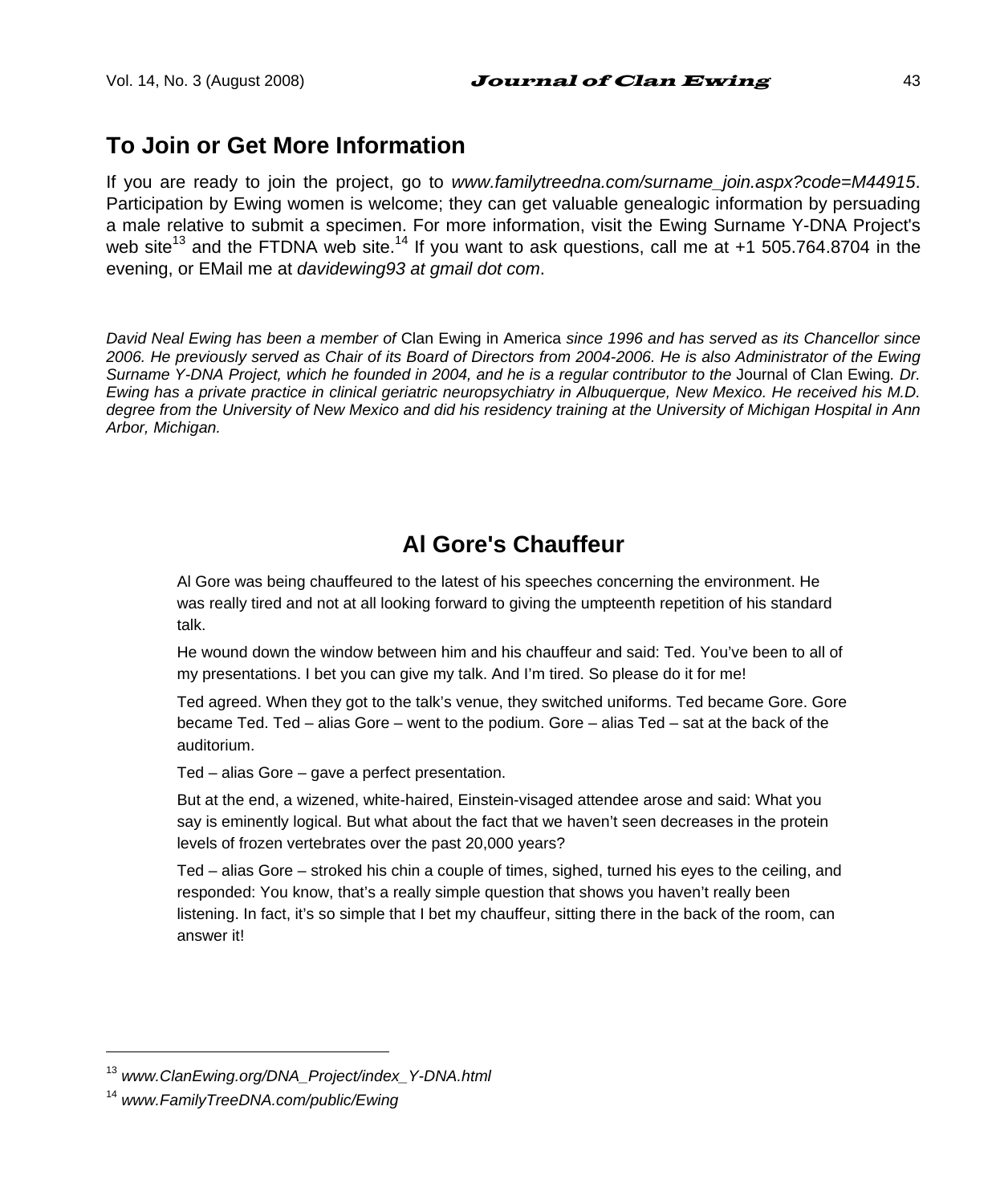# *Ewing Digital Library*

### **Joseph Ewing, Younger Brother of Green Berry Ewing**

**Posted by Peter T. Ewing at** *http://archiver.rootsweb.ancestry.com/th/read/ewing/2008-05/1211558776*

Joseph Ewing was a younger brother of Green Berry and believed to have been living with him in Cobb County. One of his sons is Joseph Henderson Ewing who is my great-grandfather, who was born 12/3/1847 and who married Amanda Matilda Smith in Clayton County in 1870. They had four children: Ada, Ida, Minnie, and Thomas Monroe Ewing, who is my grandfather. Thomas M. Ewing married Odessa Mann in Haralson County, Ga 12/8/1920. They had Arlin R. Ewing (my father, eighty-seven years old with Alzheimer's) and Ruth Ewing Griswold. Arlin R. Ewing married my mother Mary Frances (Smith) Ewing in Glynn County Ga and they had Susan Ewing Moore, Jody Ewing Waddle, Joseph A. Ewing, and Peter T. Ewing (me). I married Karen Ritch Ewing (from Paulding County, one of the places Green Berry lived) and we have Molly Frances Ewing, age 7. My father, brother and I are the last Ewings living in Haralson County Ga and both of us have girls so the name ends with us. Joseph Henderson and Amanda Matilda as well as all of their children are all buried in Haralson County. I hope to go up to Gwinett County soon to go the Ewing Chapel cemetery where I believe some of Joseph Henderson's and Green Berry's relatives are buried.

# **Will of William Ewing, Dated February 24, 1810**

**Transcribed by Richard Cittrell (***rjc at web-access dot net***)** 

Date Written: February 24, 1810 Proven and Recorded: April 23, 1810 Will Book 3, Page 220 Bedford County, Virginia

In the Name of God Amen. I William Ewing of Bedford County & state of Virginia do make, order and declare this Instrument written with my own hand to be my last Will and Testament revoking all other \_\_. Imprimis, all my debts & funeral expenses to be punctually and specially paid except the Legacies coming to heirs of Caleb Ewing decd now residing in the state of Kentucky. To my dearly and well beloved wife Anna Ewing & to Mitchell Ewing my brothers son whom I raised, I give and bequeath my whole estate in real & personal and every part thereof to them & their heirs, The latter forever paying to the legatees of Caleb Ewing in the state of Kentucky that is to say Polly & Betsy twelve months after distribution shall take place of my estate one hundred Dollars each. Also at the end of that date One hundred more to each of them with there Fathers estate papers bonds Vc that may be coming to them \_\_ Nothing in the above sections is to be construed as to prohibit my well beloved wife from the entire and full benefit of my negro man Sam so long as she is my widow Also all my books of Law and religious books of every kind I give & bequeath to Mitchell Ewing. It is also my will that Elizabeth, Shurly & Elenor should have a conveyance made of 150 acres of Land. I let them have on Holsten nob bounded on the East by the lines marked, contained in the bond given them. I give and bequeath to my nephew Mitchell Ewing all that tract of Land he now lives on situate on the branches Otter river bounded by Deardoff, Hardy, and my own lines, 400 acres.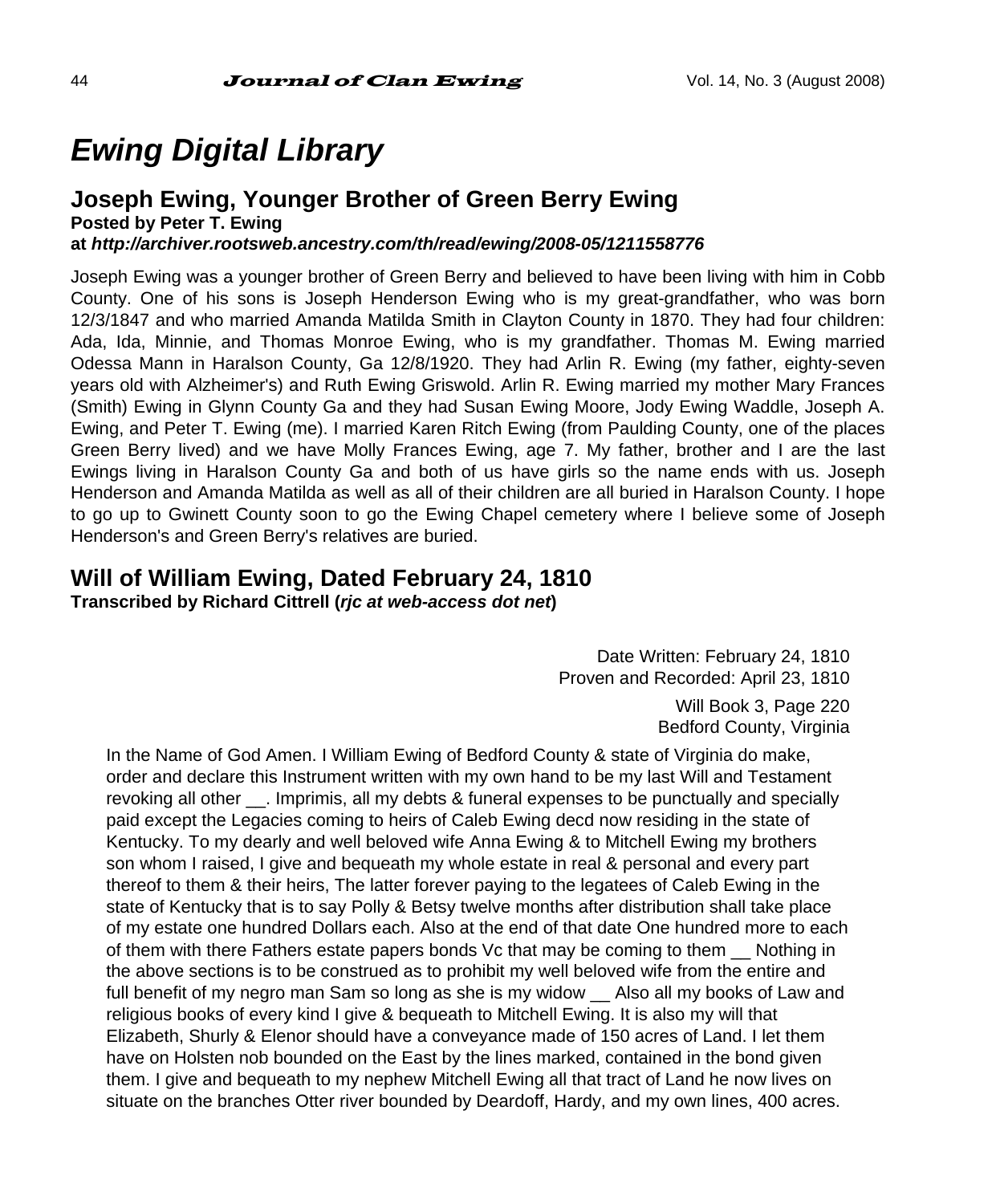And lastly I do hereby constitute my trusty friends Isaac Oty, Mitchell Ewing & Anna Ewing my lawful Executors of this my last will and Testament. In witness whereof I have hereunto set my and affixed my seal the  $24<sup>th</sup>$  day of Feby in the year of our Lord 1810.

> Wm Ewing {Seal} Baptist Hardy, Samuel Beard, Joseph Milam

At a court held for Bedford County at the Courthouse the 23<sup>rd</sup> of April 1810, This last Will and Testament of William Ewing decd was exhibited in Court and proven by the oaths of Baptist Hardy & Samuel Beard witnesses thereto & ordered to be recorded. And on the motion of Mitchell Ewing one of the Executors therein named, Certificate is granted him for obtaining a probate thereof in due form, liberty being reserved the other Executor & Executrix to join in the probate thereof when they shall think fit. Teste J. Steptoe

### **William and Eliza (Milford) Ewing**

### **Exchange at** *ahttp://archiver.rootsweb.ancestry.com/th/read/ewing/2008-06/1213810432*

### **Contribution by Tammy Mitchell, June 18, 2008:**

I have been researching Ewings for just over a year and a half. I know that doesn't seem like much, but I work on it a few hours each day. I can confirm back to about 1760, on my branch, who at that time, lived in (probably Tyrone), Ireland. I follow mine to Ayer, Scotland about 1816, then to Quebec, Canada in 1823 and then, some more to Canada and the U.S. all before 1854. I have a lot of information on my own branch, but nothing that can confirm a known link to the Ewings known in the U.S. prior to the 1850s ... so far.

I could, and maybe might write a book about Canadian Ewings. I might call it something like *How One Irish Couple Populated Canada*, as we are spread now from sea to shining sea, with some in Whitehorse too! I know of, and have communicated with, people at the *Clan Ewing* web site. I have found a person in the Ewing DNA project — who I think by my research is connected to my family. However, while I believe it based on research, I still have to solidly prove it. I don't have a living male Ewing who will take the DNA test. Although I have asked some and offered to pay, they just are not interested.

What generated the question about Eliza Milford, is: I just started reading the *Clan Ewing of Scotland*. I got that book because I heard that a lot of the records that are now destroyed may have been referenced in it, being that it was written in 1922. While reading it, I have started to draw 'trees' on all the pages as I go, so I can keep track of all those same-named Ewings.

Then of course I went to the Internet and typed in key phrases to see how they come up in Google, for example, if anyone has had a break-through or something that can allow me to make a connection.

One of the very first pages that came up was questioning who Eliza Milford really was the wife of. So I thought, if that is in question, how, just how can I get anywhere, if all these people who have done research before me, even to this date question that. Anyway, I think researching Ewings is probably a 'clinical obsession,' as once people get started, they can't seem to stop. I am one of them.

I will leave you with the names of my Irish born Ewings. I have information all over the net, so if you want more data, just type 'Mathew Ewing' Tyrone and Quebec into Google and my information will come up. But for the purpose of this connection, I will just leave you with the first two generations.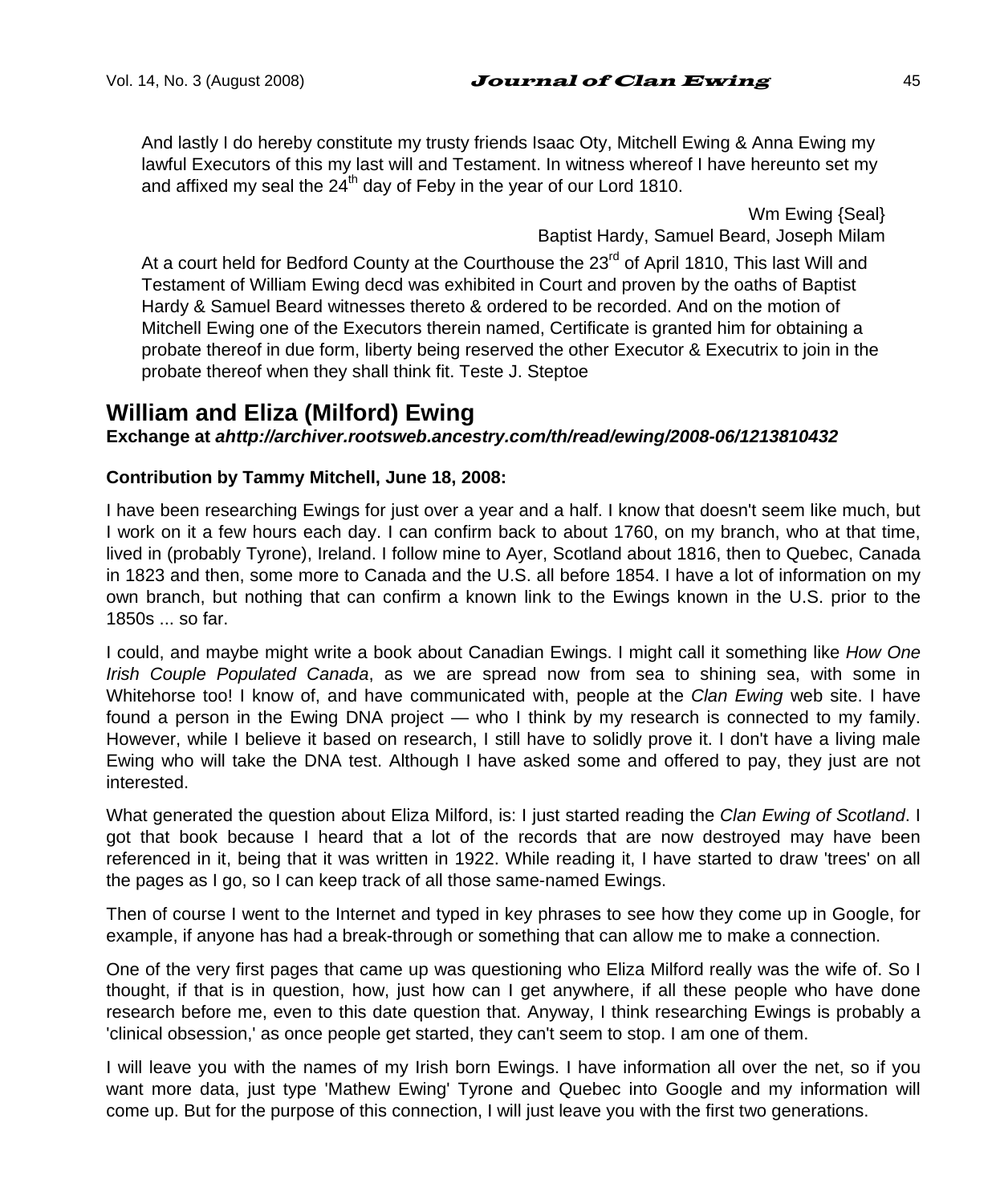Mathew Ewing, born in 1760 in Tyrone, Ireland. Married Ann Kelly (various spellings).

Children that I know of, all born in Ireland: Samuel 1780 (died, 1812 Battle of Salamanca, Spain), James 1785 (to Murkirk, Ayr, Scotland 1816, then Quebec 1823), Nancy Ann (to Murkirk, Ayr, 1819, Bruce Ontario 1852, Iowa 1865), Robert 1797 (to Murkirk 1819, Lanark Scotland 1851, McKeesport, Pennsylvania 1853; died in Clayton Co. Iowa 1869).

I have not been able to find parents for Mathew Ewing, born 1760. The only record I have of him and his wife is from family lore/charts written in the early 1900s and passed down. I'm hoping by working more closely with others, I can open some doors as to any cousins, etc., for my Mathew. Even finding stories — that so and so's brothers went to Scotland in the early 1800s — might be a tidbit to follow.

### **Subsequent response by James R. McMichael, June 18, 2008**:

I will try to give some information about Eliza Milford and the reason that I think she was married to a William Ewing but not the William Ewing that most people claim. From a research report that was done for *Clan Ewing in America*, the researcher stated that the name Milford did not exist in Scotland in the 16<sup>th</sup> and 17<sup>th</sup> centuries. This research report is available at *www.ClanEwing.org.* 

Generally, people accept a William Ewing as being the father of Nathaniel Ewing (1693-1748). Also, some people say that a William Ewing is the father of William Ewing, and would be the grandfather of Nathaniel. I have seen it more than once where Eliza Milford is given as the wife for both of the Williams just mentioned. That in itself seems to say that there is not much to support to say Eliza Milford is the mother or the grandmother of Nathaniel Ewing.

In the book, Clan Ewing of Scotland,<sup>1</sup> Chapter XXVI, page 255 begins the information for William Ewing of Rockingham. On page 280, we find the following:

In another letter I find this:

A memorandum made in 1865 from information given me by my paternal aunt, Eliza Milford (Ewing) Dunaway, states that she was named after her great-grandmother whose maiden name was Eliza Milford. This was William's first wife.

Now, we have to ask the question. Would a person ever know for whom she was named? If so, then, it appears to me, that some credit has to be given to the 1865 memorandum.

Also, there are a lot of words written about the Ewings being pure Scot and etc. If that is true and the name Milford was not in Scotland, then where did the name come from? The only record that I know of that puts Nathaniel Ewing in Ireland is the marriage record when he married Rachel Porter, a granddaughter of Robert Ewing, in 1721. I would assume that Nathaniel lived with his family.

As indicated above, I believe that Eliza Milford was part of the William Ewing of Rockingham family. And William of Rockingham is a different family from the one that Nathaniel Ewing belongs.

l 1 Ewing, Elbert William R. *Clan Ewing of Scotland*, Corben Publishing Co., Ballston, Virginia, 1922. Available for purchase from *www.HigginsonBooks.com* and online at *www.ClanEwing.org/books/EwingEWR/index\_ewr.htm*.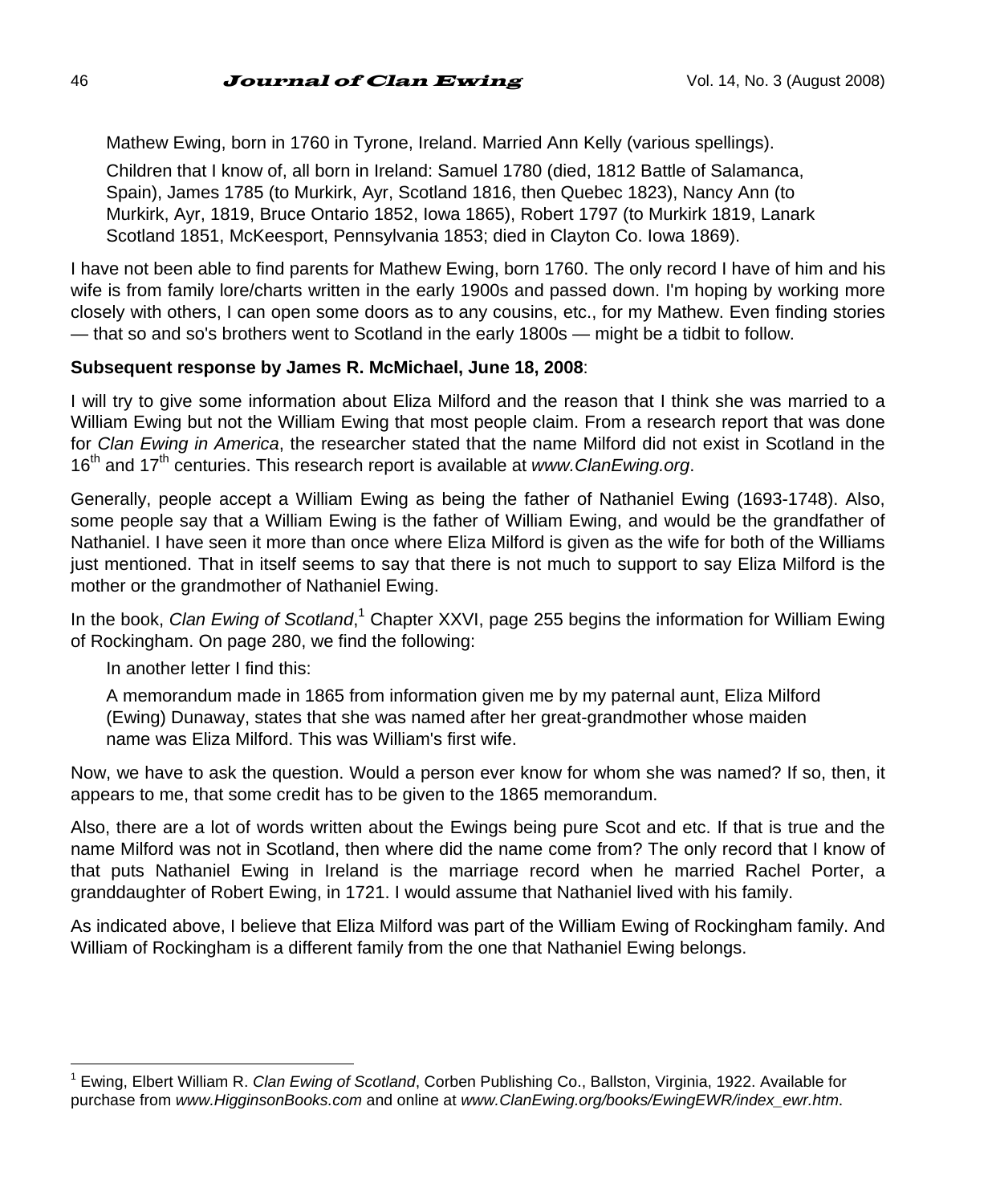# *Chancellor's Message*

### **David Neal Ewing, Chancellor (+1 505.764.8704,** *DavidEwing93 at gmail dot com***)**

This is the last issue of the *Journal* that will come out before for the tenth gathering of *Clan Ewing, Echoes of the Shenandoah,* which will be held this fall in Winchester, Virginia, September 18 - 21, so this is the last time that I will be able to urge you all to attend. We are always excited to see old friends and, in some cases, to make a first time personal face-to-face connection with folks we have been corresponding with for a long time. Please join us in Winchester!

### **Volunteer News**

- I am very happy (and I daresay a little relieved) to announce that John C. Ewin (*Clan Ewing* Member # 998) of Brunswick, Maryland, has volunteered to take over the responsibility of handling *Clan Ewing* merchandise from Bob and Doralyn Johnson, and will become our next Merchandise Coordinator. John has also been helping the organizing committee for *Echoes of the Shenandoah,* and he has been a big supporter of the Ewing Surname Y-DNA Project. His is the kind of stalwart support that we need to maintain *Clan Ewing* as a vibrant and rewarding organization for us all.
- I announced in February that Jane Ewing Weippert (*Clan Ewing* Member # 934) has agreed to succeed Bob Johnson as Treasurer of *Clan Ewing.* Sadly, it appears unlikely that Bob and Doralyn Johnson will be able to be with us at the gathering because it has become too difficult for Bob to travel. Bob and Jane have just about finished the transition. You may have noticed that Jane's contact information has replaced Bob's in the *Clan Ewing* masthead information.
- Speaking of stalwart support, Patricia Ewing Hammond (*Clan Ewing* Member # 1011) has finished transcribing *Sketches of the Families of Thomas Ewing and Mary Maskell, William Ewing and Eleanor Thompson, James Ewing and Eleanor Rhea and their Descendants, with Historical Data and Reminiscences*, by Joseph Lyons Ewing, 1910. This book has a fair amount of information about a line that does not appear in Fife, and we think it will be an invaluable resource to many Ewing researchers. William E. Riddle now has both this book and E.W.R. Ewing's classic, *Clan Ewing of Scotland*, (which Pat previously transcribed) posted on the web site. I have urged Pat to take a break, but she is already thinking about what book to do next. What a trooper! Thanks a million, Pat!
- Virginia Okie (*Clan Ewing* Member # 996) has also transcribed material for posting on the *Clan Ewing* web site. In her family memorabilia is an original edition of *History of the Presbytery of Redstone Organized By the Synod of New York and Philadelphia, Sept. 19, 1781, and Under its care till 1788; A part of The Synod of Virginia, 1788-1802 of The Synod of Pittsburg, 1802- 1881; And now of The Synod of Pennsylvania, 1881-1889*, which was published in 1889. She has transcribed those parts which concern Ewings. In addition, she has loaned the book to the LDS Library in Salt Lake City, Utah, to be scanned and placed online. Many thanks to you, Virginia.<sup>1</sup>

<sup>&</sup>lt;sup>1</sup> A portion of Virginia Okie's transcription appeared as part of: Riddle, William E. Ewing Settlers of Southwestern Pennsylvania, Part 4: Nathaniel Ewing (1794-1874), *J. Clan Ewing*, Vol. 14, No. 2 (May 2008), pp. 35-41.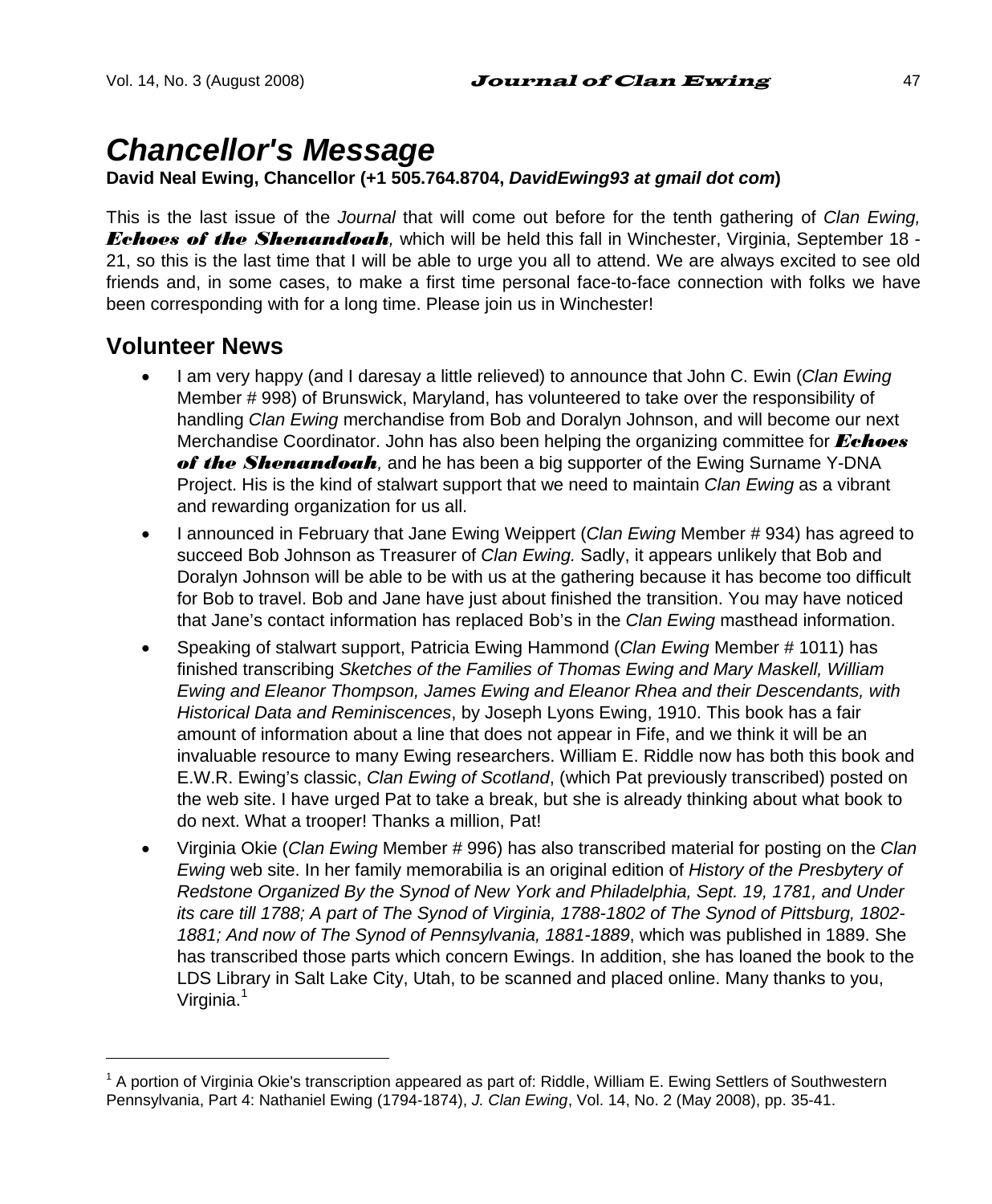- We finally received a good scan of the photo of E.W.R. Ewing we have been looking for William Myrl Ewing (*Clan Ewing* Member # 166) sent us a copy. (Would you have a look at that member number? How long has this guy been a member and how old *is* he, anyway?)
- I certainly have not mentioned everyone who has recently contributed to the work of *Clan Ewing*. Some of our main volunteers prefer to labor quietly in the background. Mainly, I want to continue to urge more of you to contribute to the work of *Clan Ewing*. I personally started working on genealogy because I wanted to be able to pass on my family's heritage and stories to my grandchildren. Now, I have realized that by joining forces with other like-minded people in *Clan Ewing*, I can make a much richer resource available to my grandchildren than I could ever have created working in isolation. Every single one of you has a piece of the puzzle. Please contribute it, for all our grandchildren.

## **History of** *Clan Ewing* **Project**

As I thanked William Myrl Ewing for the E.W.R. Ewing scan, I was teasing him a little about his low membership number, because I have corresponded with him quite a bit about the Ewing Surname Y-DNA Project and I know he has a terrific sense of humor. The fact is that the lowest membership number in the records I have is held by a man named Adam! No fooling; based on the numbering scheme, it looks like our oldest member is Nathaniel Ewing Adam (*Clan Ewing* Member # 100) of Irvine, California. Consider that the membership numbers of Joe Neff Ewing, Robert Hunter Johnson and Jim McMichael are 227, 391 and 435, respectively. Plainly, when the member numbering scheme was instituted, members were listed alphabetically and given numbers sequentially, and after that each new member was given the next number. So, we cannot really tell who the first members of *Clan Ewing* may have been just by looking at the membership numbers. Who can tell me who the original members of *Clan Ewing* were and when the numbering scheme went into effect?

One of the things we are planning at *Echoes of the Shenandoah* is an optional afternoon workshop where we will collect and discuss documents and recollections so that we can prepare an official *History of Clan Ewing*. I have been working with Jim McMichael to get an outline together ahead of time. Jim has also given me a big packet of his correspondence with Rev. Ellsworth Samuel Ewing in the early days as they were discussing how to organize *Clan Ewing*. It would be very helpful if anyone who has documents or photos from the early days of *Clan Ewing* would bring them to Winchester or send them to me. Stories are what would really make the difference between an interesting history and a dry recitation of dates, names and places. In my experience, when one person starts telling a story, that jogs the memory of the next person, and pretty soon stories are freely flowing. That is what we hope to have happen at the workshop, but it would be very helpful if you can think about this a little ahead of time to help get the ball rolling. And if for some reason you will not be able to attend, please send your contributions to me anyway.

## **Gathering Business**

Elsewhere in this issue of the *Journal*, there is a summary of some of the business we will be conducting at *Echoes of the Shenandoah.* Please read that carefully, think about it and come prepared to discuss and vote at the General Membership Meeting, which will be held on Saturday, September 20, 2008, at 7:30 pm. The nominating committee has prepared a slate of candidates for Chancellor and Directors, which also is published elsewhere in this issue of the *Journal*, but nominations will also be accepted from the floor at the meeting. Please also remember that there are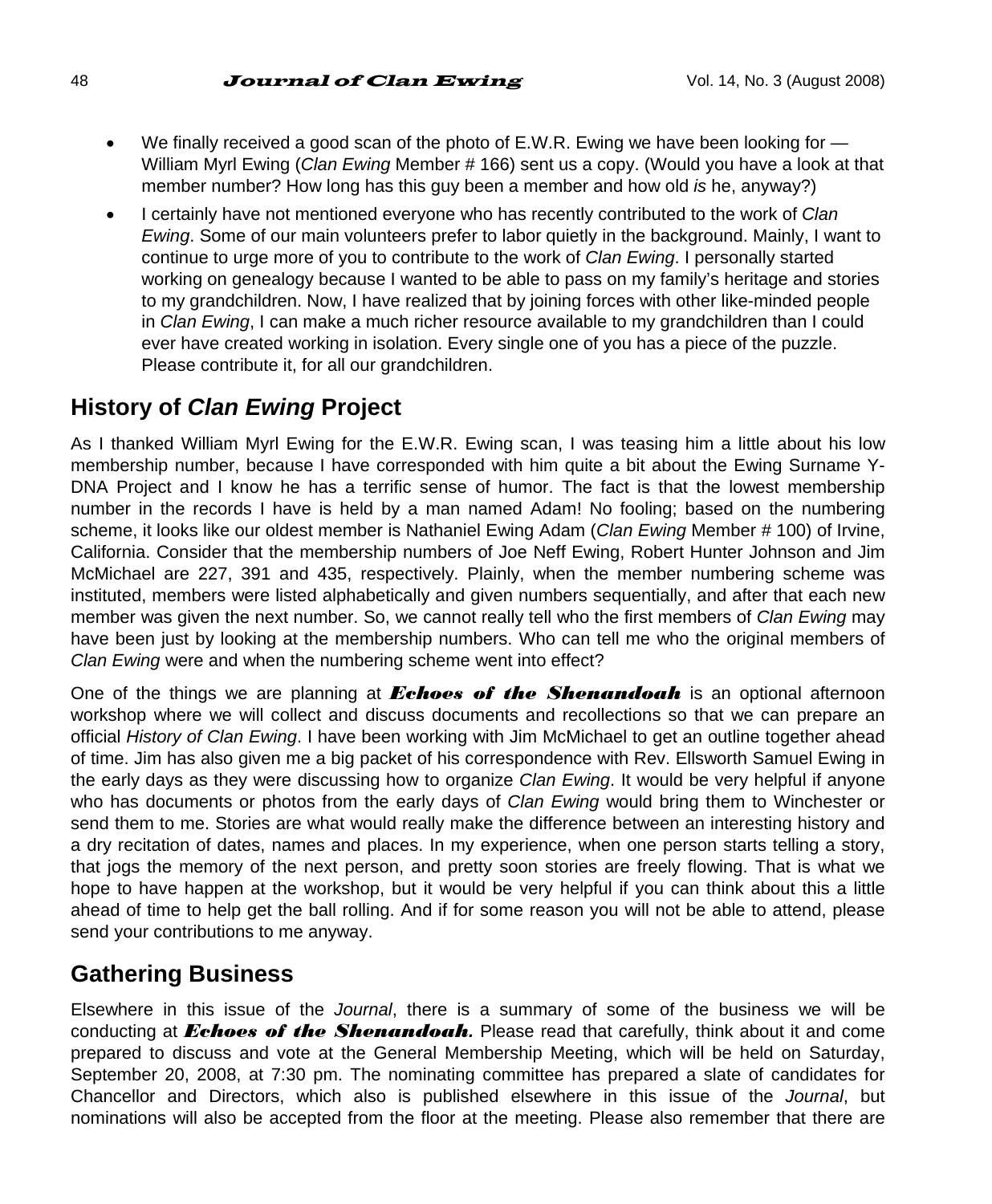many ways to serve and contribute to *Clan Ewing* that are not elected positions. Tell me about your interests and we will either appoint you to an existing position or create one tailor-made to suit you!

### *David Neal Ewing*



"Who will help me eat the bread?" said the Little Red Hen.

"We will!" said everyone.

"Great news!" said the Little Red Hen. We shall all eat our fill at *Echoes of the Shenandoah* in Winchester this September!

# *Chair's Message*

**Mary Ewing Gosline, Chair of** *Clan Ewing's* **Board of Directors (+1 410.997.3719,** *Mary at Gosline dot net***)** 

What a beautiful summer we are having! Bob and I enjoyed a wonderful week at Elk Lake near Traverse City, Michigan, with friends from fifty years ago. The weather was perfect and the water skiing and sailing exhilarating. Then we had a beach week with our children and grandchildren near Duck, North Carolina. Again, there was no rain during the day. Upon returning home, I reflected on how much friends and family enrich our lives.

We hope the weather will be as good in Winchester for our 2008 Gathering in September. We know the camaraderie of Ewing cousins will be great!

Some of you might hesitate to come if you do not know any other members. Please do not hesitate or procrastinate! This is the place to meet and greet previously-known and newly-found cousins. It is fun to sort out the different branches of the Ewings through conversations with folks or studying the materials in the Reference Room.

And it is not too late to register. While the Early Bird Discount deadline has passed, registrations will be accepted until September  $6<sup>th</sup>$ . Note, however, that the last day for full refunds is August 31<sup>st</sup>, and no refunds will be made after September  $12<sup>th</sup>$ .

If you have written small pamphlets or booklets about an individual or several generations of your family, created a family web site, charted your Ewing line or made a CD or DVD of family photos, we would love to have a copy to display at the gathering. Either bring it with you or send it to me. If you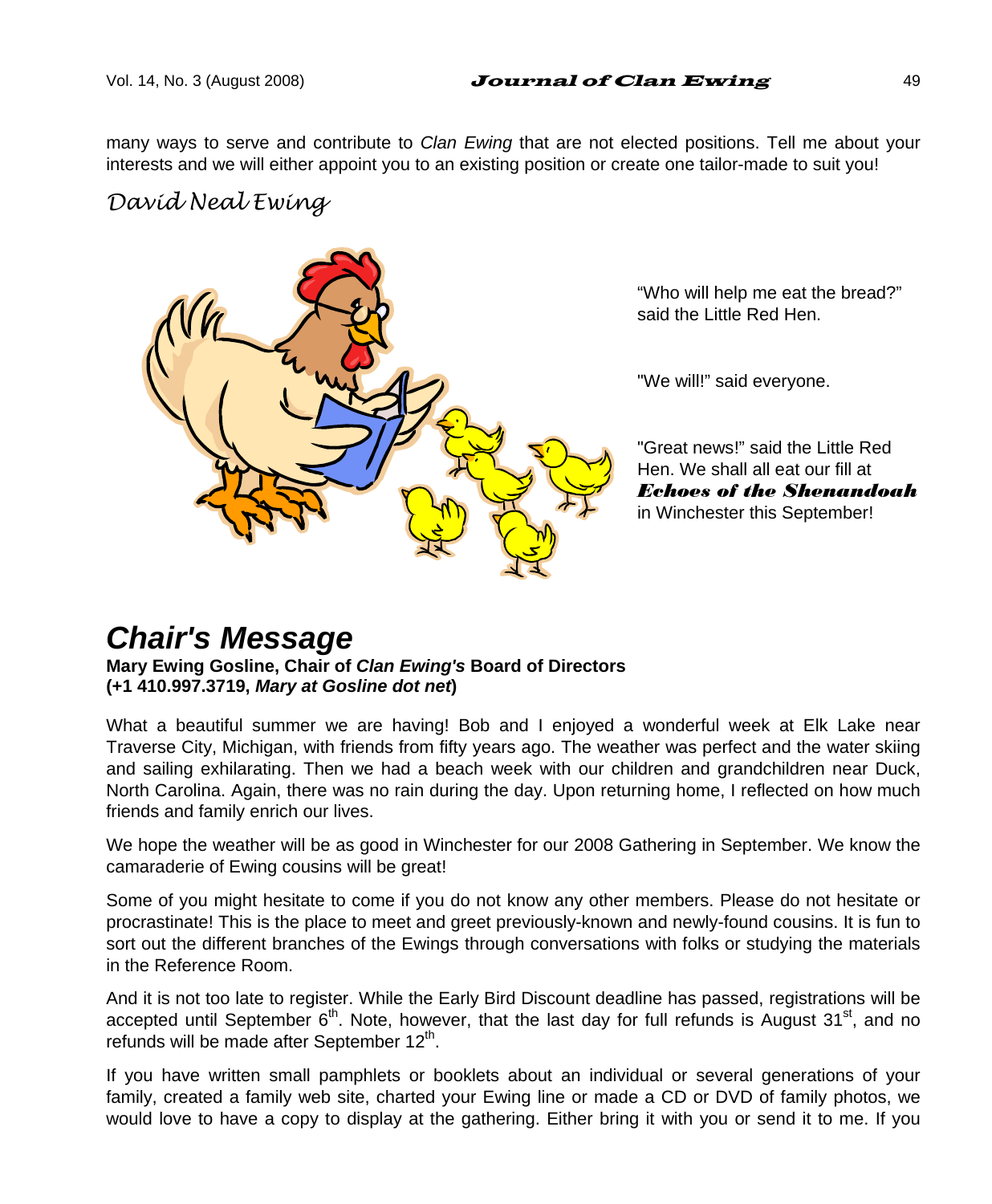have a web site, print a copy of the home page and include an explanation of what the web site is about so that we can post a link to it. Perhaps you have an old diary or a collection of letters that you would like to show folks. Do not send anything valuable to me, but I would love to have you bring those things if you are coming. Our Reference Room will be locked when not in use by members. It is wonderful to see what everyone is doing. From such displays, each of us can gather ideas for what we might like to do with our family information. Please let me know if you need special props for displaying your materials.

One of our goals over the past couple of years has been to increase our membership and to increase attendance at our gatherings. Jill Spitler, our Membership Coordinator, has worked hard to re-connect with former members and introduce new members to all of us through the *Journal*.

In regard to increasing attendance at our gatherings, several ideas were tried. In addition to background reports in the *Journal*, registration packets were mailed to over 300 members in January 2008. During the Spring, announcements were sent to fifty-five national and local historical and genealogical societies as well as libraries, and invitations were sent to over thirty-three Ewing families in the Winchester area. Reminder postcards were mailed at the end of June to members who had not registered.

In an earlier issue of the *Journal*, I mentioned I would like to correct an error that has been made in my Ewing family. As I contemplated where I would begin to set the record straight about Jane Ewing, a great-great-aunt who is often included in the wrong generation of my Ewing line, I decided to see where this error first appeared.

My first step was to check all the old Ewing books. (To me, 'old Ewing books' are the ones published before Margaret Fife's Ewing in Early America.<sup>2</sup>) From there, my thoughts turned to the need for a master list of Ewing books, both 'old' and 'new,' an idea which has been discussed over the years. While books have been transcribed and presented on our *Clan Ewing* web site, I found others in the Archives List, still others cited in my research notes, and more on the Heritage Quest<sup>3</sup> web site.

One thing led to another and it seems like it would be a good idea to create a master list that could be printed in the *Journal*, posted on the web site, and, of course, updated from time to time. We will need publishing information so that people can order books through interlibrary loan, a brief description of each book, and a URL for the book if it is available online. John C. Ewin has agreed to coordinate our efforts and prepare the entries for listing in the *Journal* and on the web. A short, initial list has been included in the Reading Room's book list (*www.clanewing.org/Project\_RRoom\_Books.html*). Now it is your turn. Please add to it by sending your contributions to John at *JCEwin2004 at yahoo dot com*.

In closing, I want to thank the current Board of Directors, Officers and Activity Coordinators, and all the *Clan Ewing* members, for their support as I finish my term as Chair. Interactions with *Clan Ewing* members have made my life richer.

*Mary E. Gosline* 

<sup>2</sup> Fife, Margaret Ewing (ed. James R. McMichael). *Ewing in Early America*, Family History Publishers, Bountiful, Utah, 84101. Available from *www.HigginsonBooks.com* and online at *www.ClanEwing.org.* 

<sup>3</sup> *www.HeritageQuestOnline.com*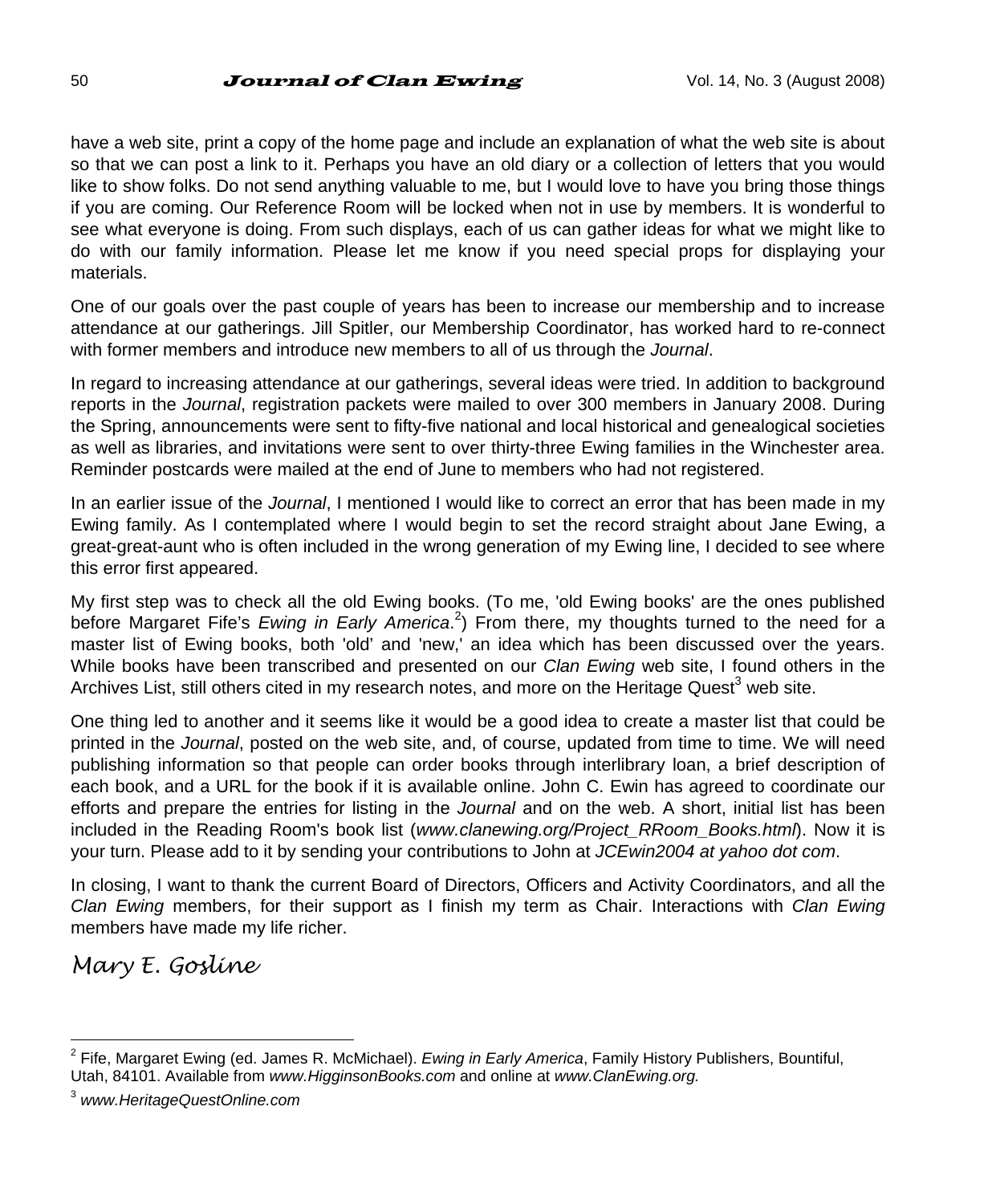# *Archivist's News*

### **Betty Ewing Whitmer, Archivist (+1 330.879.5766,** *AirReservations at hotmail dot com***)**

The *Clan Ewing* Gathering is fast approaching and I am looking forward to seeing many of our members who have attended before as well as many new ones at this gathering. It sounds like it will be a great gathering again this year.

In addition to the books given to me for the *Clan Ewing* Archives at the 2006 Gathering, I have received others over the past two years. Included in this group are duplicate copies of materials that are already in our archives. Those that are not duplicates will be indexed and then taken to the Cecil County Historical Society to be added to our collection that is being stored there. Some of the duplicates are photocopy versions, some are original, printed volumes. One copy of each book is sufficient in our archives files. The duplicates, listed below, will be made available to our membership at a silent auction in the Reference Room at the 2008 Gathering.

The Reference Room is the place to bring your histories, memorabilia, photos and whatever you may wish to share with other attendees. If you would like to donate any of this material to our archives, that would be greatly appreciated as long as it is well-documented. In the Reference Room, there will also be a collection of pictures and literature from all of the previous gatherings plus the Scotland trip that a number of our members took in 2001.

### **Duplicate Copies Available Via the Silent Auction**

- *Clan Ewing of Scotland* by Elbert William Robinson (E. W. R ) Ewing
- *Edley Ewing, The Texas Pioneer and His Descendants* by Milam Myrl Ewing (two copies)
- *Ewing Family Chronicles 1629 1979* by Udell Ewing Busch
- *Ewing Genealogy with Cognate Branches* by Prestley Kittredge Ewing and Mary Ellen (Williams) Ewing
- *From Edentown to Bethlehem* by W. Francis Ewing (from pages 10 to 67 only)
- *Historical Notes on the Ewing Family* by Vernon Ewing (two copies)
- *Our Ewings in Early America 1740 to 1966* by Donald Ewing Brown
- *Samuel Ewing and Jane Davis* by Donald C. Ewing
- *Some Ancestors and Descendants of William and Joanna Thurston Family, Crawford Co., Pa 1780-1853* by Robert Herman Ewing

### *Betty Whitmer*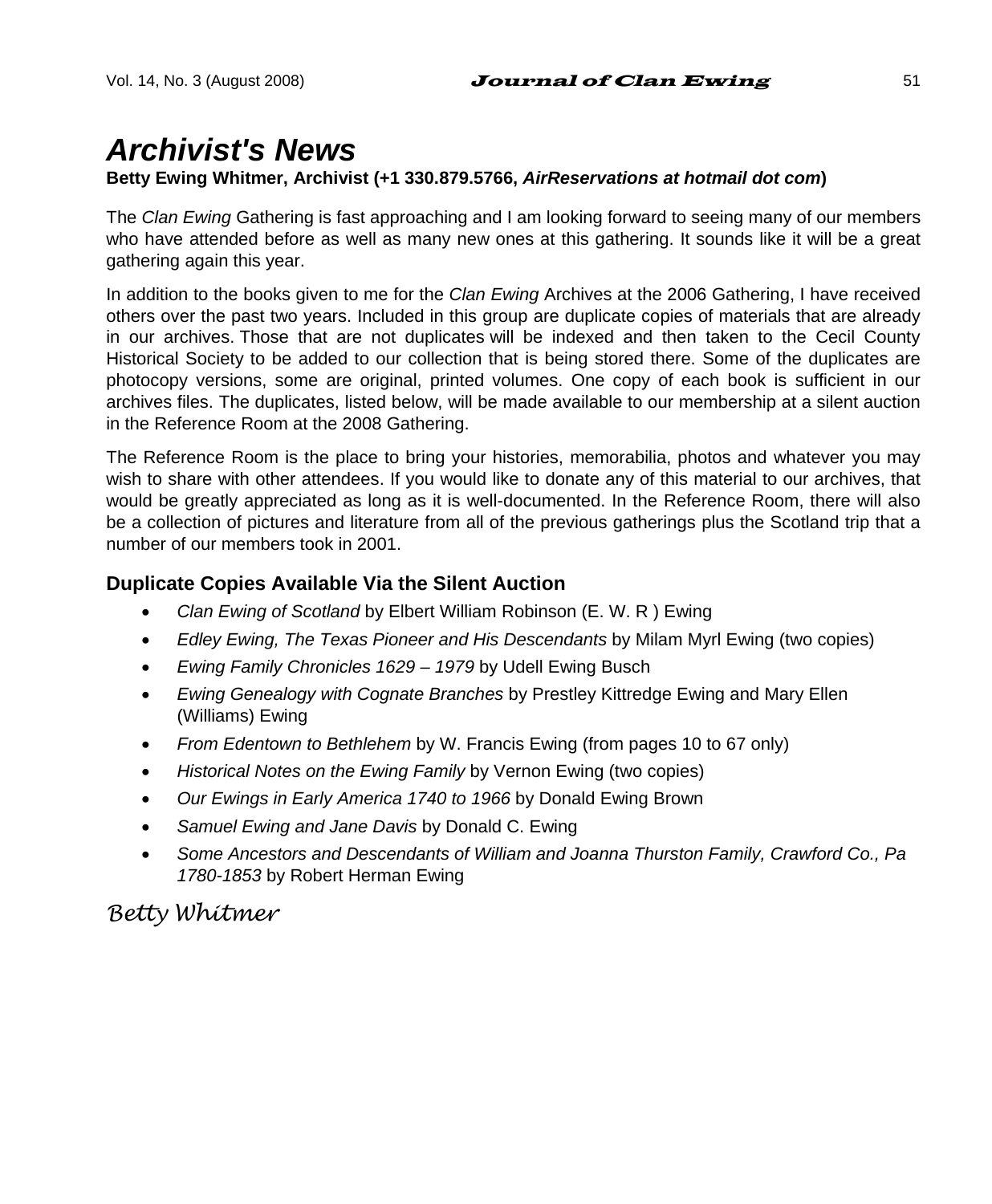# *Membership News*

### **Jill Ewing Spitler, Membership Coordinator (+1 330.345.6543,** *JEwingSpit at aol dot com***)**

Here we are ready to go to print for the last issue before the gathering. It is so exciting and I hope you plan to attend. It will be so good to see old friends and the many new 'cousins' who will be there.

I want to thank Jane Weippert for taking the Treasurer position. She will be good at it, but it will be hard to follow the fine work Bob Johnson has done these many years. Doralyn says Bob just does not have the strength to continue, and I know that Doralyn has done a lot of the work this last while. Many thanks to both of them for all the work and love shown our family since the beginning. Hopefully, Bob's health will improve and they can join us in Pennsylvania for the next, 2010, gathering. It might brighten his day to send him an EMail at *ClanEwing at verizon dot net* or a card at 513 Cherokee Drive, Erie, Pennsylvania 16505.

I also want to congratulate William E. Riddle on the *Journal of Clan Ewing's* Best in Nation award. As a former *Journal* Editor, no one knows better than I how much work goes into putting the *Journal* together every quarter. Send him a note and tell him you appreciate his efforts on the *Journal*, as well as his related work as Web Master for the *Clan Ewing* web site. His EMail address is *Riddle at WmERiddle dot com*.

We will be changing officers at the gathering in September, and I have decided not to run for the Board of Directors. I have been on the Board since the beginning and want others to have a chance. My experience has grown with every job I have undertaken through the years, and I have loved every new challenge. I came home from the last gathering gung-ho to get my lineage out there and bought Legacy. But I have yet to type the first person into it. That is my goal for the future, as well, of course, staying in touch with all the Ewing cousins I have met and finding some new ones.

# *Jill Ewing Spitler*

# **Keeping Up With the Ewings**

**David C. Ewing** of Canton, Ohio, found it necessary to cease operations and close Ewing Chevrolet on March 31, 2007, after 93 years of selling Chevrolet products. Both David and his father Stanley C. Ewing are now retired. David reports:

Our employees have found jobs in other dealerships as there are still six remaining Chevrolet dealerships in Stark County, Ohio. I am still active with many community activities: Ohio & Erie Canalway, Stark Parks and Rotary International. My wife, Penni, continues to work as a parttime receptionist for a local acupuncturist and my daughter Amy is a full-time rider for the world-famous Lipizzaner Stallions Show (www.lipizzaner.com) that is in its 38<sup>th</sup> annual tour of the U.S. Look for Amy in the show coming to an arena near you. I am sorry to miss the upcoming reunion of *Clan Ewing*. Give my best to all.

David's EMail is *DCE1914 at aol dot com*.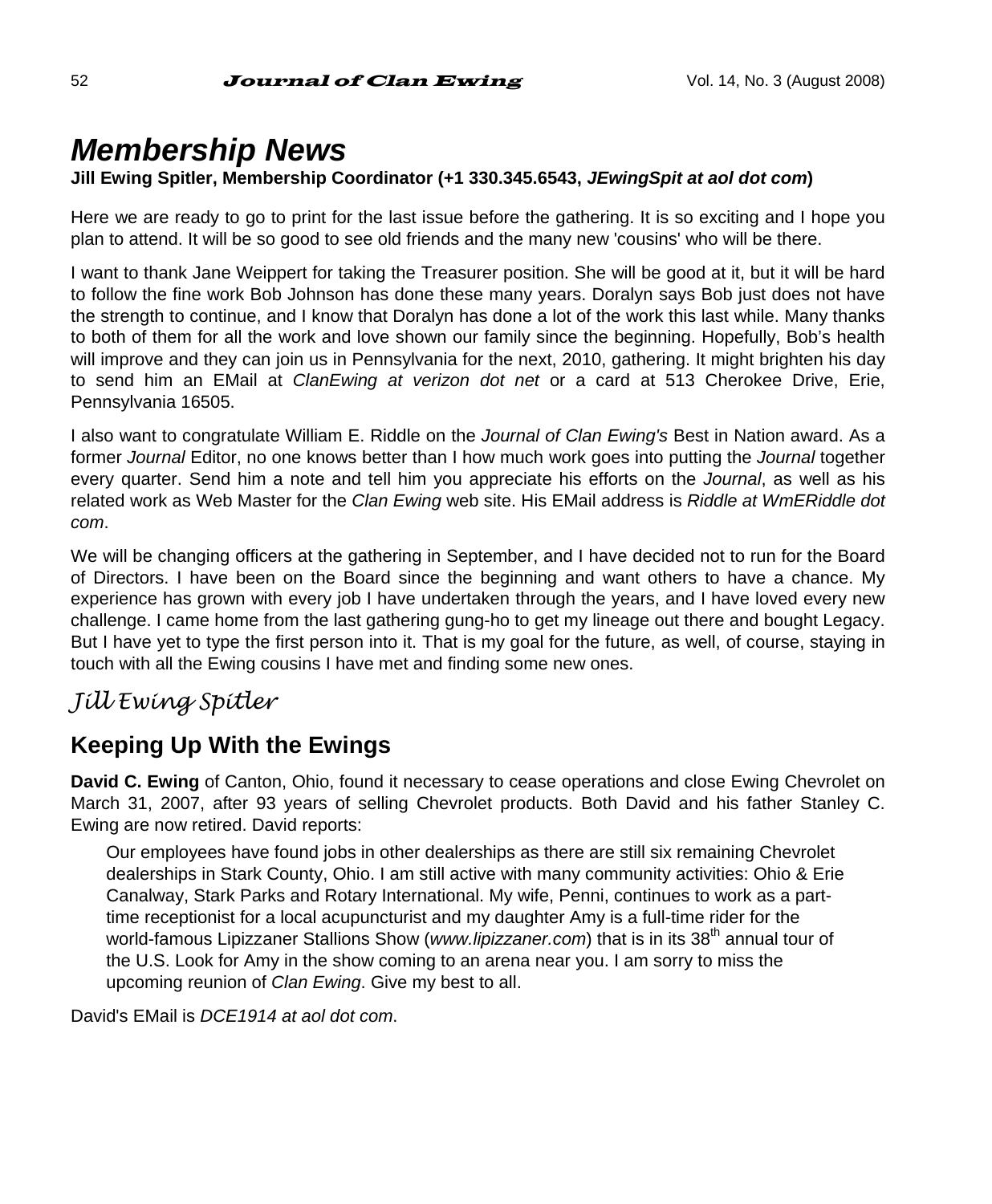# **Deaths**

With heartfelt condolences to their families, we note the passing of:

**David Robert Ewing**, 57, who worked recently as a warehouse manager at Alliance Lighting in Columbia, died May 14 at the Gilchrist Center for Hospice Care in Towson, Maryland. He had pancreatic cancer.

Mr. Ewing, who went by 'Dave,' owned a home improvement business from 1985 to 1995.

He was born in the District and spent his early years in Avondale and New Carrollton. He served in the Marine Corps and fought in the Vietnam War, 1969-1970.

He volunteered with the Howard County Huskies as a hockey coach in the 1990s. He enjoyed boating and fishing on the South River and the ocean and spent time in the mountains of Baker, West Virginia, motorcycling and gardening.

Mr. Ewing lived in Silver Spring, Laurel and, for fourteen years, in Glenelg before moving a year ago to Woodbine.

His marriage to Lynn Ewing ended in divorce.

Survivors include: his wife, Dorothy Fridell Ewing of Woodbine; three children from his second marriage, Justin Michael Ewing of Columbia, Christopher Joseph Ewing and Michelle Elizabeth Ewing, both of Woodbine; a son from his first marriage, Wade Alan Ewing of California; his stepmother, Hilda Ewing of Wardensville, West Virginia; a sister, Kathy Amos of Lexington Park; and a brother, James Ewing, whose address is unknown.

**Dorothy D. Ewing**, age 100, of Ewing Road, Burbank, Ohio, died Friday July 18, 2008, at Horn's Nursing Center in Wooster. She was the mother of James G. Ewing, a former member of *Clan Ewing's* Board of Directors.

Dorothy was born on Feb. 4, 1908, in Orrville, to Samuel E. and Esther (Bushey) Houmard and has been a life-long resident of Wayne County.

She married Robert W. Ewing on July 23, 1927, in Wooster. He died on November 2, 1991.

She previously worked for Freedlanders as a sales clerk and later with the former Armstrong Dressing Plant from 1955-1970.

She was the oldest living member of Wayne Presbyterian Church. She was proud to have served as a midwife caring for new mothers from 1927 through 1940, bringing over thirty babies into the area. She was one of the original supporters in the area for Ida Sue School, and her late son, Charles, was in the first class of seven at the school. She was a member of the Wayne County Historical Society.

She is survived by: two sons, James G. (Martha J.) Ewing and Robert B. Ewing, both of Burbank; a brother, Charles Jesse Houmard of Wooster; eight grandchildren; nineteen great-grandchildren; and eleven great-great-grandchildren.

In addition to her parents and husband, she was preceded in death by two sons, Howard Ewing in 1931 and Charles Ewing in 2002, and four sisters, Mabel Saurer, Marjorie Armstrong, Hazel Cooper-Bucklew and Verna Metsker-Horst.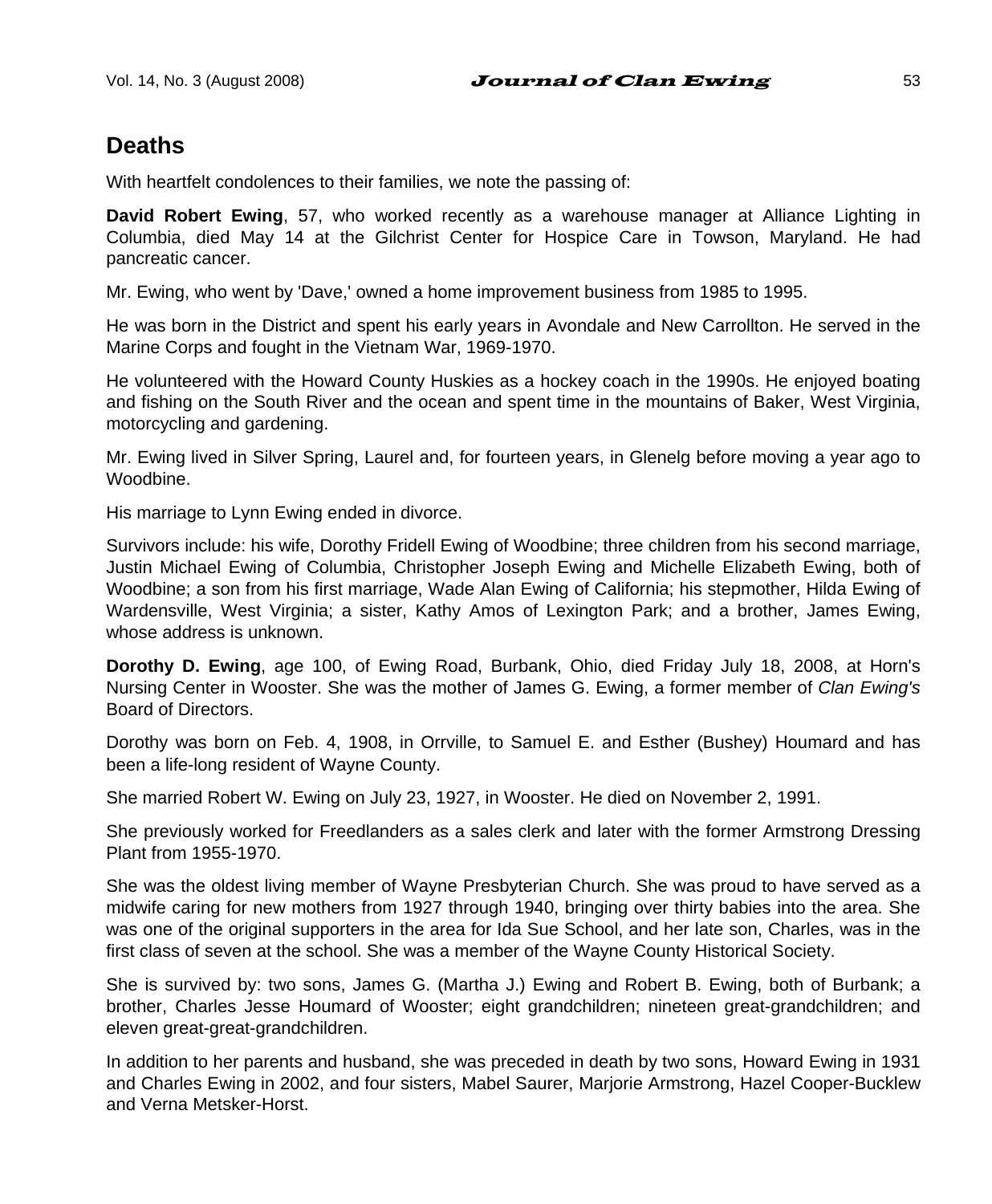### 54 **Journal of Clan Ewing**  $V$ ol. 14, No. 3 (August 2008)

**Flora L. Ewing**, 87, of Stoutsville, Ohio, died Saturday, May 24, 2008, at Brown Memorial Nursing Home.

She was born February 11, 1921, in Fairfield County, Ohio, the daughter of William and Helen (Ricketts) McBroom. Flora was a member of St. Paul United Methodist Church.

She was preceded in death by: her parents; her husband, George R. Ewing; a brother, William Ray McBroom; and two sisters, JoAnn Shafer and Jean Rush.

She is survived by: her son and daughter, James R. (Karen S.) Ewing and Karen S. (Seth) Driesbach, both of Circleville; her grandchildren Aaron Scott Joy Ewing, Jaime Todd Ellison, Andrea Bryan Miller and A. J. Jennifer Driesbach; her great-grandchildren Kaitlyn and Kari Ellison, Grace and Gavin Ewing and Logan Miller; a sister, Mary Oxenrider of Wooster; and a brother, Robert McBroom of Lancaster.

Services took place at 10:30 a.m. Wednesday at Wellman Funeral Home, Circleville, with Pastor Doug Shriner officiating. Burial was in Hitler-Ludwig Cemetery.

**Harvey Brauer 'Barney' Ewing**: Barney was participant HB in the Ewing Surname Y-DNA Project. From his obituary in the *Daily Local News*, West Chester, Pennsylvania, July 1, 2008:

Barney Ewing went to be with the Lord on Saturday, June 28, 2008, at his home in Oxford, after a lengthy illness. He was 98.

He was born Harvey Brauer Ewing to the late Harvey and Amelia Ewing of Rising Sun, Md., and became 'Barney' to all his friends and acquaintances.

He was a farm boy with a dream, a dream to have his own business, selling that new, wonderful machine called the 'automobile.' It proved to be a long, hard road, financially and emotionally, but he was successful and saw Ewing Motors Inc. become a reality, selling Buick and GMC trucks. It was a business that would span several decades.

Barney was known for his honesty, integrity and compassion for others; mentor to some, employer to many and all-around caring person.

One of his most successful endeavors was transporting mushroom compost to the local mushroom growers of Chester County from the various race tracks in Virginia and surrounding areas.

In addition to Ewing Motors Inc., he owned and operated the Oxford Area School District buses for many years; created H. B. Ewing Trucking Co.; and was a dealer for Prentice Loaders and several other small businesses.

He married Marion (Matsie) Carmack of Parkesburg in 1951 and they had two children, Marsha, wife of John C. Summers Jr., of Oxford (with whom they lived the past two years), and David, husband of Eileen Grodsky of Savannah, Ga. [Barney had] one beloved grandson, Zachary Ewing Summers of Manhattan, N.Y.

He was a member of the Wrightsdale Baptist Church, Peach Bottom. He loved his church family. He was preceded in death by one brother, Howard, and two sisters, Evelyn and Lyda. He spent his earlier years mostly traveling and playing his favorite sport, tennis. He was an honorary Kentucky Colonel, a title bestowed upon him by Gov. Chandler, Louisville, Ky. Interment will be in Oxford Cemetery.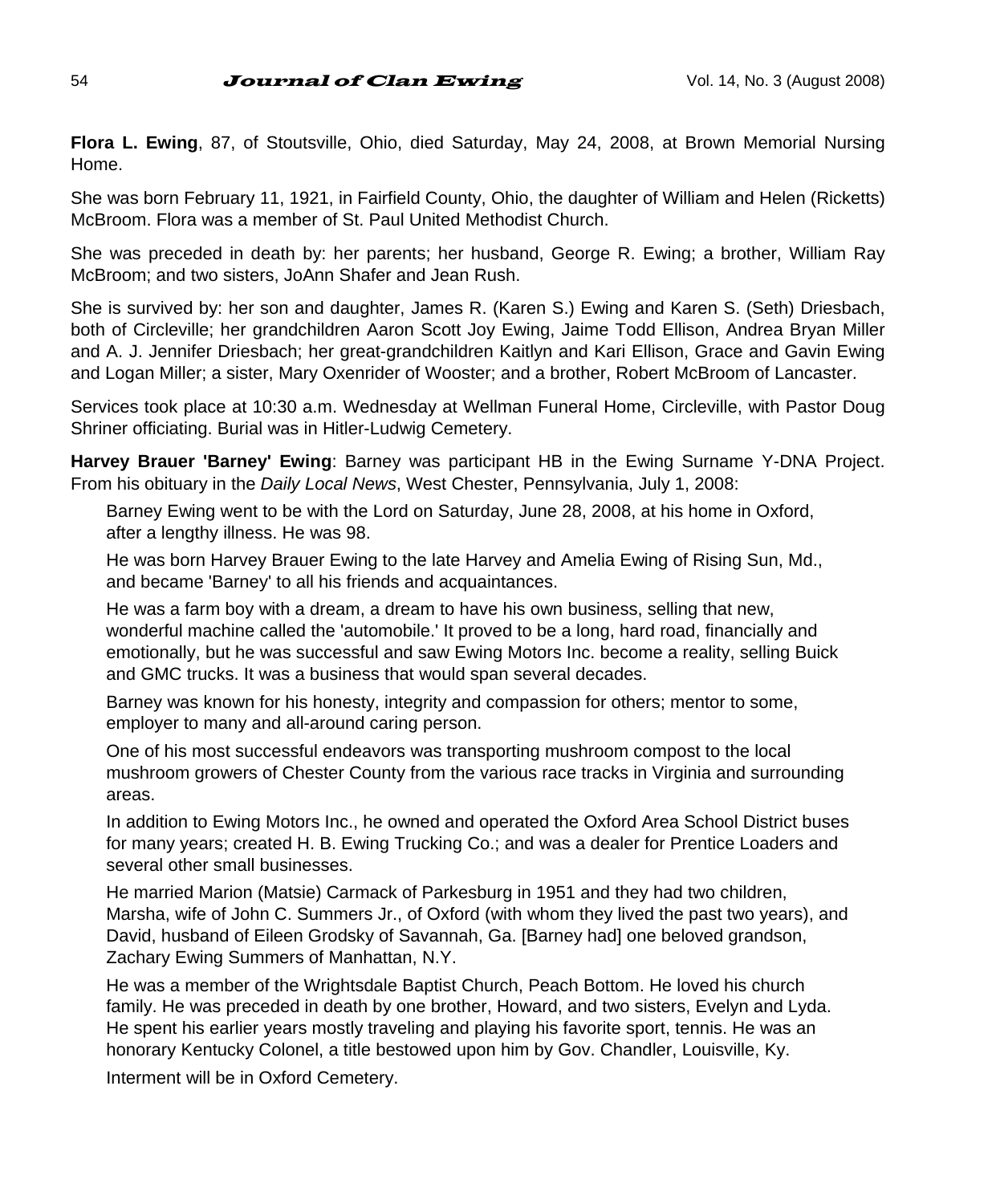**Mary Frances Taylor** of Arbor View, Willow Valley, Pennsylvania, died Saturday, July 26 in Lancaster General Hospital, Lancaster, Pennsylvania. She owned the Patrick Ewing home and helped set up the first *Clan Ewing* gathering in Cecil County, Maryland. She has been a true and faithful friend to many *Clan Ewing* members.

**Jerry D. Warren** (Member # 1018), of Rowland Heights, California, passed away in March 2008.

### **New Members … Welcome Aboard!**

Several people have recently joined *Clan Ewing* and provided get-acquainted information about their heritage and interests. Please take a moment and send them a *Welcome* message, especially if you and they share a heritage.

**Cheryl Ewing Bird** of Redmond, Washington.

My earliest known Ewing ancestor is John born 1825; he married Margaret Maloney. They lived in: Chester County, Pennsylvania, in 1850; Lancaster County, Pennsylvania, in 1860; and Fawn Township, Allegheny County, Pennsylvania, in 1870. My grandfather was Rud A. Ewing, born 1901 and son of Robert T. Ewing, born 1866. Robert T. was the youngest son of John Ewing and Margaret \_?\_. I am now looking for parents of John and Margaret. Any help would be appreciated.

Cheryl may be reached at *cbinred at aol dot com*.

**David P. Ewing**. David lives in Portsmouth, New Hampshire, with his wife, Elria (Giamatti) Ewing. He is retired, after a career mainly in U.S. foreign intelligence. They have three sons, a daughter, and eight grandchildren. He was born August 3, 1939, in Keene, New Hampshire. His Ewing lineage is:

My father was Donald Freeman Ewing, born December 18, 1909, in Milwaukee, Wisconsin, and died September 27, 1991, in Sarasota, Florida. He had two other children: Joanna Ewing Jones, and Donald Freeman Ewing Jr.

Donald was the son of Lyle Wilson Ewing, born May 17, 1881 in Chariton, Iowa, and died June 1967 in Sarasota, Florida. Lyle had one other son: Lyle Wilson Ewing, Jr.

Lyle was the son of David Jonathan Ewing, born April 7, 1850, in Shelbyville, Illinois, and died August 12, 1943, in Lincoln, Nebraska. David Jonathan had four other children: Pearl, Fay Wilson, Vern David and Charles Q.

David Jonathan was the son of David Ewing, born May 21, 1816, in or near Lancaster, Ohio, and died March 14, 1885, in Shelbyville, Illinois.

Based on considerable circumstantial evidence, it seems very likely that David was the son of Thomas Ewing, born 1782 in West Pennsboro, Pennsylvania. Such a son, David born circa 1816, is mentioned without further information on page 357 of Margaret Ewing Fife's *Ewings in*  Early America.<sup>1</sup> That would link my line with that of William Ewing (c1709-c1770).

David Ewing had eight other children, of whom the following five grew to adulthood: Thomas, Martha, Rebecca Lucretia, Margaret Jane, and Edward Payson.

David's EMail address is *Dewing62 at gmail dot com*.

l 1 Fife, Margaret Ewing (ed. James R. McMichael). *Ewing in Early America*, Family History Publishers, Bountiful, Utah, 84101. Available from *www.HigginsonBooks.com* and online at *www.ClanEwing.org*.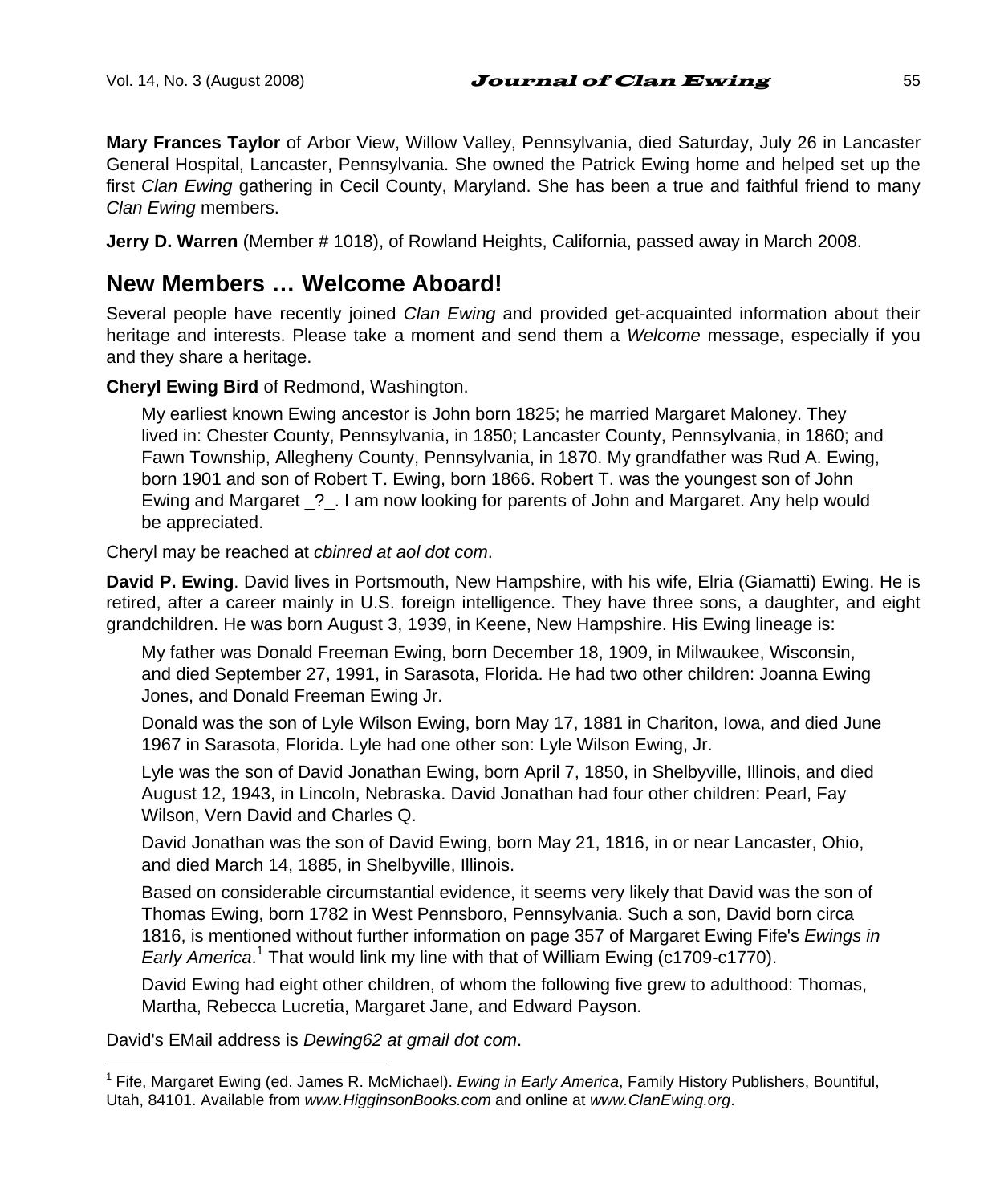56 **Journal of Clan Ewing**  $V$ ol. 14, No. 3 (August 2008)

**Eddie Lee Ewing** of Sioux Falls, South Dakota. Eddie writes:

I and my wife Toni J. are full-time RVers. We retired out of Omaha, Nebraska, four years ago and have been on the road ever since. We enjoy traveling around, doing research, meeting cousins, visiting graveyards and studying history. We have spent the last four years in the west and mid-west. After next winter we plan to spend the next couple of years traveling in the east and the Atlantic states.

I retired from the Air Force and my wife retired as a customer service manager at a call center.

Besides genealogical research, we enjoy country western couples dancing and meeting new folks.

We 'workamp' wherever we go. That means we work a few hours a week as volunteers. We currently volunteer for the Corps of Engineers near Des Moines, Iowa. We have been canoe guides on the Rio Grande and Camp Hosts in Oklahoma.

We try to spend the winter in the south and the summers near our children who mostly reside in Nebraska. We have seven children and seventeen grandchildren.

As probably with most every researcher, we keep in EMail contact with many cousins throughout the country. I have worked on genealogy on and off for the past thirty years but have only gotten very serious about it in the last four years.

I was born in California and my sweetheart was born in Oklahoma.

I am a new Ewing Surname Y-DNA Project participant (EL) and am closely aligned with the McLaughlins in Donegal, Ireland. I am stuck in Kentucky to South Carolina in 1700 to 1783. With a clue to Donegal, maybe I can work back to the America.

My earliest known Ewing is Robert born about 1740, probably Ireland, and died in Mason County, Kentucky.

Eddie may be EMailed at *GoodWaterGirl at aol dot com*.

**Terry L. Holden** of Sherman, Texas. Terry is participant TL in the Ewing Surname Y-DNA Project. He and wife Carol just started researching their Ewing heritage in the past year.

My branch of the Ewing family is from the Dayton, Ohio, area and southwestern Ohio. I am having difficulty getting documentation past my grandparents and have found the following regarding my Ewing heritage:

My mother, June Louise Ewing, was born January 9, 1921, in Dayton, Montgomery County, Ohio, and married Robert Ray Burger on April 24, 1942, in Dayton, and Jonnie Richard Holden on September 3, 1955, in Truth or Consequences, New Mexico. She died June 12, 2003 in Truth or Consequences, New Mexico.

My grandfather, Dean Elwood Ewing, was born April 20, 1892, in Chillicothe, Ohio. He married Daisy D. Riley in Ohio about 1915. He died March 19, 1952, in Truth or Consequences, New Mexico.

My great-grandfather is believed to be James W. Ewing, born May 1851 in Wood, Virginia. He married Harriet Seeling on October 29, 1871 at Chillicothe, Ohio. Harriet was born in October 1853 in Ohio.

Terry may be contacted at *HoldenT at hotmail dot com*.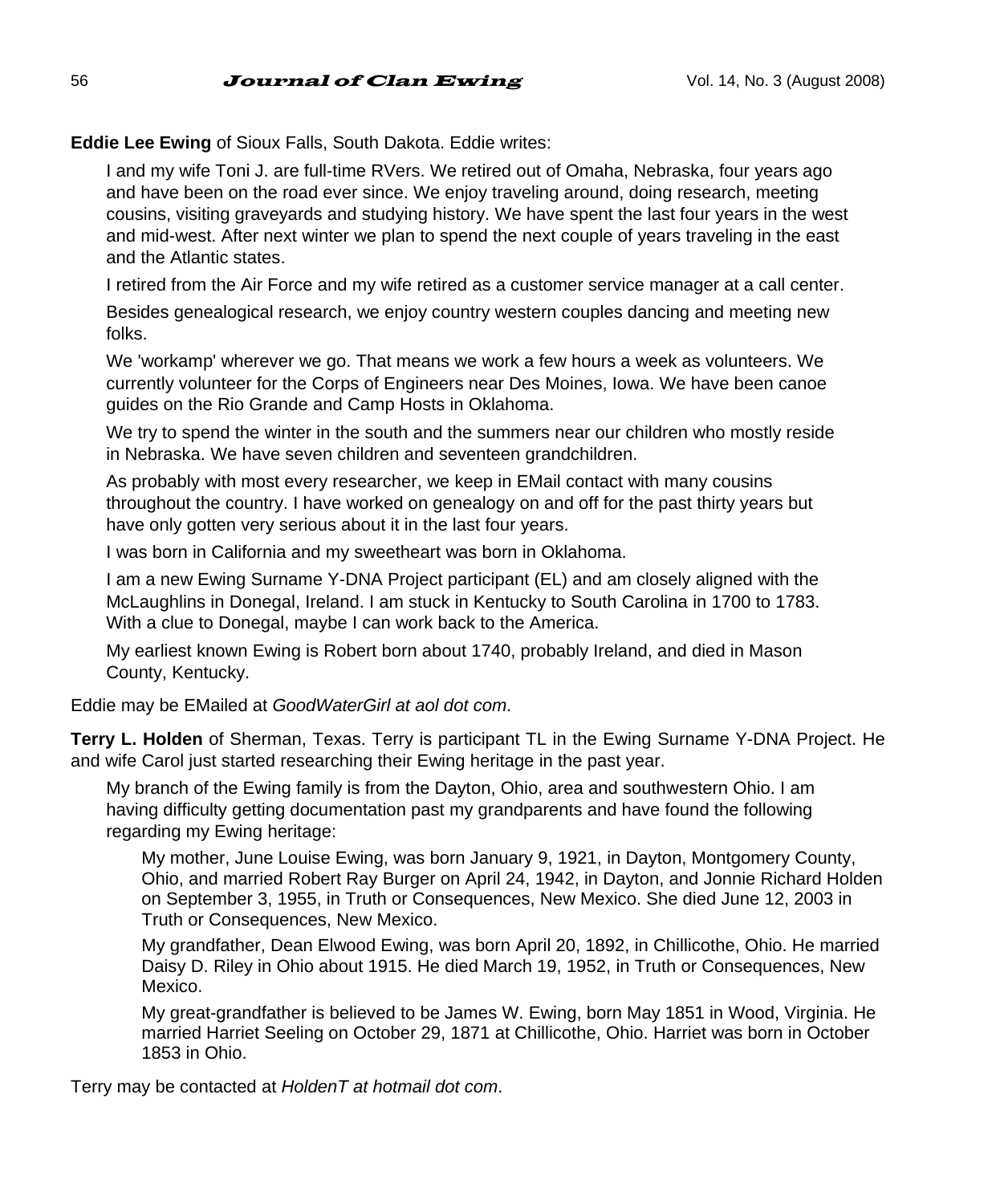**Mary Moore Turner** of Little Rock, Arizona. Mary is married to Ervil Turner. Her Ewing heritage is:

| parents                          | Marline Nininger m. Max Moore           |
|----------------------------------|-----------------------------------------|
| grandparents                     | Lloyd Ewing Moore m. Zella Level        |
| great-grandparents               | Patrick Ewing Moore m. Elizabeth Wright |
| great <sup>2</sup> -grandparents | William Nogh Moore m. Margaret Ewing    |
| great <sup>3</sup> -grandparents | Patrick Ewing m. Nancy Darst            |
| great <sup>4</sup> -grandparents | Joshua Ewing m. Rachel Craig            |
| great <sup>5</sup> -grandparents | Patrick Ewing m. Jane Porter            |
| great <sup>6</sup> -grandparents | Joshua Ewing m. Jane Patton             |
| great <sup>7</sup> -grandparents | William Ewing m. _?_                    |

Mary may be reached at *Mturner1975 at comcast dot net*.

**Susan Ewing Wolfe** of McCoy, Texas. Susan and her husband Buddy Wolfe write:

Thanks for the invitation to add a note or two. I am thrilled to be part of *Clan Ewing in America*, and hope it opens some doors for me. I have extensive research, over 1,300 pages of verified legal documentation, etc. on my branch of Ewings. I am just stuck as to which branch we tie into in America, and then of course would like to go backwards as well to Scotland.

I have been doing research, with concrete information for more than thirty years now. The main lineage I am concerned with is that of David Ewing born September 29, 1772. He first shows up in Fayette County, Pennsylvania, in 1798, and he married a Ruth Brown of Brownsville, Pennsylvania. His entire history is found in the Addenda Page in *Clan Ewing in*  Scotland by E.W.R. Ewing,<sup>2</sup> and I have been fortunate enough to prove beyond any doubt each and every member listed on that page. I have tombstone pictures, wills, Church and Bible records, and other data concerning the family.

I have also been fortunate enough to have extensive lineage on the Campbell family; Jane Campbell married David's son, Alexander Ewing. They are all buried in Knoxville, Illinois, with Church records, and tombstone pictures for proof. I will share material with anyone who is interested in this lineage. E.W.R. Ewing's book indicates that this branch of the Ewing family is related to the Hon. Thomas Ewing and others. I have hit a stumbling block in proving the connection to a branch in America, although I have come forward with nine generations of Ewings stemming from David, and many of their offspring.

If anyone has information that can help me, I would greatly appreciate it. I am pleased to be a part of the *Clan Ewing in America* and hope this leads to new trails for my research. I will answer EMail queries and send the information I have as promptly as I am able.

Susan may be emailed at *RanchLady at hughes dot net*.

<sup>2</sup> Ewing, Elbert William R. *Clan Ewing of Scotland*, Corben Publishing Co., Ballston, Virginia, 1922. Available for purchase from *www.HigginsonBooks.com* and online at *www.ClanEwing.org/books/EwingEWR/index\_ewr.htm*.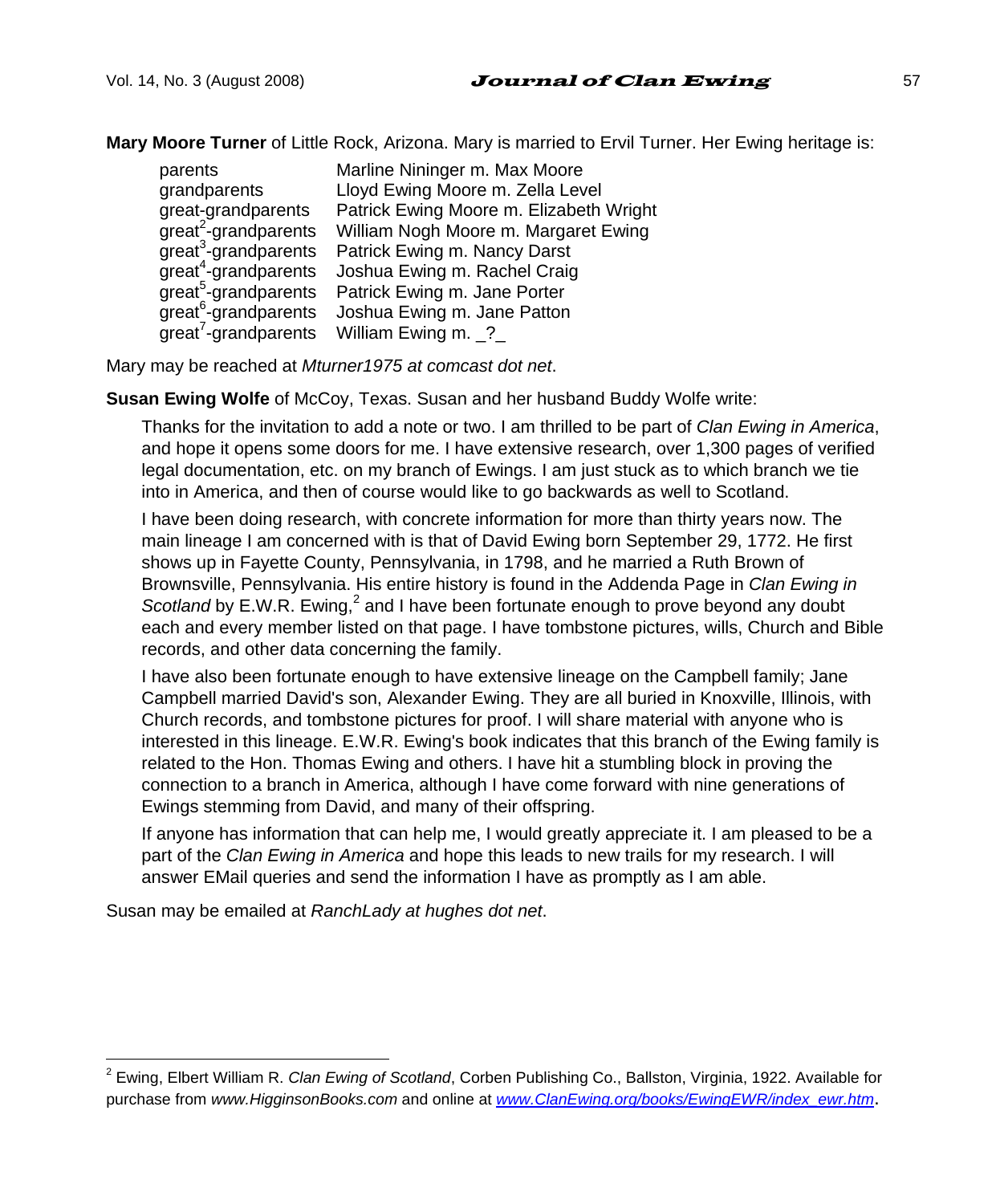# *Web Site News*

### **William Ewing Riddle, Web Master (+1 505.988.1092,** *Riddle at WmERiddle dot com***)**

Many additions have been made to the *Clan Ewing* web site in the past three months.

- The Reading Room's book list<sup>3</sup> has been expanded to include books that various researchers have found to be valuable but which are not posted on the *Clan Ewing* web site. This includes books held in the *Clan Ewing* Archives. The expanded book list includes information about the availability of the books. This includes links to other sites providing online access, sites from which electronic versions of the books may be downloaded, and re-seller sites offering printed copies for a fee.
- Transcriptions of four Ewing-related books have been added to the web site:
	- o Joseph Lyons Ewing's *Sketches of the Families of Thomas Ewing and Mary Maskell, William Ewing and Eleanor Thompson, James Ewing and Eleanor Rhea and their Descendants …*, 1910. (Transcribed by Patricia E. Hammond.)
	- o Elbert William Robinson (E. W. R.) Ewing's *Clan Ewing of Scotland*, 1922. (Transcribed by Patricia E. Hammond.)
	- o *George D. Ewing Memoirs*, 1922. This is a narrative discussion of George D. Ewing's paternal and maternal ancestors. A partial transcription, by Evelyn Ewing Glass, was previously published in Volume 3 (1997) of the *Journal*. (This newer, complete transcription has been provided by Alan C. Ewing.)
	- o John M. Barnett, John C. Meloy and Ebenezer Finley's *History of the Presbytery of Redstone*, 1889. This is a partial transcription which includes Ewing-related pages appearing in the book. (Transcribed by Virginia Ewing Okie. She has loaned her original, printed copy of the book to the LDS library for scanning and posting.)
- 2008 Gathering background reports, Ewing Surname Y-DNA Project articles and Southwest Pennsylvania Project articles which appeared in the May 2008 *Journal* issue have been added to the relevant sections of the web site.
- An index of the documents and research reports held in the *Clan Ewing* Archives has been posted at *www.ClanEwing.org/index\_Archive.html*.
- Information about Ewing-related merchandise (coffee cups, tote bags, shirts, etc.) has been posted at

*www.ClanEwing.org/documents/Document\_Merchandise.html*.

- The *Clan Ewing in America* bylaws have been posted at *www.ClanEwing.org/documents/BYLAWS.pdf*.
- Several changes have been made to the Ewing Surname Y-DNA Project's material.
	- o The project's results have been updated several times, first to reflect the discussion in the project's Article 14 appearing in the May issue of the *Journal* and most recently (July 24, 2008) to bring the project's material up to date.
	- o A *Results Directory* has been added to provide a navigation palette by which viewers may easily navigate among and view the project web site's pages.

<sup>3</sup> *www.ClanEwing.org/Project\_RRoom\_Books.html#redstone*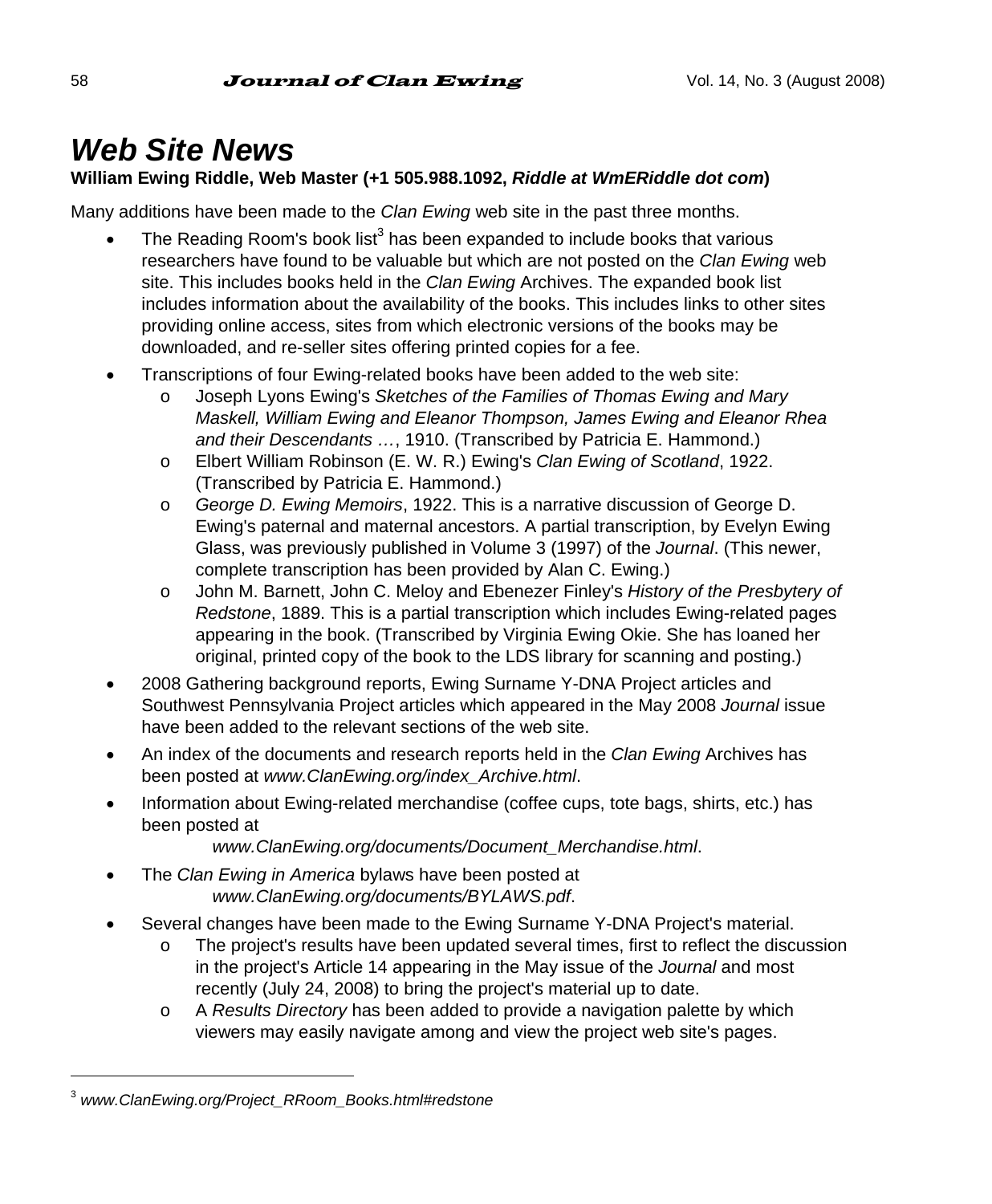# *2008* **Clan Ewing** *Membership Meeting*

**David Neal Ewing, Chancellor (+1 505.764.8704,** *DavidEwing93 at gmail dot com***)** 

Like all gatherings of *Clan Ewing*, *Echoes of the Shenandoah* is intended primarily for fellowship and fun, but another important purpose of the gatherings is to conduct the business of *Clan Ewing*. *Clan Ewing in America, Inc.* is a non-profit corporation, incorporated under the laws of Pennsylvania. As such it is governed by a set of bylaws, a copy of which has been posted on the web site at *www.ClanEwing.org/documents/BYLAWS.pdf*. The Bylaws provide that certain business of *Clan Ewing* be conducted at each gathering. This article outlines some business that we will be tending to at *Echoes of the Shenandoah* at the General Membership Meeting, to be held on Saturday, September 20, 2008, at 7:30 pm.

## **Election of Officers**

Sections 4.2 and 6.2 of the Bylaws of *Clan Ewing* provide that at each gathering the members of *Clan Ewing* elect a Chancellor and a Board of Directors, and that the Board of Directors elect a Chairman, Secretary and Treasurer. The Secretary and Treasurer need not be directors, though they can be. The Chancellor and immediate-past Chancellor are *ex officio* members of the Board of Directors. At the 2006 gathering the following Board of Directors was constituted:

- David Neal Ewing, Chancellor
- George William Ewing, Past Chancellor
- James Gilbert Ewing
- Joseph Neff Ewing, Jr.
- Mary Ewing Gosline

l

- Robert Hunter Johnson
- James R. McMichael
- William Ewing Riddle
- Jill Ewing Spitler
- **Beth Ewing Tosco**

At their first meeting at the 2006 gathering, this Board elected Mary Ewing Gosline as Chairman, though after some discussion we determined that it would be more appropriate to refer to this office by the gender-neutral term 'Chair.' Eleanor Ewing Swineford and Robert Hunter Johnson were re-elected as Secretary and Treasurer, respectively. In February 2008, Jim Gilbert resigned from the Board because of illness in his family, and the Board elected Eleanor Ewing Swineford to serve out his term as Director. Bob Johnson has recently told us that he will not stand for re-election as Treasurer. Jane Ewing Weippert has volunteered to accept this crucial post, though she must be formally elected by the new Board at the gathering.

A nominating committee consisting of Hazel Daro (Clan Ewing Member # 149),<sup>4</sup> J. David Ewing (Clan Ewing Member # 248)<sup>5</sup> and Dave Purtill (Clan Ewing Member # 854)<sup>6</sup> has been appointed to identify candidates for Chancellor and Director. If I should be re-elected as Chancellor, George and I will both continue on the Board. If not, I will continue on the Board as immediately past Chancellor. This means we will elect a new Chancellor and eight Directors at the General Membership Meeting at the gathering. The new Board will elect officers at its first meeting, on Sunday morning, September 21. The terms of office run from one gathering to the next, but in many cases directors and officers have been re-elected

<sup>4</sup> Hazel Daro, 499 McKinley View Drive, Fairbanks, Alaska 99712. *HDaro at MosquitoNet dot com*

<sup>5</sup> J. David Ewing, P.O. Box 16282, Tampa, Florida. *JDEFloridaLLC at yahoo dot com*

<sup>6</sup> David A. Purtill, 225 Tara Drive, Banner Elk, North Carolina 28604. *MountainDave at skybest dot com*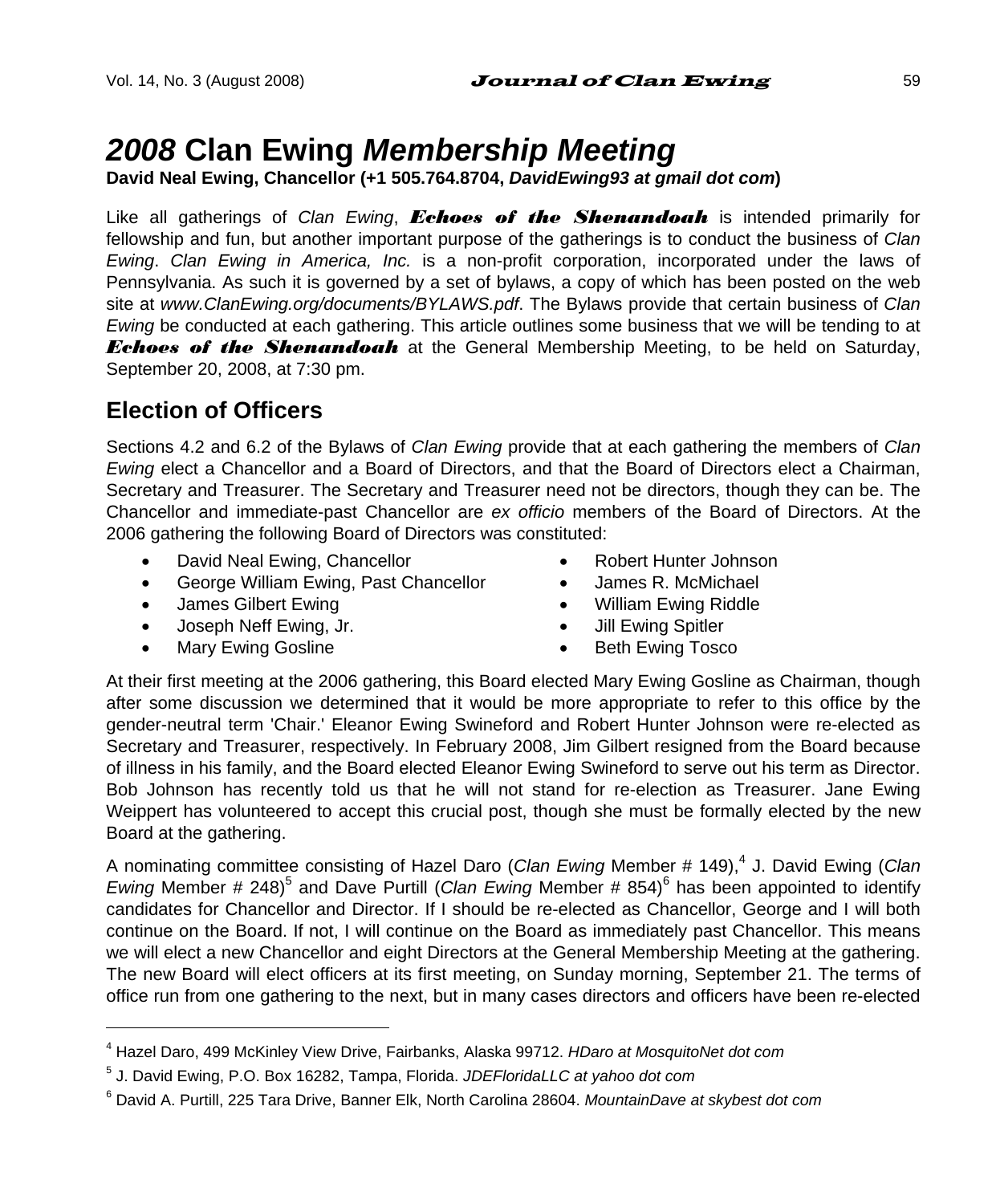and have served several terms. Anyone who wants to serve as a director or officer, or knows of someone who would like to do so, should contact Hazel or another member of the nominating committee as soon as possible and no later than Saturday morning, September 20<sup>th</sup> at the gathering.

Subject to Board approval, the Chancellor appoints a number of Activity Coordinators, including the Genealogist, Membership Coordinator, Archivist, *Journal* Editor, Web Master, and Merchandise Coordinator. The Chancellor also assigns committee memberships and appoints committee chairs, as, for example, the EGD committee, the EONS committee and so on. The last named committee has no chair or members so far and we are looking for volunteers. The Board can also create a new position or committee if there is a good idea and some enthusiasm for one. We welcome enthusiastic new folks into leadership positions. Activity coordinators and committee members can be appointed at any time, but the gathering would be a good time to discuss them. Please let me know if you would like to serve or know of someone else who would like to serve *Clan Ewing* in any capacity.

### **Amendments to the Bylaws**

Rev. Ellsworth Samuel Ewing originally conceived of *Clan Ewing* as an organization for the descendants of twelve Ewing immigrants to America, who he thought were all descended from one William Ewing of Stirling in Scotland. Conventional genealogy and the Ewing Surname Y-DNA project have established that Ellsworth was mistaken in his belief that all of these families are biologically related, and we have also learned of many more Ewing lines. By the time the Bylaws were written, criteria for membership were expanded to include anyone descended from a Ewing or married to a Ewing. Many of us believe that it best serves the purposes of *Clan Ewing* to welcome all Ewings everywhere to join with us in furthering the purposes of *Clan Ewing*. At the gathering in September 2006 an amendment to the Bylaws opening membership to anyone who supports the purposes of *Clan Ewing* was approved by the members.

The Board has now adopted another amendment designed to make *Clan Ewing* more inclusive by changing Article I of the Bylaws as shown below, where the double-underlined language has been added and the language crossed out has been removed:

ARTICLE I NAME AND PURPOSE

Section 1.1 Name. The name of this organization shall be **Clan Ewing in America**, hereinafter referred to as the **Clan**.

Section 1.2 Purpose. The purpose of the **Clan** shall be:

(i) To foster interest in the Ewing Family and a spirit of fellowship among the members of the **Clan**;

(ii) To promote gatherings of the **Clan**;

(iii) To encourage genealogical research and share the finds with others;

(iv) To collect and preserve historical and genealogical records of the ancestors and descendants of immigrants to America who bore the surname of Ewing Ewing families around the world; and

(v) To publish a family newsletter or journal periodically with information that is of a biographical, genealogical and historical nature.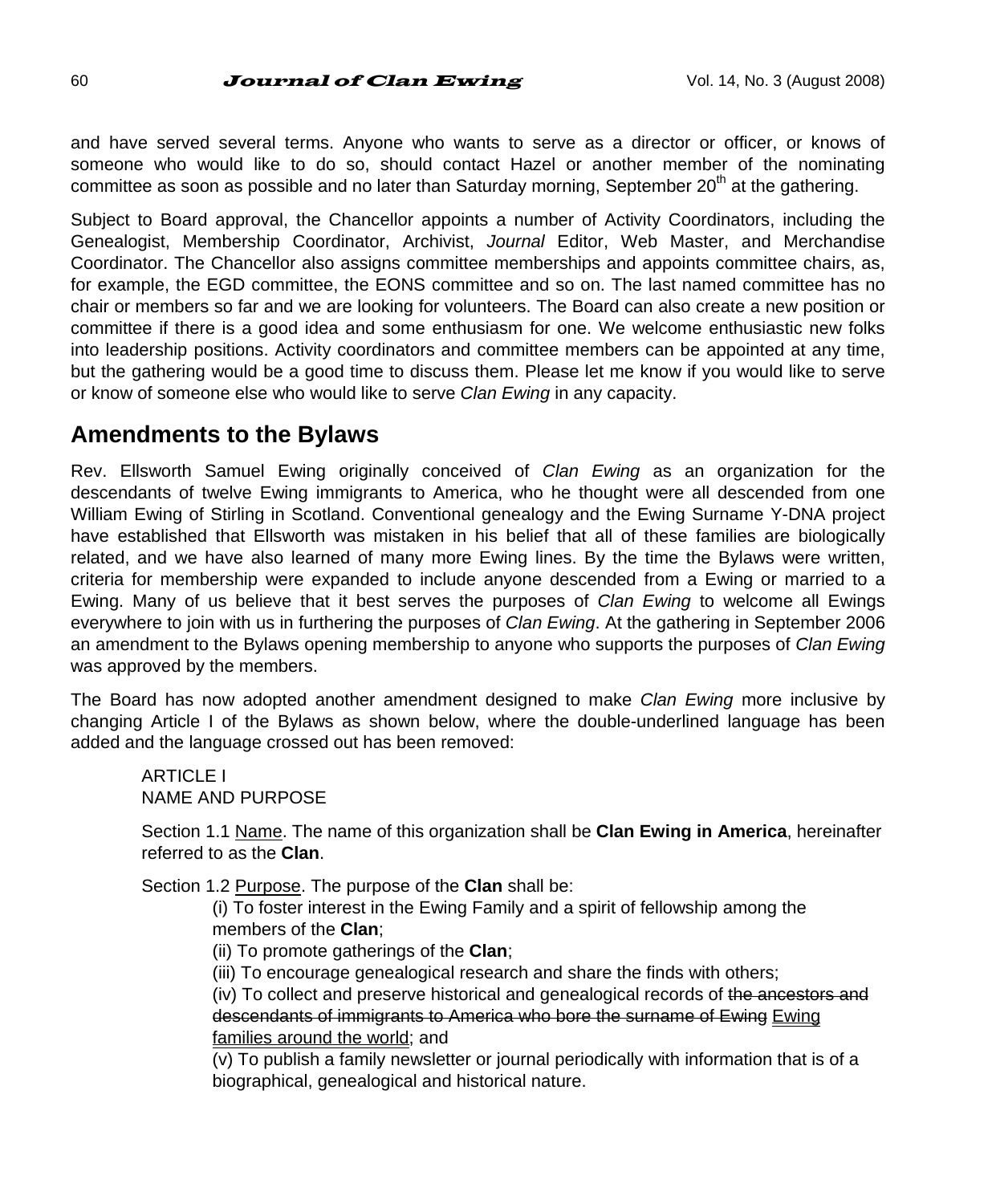The Board has also approved some changes in Articles III and IV to allow for Board meetings by Email. Email meetings may already be permitted by the existing Bylaws in Sections 4.10 and 4.11, but it was thought best to spell this out explicitly. Finally, the Board has approved a few minor corrections here and there, including replacing 'Chairman' with 'Chair' throughout so as to make the term gender neutral, and removing a couple of references to 'annual meetings,' because in fact we ordinarily have biennial meetings. Again, the double-underlined language has been added and the language crossed out has been removed:

ARTICLE III MEMBERS

Section 3.1 unchanged.

Section 3.2 Admission to Membership. Each person qualified under Section 3.1 hereof who keeps a currently valid postal or Email mailing address on file with the Secretary shall be a member.

ARTICLE IV **DIRECTORS** 

Sections  $4.1 - 4.4$  unchanged.

Section 4.5 Meetings. The Board of Directors may hold meetings both regular and special, either within or without the Commonwealth of Pennsylvania. At each regular annual meeting, the Board of Directors shall organize itself and elect the officers of the **Clan** for the ensuing year and may transact any other business. Electronic meetings shall be equivalent to face to face meetings in every respect.

Section 4.6 First Meeting. The first meeting of each newly-elected Board of Directors shall be held immediately following the meeting of the members at which such Directors are elected and no notice of such meeting shall be necessary, or the meeting may be held at such time and place as shall be specified in a notice given as hereinafter provided for special meetings of the Board of Directors, or as shall be specified in a written waiver signed by all of the Directors. At its first meeting, the newly-elected Board of Directors shall organize itself and elect a Chair, Secretary and Treasurer, as specified in Section 6.2 of these Bylaws.

Sections 4.6 – 4.9 unchanged.

Section 4.10 Conference Telephone. One or more Directors may participate in a meeting of the Board of Directors, or a committee thereof, by means of conference telephone or similar communications equipment by means of which all persons participating in the meeting can hear each other. Electronic Meetings. Directors may participate in meetings of the Board electronically by any means that allows all of the Directors to hear or read all contributions to the discussion from each of the other Directors. Electronic means include but are not limited to conference telephone calls or means of electronic collaboration, for example, Email and instant messaging.

Section 4.11 Informal Action. Any action which may be taken at a meeting of the Directors or the members of any committee of the Board may be taken without a meeting if a consent or consents in writing setting forth the action so taken shall be signed by all a majority of the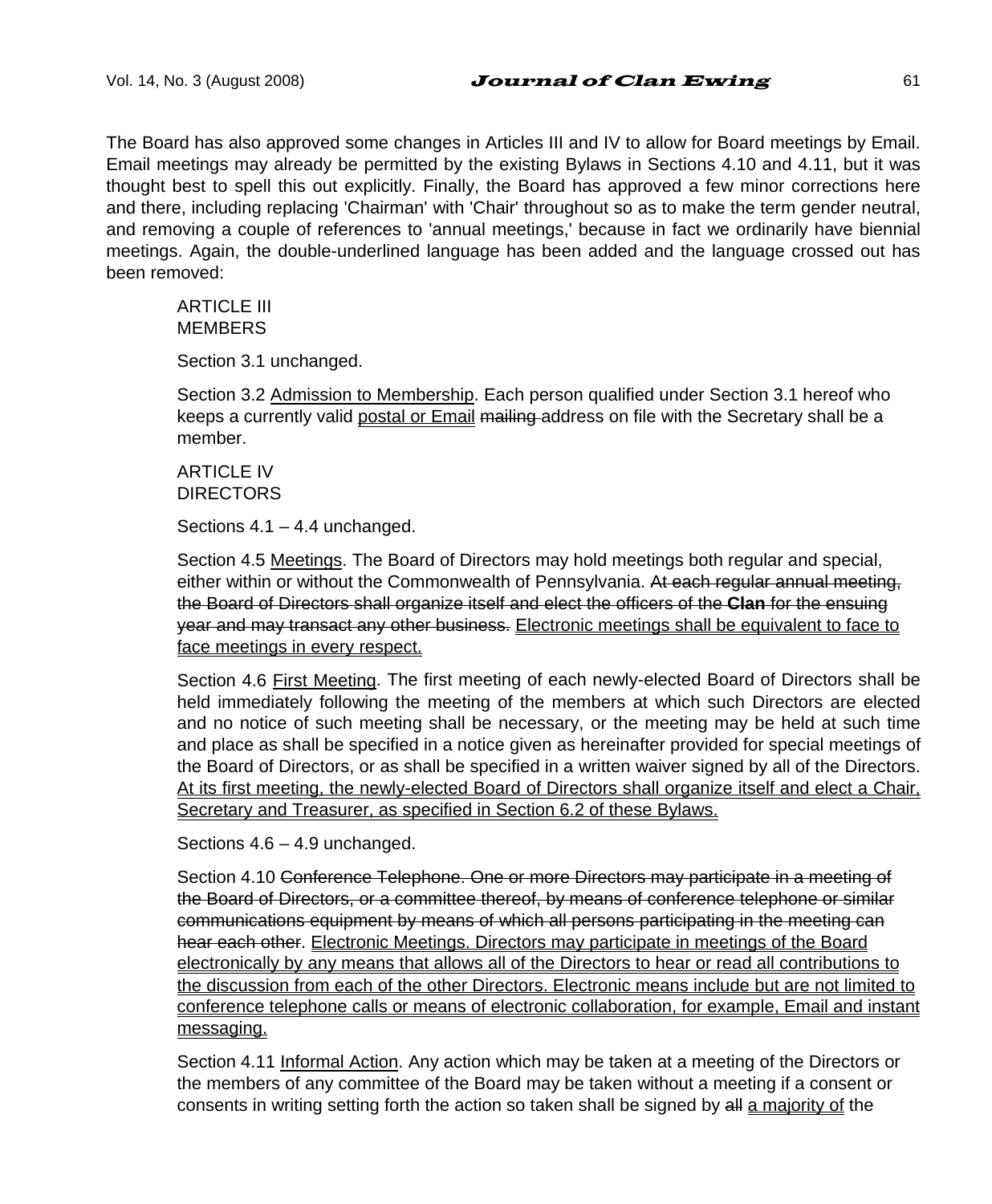Directors or the members of the committee, as the case may be, and shall be filed with the Secretary of the **Clan.**

### **ARTICLE V COMMITTEES**

Section 5.1 unchanged.

Section 5.2 Committee Members. Except as otherwise provided in these Bylaws or in the resolution creating the a committee, all committee members and the chairman chair of each committee shall be designated appointed and removed by the Chancellor with the approval of the Board. The Chancellor may<del>, with the approval of the Board,</del> designate one or more alternate members of any committee, who may replace any absent or disqualified member at any meeting of the committee. The Chancellor shall be an *ex officio* member of all committees, with vote. All actions of the Chancellor with respect to committee membership shall be subject to Board approval.

Section 5.3 Terms. Members of committees shall serve at the discretion of the Chancellor or for one year terms or for such terms as are set forth in the resolutions establishing the committee. Vacancies in any committee shall be filled by the Chancellor and reported to the Board at its next regular meeting.

Section 5.4 unchanged.

ARTICLE VI OFFICERS AND AGENTS

Section 6.1 Titles. The officers of the **Clan** shall be a President (to be known as the "Chancellor"), a Chairman Chair of the Board of Directors, a Secretary, and a Treasurer…[remainder of Section 6.1 is unchanged.]

Section 6.2 Election of Officers. The members at each Family Gathering shall elect the Chancellor and Board of Directors. The newly-elected Directors, at each annual meeting, shall elect the Chairman Chair of the Board of Directors, a Secretary, and a Treasurer at their first meeting. The Secretary and Treasurer may, but need not be Directors. The Secretary and Treasurer will be included in all meetings and discussions of the Board regardless of whether they are also Directors, but will vote only if they have been elected as Directors.

Sections 6.3 – 6.4 unchanged.

Section 6.5 Chairman Chair of the Board of Directors. The Chairman Chair of the Board of Directors shall preside at all meetings of the Board of Directors, shall take the place of the Chancellor when the Chancellor is unable to fulfill the duties of that office, and shall undertake such other duties as are assigned to the Chairman Chair by the Chancellor.

Sections 6.6 unchanged.

Section 6.7 Treasurer. The Treasurer shall have the custody of the corporate funds and securities and shall keep full and accurate accounts of all receipts and disbursements in books belonging to the **Clan** and shall deposit all moneys and other valuable effects in the name and to the credit of the **Clan** in such depositories as may be designated by the Board of Directors.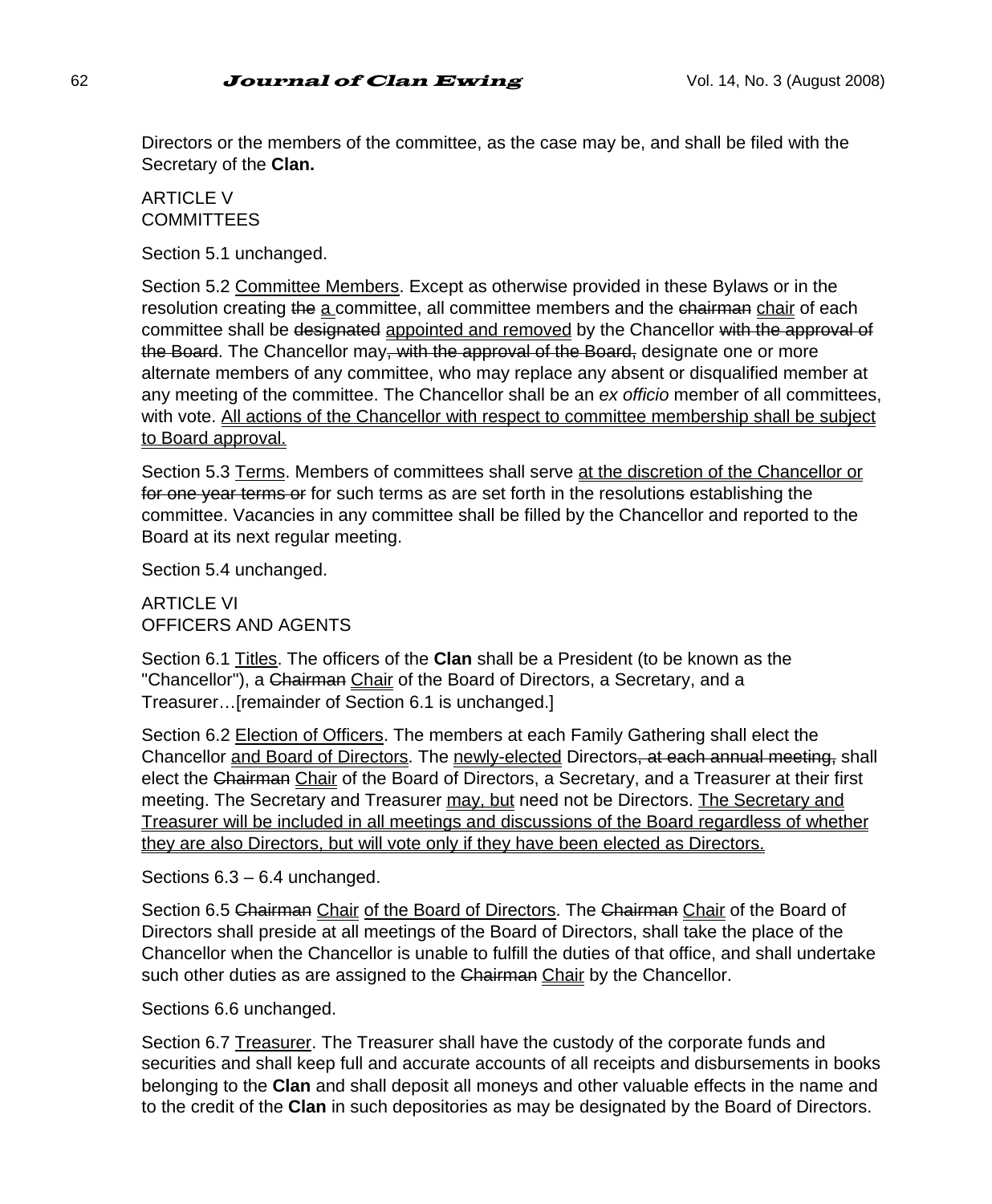The Treasurer shall disburse the funds of the **Clan** as may be ordered by the Board of Dir the Board of Directors, at its regular meetings, or when the Board of Directors so requests, an account of all the transactions as Treasurer and of the financial condition of the **Clan.** The Treasurer shall attend all meetings of the Board of Directors.

ARTICLE VII **FINANCE** 

[Remove the comma after 'time' in the second line of Section 7.1]

The Bylaws provide that any change approved by the Board is subject to the approval of the general membership, so we will also be voting on these changes at the General Membership Meeting in Winchester.

## **Future Gatherings**

At the 2006 Gathering in Fort Wayne, we decided that it would be a good idea to begin choosing locations for future gatherings four years in advance. We made the decision at that time to have the 2008 Gathering in Winchester, Virginia, and also chose the Pittsburgh/Unionville area of southwestern Pennsylvania as the site for the 2010 Gathering. An organizing committee for the 2010 Gathering has already begun to work on that project and you will be reading more about that soon.

At *Echoes of the Shenandoah* in Winchester, we hope to choose a site for the 2012 Gathering. It would be wonderful if we had several proposals to choose from. Anyone who is willing to organize a gathering should contact me or Mary Gosline as soon as possible, and certainly before the gathering this September, so that we can plan on having you present a proposal at the General Membership Meeting. In any case, we will be discussing ideas about what would be good locations for future gatherings, and how gathering location might affect attendance. For example, I will be asking about how a gathering in the West would be received.

### **Future Directions**

We should also think about and discuss future directions for *Clan Ewing* at *Echoes of the Shenandoah*.

One thing I would like to discuss is why *Clan Ewing* does not have any African-American members, notwithstanding that in the 2000 U.S. Federal Census over 17% of folks named Ewing and nearly 53% of folks named Ewings identified themselves as African-American. I have worried that this might be due in part to the fact we call ourselves 'Clan Ewing,' and for some this evokes the very unsavory memory of a very different sort of 'Klan.' Should we think about renaming *Clan Ewing* as the *Ewing Family Association* or something like that?

Another issue is how we can encourage participation by Ewings in other countries, especially Britain and Ireland. We have begun reaching out to Ewings in other countries, but could calling ourselves *Clan Ewing in America* be discouraging them from joining us? I have had a very preliminary discussion with Thor Ewing in England about an international organization. Should there be a new organization, such as *Clan Ewing International* or something like that, of which *Clan Ewing in America* could be an affiliate? Or should we re-organize *Clan Ewing* so that it could have affiliate chapters in other countries?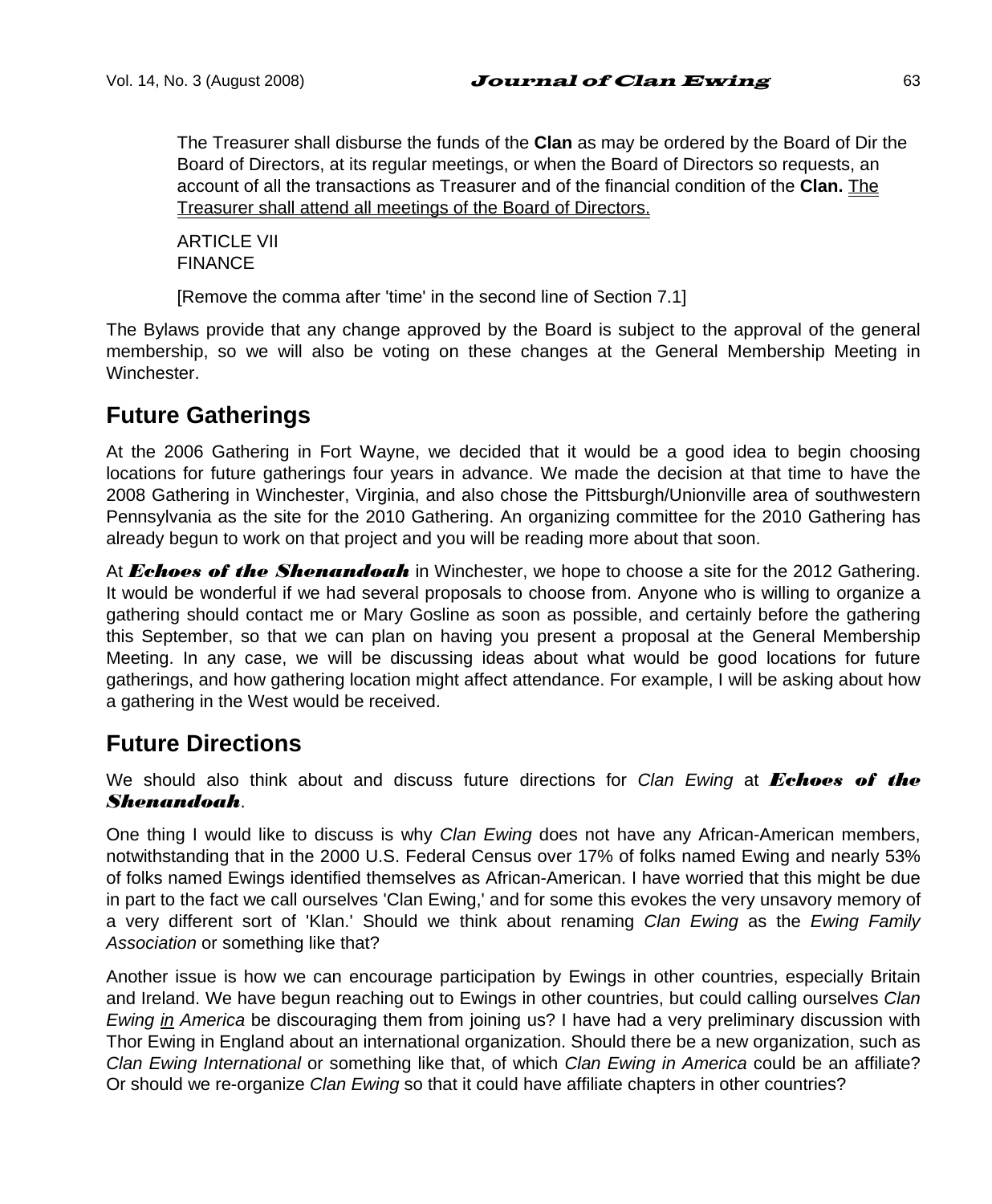I do not personally have any strong feelings as to the specific form wider coordination, cooperation and communication should take, but I do feel strongly that *Clan Ewing* will be enriched if we can cooperate and communicate with Ewings everywhere, regardless of their race or nationality.

# *Chancellor and Board Member Candidates*

**Nominating Committee: Hazel Ewing Daro, Chair (+1 907.457.7329,** *HDaro at mosquitonet dot com***), J. David Ewing (***JDEFloridaLLC at yahoo dot com***), David A. Purtill (***MountainDave at skybest dot com***)** 

The *Clan Ewing* Board of Directors consists of up to ten members, including the Chancellor and immediately-Past Chancellor as *ex officio* members. At the General Meeting during the 2008 Gathering, members will be voting for a Chancellor and up to eight Board members.

Listed below are people who have agreed to serve, 2008 to 2010, should they be elected as Chancellor or Board member. Each person has given his or her consent for their name to be on the list. We have a good balance of new members and past members to present to the membership. We are very fortunate to have so many to agree to serve on the Board, if elected.

- Chancellor
	- o David Neal Ewing
- Board of Directors
	- o Karen Avery
	- o George W. Ewing
	- o James E. Ewing
	- o Joseph Neff Ewing, Jr.
	- o James R. McMichael
	- o David A. Purtill
	- o William Ewing Riddle
	- o Eleanor Ewing Swineford
	- o Beth Ewing Toscos
	- o Jane Ewing Weippert

We have not heard back from everyone who was recommended to the Nominating Committee. Further, others may be nominated from the floor during the General Meeting. So the final lists to be considered at the General Meeting may identify other persons willing to serve.

Note that should David Neal Ewing be elected Chancellor, then he and George W. Ewing will automatically be *ex officio* members of the Board of Directors as Chancellor and immediately-Past Chancellor, respectively. If, however, David Neal Ewing is not elected Chancellor, then he will automatically be an *ex officio* member of the Board as the immediately-Past Chancellor and George W. Ewing will be a candidate for election.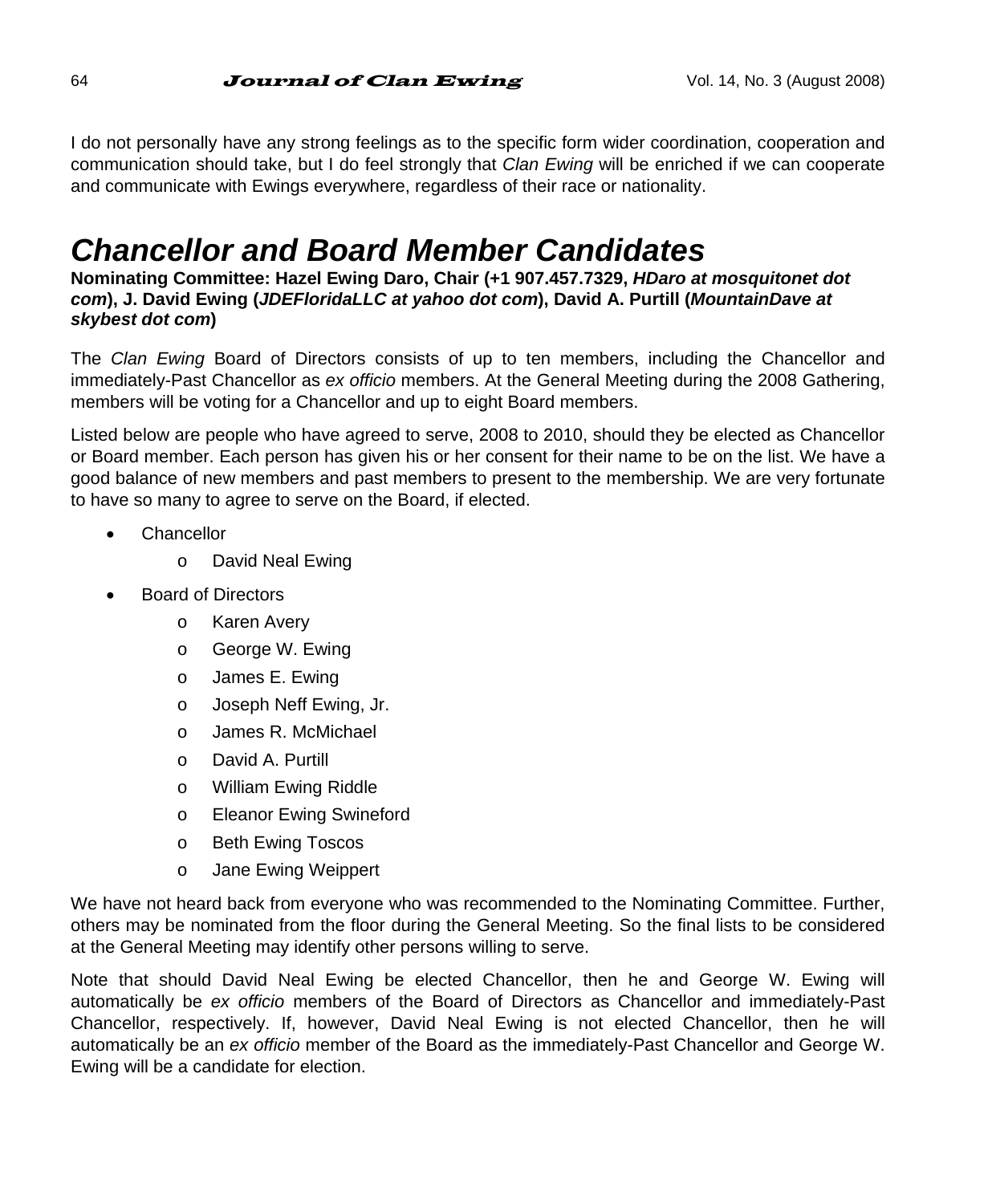# *Information Available and Sought*

### **Ewing Family Cemetery, Stephens City, Virginia**

The Ewing Family Cemetery Association would like to honor the Ewing ancestors buried in the Ewing Family Cemetery, Stephens City, Virginia, and their descendants, at the 2008 Gathering, *Echoes of the Shenandoah*. If you are a descendant of William Ewing who was born circa 1711, married Elizabeth Tharp, and died in 1781, or of Samuel Ewing who was born circa 1718, married Margaret McMichael, and died in 1798, please communicate with Jim and Evelyn Ewing. They may be contacted at 115 Walnut Circle, Emporia, Virginia 23847, +1 434.634.9227, +1 434.594.4199 or *JimAndEvelyn at telpage dot net*.

### **Ewing Surname Y-DNA Project Participants**

Tammy Mitchell (*info at DowntownInteractive dot com*) is seeking help in supporting the Y-DNA testing of a male in her Canadian Ewing family that she feels is possibly related to participant JM2 in the Ewing Surname Y-DNA Project. Jane Gilbert (*hokiejane at yahoo dot com*) has a standing offer to pay for Y-DNA testing of men who can satisfy her that they are descended from James Ewing of Inch through his son John born 1698/99. William E. Riddle (*Riddle at WmERiddle dot com*) is similarly willing to support the Y-DNA testing of descendants of James of Inch's grandson Squire James (a son of Alexander) who married Mary McKown.

### **China's Secret Mummies**

As part of its *Explorer Series*, National Geographic Channel has a show, *China's Secret Mummies*, described as follows: "In a remote Chinese desert, archaeologists have unearthed mummies that are thousands of years old and completely misplaced in this part of the world. These mysterious mummies look European; some [had] blond hair, stood more than six feet tall, and wore tartan plaids. Where did they come from? Dr. Spencer Wells, National Geographic explorer-in-residence and Genographic Project director, and Dr. Li Jin, director of Genographic's East Asian regional center, attempt to tease apart the complex genetic identity of these unusually well-preserved mummies." Information about the airings of this show may be found at *http://channel.nationalgeographic.com/episode/china-s-secretmummies-3094/Overview*. This web page also provides a short video clip.

### **Southwestern Pennsylvania Gormleys and Pierces**

I would be grateful for some advice and direction from people knowledgeable about North Fayette County, Pennsylvania. I have a newspaper article dated November 7, 1955, and titled *200 Year Old Hotel Becomes Hospital*. The article provides a history that says this property was first owned by Michael Gormley, who staked out 2,100 acres and received a grant from William Penn sometime before 1747 (Gormley was killed by Indians in 1747).

Gormley people are said to have sold the property in 1749 to Andrew Pierce, who built the house in 1752 as a stagecoach stop. The article states the property is on Route 30 in Imperial, Pennsylvania, but then further along talks about a tunnel under the old Oakwood Road, now the Oakdale Road (from the house to the barn). It also states the stage stop was used for sixty-eight years, then Andrew Pierce Jr. became a doctor and made a cancer and TB hospital of twenty rooms. The current owner, Jack Hanna,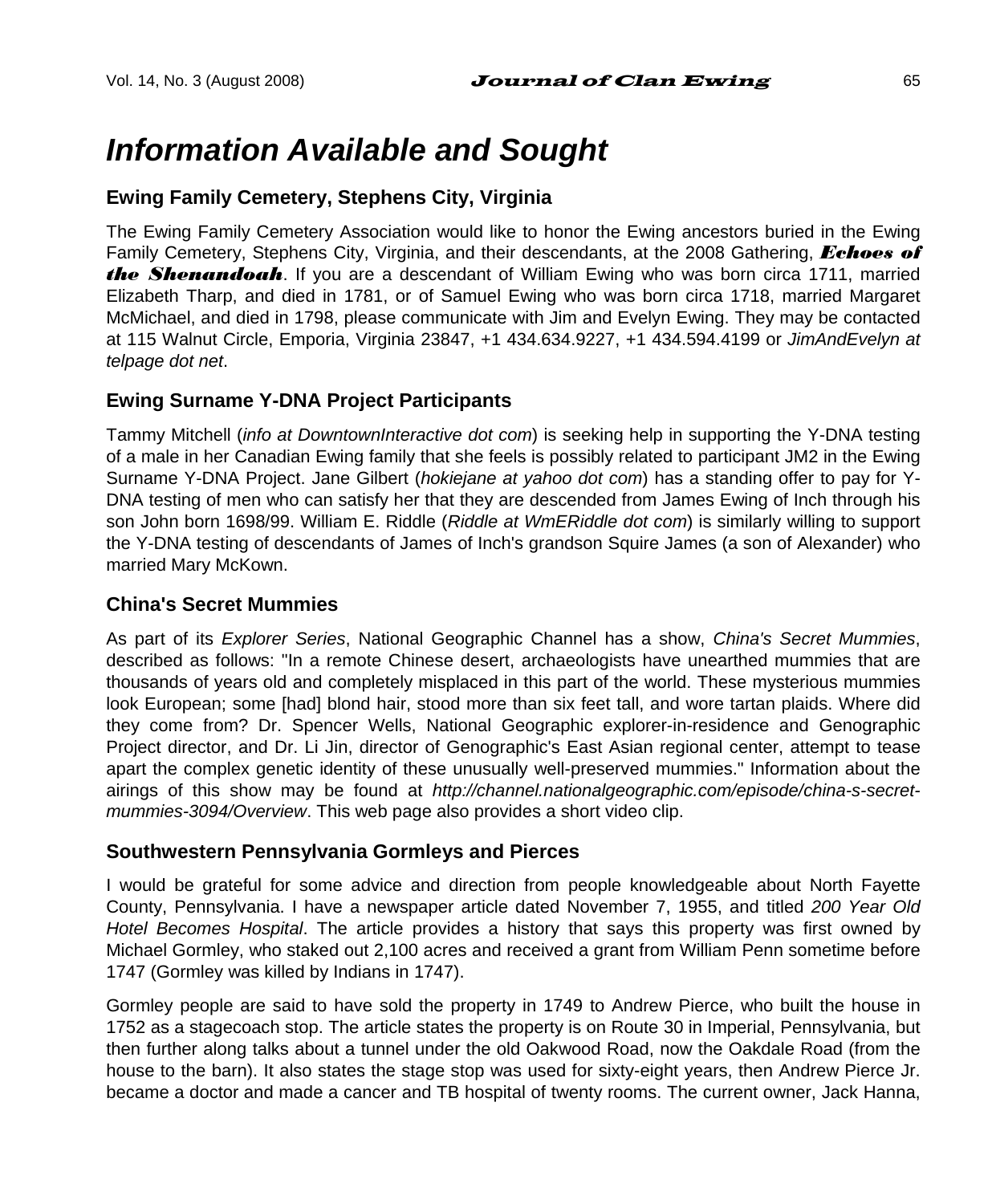bought the house and sixty-nine acres in 1930, it appears to have been called the Glen Gormley Hotel and maybe run as a bread and breakfast.

Here is my dilemma. I am a descendant of Andrew Pierce. However, my oldest Andrew Pierce was born in 1743, so I find it unlikely he bought real estate when he was six years old. Also, this Andrew Pierce was known to have purchased real estate in 1786 (a much better timeframe) in Forward Township, a fair distance away. Another Andrew Pierce, born 1809 and the grandson of the first Andrew Pierce, is known to have purchased four acres of real estate in 1838 (acquired through Warrant from the state) in then Fayette Township and is shown in that same area in the 1840 to 1880 Census, always listing his occupation as a farmer. Neither of these Andrew's were known to be doctors, although the second Andrew Pierce had a brother Amos, born 1796, who is claimed to have been a Cancer Doctor. This Amos had a grandson, Amos, born 1852, who was also a Doctor. However, again, the Census records find the two Amos Pierce's in Elizabeth and West Elizabeth through 1910. From the *Warrantee Atlas of North Fayette County*, the properties around the Pierce land were all dated around 1785, none of them showing the name Gormley. The only Gormley land grant I find is in 1849 in Scott Township. If this is the same Pierce property, Andrew or someone along the line added to it to get to sixty-nine acres. Andrew Pierce was born in 1809 and died in 1888. Maybe that is when it became the hospital. Census records do not show Pierces living in the area after that (or at least as far as I can tell, the spellings changed so much Ancestry has a hard time catching them and I have not gone, page-by-page, through the 1900 to 1930 censuses.)

Using Mapquest (*www.mapquest.com*), I find what is called Oakdale Road and will agree that it intersects with Route 30. However, I can not figure out if it is in Imperial or North Fayette (looks to me like North Fayette, and looks pretty close to the 1876 Map I find that shows Andrew Pierce in North Fayette). So, my questions: Does anyone have information on the Glen Gormley Hotel? Was it in North Fayette or Imperial? Does anyone know anything about stagecoach stops in the area or where I could find details? Does anyone know anything about a Cancer Hospital in the area? The article talks about a room on the third floor that housed convicts (I think they were traveling by stage) and the tunnel under the road does not seem a necessary thing unless old Uncle Andrew did not want to go outside to milk the cows in the winter.

Thanks so much, in advance, for any insights you can provide. Linda McCalmont (*LMcCalm2001 at yahoo dot com*).

### **Rev. Columbus Ewings and his Niece Debra Ewing**

Information about a Rev. Columbus Ewings and his niece Debra Ewing may be found by visiting *www.nacdl.org/public.nsf/0/a4a2b4ec580c1b6685256ec20066f794?OpenDocument*  and searching the page for *Ewing*.

### **William Ewing (1890-1970)**

William Ewing, born in 1890 and died in 1970, served with the Glasgow Police from 1911 to 1950. During his service he rose to the rank of Chief Superintendent C.I.D. in 1944. Information about him may be found at *www.ewing.nl/police.htm*.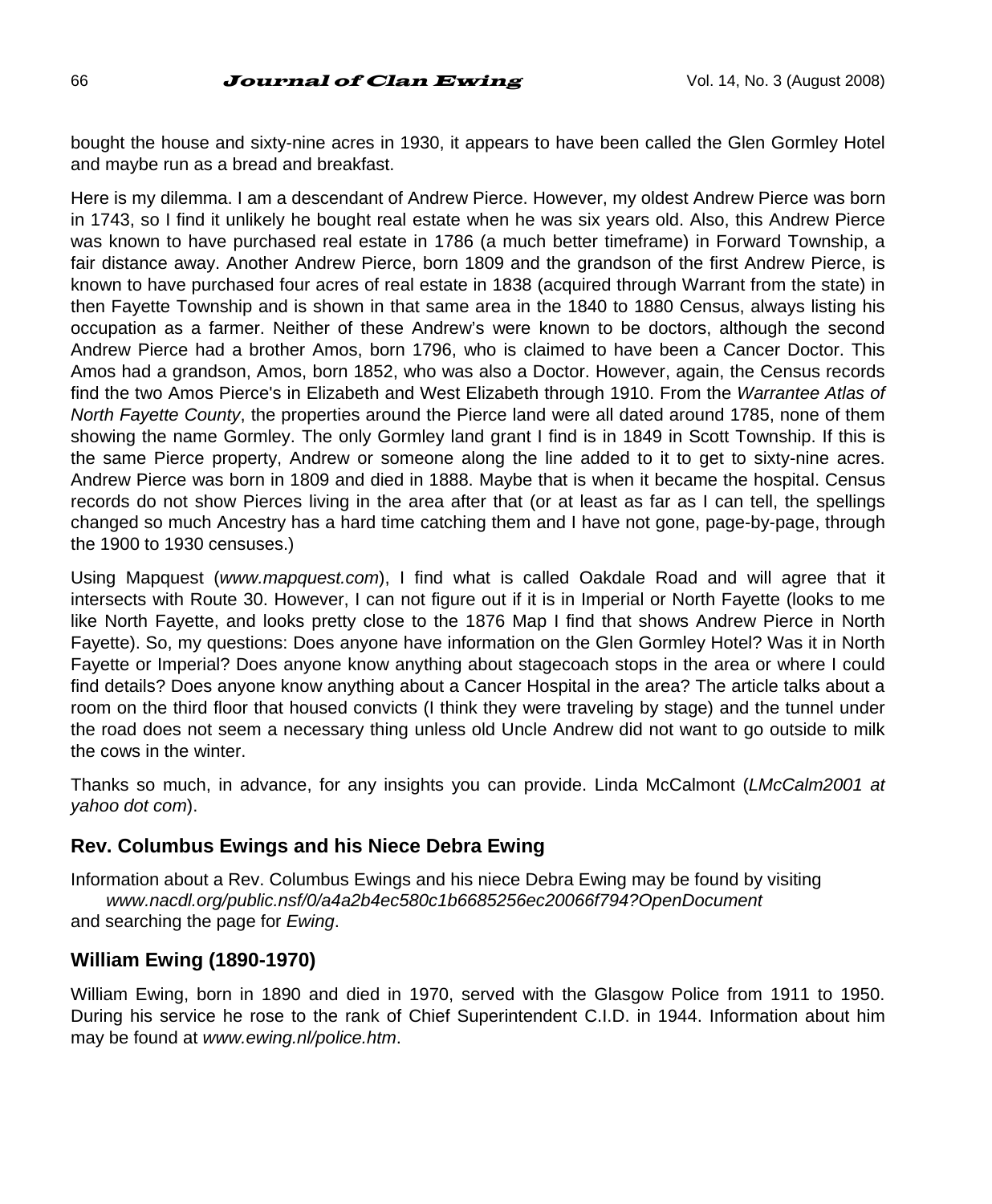# *Upcoming Events*

**2008 September 3-6**: Federation of Genealogical Societies (FGS) Conference, *Footprints of Family History*, Pennsylvania Convention Center, Philadelphia, Pennsylvania. See

*www.FGS.org/2008conf/FGS-2008.htm* for more information.

**2008 September 13**: Frederick Bus Trip to Monocacy Site. The Adams County (Pennsylvania) Historical Society will sponsor a September 13, 2008, bus trip to the Monocacy National Battlefield and Visitors' Center. John Lucas, a Society volunteer, will give a tour of the battlefield in our shuttle bus. The afternoon will be spent on a guided tour of the National Museum of Civil War Medicine in Frederick. Reservations can be made on the Society's web site or by calling the Society office at +1 717.334.4723, ext. 201. The deadline for registration, with payment, is Friday, August 29<sup>th</sup> or when the bus is full.

**2008 September 18-21**: *Echoes of the Shenandoah*, Tenth Gathering of *Clan Ewing in America*, Winchester, Frederick County, Virginia. See pages 7-16 and the inside back cover of this issue, or visit *www.ClanEwing.org*, for more information.

**2008 October 7**: Adams County (Pennsylvania) Historical Society Monthly Meeting. Karin Bohleke, Hidden Adams County Costume Treasures. 7:30 PM, Alumni Auditorium, Valentine Hall, Lutheran Theological Seminary Campus at Gettysburg, 61 Seminary Ridge, Gettysburg, Pennsylvania. (+1 717.334.4723, *info at achs-pa dot org*). Karin will talk about the wonderful examples of fashionable clothing worn by Adams County residents throughout the decades. Among the many notable holdings in the costume collection of the Adams County Historical Society are an  $18<sup>th</sup>$  century calash, an 1840s silksatin wedding dress, a boy's shirt burnt by battle debris, exquisite silk bustle gowns, and other impressive items. Hear about how up-to-date Adams Countians actually were and, at the same time learn some guidelines about dating the clothing.

**2008 October 18**: The Adams County (Pennsylvania) Historical Society will sponsor an all-day bus trip to Philadelphia on Saturday, October 18. The bus will leave the Gettysburg Church of the Brethren, 1710 Biglerville Road (approx. 3 miles north of the square on the left just beyond Sixeas Furniture), at 7:30 AM. The first stop will be the Independence Visitor Center where you will pick up a brochure, map and free timed ticket for guided tours of Independence Hall. Independence Park spans 45 acres and includes twenty buildings that are open to the public: Independence Hall, Liberty Bell Center, Congress Hall, Old City Hall, Second Bank of the United States, New Hall Military Museum, Carpenters' Hall, Franklin Court, Christ Church, Bishop White House, Todd House, Declaration House, City Tavern, Deshler Morris House, Mikveh Israel Cemetery, Philosophical Hall, National Constitution Center, Independence Visitor Center, Free Quaker Meeting House and the Merchants' Exchange Building. The cost for Society members is \$60/non-members \$70. The fee includes transportation and driver gratuity. Reservations can be made on the Society's web site, by mail, or by calling the Society office, +1 717.334.4723, ext. 201.

2008 October 26 - November 2: 4<sup>th</sup> Annual Genealogy Conference and Cruise, Eastern Caribbean. Sponsored by Wholly Genes, providers of *The Master Genealogist*. Speakers include: Elizabeth Shown Mills, John Grenham, John Titford, Tony Burroughs, and Megan Smolenyak Smolenyak. For more information see: *www.WhollyGenes.com/cruise.htm*.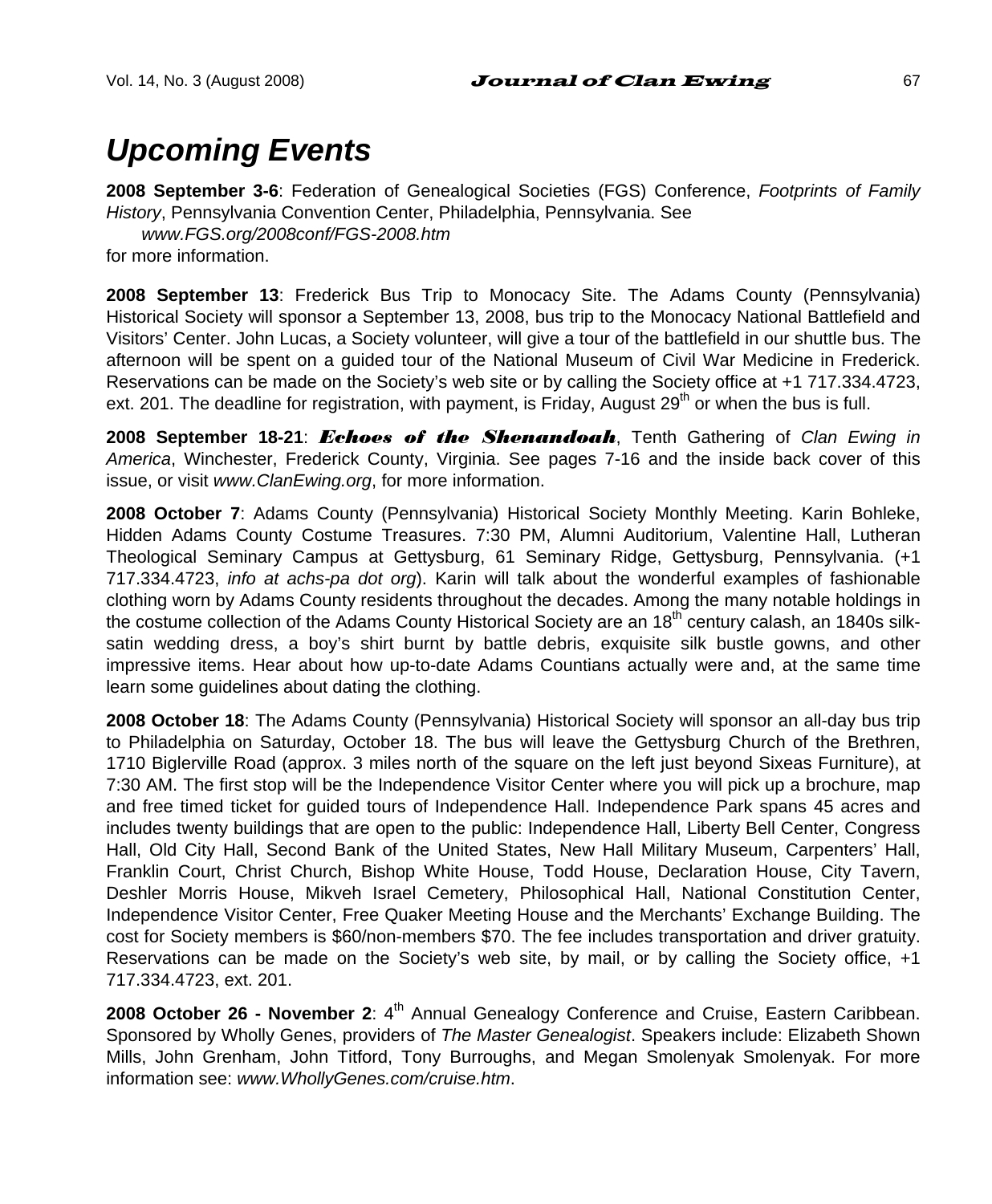#### 68  $Journal$  of Clan Ewing  $Vol. 14$ , No. 3 (August 2008)

**2008 November 12**: Adams County (Pennsylvania) Historical Society Annual Dinner Meeting. S. Roger Keller, *Music of the Civil War Era and Their Stories*. 7:30 PM, Alumni Auditorium, Valentine Hall, Lutheran Theological Seminary Campus at Gettysburg, 61 Seminary Ridge, Gettysburg, Pennsylvania. (+1 717.334.4723, *info at achs-pa dot org*).

**2008 November 22**: The Adams County (Pennsylvania) Historical Society's annual fall cupola tour will be held Saturday, November 22, 2008. See what Union General John Buford saw on July 1, 1863. Members may register on the web site or via check. Tickets are \$100.00 for members and \$125.00 for non-members of either the Society or the Seminary Ridge Historical Preservation Foundation. Proceeds from the event befit these two charities.

**2008 December 2**: Adams County (Pennsylvania) Historical Society Monthly Meeting. Jim Thomas, *History and Tour of Prince of Peace Episcopal Church*. 7:00 PM, Prince of Peace Episcopal Church, Gettysburg, Pennsylvania. (+1 717.334.4723, *info at achs-pa dot org*).

**2008 December 6**: Christmas at the White House Tour. Reservations are being taken for the Adams County (Pennsylvania) Historical Society's White House Christmas tour. Unlike all the other tours the Society sponsors, this has many 'conditions.' The schedule for the time for the tour of the White House will not be available until two weeks before the event. Because of Homeland Security and the postelection time frame, the tour could be cancelled even the night before. Register by calling the Society's office at  $+1$  717.334.4723, ext. 201. Deadline to sign up is Friday, November  $14<sup>th</sup>$  or whenever the coach is full.

**2009**: An exciting project known as *Homecoming Scotland* is underway in Scotland, which promises to be a year-long celebration of all things Scottish. Coincidentally, 2009 also is the 250<sup>th</sup> anniversary of the birth of Scotland's beloved bard, Robert Burns, so it is a fitting time. Information about this event may be found at *www.HomeComingScotland.com*.

2009 Mav 13-16: 31<sup>st</sup> National Genealogical Society (NGS) Conference in the States and Family History Fair. Raleigh, North Carolina.

**2009 September 2-5**: Federation of Genealogical Societies (FGS) Conference, Little Rock, Arkansas. See *www.FGS.org* for more information.

**2010 Fall**: Eleventh Gathering of *Clan Ewing in America*, Pittsburgh area, Pennsylvania. See *www.ClanEwing.org* for more information.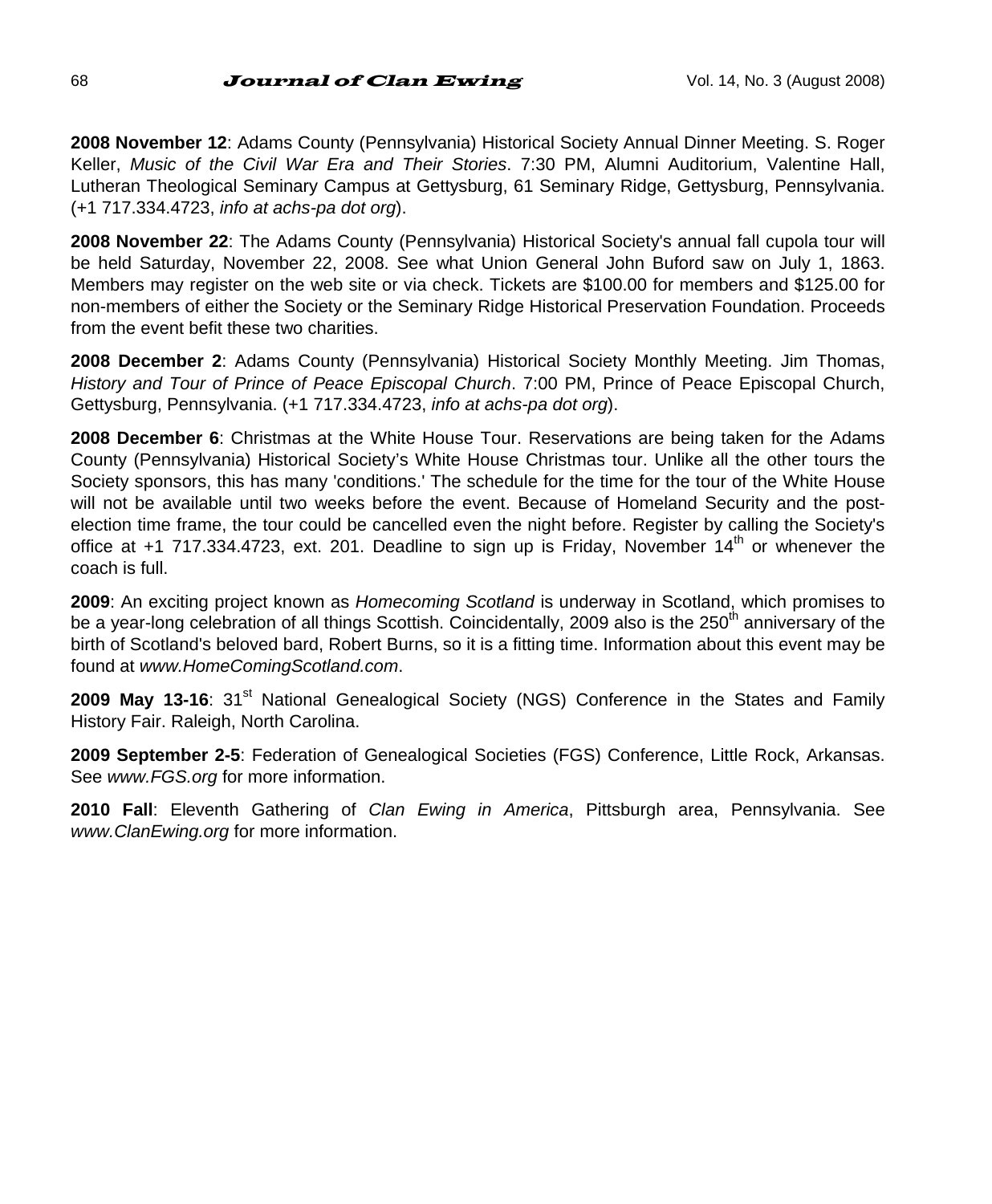

#### **Julie Andrews Turns 69**

To commemorate her birthday, actress/vocalist Julie Andrews made a special appearance at Manhattan's Radio City Music Hall for the benefit of the AARP.

One of the musical numbers she performed was *My Favorite Things* from the legendary stage show and movie *Sound Of Music*.

Here are the lyrics she used:

*Maalox and nose drops and needles for knitting, Walkers and handrails and new dental fittings, Bundles of magazines tied up in string, These are a few of my favorite things.* 

*Cadillacs and cataracts, and hearing aids and glasses, Polident and Fixodent and false teeth in glasses, Pacemakers, golf carts and porches with swings, These are a few of my favorite things.* 

*When the pipes leak, When the bones creak, When the knees go bad, I simply remember my favorite things, And then I don't feel so bad.* 

*Hot tea and crumpets and corn pads for bunions, No spicy hot food or food cooked with onions, Bathrobes and heating pads and hot meals they bring, These are a few of my favorite things.* 

*Back pains, confused brains and no need for sinnin,' Thin bones and fractures and hair that is thinnin,' And we won't mention our short shrunken frames, When we remember our favorite things.* 

*When the joints ache, When the hips break, When the eyes grow dim, Then I remember the great life I've had, And then I don't feel so bad.* 

Contributed by William E. Riddle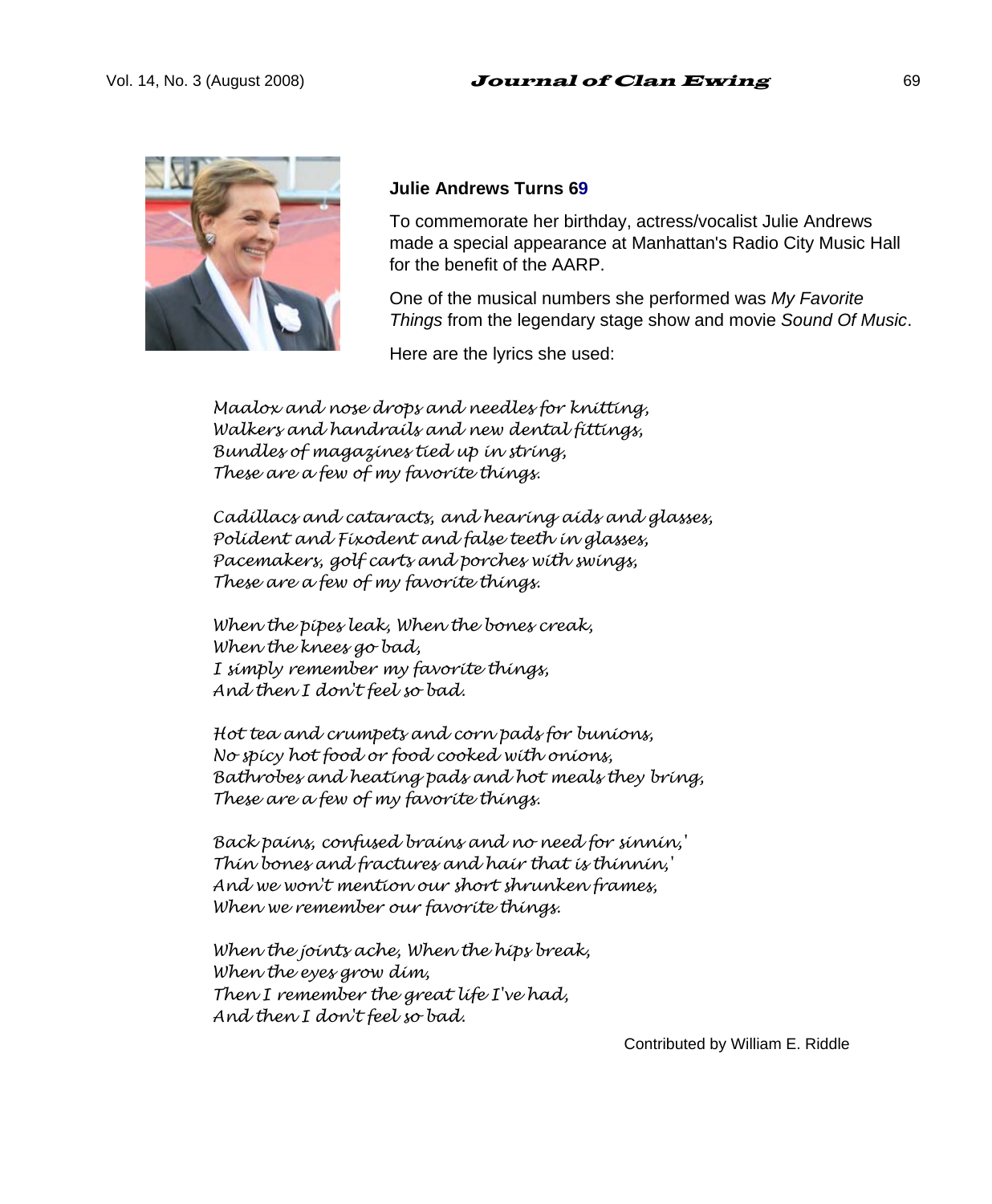# *Index for this Issue*

**Connell** 

**Adam**  Nathaniel Ewing .......................48 **Africa**  J. Simpson ...........28, 29, 30 **Allane**  Robert.................5 **Alpert**  Jane A. ............... ii **Amos**  Kathy ................53 **Anderson**  Jeanette............14 **Andrews**  Julie ..................69 **Armstrong**  Marjorie (Houmard)......53 **Atkinson**  Amanda ......30, 34 Joseph ..............34 **Avery**  Karen ............9, 64 **Ballihaskan** ...........3 **Barnett**  John M..............58 **Beard**  Samuel .............45 **Beibrick**  Mabel Elizabeth .......................35 **Bellamy**  B. L. ..................18 **Bird**  Cheryl (Ewing) .......................55 **Bohleke**  Karin .................67 **Boyl**  James .................5 Robert.................5 **Boyle**  William ................5 **Brand**  Rebecca ...........40 **Brann**  Nancy ...............22

#### **Brown**  Donald Ewing....51 Polly (Ewing) .......7 Ruth ..................57 **Bryce**  John ....................5 **Buckingham**  Addie.................35 **Burger**  June Louise (Ewing)...........56 Robert Ray........56 **Burkholder**  Ruth ......30, 32, 34 **Burroughs**  Tony..................67 **Busch**  Udell Ewing .......51 **Bushey**  Esther................53 **Calwell**  Andrew................5 **Carlisle**  Jonathan ...........32 **Carmack**  Marion (Ewing) .......................54 Matsie (Ewing) .......................54 **Caswell**  Alice ..................22 **Chaney**.................26 **Chastain**  Ashleigh ............36 **Cittrell**  Richard..............44 **Clark**  Stacey (Lovett) ...................9, 12 **Colewell**  Alexander............5 **Coningham**  Alexander............4 Andrew................5 Anna....................4 Bernard ...............5 James .................4 James, Sr............4 William ................5

| Donnell  5           |  |
|----------------------|--|
| Conningham           |  |
| James C., Jr.  1     |  |
| Cooper-Bucklew       |  |
|                      |  |
| Hazel (Houmard)      |  |
| 53                   |  |
| Cossaboom            |  |
| Ewing O 21, 23       |  |
| Cotton<br>26         |  |
|                      |  |
| John 28, 29          |  |
| Mary (Ricketts)      |  |
| 29                   |  |
| Nancy<br>29          |  |
|                      |  |
| Nancy Jane<br>29     |  |
| Courtney             |  |
| Mary P.  22          |  |
| Cowden               |  |
| James 26             |  |
|                      |  |
| Craig                |  |
| Rachel  57           |  |
| Cresswell  26        |  |
| James 27             |  |
| Criswell             |  |
| James 28             |  |
| Robert 28            |  |
| Cummings             |  |
|                      |  |
| Paul 14              |  |
| Cuningham            |  |
| Cuthbert 2, 3        |  |
| James 3              |  |
| John 3, 4            |  |
| Cunningham           |  |
| James 4              |  |
| James C., Jr.        |  |
| 1, 2                 |  |
| James, Sr.  4        |  |
|                      |  |
| DaHarb               |  |
| Darryl Dene  8       |  |
| Daro                 |  |
| Hazel (Ewing)        |  |
|                      |  |
| Darst                |  |
| <b></b><br>Nancy  57 |  |
|                      |  |
| Davis                |  |
| Jane 51              |  |
| Deardoff  44         |  |
|                      |  |

**Dickerson**  Debra Louise (Ewing)...........36 Michael Ryan....36 Nathan Ryan.....36 **Driesbach**  A. J. Jennifer.....54 Karen S. (Ewing) .......................54 Seth ..................54 **Dunaway**  Eliza Milford (Ewing)...........46 **Ebert**  Rebecca .............9, 10, 11 **Elliot**  George..............21 **Ellison**  Jaime Tood.......54 Kaitlyn...............54 Kari ...................54 **Evoniuk**  Wilma................40 **Ewan**....................39 **Ewen**........26, 31, 39 Alexander .........28 John....................4 Samuel ..........24, 28, 30, .....31, 33, 35, 36 Samuel, Jr. .......24 Sarah ..........24, 31, 33, .................35, 36 **Ewin**...............26, 39 John C. .............50 Samuel ..........24, 26, 27, ...........33, 35, 36 Samuel, Jr. .......24 Sarah .....24, 33, 35, 36 Thomas.............26 William ........25, 26 **Ewing**  Aaron Scott Joy .......................54 Ada ...................44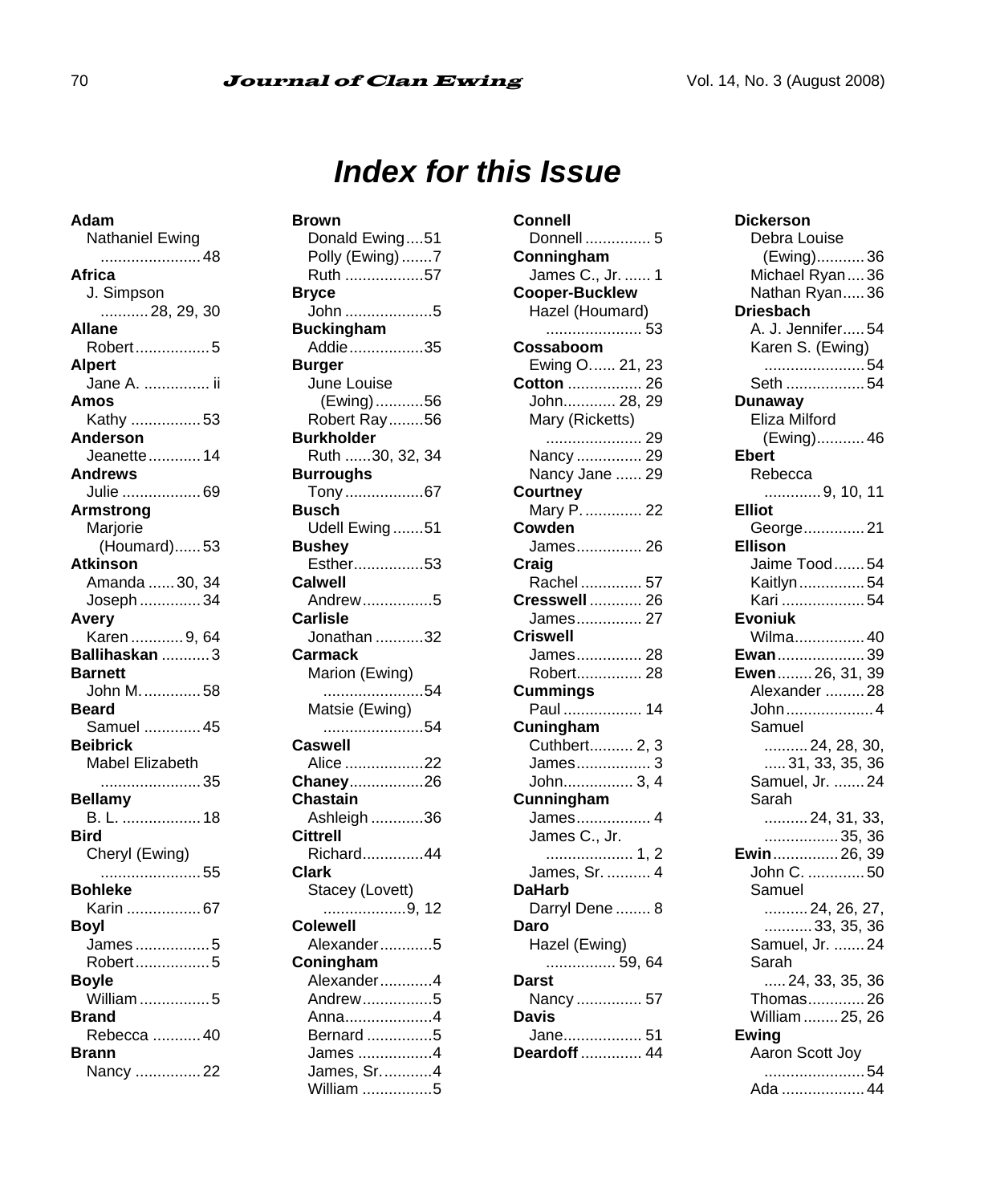Addie (Buckingham) ....................... 35 Alan C............... 58 Alexander ........ 4, 6, 26, 27, ........... 28, 57, 65 Alice.................. 22 Amanda (Atkinson) ................. 30, 34 Amanda Matilda (Smith) ........... 44 Amelia............... 54 Amy .................. 52 Ann Louisa ................. 12, 16 Anna ........... 44, 45 Arlin R............... 44 Ashley (Donna Marie) (Sinopoli) ....................... 36 Ava Adeline ...... 35 B. Taylor ........... 22 Barney .............. 54 Betsy................. 44 Betty ................... 8 C. Harold .......... 20 Caleb ................ 44 Carol Marie....... 36 **Catherine**  ..... 25, 30, 32, 33 Charles ....... 30, 53 Charles Q. ........ 55 Cheri (Hall) ....... 36 Cheryl ............... 55 Cheryl Lee .. 36, 37 Christopher Joseph ........... 53 Daisy D. (Riley) ....................... 56 David ....... 5, 54, 55, 57 David C............. 52 David Jonathan ....................... 55 David Neal ...... ii, 18, 38, 40, .......... 43, 47, 49, ........... 58, 59, 64 David P............. 55 David Robert..... 52 Dean Elwood .... 56 Debra................ 66 Debra Louise .... 36

Donald C........... 51

Donald Freeman .......................55 Donald Freeman, Jr. ...................55 Dorothy (Fridell) .......................53 Dorothy D..........53 E.W.R. ......5, 46, 47, 48, ...........51, 57, 58 Eddie Lee....41, 55 Edley.................51 Edward Payson .......................55 Eileen (Grodsky) .......................54 Eleanor (Rhea) .................47, 58 Eleanor (Thompson) .................47, 58 Elenor................44 Elijah .................22 Eliza (Milford) .................45, 46 Elizabeth ..........22, 25, 30, ...........32, 44, 65 Ellsworth Samuel, Rev..........20, 22, .................48, 60 Elria (Giamatti) .......................55 Esther ...........21, 22, 26 Evelyn ...............54 Evelyn (Jones) ..........7, 8, 9, 13, ...........14, 21, 65 Ezra Atruce .......35 Fay Wilson ........55 ffyndlay................1 Findley ............1, 2, 3, 4, ...................5, 21 Flora L. (McBroom) .....53 Florence V. .......35 Gavin.................54 George D. .........58 George R. .........53 George William ............ ii, 20, 23, .................59, 64

Grace ............... 54 Green Berry...... 44 Harriet (Seeling) ...................... 56 Harvey.............. 54 Henry................ 26 Henry Brauer.... 54 Hilda ................. 53 Howard....... 53, 54 Humphrey........... 4 Ida .................... 44 Irvin .................. 35 J. David ...... 59, 64 **Jacqueline** Amanda (Price) ...................... 36 James ... 22, 25, 27, 28, ... 29, 30, 32, 33, ... 34, 35, 46, 47, ................ 53, 58 James D. .......... 35 James Earl, Jr. .... 14, 21, 64, 65 James G..... 53, 59 James M..... 20, 22 James R. .......... 54 James W. ......... 56 James, of Inch...... ................ 26, 65 James, Squire .. 65 Jane ........... 27, 50 Jane (Gordon) ...................... 27 Jane (Patton).... 57 Jane (Porter) .... 57 Jean ................. 27 Jean (Gordon) ................ 25, 27 **Jeannette**  .............. 7, 8, 11 Jennet (McElvaney) .... 5 Joanna ............. 55 Jody.................. 44 John ....... 1, 2, 4, 5, 8, ... 20, 21, 22, 23, ... 26, 28, 29, 55, ...................... 65 John M. ............ 35 John, Jr. ..... 22, 28

John, of Carnashannagh .............. 7, 8, 12, ................. 16, 23 John, Sr. ........... 28 Joseph.............. 44 Joseph A........... 44 Joseph Henderson ....................... 44 Joseph Henry ................. 12, 16 Joseph Lyons ... 47 Joseph Neff, Jr. ........... 48, 59, 64 Joshua........ 40, 57 Julia (Weatherwax) ................. 30, 34 June Louise ...... 56 Justin Michael... 53 Karen (Ritch) .... 44 Karen S............. 54 Kathy (Amos).... 53 Kristina Marie (Shell) ............ 36 Leila (Westphal) ................. 35, 36 Lolah (Holiday) ....................... 35 Lyda.................. 54 Lyle Wilson ....... 55 Lyle Wilson, Jr. ....................... 55 Lynn.................. 53 Mabel Elizabeth (Beibrick) ....... 35 Margaret ............... ..... 33, 55, 56, 65 **Margaret** (Maloney)....... 55 Margaret F........ 35 Margaret Jane ....................... 55 Mariah............... 22 Marilyn........ 20, 23 Marion............... 54 Marsha.............. 54 Martha .......... 25, 27, 30, ........... 32, 33, 55 Martha J............ 53 Martin R. .......... 25, 30, 32, ................. 34, 35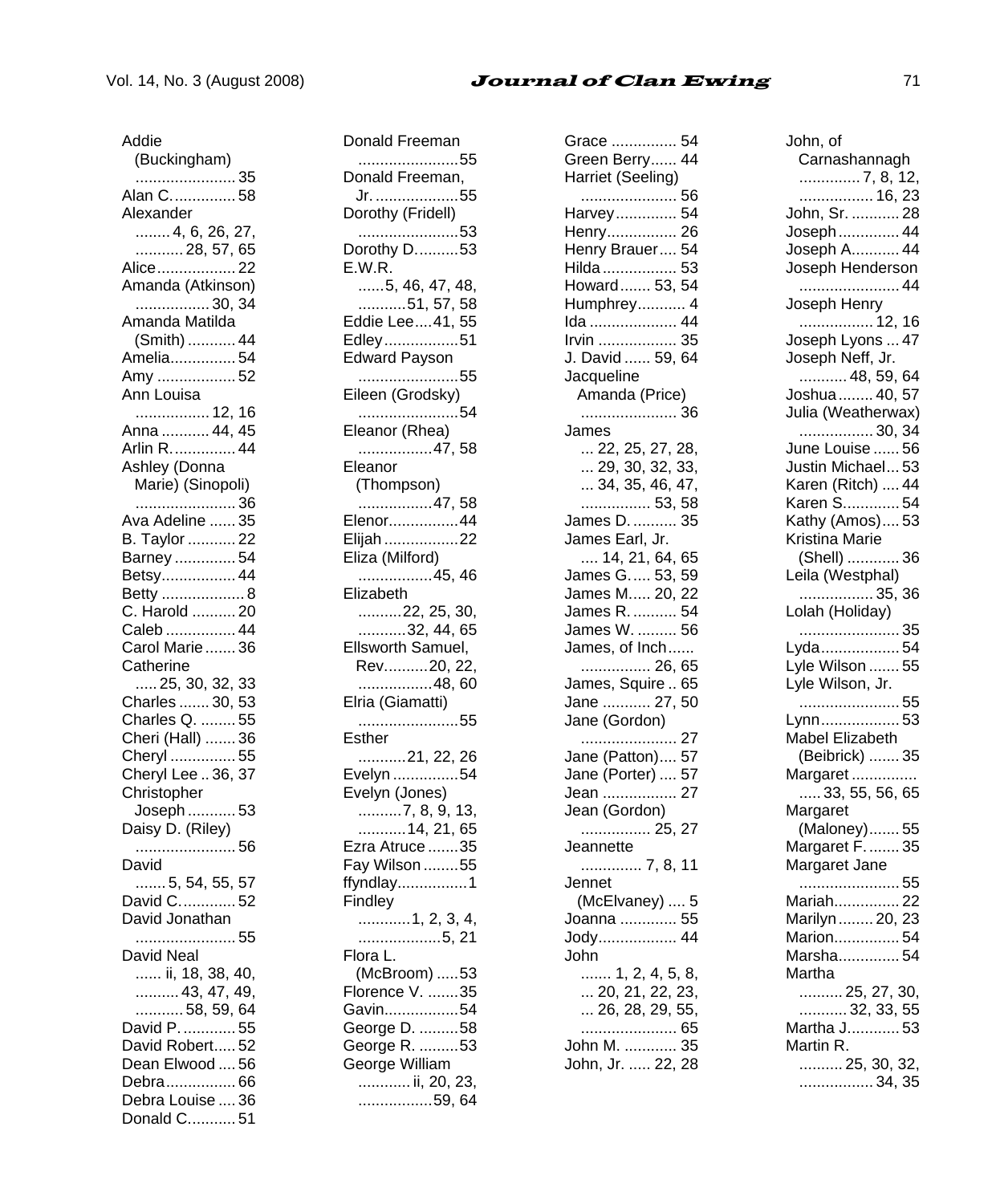#### 72 **Journal of Clan Ewing**  $V$ ol. 14, No. 3 (August 2008)

| Mary                            |
|---------------------------------|
| 21, 22, 25,                     |
| 30, 32, 33, 65                  |
| Mary (Maskell)                  |
| 47, 58                          |
| Mary Agnes                      |
| (Mason)35                       |
| Mary E. 35                      |
| Mary Ellen                      |
| (Williams) 51                   |
| Mary Frances                    |
| (Smith)  44<br>Mathew  45, 46   |
|                                 |
| Matsie 54<br>Michelle Elizabeth |
| 53                              |
| Milam Myrl  51                  |
| Milton  21, 22                  |
| Minnie  44                      |
| Mitchell  44, 45                |
| Molly Frances  44               |
| Nancy (Cotton)                  |
|                                 |
| Nancy (Darst)  57               |
| Nancy Ann  46                   |
| Nancy Eileen 36                 |
| Nancy Jane                      |
| Cotton)29<br>Natalie  34, 35    |
|                                 |
| Nathaniel  46, 47               |
| Odessa (Mann)                   |
|                                 |
| Olin R35                        |
| Orin Curtis  35                 |
| Patria Edellyn                  |
| (Talbot)  35                    |
| Patrick 54, 57                  |
| Pearl 55                        |
| Pearl (Friend)35                |
|                                 |
|                                 |
| Polly  44<br>Prestley Kittredge |
|                                 |
| Rachel (Craig) 57               |
| Rachel (Porter)                 |
| 46                              |
| Rebecca (Brand)                 |
|                                 |
| Rebecca (George)                |
| 26                              |
| Rebecca Lucretia                |
| 55                              |
| Rebeckah 6                      |

| Robert                                        |
|-----------------------------------------------|
| 6, 30, 46, 56                                 |
| Robert B53                                    |
| Robert Herman                                 |
| 51                                            |
| Robert T. 55                                  |
| Robert W53                                    |
| Roger 20                                      |
| Roy Virgil35, 36                              |
| Rud A. 55                                     |
| Ruth 44                                       |
| Ruth (Brown)57                                |
| Saluda M35                                    |
| Samual26                                      |
| Samuel                                        |
| 12, 16, 22, 24,                               |
| 28,                                           |
| .=,<br>25, 26, 27,<br>29, 30, 31,<br>32,      |
| $\dots$ 33, 34, 35, 36,                       |
| 37, 40, 46, 51,                               |
| 65                                            |
| Samuel, Jr.                                   |
| 24, 25, 29,                                   |
| 30, 31, 32                                    |
| Samuel, Sr. 31                                |
| Sarah                                         |
| 24, 25, 29, 30,                               |
| 31, 32, 33,<br>35, 36                         |
|                                               |
| Sarah. 31                                     |
| Shurly44                                      |
| Stanley C. 52                                 |
| Susan44, 57                                   |
| Taylor 21                                     |
| Thomas                                        |
| 26, 27, 28, 29,                               |
| 30, 31, 47,<br>55, 58                         |
| Thomas Monroe                                 |
|                                               |
|                                               |
| Thomas, Hon.<br>57                            |
|                                               |
| Toni J. 55<br>Vashti (Ricketts)               |
| 30, 34, 35                                    |
| Vern David 55                                 |
| Vernon 51                                     |
| W. Francis51                                  |
| Wade Alan 53                                  |
|                                               |
|                                               |
| Whitley T. 40<br>Whitley T.<br>17, 18, 19, 40 |
| <br>Whitley W…40                              |

| William                 |
|-------------------------|
| 7, 8, 18, 22,           |
| 25, 26, 27, 28,         |
| 29, 40, 44, 45,         |
| $$ 46, 47, 55, 57,      |
| $\dots$ 58, 60, 65, 66  |
| William Myrl 48         |
| William T 20            |
| Ewing-Jonsson           |
| Cheryl Lee              |
| 24, 36, 37              |
| Ewings                  |
| Columbus, Rev.          |
|                         |
| 66                      |
| Samuel  28              |
| Fife                    |
| Margaret (Ewing)        |
| $\dots$ 21, 25, 26, 27, |
| $\dots$ 28, 29, 40, 47, |
| 50, 55                  |
| Finley                  |
| Ebenezer 58             |
| Fishbaugh               |
| I. T.  35               |
| Margaret F.             |
| (Ewing)  35             |
| Fleminge                |
| John 5                  |
| Fravel                  |
| Linden 8                |
| Fridell                 |
| Dorothy 53              |
|                         |
| Friend                  |
| Pearl 35                |
| Fugate                  |
| Eleanor 22              |
| Henry H.  22            |
| Martin  22              |
| Fyeff                   |
| John 5                  |
| George                  |
| Rebecca  26             |
| Giamatti                |
| Elria  55               |
| Gilbert                 |
| James G 59              |
| Jane 65                 |
| Gillaspick              |
| Donnell  5              |
| Glass                   |
|                         |
| Evelyn (Ewing)          |
| 58                      |
| Good                    |
| Rebecca H<br>11         |

**Gordon**  Jane..................27 Jean......25, 27, 28 **Gore**  Al ......................43 **Gormley**.........65, 66 Michael .............65 **Gosline**  Mary (Ewing) ......9, 12, 15, 16, .....49, 50, 59, 63 Robert...............49 **Green**  John Thomas....18 Millicent.............34 **Grenham**  John..................67 **Griswold**  Ruth (Ewing).....44 **Grodsky**  Eileen................54 **Hall**  Cheri .................36 **Hammond**  Patricia (Ewing) .................47, 58 **Hanna**  Jack ..................65 **Hardy** ...................44 Baptist...............45 **Harshaw** ..............29 **Haught**.................33 Alberta Y.....31, 33 **Hill**  George, Rev. .....................2, 4 **Holden**  Carol .................56 Jonnie Richard .......................56 June Louise (Ewing)...........56 Terry L. .............56 **Holiday**  Lolah.................35 **Houmard**  Charles Jesse .......................53 Dorothy .............53 Esther (Bushey) .......................53 Hazel ................53 Mabel................53 Marjorie.............53 Samuel E. .........53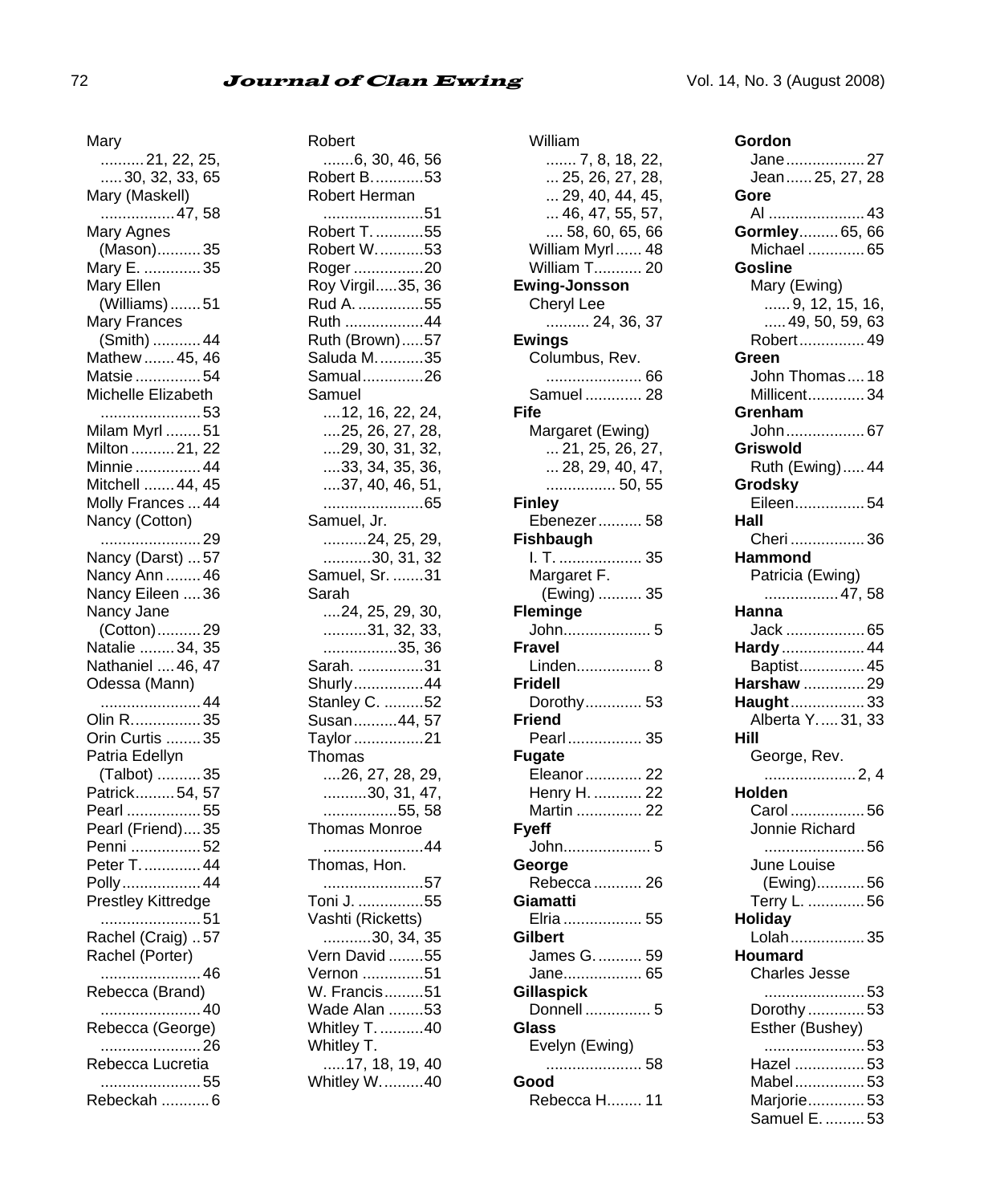### Vol. 14, No. 3 (August 2008) **Journal of Clan Ewing** 73

| Verna  53                |
|--------------------------|
| Hunter                   |
| Robert 4                 |
| Jin                      |
| Li65                     |
| Johnson                  |
| Doralyn  47, 52          |
| Robert Hunter            |
| 47, 48, 52, 59           |
| Johnston                 |
| John, Rev.  29           |
| Jones                    |
| Catherine (Ewing)        |
| 32, 33                   |
| Evely                    |
| 7, 8, 13,                |
| 14, 65<br>Joanna (Ewing) |
|                          |
| 55<br>William  32, 33    |
| Jonsson                  |
| Richard C.               |
| 24, 36, 37               |
| Keller                   |
| S. Roger  68             |
| Kelly                    |
| Ann  46                  |
| Kinney                   |
| Martha (Ewing)           |
| 32                       |
| Thomas 32, 33            |
| Krahn                    |
| Thomas 41                |
| Kyle                     |
| .<br>R. B 17, 18         |
| Lauck                    |
| Peter 13                 |
| Lazazzera                |
| Teresa  11               |
| Leach                    |
| Gillian K.               |
| 26, 27, 28               |
| Leef                     |
| John 35                  |
|                          |
| Saluda M. (Ewing)        |
| 35                       |
| Level                    |
| Zella 56                 |
| Long                     |
| Mary 34                  |
| Lovett                   |
| Stacey 9, 12             |
| Lucas<br>John 67         |

| Makensan                     |
|------------------------------|
| Elizabeth22                  |
| Maloney                      |
| Margaret 55                  |
| Mann                         |
| John 13                      |
| Odessa44                     |
| Martin                       |
| John 4                       |
| Maskell<br>Mary47, 58        |
| <b>Mason</b>                 |
| Mary Agnes35                 |
| McAula2                      |
| Alexander3                   |
| <b>McBroom</b>               |
| Flora L53                    |
| Helen (Ricketts)             |
| 53                           |
| Jean 53                      |
| JoAnn53                      |
| Mary54                       |
| Robert54                     |
| William 53<br>William Ray 53 |
|                              |
| McCann                       |
| Lantry22                     |
| Lanty 21                     |
| Mary 21, 22                  |
| <b>McCarmick</b>             |
| Alexander28                  |
| <b>McCassack</b>             |
| William 5<br>McClintock 29   |
| Jack29                       |
| William 29                   |
| McClure                      |
| Jean 8                       |
| <b>McCormick</b>             |
| 24, 26, 32                   |
| Alexander                    |
| 27, 32, 33                   |
| Jane 25                      |
| Robert                       |
| 24, 25,                      |
| 30, 32, 33                   |
| McDonald                     |
| Ann Louisa                   |
| 12, 16                       |
| McDonnald                    |
| Mark25, 32                   |
| <b>McElvaney</b><br>Jennet 5 |
| mcEuan                       |
| John 4                       |
|                              |

| <b>McEvene</b>            |
|---------------------------|
| Donnell  5                |
| McEwan  39                |
| John  39                  |
| McEwen  4, 39             |
| <b>McGuinness</b>         |
| Barbara<br>7              |
| <b>McIltraine  3</b>      |
| McKenny<br>Mary  22       |
|                           |
| McKeon 39                 |
| McKilchany<br>Alexander 5 |
| McKilman                  |
| Donnell  5                |
| McKown                    |
| Mary  65                  |
| McLaughlin                |
| John  2                   |
| McLaughlins 56            |
| <b>McMichael</b>          |
| James R.                  |
| ii, 1, 2, 5, 6,           |
| $\dots$ 20, 25, 46, 48,   |
| $\dots$ 50, 55, 59, 64    |
| Margaret 65               |
| Meloy                     |
| John C 58                 |
| Metsker-Horst             |
| Verna (Houmard)           |
| 53                        |
| Milford 46                |
| Eliza  45, 46             |
| Miller                    |
| <br>Andrea Bryan  54      |
| Logan  54                 |
| Mills                     |
| Elizabeth Shown           |
| 67                        |
| Mitchell                  |
| Tammy  45, 65             |
| Molsed                    |
| --- <i>--</i><br>John  5  |
| Moore                     |
| Elizabeth (Wright)        |
| 56                        |
| Lloyd Ewing 56            |
| Margaret (Ewing)          |
| 56<br>Marline (Nininger)  |
| 56                        |
| Mary  56                  |
| Max  56                   |
| Patrick Ewing  56         |
|                           |

| Susan (Ewing)                              |
|--------------------------------------------|
| 44<br>William Nogh  56<br>Zella (Level) 56 |
| Morgan<br>Daniel  13                       |
| Georgia (Ewing)                            |
|                                            |
| Musselman                                  |
| ------------<br>Joseph  29<br>Myers        |
| ,<br>Jacob  28                             |
| Neal                                       |
| Jean 27                                    |
| <b>Neff</b>                                |
| Isaac 33<br>Nininger                       |
| Marline 56                                 |
| Okie                                       |
| Virginia (Ewing)                           |
| 47, 58                                     |
| Otv<br>.<br>Isaac  45                      |
| Oxenrider                                  |
| Mary54                                     |
| Patterson                                  |
| James5                                     |
| Patton<br>Jane 57                          |
| Pierce  65, 66                             |
| Amos  66                                   |
| Andrew  65, 66                             |
| Andrew, Jr.  65                            |
| Plowright<br>John5                         |
| Porter                                     |
| Jane 57                                    |
| Patrick 1                                  |
| Rachel  46<br>Price                        |
| Jacqueline                                 |
| Amanda  36                                 |
| Purtill                                    |
| David A.  59, 64                           |
| Ramsay<br>John5                            |
| Ramsey                                     |
| Mary (Ewing)                               |
| 32, 33.<br>William  32, 33                 |
|                                            |
| William M.  32<br>Rhea                     |
| Eleanor  47,<br>58                         |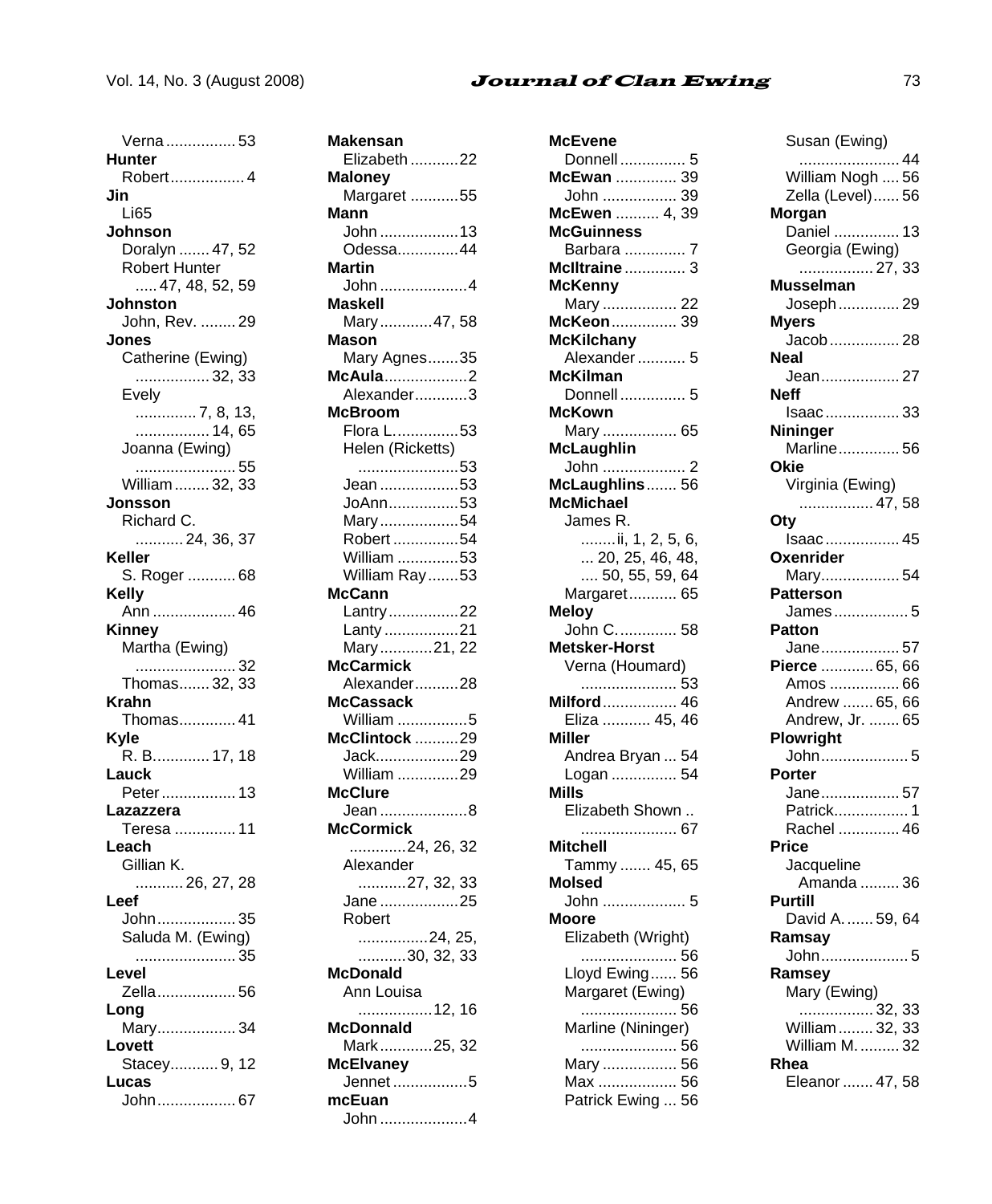#### 74 **Journal of Clan Ewing Transf**  $V$ ol. 14, No. 3 (August 2008)

| <b>Ricketts</b> 26<br>Caney 28<br>Chaney 27             |
|---------------------------------------------------------|
| Cheney  34<br>Edward  28,<br>34<br>Helen 53             |
| John  28, 30<br>John Cotton  34<br>Mary29               |
| Mary (Long)  34<br>Vashti<br>30, 34, 35                 |
| Riddle<br>William E.<br>ii, 2, 19, 47,                  |
| 52, 57, 59,<br>64, 65, 69<br>Ridgeway                   |
| Trish8<br>Riley<br>Daisy D.  56                         |
| Ritch<br>Karen  44                                      |
| Robbins<br>James  4<br>Rush                             |
| Jean (McBroom)<br>53<br><b>Ruskie</b> 3                 |
| Russell<br>Cheryl Lee (Ewing)<br>36                     |
| David Henry36<br>David William<br>36<br>Scott Colin  36 |
| Rutherford<br>Мас…………… 9, 13<br>Samuels<br>Carol Marie  |
| (Ewing)36<br>Lawrence  36                               |
| Sare<br>William 5<br>Saurer                             |
| Mabel (Houmard)<br>53<br>Schutte                        |
| Doris Rex34<br>Seeling<br>Harriet56                     |
| Shafer<br>JoAnn (McBroom)<br>53                         |

#### **Shell**  Kristina Marie....36 **Shriner**  Doug, Pastor .....54 **Sinopoli**  Ashley (Donna Marie).............36 **Smith**..............17, 39 Amanda Matilda .......................44 Bea....................17 James .........17, 18 Jerome ...........17, 18, 19 Jerome C. .........17 Jerome Coleman .......................17 Lillian...........17, 18 Martha.........17, 18 Mary Frances .......................44 Olebia L.............17 Olevia L.......17, 18 Ron .....................7 Rosa......17, 18, 19 Rosa E. .............17 Tennis .........18, 39 Ulyses .........17, 18 Ulyses G. ..........17 William P.....17, 18 William Pearce ...........17, 18, 19 William R. ....... ii, 17, 39, 40 **Smolenyak**  Megan Smolenyak .......................67 **Spitler**  Jill (Ewing) ............ ii, 50, 51, .................52, 59 **Stahl**  Dr. .....................18 **Stemmons**  E. Diane ............28 John 'D' .............28 **Steptoe**  J. 45 **Stout**  Florence V. (Ewing)...........35 Franklin P..........35 **Summers**  John C., Jr.........54

Marsha (Ewing) ...................... 54 Zachary Ewing ...................... 54 **Swineford**  Eleanor (Ewing) ................ 59, 64 **Talbot**  Patria Edellyn ... 35 **Taylor**  Mary Frances ... 54 **Tharp**  Elizabeth........... 65 **Thomas**  Jim.................... 68 **Thompson**  Eleanor....... 47, 58 **Thurston**  Joanna.............. 51 William.............. 51 **Tiscareno**  Arthur Mark....... 36 Jason Mark....... 36 Nancy Eileen (Ewing) .......... 36 Traci Marie ....... 36 **Titford**  John.................. 67 **Tosco**  Beth (Ewing)..... 59 **Toscos**  Beth (Ewing)..... 64 **Turner**  Ervil .................. 56 Mary (Moore).... 56 **Ui Niall**................. 41 **Waddle**  Jody (Ewing)..... 44 **Warren**  Jerry D.............. 54 **Warth**  Judith................ 30 **Washington**  George ............. 13 **Weakly**  Mary E. (Ewing) ...................... 35 Virgil L. ............. 35 **Weatherwax**  Julia............ 30, 34 **Webb**  Ava Adeline (Ewing) .......... 35 Willard .............. 35 **Weippert**  Jane (Ewing) .....47, 52, 59, 64 **Wells**  Spencer ............65 **Westphal**  Lee....................35 Leila ..................35 Leila Frances .......................36 **Whitmer**  Betty (Ewing) ....51 **Wigton**  John....................5 **Williams**  Mary Ellen.........51 **Wilson**  John....................5 **Wolfe**  Buddy ...............57 Susan (Ewing) .......................57 **Wood**  James .................8 **Woolson**  Stephen ..............5 **Wright**  Elizabeth...........56 **Y-DNA Participant**  EG2 ..................42 EL .........41, 42, 56 FI ......................41 HB.....................54 JC .....................40 JMc ...................40 JM2...................65 JN .....................42 ME ....................39 PA.....................39 RA.....................40 RL .....................42 SL .....................39 TD...............41, 42 TF .....................42 TL .....................56 TNS ..................39 WR..............39, 40 **York**  Betty (Ewing) ......8 Ted .....................8 **Young**  John..................28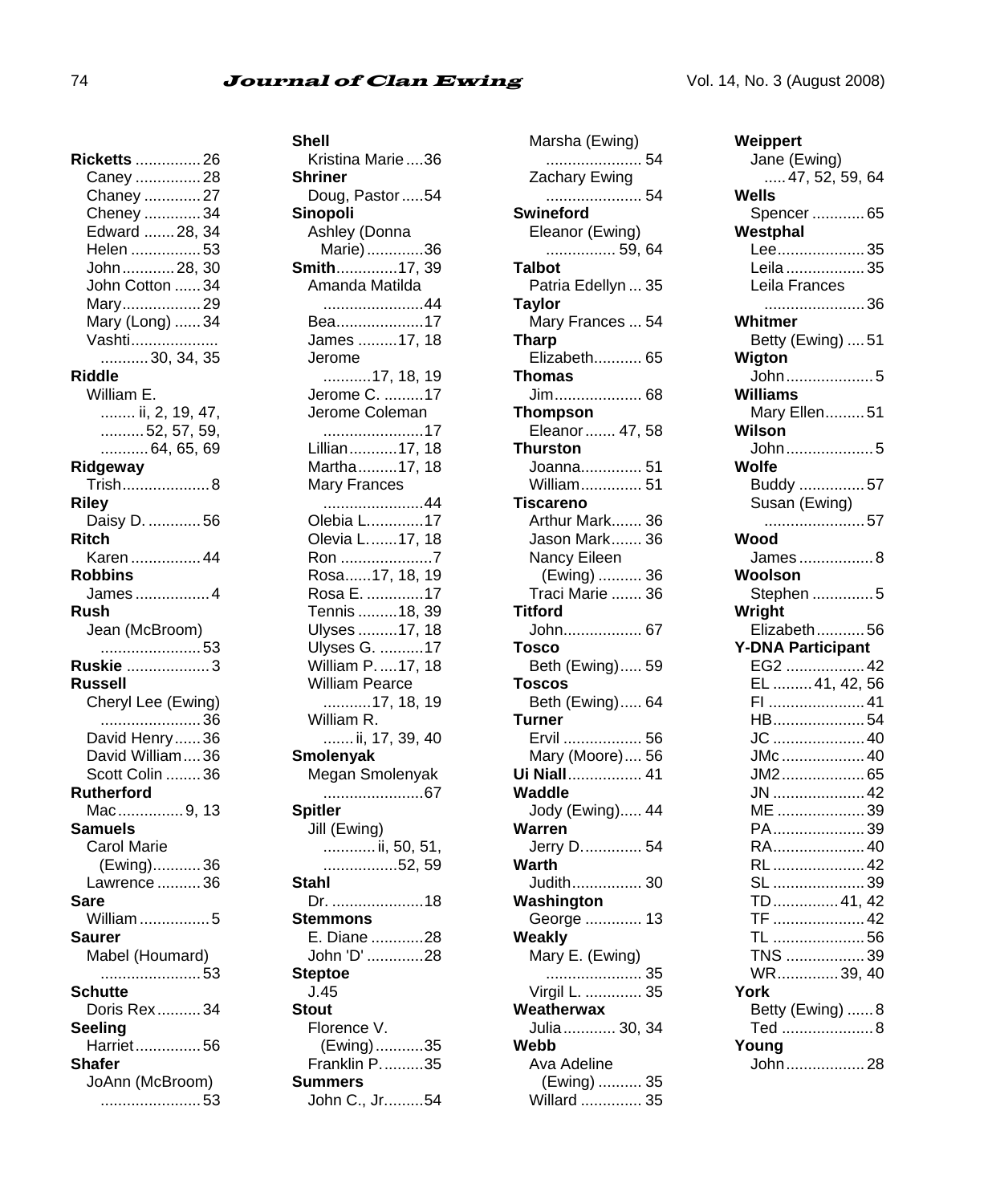### *Echoes of the Shenandoah* **Things to Know Before You Go**

### **Flying to Washington Dulles Airport?**

Washington Dulles International is the airport closest to Winchester. In making flight arrangements, please remember that traffic can be very heavy at any time of day for a variety of reasons. Although the distance is roughly fifty-five miles, travel time can often be close to three hours. If you do plan to fly, early morning (for example, 7 AM) flights will require that you leave the hotel very early (for example, 2:30 AM) in order to clear security in time for your flight.

### **Shopping for the best prices?**

If you find a cheaper flight into Reagan National Airport, SuperShuttle shared ride van provides service from Reagan National to Dulles Airport where you can catch the AES Limousine to Winchester. The SuperShuttle cost is about \$25 and the estimated travel time is 45-75 minutes. Remember to make reservations. Another option is Amtrak which stops in Martinsburg, West Virginia once a day.

### **Need a ride from/to the airport?**

Transportation between Dulles Airport and Winchester is available by rental car or AES Limousine Services. If you choose limousine service, please ask for Mike or John at +1 800.832.6561. Reservations may also be made via EMail by contacting *brenda at aeslimo dot com*. Reservations must be made no less than 72 hours prior to date of needed service in order to guarantee availability of car. AES will try to consolidate reservations so as to reduce the per-person charge.

### **Making Connections!**

We've found a terrific location for kibitzing with cousins! In addition to the Reference Room where we can peruse books, research, posters, etc., the Hampton Inn's unique reception area (adjoining the Reference Room) will be a great place to visit during the day or after dinner.

#### **Breakfast? Will biscuits and gravy or waffles and sausages hold you over until lunch?**

If not, fill in with fresh fruit, pastries, yogurt, muffins, dry cereal or oatmeal. Wash it down with your choice of coffees, teas, juices and we'll see you on the bus!

#### **Want to bring your own?**

That's OK! If you get cranky at night without a glass of milk before bed, you are in luck. Every room has a refrigerator AND a microwave. Great place to park your doggie bag for a midnight snack.

### **Elevators?**

Yes! The Hampton Inn Winchester – North at Berryville Avenue has elevator service!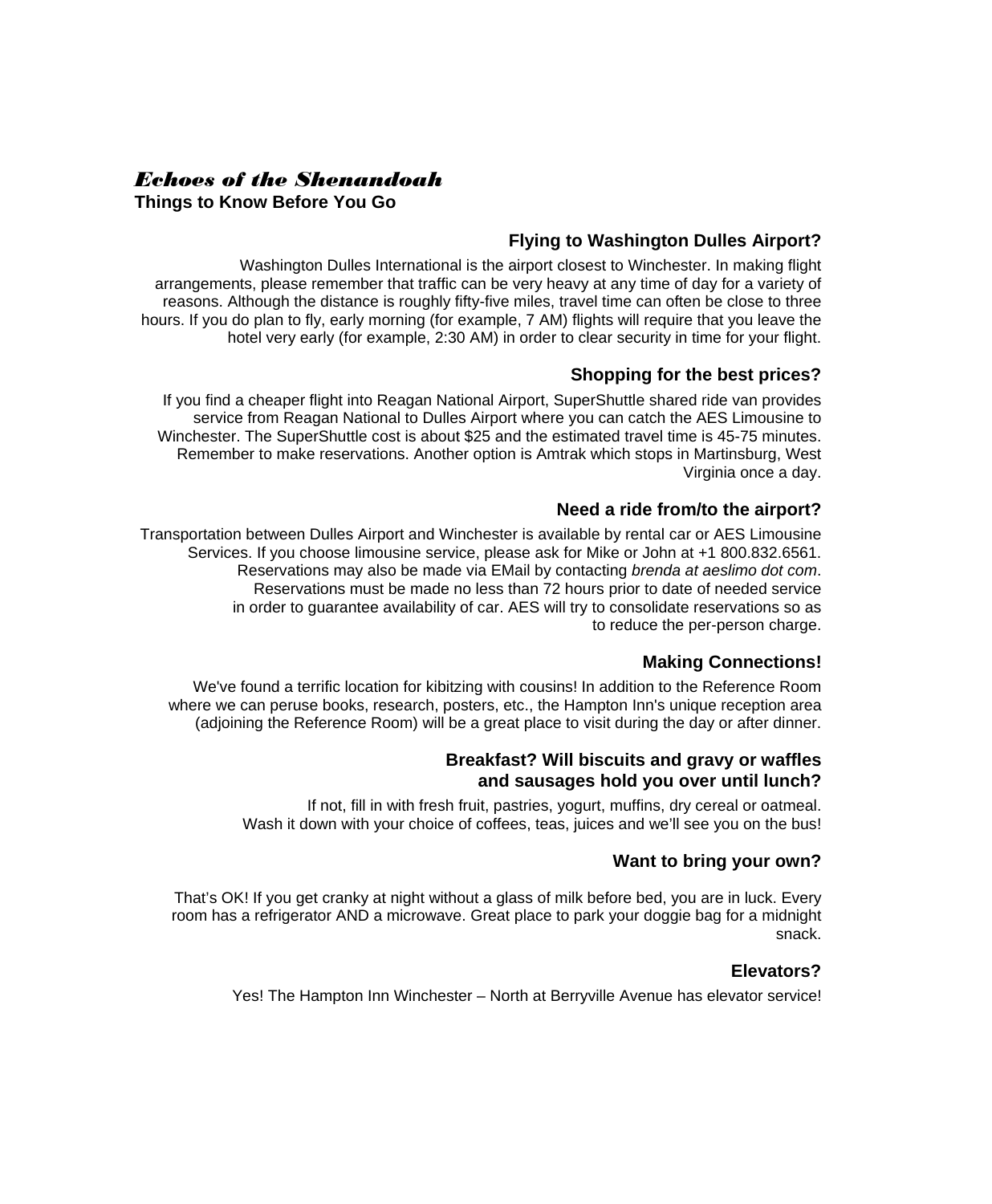# *Echoes of the Shenandoah*

**Things to Know Before You Go** 

### **Bringing the children?**

Jim Barnett Park has paths for hiking and biking, plus a large playground! The location of our Fun Run/Walk on Thursday, it will be the site of the *Apple Harvest Festival* on Saturday and Sunday. In addition, for an interactive, hands-on, learning experience for the entire family check out the Shenandoah Valley Discovery Museum.

#### **Need a handicap accessible room?**

A limited number of handicap accessible rooms are available. If you are in need of one, please indicate this when making your reservation with the Hampton Inn Winchester – North at Berryville Avenue.

### **Free time?**

Friday and Saturday mornings will include tours and drive-by overviews. If the knees just won't let you do a lot of walking, come along. There's plenty to see from the comfort of a coach seat. Free time in the afternoons provides opportunities to visit sights on your own, attend talks and discussion groups, check the displays in the Reference Room and relax with friends.

### **What shoes should I bring?**

Fall months are gorgeous in the Shenandoah Valley. While we won't be hiking in the mountains, you will want to bring comfortable walking shoes for the cemetery and tours.

#### **What to wear?**

Dress is casual! In September the average temperature range for Winchester is 55˚ to 77˚. Hopefully we'll have warm sunny days, but dress in comfortable layers to be prepared! We do usually spiff up a bit for Saturday evening dinner, but no ties are necessary. Feel free to bring your kilt and keep 'Mountain Dave' Purtill company. If you don't have a kilt, we'll still let you in!



 **'Mountain Dave' Purtill**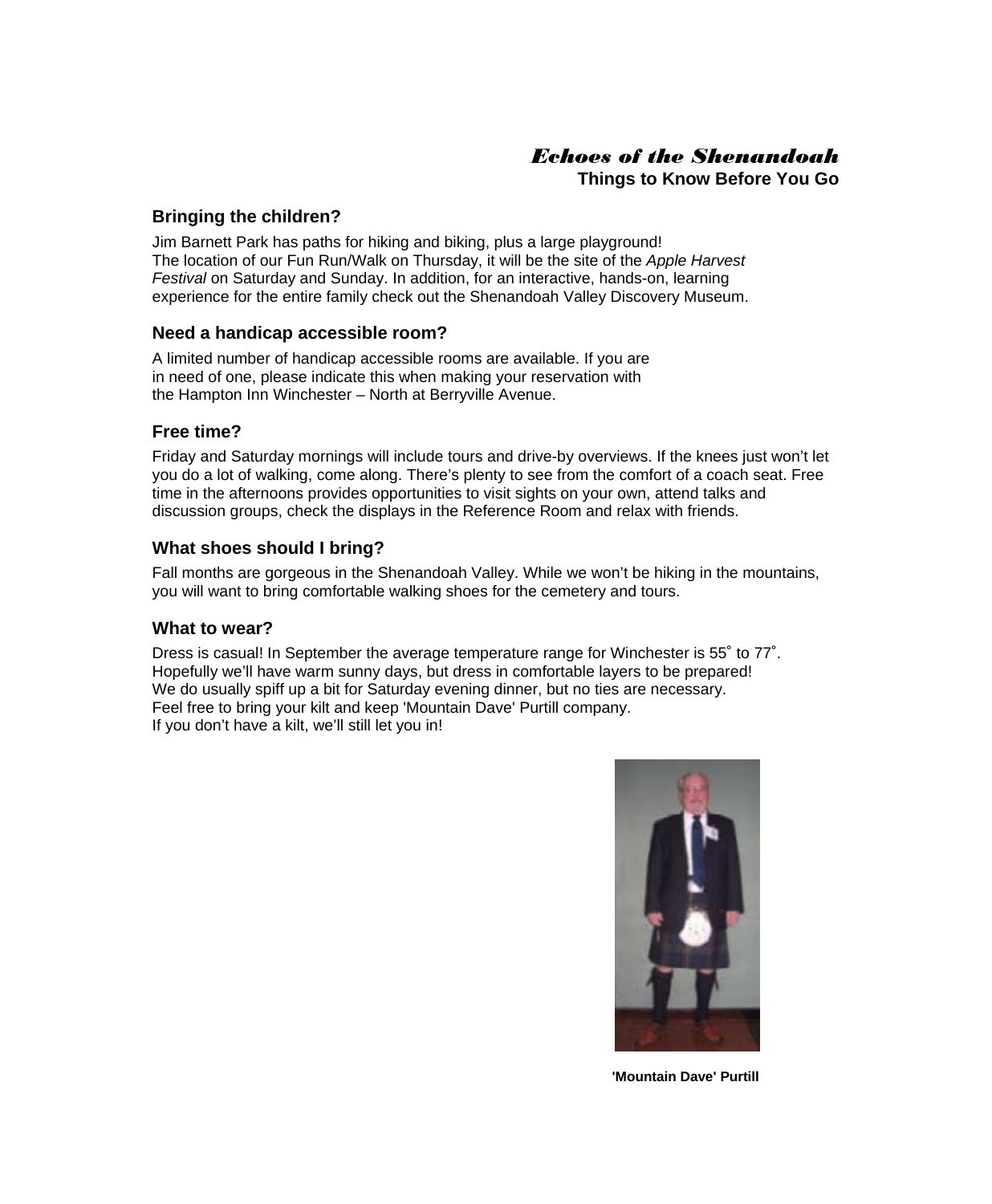| NAME<br>ADDRESS<br><b>CITY</b><br>E-MAIL       | <b>Registration Form</b> |                                                                                          |                                                        |                                                                                                                       |                |                                                                                      |                            |  |
|------------------------------------------------|--------------------------|------------------------------------------------------------------------------------------|--------------------------------------------------------|-----------------------------------------------------------------------------------------------------------------------|----------------|--------------------------------------------------------------------------------------|----------------------------|--|
|                                                |                          |                                                                                          |                                                        |                                                                                                                       |                |                                                                                      |                            |  |
|                                                |                          |                                                                                          |                                                        |                                                                                                                       |                |                                                                                      |                            |  |
|                                                |                          |                                                                                          |                                                        |                                                                                                                       |                |                                                                                      |                            |  |
|                                                | <b>NAME</b>              |                                                                                          | <b>FEE</b><br>Prior to July 15:<br>\$190.00 per adult, | <b>PLEASE CHECK AS APPROPRIATE</b><br>Interested in the "Fun Run/Walk" on Thursday.                                   |                |                                                                                      |                            |  |
| (as you wish it to appear<br>on your name tag) |                          | \$90.00 per child.<br>On or after July 15:<br>\$210.00 per adult,<br>\$100.00 per child. |                                                        | <b>Friday Dinner</b><br>Choice:                                                                                       |                |                                                                                      | Saturday Dinner<br>Choice: |  |
|                                                |                          | Adult                                                                                    | Child<br>Under 12                                      | Chicken                                                                                                               | Veget<br>arian | Salmon Pork Tortellini                                                               |                            |  |
|                                                |                          |                                                                                          |                                                        |                                                                                                                       |                |                                                                                      |                            |  |
|                                                |                          |                                                                                          |                                                        |                                                                                                                       |                |                                                                                      |                            |  |
| <b>Total Enclosed</b>                          |                          |                                                                                          |                                                        | <b>PAYMENT:</b> Please make your check payable to<br>Clan Ewing and mail it with a completed<br>registration form to: |                | James E. Ewing Jr., Registration Chair<br>115 Walnut Circle, Emporia, Virginia 23847 |                            |  |

**\_\_\_\_\_\_\_\_\_\_\_\_\_\_\_\_\_\_\_\_\_\_\_\_\_\_\_\_\_\_\_\_\_\_\_\_\_\_\_\_\_\_\_\_\_\_\_\_\_\_\_\_\_\_\_\_\_\_\_\_\_\_\_\_\_\_\_\_\_\_\_\_\_\_\_\_\_\_\_** 

SPECIAL NEEDS OR DIETARY RESTRICTIONS: **\_\_\_\_\_\_\_\_\_\_\_\_\_\_\_\_\_\_\_\_\_\_\_\_\_\_\_\_\_\_\_\_\_\_\_\_\_\_** 

| | | | | | | | | | | | | | | | | | | | | | | | | | | | | | | | | | | | | | | | | | | |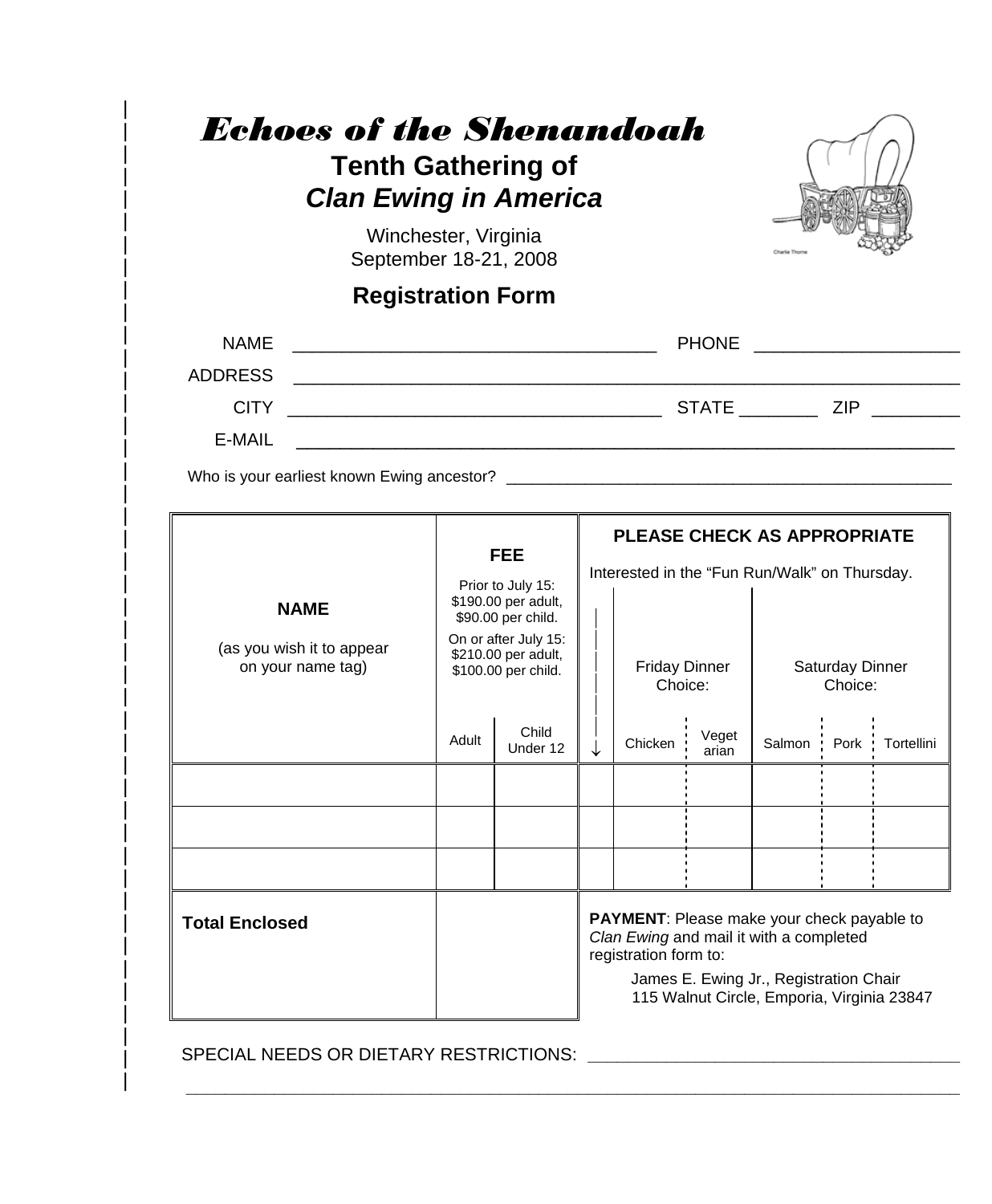# **Gathering Registration, Hotel and Travel Information**

| | | | | | | | | | | | | | | | | | | | | | | | | | | | | | | | | | | | | | | | | | | |

# *Gathering Registration*

### **Registration Fee:**

- **Early Bird:** Before July 15, 2008, the fee is \$190 per adult and \$90 per child under the age of 12.
- **Normal:** From July 15 to September 6, 2008, the fee is \$210.00 per adult and \$100.00 per child under the age of 12.

**Cancellation Policy:** 

- Full refunds will be made for cancellations phoned or received on or before August 31, 2008.
- Full refunds minus a \$50.00 per person processing fee will be made for cancellations phoned or received between September 1 and 11, 2008.
- No refunds will be made for cancellations phoned or received on or after September 12, 2008.

# *Hotel Reservations*

**NOTE!** Hotel accommodations are *not* included in the gathering's registration fee.

**Room Rates:** We have reserved a block of rooms at a discounted rate at the Hampton Inn Winchester – North on Berryville Avenue for the nights of September 18-20, 2008. The reduced rate for a single or double room is \$70 plus tax with no additional charge for children under age 18. Additional adults are \$10 per adult per night. This rate is available on a first-come-first-served basis.

**Making Your Reservation:** To make your lodging reservation, please call the hotel directly at +1 540.678.4000 and identify yourself as a member of the *Clan Ewing* group so that you receive the discounted rate. (By making your reservation directly with the hotel, it will be attributed to the gathering and the charges for the gathering's group events will be minimized. Please do not call the Hampton Inn's reservation center (an 800 number) because your reservation will not be counted in the rooms set aside for the gathering.) The reduced rate will be available only until the block is filled or September 11, 2008, whichever comes first. After that date you may be charged the full rate. It is important to make your reservation as soon as possible because there are other events in the Winchester area during the weekend of our gathering.

# *Travel Considerations*

**Transportation Between Dulles Airport and Winchester, Virginia:** Washington Dulles International (IAD) is the major airport closest to Winchester; the distance is approximately fifty-five miles. Transportation between IAD and Winchester is available by rental car or AES Limousine Services. If you choose limousine service, please call +1 800.832.6561 and ask for Mike or John. Reservations may also be made via EMail by contacting *brenda at AESLimo dot com*.

> For additional and up-to-date information about the gathering, visit *www.ClanEwing.org/2008\_Gathering/index\_Project\_Gather\_2008.html*.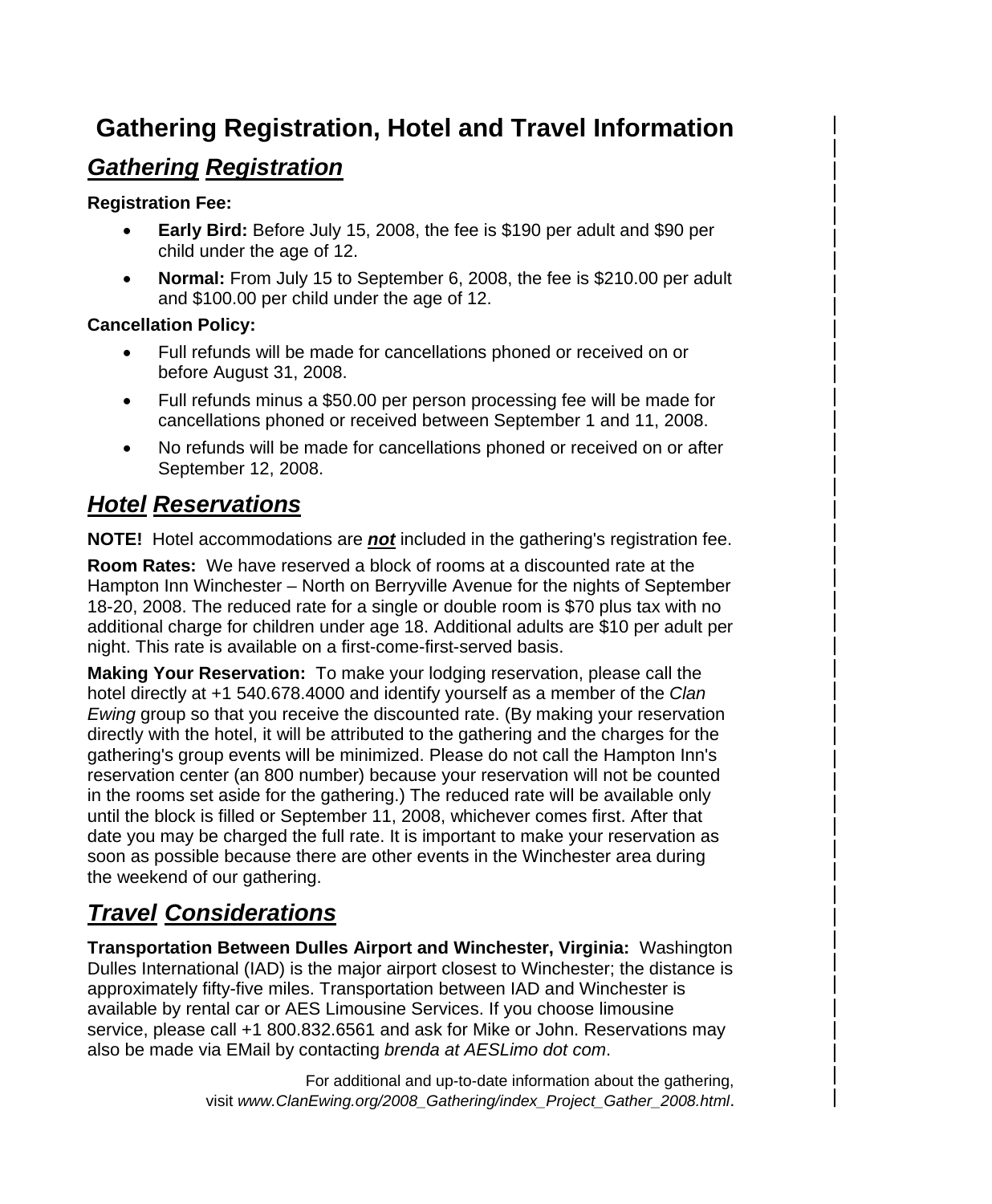# *Echoes of the Shenandoah* **Tenth Gathering of** *Clan Ewing in America*

Hampton Inn Winchester – North at Berryville Avenue Winchester, Frederick County, Virginia

## **Gathering at A Glance**



#### Morning:

| iviorning:     |      |                                        |
|----------------|------|----------------------------------------|
| $6:00 - 10:00$ |      | Breakfast in the Hampton Inn's Lobby   |
| 8:00           |      | (optional) Fun Run/Walk in Jim Barnett |
|                |      | Park                                   |
| $9:00 - 12:00$ |      | Reference Room open for Individual and |
|                |      | Group Research                         |
| Afternoon:     |      |                                        |
|                |      |                                        |
| $1:00 -$       | 4:00 | Reference Room open for Individual and |
|                |      | Group Research                         |
| $2:00 - 5:30$  |      | <b>Registration Desk open</b>          |
| $4:00 - 5:00$  |      | <b>Board Meeting</b>                   |
| Evening:       |      |                                        |
| $6:00 -$       | 8:00 | <b>Buffet Dinner and Welcome</b>       |
| $8:00 -$       | 9:30 | Dessert Café Sponsored by the Board    |
|                |      |                                        |

#### **FRIDAY, SEPTEMBER 19, 2008**

#### Morning:<br>6:00 - 10:00 6:00 - 10:00 Breakfast in the Hampton Inn's Lobby Bus Tour of Handley Library, Ewing Family Cemetery and Stephens City 12:30 - 1:30 Lunch at Stephens City United Methodist Church Afternoon:<br>2:00 - 5:00 Afternoon activities such as visiting with friends, sightseeing, individual and group research in the Reference Room, and attending presentations and discussion groups. Evening:

 6:00 - 8:30 Dinner at the Wayside Inn Speaker: Michael Foreman *Winchester and Frederick County 1744-2008, the Agony and the Ecstasy* 

 6:00 - 10:00 Breakfast and Farewells in the Hampton Inn's Lobby *Have a Safe Trip Home!* 

#### **SATURDAY, SEPTEMBER 20, 2008 SUNDAY, SEPTEMBER 21, 2008**

Morning:

#### Morning:

| $6:00 - 10:00$  | Breakfast in the Hampton Inn's Lobby |
|-----------------|--------------------------------------|
| $9:00 - 11:30$  | Bus Tour of Glen Burnie House and    |
|                 | Gardens and the Museum of the        |
|                 | Shenandoah Vallev                    |
| $11:30 - 12:30$ | Lunch at the Museum                  |

# Afternoon:<br>1:30 - 5:30

Afternoon activities such as visiting with friends, sightseeing, individual and group research in the Reference Room, and attending presentations and discussion groups.

#### Evening:

- 6:30 8:00 Banquet: *Clan Ewing's* Twentieth Birthday Celebration and General Meeting
- 8:00 8:45 Skyline Country Cloggers

Afternoon Presentations will include:

- David Ewing: *Update on the Y-DNA Project* Walter Ewing: *Ewing Civil War Letters*
- 
- 
- William Riddle: *James Ewing of Inch* Trish Ridgeway: *The Civil War in the Shenandoah Valle*y

Afternoon Discussion Groups will be dynamically arranged, onsite, to match attendee needs and interests.